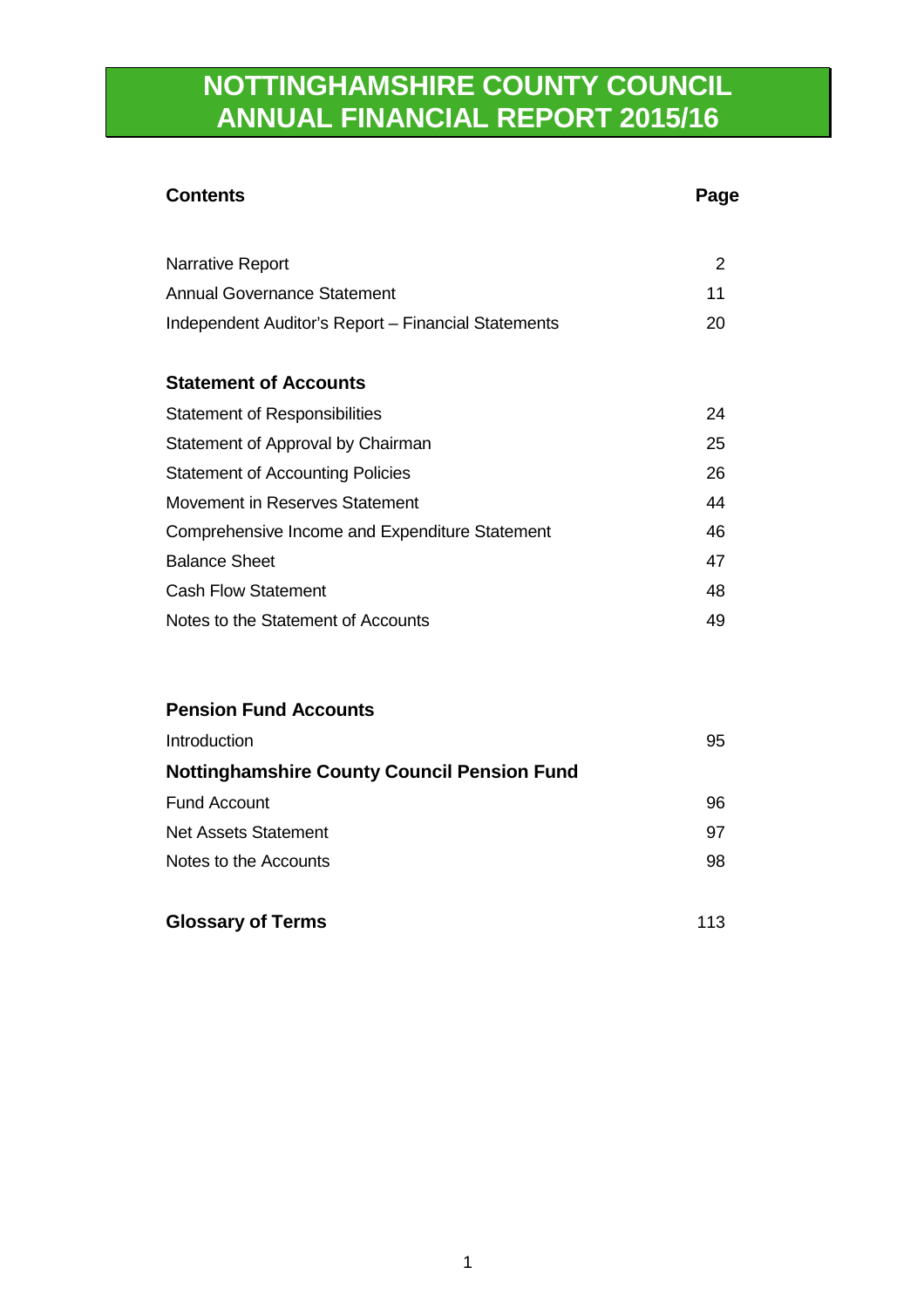## **NARRATIVE REPORT**

#### **Introduction**

- 1. The Nottinghamshire County Council (NCC) Finance Team is responsible for the medium term financial strategy, production of the statutory statement of accounts, managing the Council's statutory reporting, provision of in-year budget monitoring reporting, the setting of the financial control environment and providing VAT advice, evaluating bids for capital resources, setting, managing and delivering the statutory reporting requirements of the Council's capital programme, supporting the development of budgets and financial monitoring/month end/quarterly reporting procedures, offering financial advice and commentary and producing financial reports, ensuring that financial implications of every day to day decisions are understood, developing financial management capacity and capability in departments (e.g. through providing financial training to budget managers, developing service costing models, carrying out service and investment appraisals, connecting strategic financial information with day-to-day management information) and providing tailored financial support and advice to the development of projects and programmes across the County Council.
- 2. The latest benchmarking figures produced by Chartered Institute of Public Finance and Accountancy (CIPFA) show that NCC Finance Function costs are below the average of statistical neighbours and, as such, show that the cost of the Finance Function is low in comparison with statistical neighbours. For 2015/16 the emphasis was on implementing further changes to structures, systems and processes alongside broader organisational change within the context of "Redefining the Council" that will allow the service the scope to "do more with less" in the future. This will continue in 2016/17 with, for example, the planned earlier closedown of the 2016/17 accounts requiring closer and more effective working with operational teams to ensure information is available when required and that lessons learned are acted upon in the future.
- 3. The Authority's Statement of Accounts for the year 2015/16 is set out on the following pages. It is prepared in accordance with the Code of Practice on Local Authority Accounting in the United Kingdom 2015/16 (the Code) and the Service Reporting Code of Practice (SeRCOP), both issued by CIPFA. The statements also comply with appropriate guidance notes issued by CIPFA covering International Financial Reporting Standards (IFRS), International Accounting Standards (IAS) and interpretations of the Standing Interpretations Committee (SIC) and IFRS Interpretations Committee (IFRIC) as they apply to local authorities.
- 4. The Statement of Accounts aims to provide information so that interested parties can:
	- Understand the overarching financial position of the Council and the outturn for 2015/16;
	- Have confidence that the public money with which the Council has been entrusted has been used and accounted for in an appropriate manner; and
	- Be assured that the financial position of the Council is sound and secure.
- 5. The style and format of the accounts complies with CIPFA standards and is similar to that of previous years. In order to assist users the content has been reviewed and improved where possible and notes to the accounts that mirror information already provided elsewhere have been removed.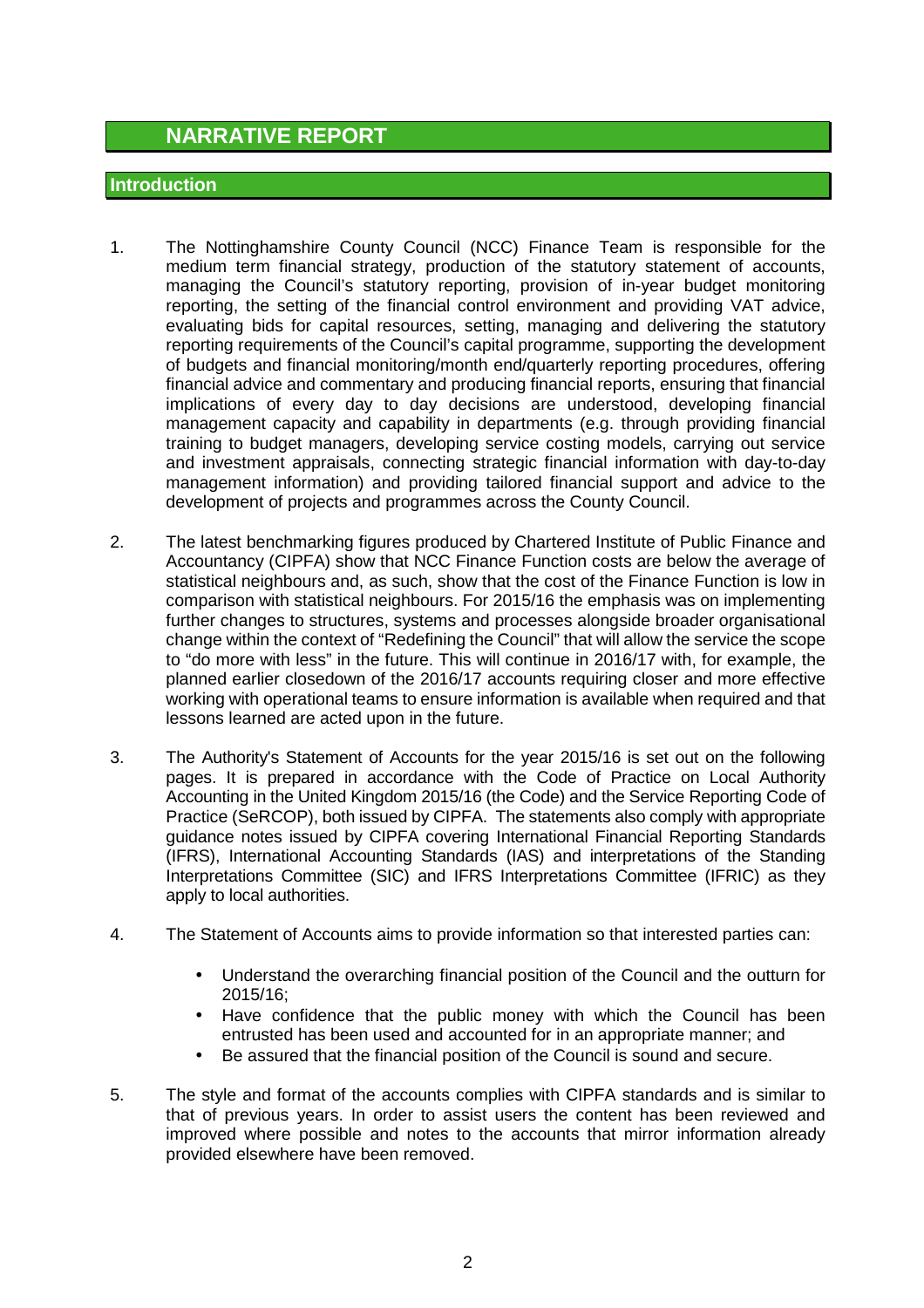#### 6. **Narrative Report**

The Narrative Report (a change in requirements for 2015/16, replacing the Explanatory Foreword) provides information on key issues affecting the County Council and it's accounts.

#### 7. **Annual Governance Statement**

Alongside the Statement of Accounts the Authority publishes an Annual Governance Statement which sets out the Authority's responsibility for internal control and describes both the purpose of internal control and the internal control environment. The Statement also summarises the Authority's review of the effectiveness of internal control and highlights significant internal control issues and the actions to be taken in order to address these.

#### 8. **Other Statements**

The Statement of Accounts is supported by the Statement of Responsibilities, the Statement of Accounting Policies and the Notes which follow the core financial statements. In addition, the Authority publishes the Pension Fund Accounts and a glossary of financial terms.

#### 9. **Movement in Reserves Statement**

This statement shows the movement in the year on the different reserves held by the Authority, analysed into usable reserves (i.e. those that can be applied to fund expenditure or reduce local taxation) and unusable reserves. The surplus / deficit on the provision of services line shows the true economic cost of providing the Authority's services, more details of which are shown in the Comprehensive Income and Expenditure Statement. These are different from the statutory amounts required to be charged to the General Fund Balance for Council Tax setting purposes. The net increase /decrease before transfers to earmarked reserves line shows the statutory General Fund Balance before any discretionary transfers to or from earmarked reserves undertaken by the Authority.

#### 10. **Comprehensive Income and Expenditure Statement**

This statement shows the accounting cost in the year of providing services in accordance with generally accepted accounting practices, rather than the amount to be funded from taxation. Authorities raise taxation to cover expenditure in accordance with regulations; this may be different from the accounting cost. The taxation position is shown in the Movement in Reserves Statement.

#### 11. **Balance Sheet**

The Balance Sheet shows the value as at the Balance Sheet date of the assets and liabilities recognised by the Authority. The net assets of the Authority (assets less liabilities) are matched by the reserves held by the Authority. Reserves are reported in two categories. The first category of reserves is usable reserves, i.e. those reserves that the Authority may use to provide services, subject to the need to maintain a prudent level of reserves and any statutory limitations on their use (for example the Capital Receipts Reserve that may only be used to fund capital expenditure or reduce the Authority's Capital Financing Requirement). The second category of reserves are unusable reserves with which the Authority is not able to use to provide services. This category of reserves includes reserves that hold unrealised gains and losses (for example the Revaluation Reserve), where amounts would only become available to provide services if the assets were sold; and reserves that hold timing differences shown in the Movement in Reserves Statement line 'Adjustments between accounting basis and funding basis under regulation'.

#### 12. **Cash Flow Statement**

The Cash Flow Statement shows the changes in cash and cash equivalents of the Authority during the reporting period. The statement shows how the Authority generates and uses cash and cash equivalents by classifying cash flows as operating, investing and financing activities. The amount of net cash flows arising from operating activities is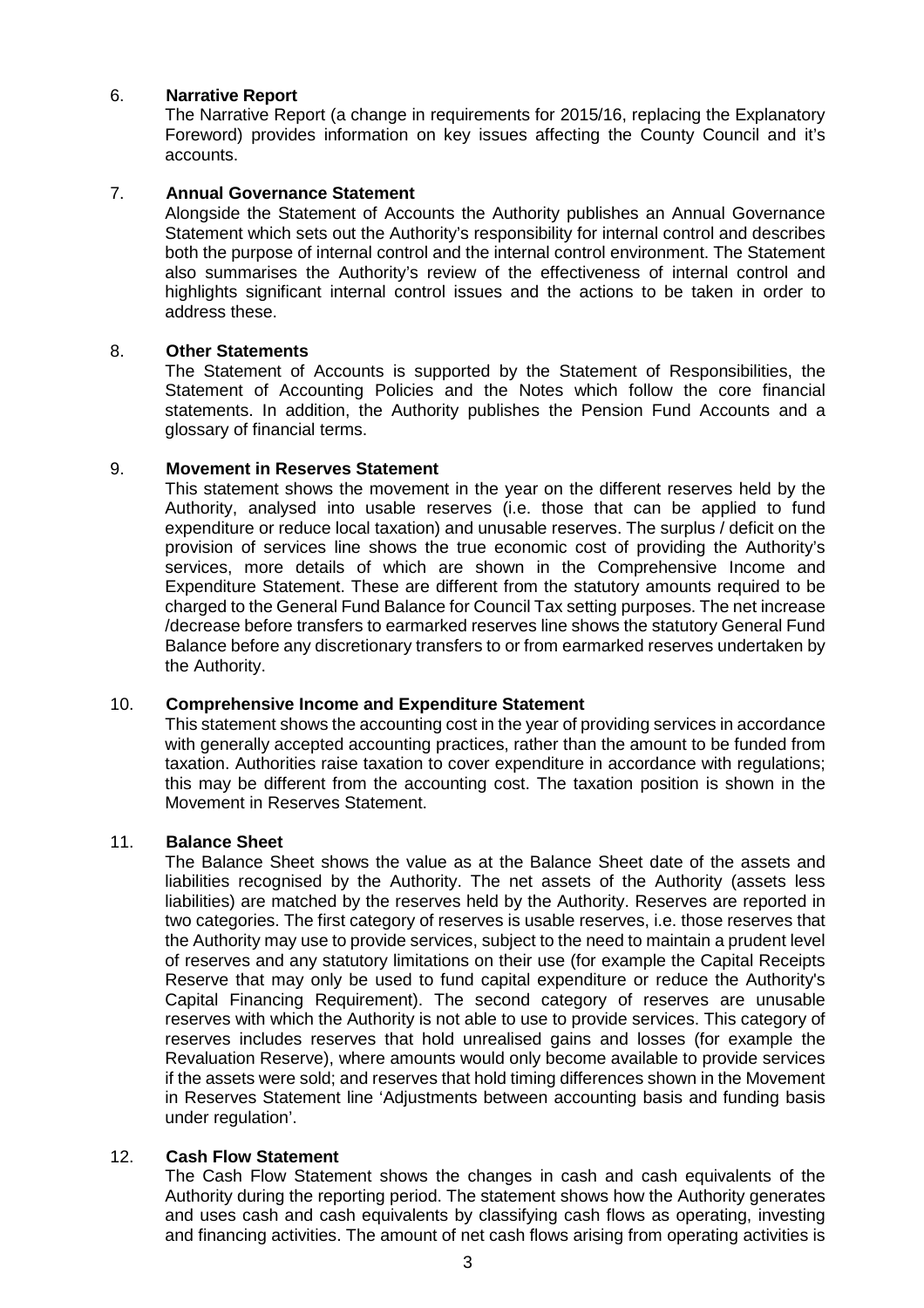a key indicator of the extent to which the operations of the Authority are funded by way of taxation and grant income or from the recipients of services provided by the Authority. Investing activities represent the extent to which cash outflows have been made for resources which are intended to contribute to the Authority's future service delivery. Cash flows arising from financing activities are useful in predicting claims on future cash flows by providers of capital (i.e. borrowing) to the Authority.

#### 13. **Pension Fund Accounts**

This Statement shows the income and expenditure relating to the Local Government Pension Scheme (LGPS) administered by Nottinghamshire County Council.

#### 14. **Pension Net Assets Statement**

This Statement shows the net current assets and liabilities arising from the operation of the Authority's Pension Scheme (LGPS). This Statement does not take account of liabilities to pay pensions and other benefits after the period end. Such liabilities are shown in the Balance Sheet.

#### **Revenue Expenditure**

15. The original budget estimated that there would be a £6.0 million contribution from General Fund balances. The final accounts show that there was a reduction of £3.0 million in balances.

|                                             | Original<br><b>Budget</b><br>£m | <b>Actual</b><br>£m | <b>Variance</b><br>from<br><b>Budget</b><br>£m |
|---------------------------------------------|---------------------------------|---------------------|------------------------------------------------|
| <b>INCOME</b>                               |                                 |                     |                                                |
| Income raised from taxation:                |                                 |                     |                                                |
| Precept Income (Council Tax)                | 296.2                           | 296.2               |                                                |
| Non Domestic Rate Income                    | 100.7                           | 101.2               | (0.5)                                          |
| <b>Revenue Support Grant</b>                | 90.3                            | 90.3                |                                                |
|                                             | 487.2                           | 487.7               | (0.5)                                          |
| <b>NET EXPENDITURE (inc appropriations)</b> | 493.2                           | 490.7               | (2.5)                                          |
| <b>Contribution (to)/from General</b>       |                                 |                     |                                                |
| <b>Fund Balances</b>                        | 6.0                             | 3.0                 | (3.0)                                          |

The main variations to net expenditure were: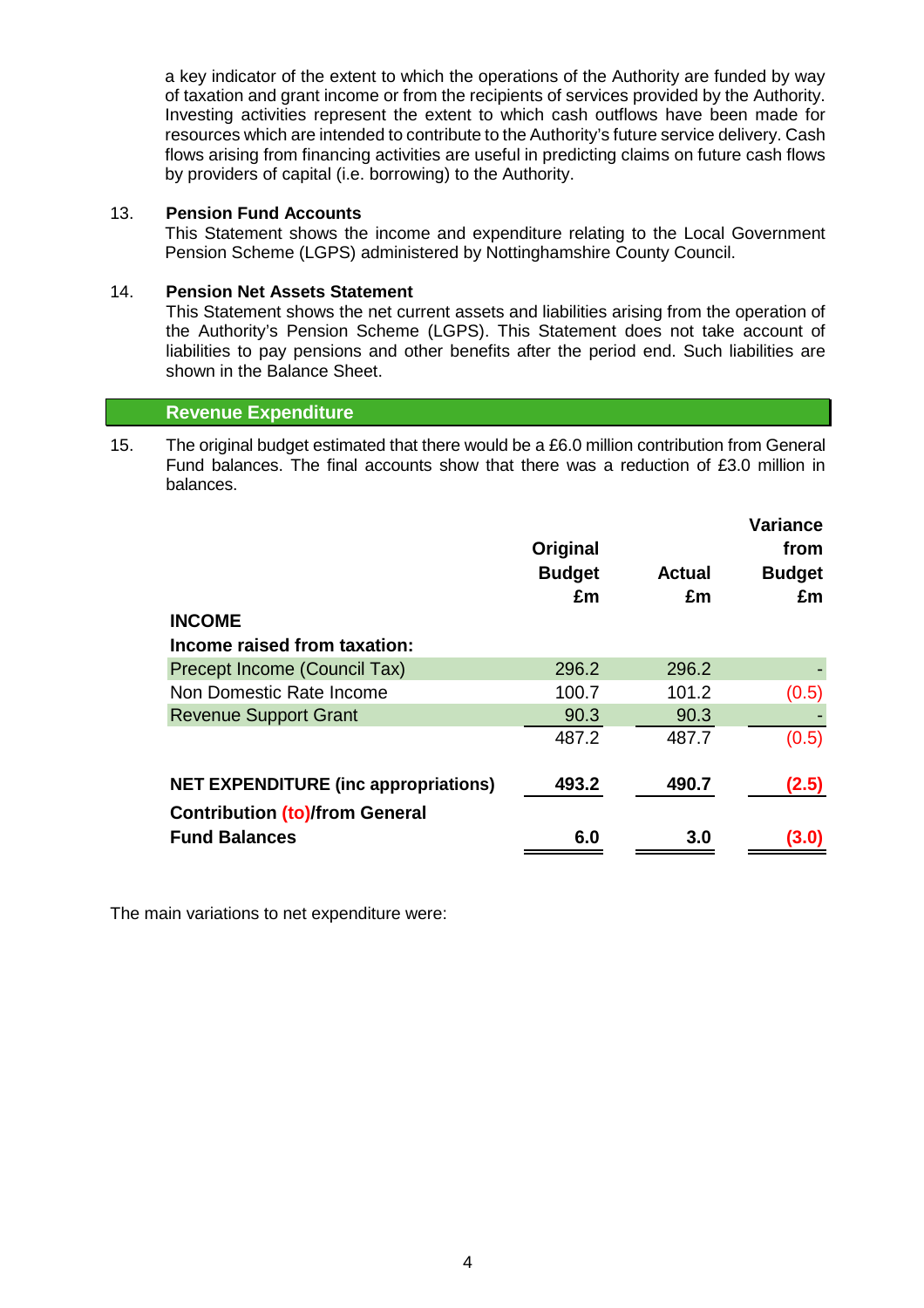

16. The Authority's Medium Term Financial Strategy (MTFS) has identified the need for further significant savings. Budget reductions of £29.6 million were approved in February 2016 with a further £50.2 million required by 2019/20. All savings are monitored with a status update included in the monthly report to Finance and Property Committee. Detailed quarterly monitoring is reported to Policy Committee.

#### **Capital Expenditure and Financing**

- 17. The Authority's capital expenditure in 2015/16 was £89.0 million including amounts counted as capital expenditure for control purposes. The external capital financing costs amounted to £34.0 million, which included interest on PFI schemes.
- 18. The Authority's borrowings, used to finance the past acquisitions of assets, were £574.2 million at 31 March 2016. This includes long term borrowings, loans to be repaid within one year, deferred liabilities and finance leases related to PFI schemes. The Authority makes use of financial instruments called Lenders' Option Borrowers' Option (LOBOs) which offer attractive borrowing rates of interest as well as greater flexibility. At 31 March 2016 the amount owed of these type of borrowings was £100.0 million.
- 19. The Authority has entered into Private Finance Initiative (PFI) partnerships. The major schemes are as follows:
	- The provision of schools at East Leake. Service commenced during 2003/04
	- The provision of schools and leisure facilities in Bassetlaw which commenced during 2007/08
	- Waste recycling and energy recovery facilities. The waste recycling facility became operational in 2007/08.

Further details of all PFI contracts are set out in Note 11 to the Accounts.

#### **Trends**

20. People living in Nottinghamshire today are fortunate to be living in a peaceful, prosperous and safe environment. They are wealthier, healthier, better educated and living longer lives than at any previous point in history with significant improvements over the last few decades.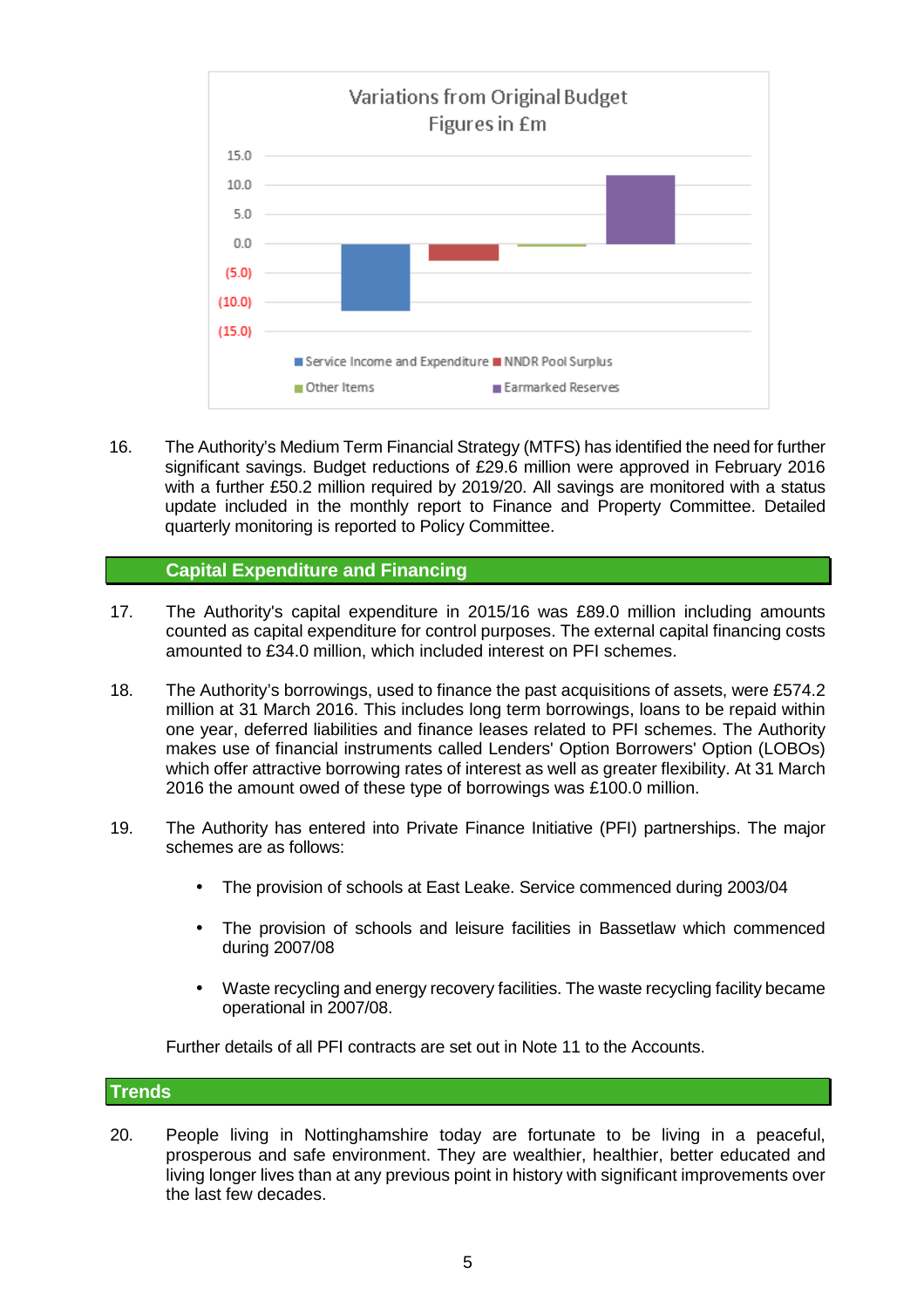- Nottinghamshire is a large county covering 805 square miles (2,085 sq km). There are three very distinct areas: the relatively affluent suburbs surrounding the City of Nottingham; the towns and villages in the north-west which grew out of the textile and coal industries; and the rural areas to the east and south characterised by prosperous market towns and villages in the Trent Valley.
- Towns and villages in the north and west that were the heartland of heavy industry now offer opportunities for service and manufacturing sector industries, with a major concentration of logistics and distribution companies on the M1 and A1 corridors.
- Rural communities to the east and south, outside of the main market towns, act largely as commuter belt for conurbations including Nottingham, Lincoln, Leicester and London. These also have significant agricultural economies with market towns such as Newark and Retford offering more diverse opportunities.
- There are 801,400 people living in Nottinghamshire. The population increased by 5% between the census in 2001 and that in 2011. The total population of Nottinghamshire is expected to increase by 76,200 people over the 15 years to 2031. Projections estimate that this is due primarily to an increase in net migration of people from both other areas of the UK and abroad and an increase in life expectancy.
- The health of the average person in Nottinghamshire has improved immeasurably over the last fifty years with people now living longer and healthier lives. We are lucky to live in a period when life expectancy has increased to 79 years for men and 83 years for women and the average Nottinghamshire resident is expected to live in good health until the age of 63 which is more than 75% of their lives.
- It is anticipated that the number of older people in Nottinghamshire who will in future live alone will increase by 41% between 2015 and 2030 and our aging and increasingly isolated population has implications for future planning and delivery of services in order to meet their health and wellbeing needs.
- Whilst average annual earnings in Nottinghamshire at £31,428 are below the national level, house prices are much more affordable with the average house price in Nottinghamshire being £131,516 compared to £190,275 nationally. Over the next 15 years, Local Plans suggest that up to 63,000 new homes will be built across Nottinghamshire with 13,000 of these planned for Rushcliffe.
- Nottinghamshire children and young people do as well or better than those in similar places elsewhere. Educational attainment levels in Nottinghamshire's schools have improved considerably with children and young people achieving levels that are higher than the national average.
- People generally feel safe within their communities and over four in five of respondents in the 2015 Residents Survey stated they were satisfied with Nottinghamshire as a place to live.
- In Nottinghamshire just under 90% of households are within 15 minutes travel time of a GP Surgery/health centre by public transport and 98% of households within 30 minutes travelling time.
- Nottinghamshire is on track to have one of the best digital infrastructures in the country. As at March 2016, more than 95% of premises in Nottinghamshire have access to superfast broadband. By March 2018, this figure is expected to exceed 98%, with some districts in the county reaching near 100% coverage.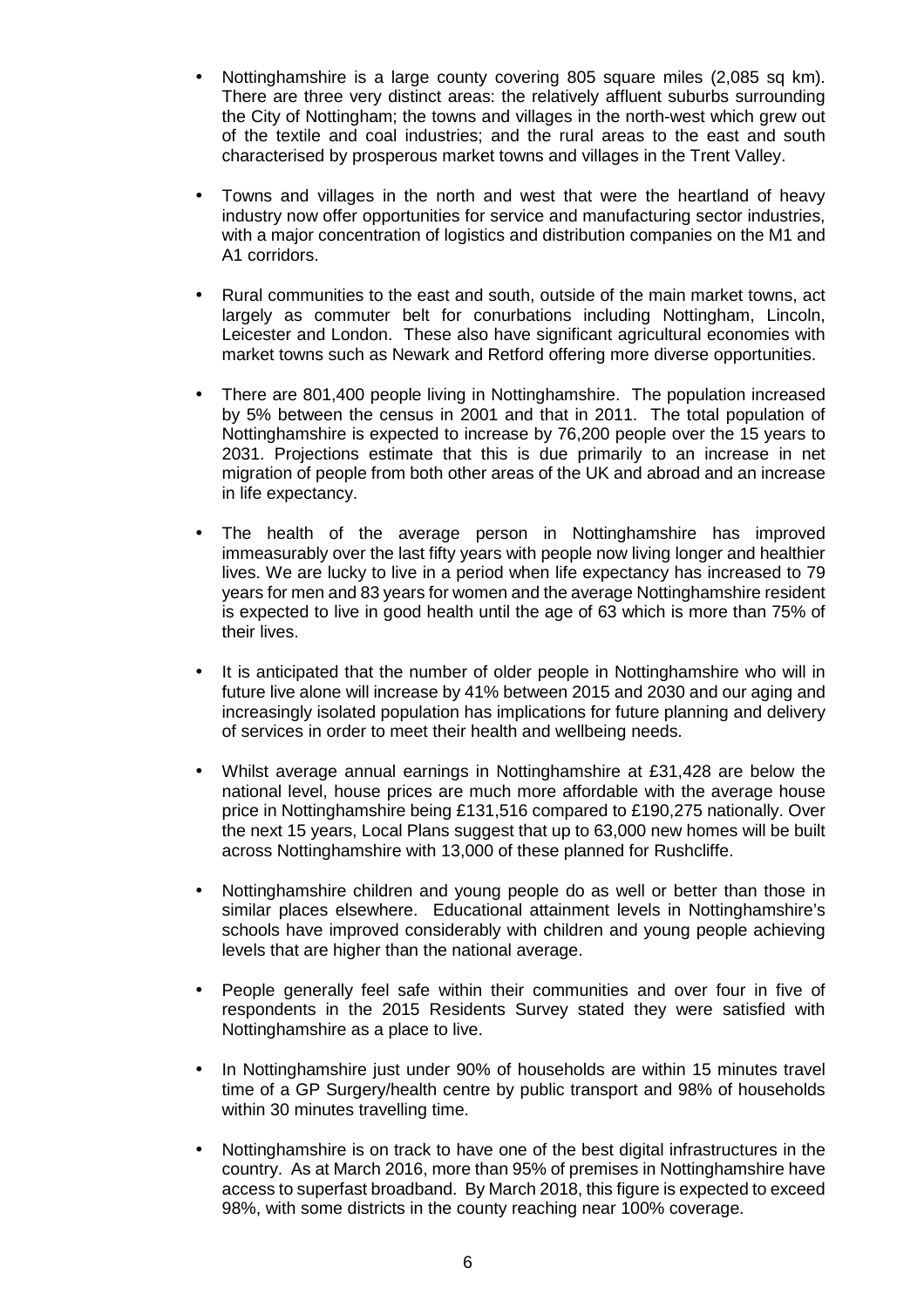• Important visitor hubs include Rufford Abbey, the National Civil War Centre in Newark and Sherwood Forest. Plans are well advanced for a new visitor centre at Sherwood Forest and for further historical interpretation facilities to recognise the County's place in the history of the Pilgrim Fathers.

#### **Risks and Uncertainties**

- 21. The Risk, Safety and Emergency Management Board (RSEMB) has the lead role in creating and maintaining the County Council's capacity to respond to emergencies in the community and for internal resilience to the effects of significant business interruptions. The RSEMB is chaired by the Adult Social Care Health and Public Protection Service Director for South Nottinghamshire and Public Protection and comprises of departmental representatives plus specialist officers from emergency planning, health and safety, risk and insurance, facilities management, property and ICT.
- 22. The Corporate Risk Register provides a summary scorecard of the main risks to the County Council at a strategic level, and assesses these in terms of their likelihood and potential impact were they to occur. It identifies measures in place to mitigate these risks and further measures that are planned for the future. Progress is monitored as part of the regular meetings of the RSEMB, most recently through meetings held in January and March 2016.

#### **Environmental**

- 23. Nottinghamshire is a unique county with a heritage and countryside that we all want to protect and promote. We will ensure our environment is well managed and our countryside is protected. We need road and transport systems that are fit for purpose and help companies to invest in Nottinghamshire. We will provide a reliable transport system which supports a growing economy whilst encouraging sustainable and healthy travel. We will ensure we are well prepared during severe weather by gritting major roads and bus routes to help both residents and businesses carry on as normal. In addition the Council will:-
	- Work with partners to act as a champion protecting the environment within **Nottinghamshire**
	- Work in partnership with district councils and the private sector to provide waste management facilities and encourage changes in behaviour
	- Act as a community leader, by using the resources and expertise of the council to reduce our environmental impact
	- Deliver a road and transport infrastructure that seeks to meet the needs of our residents and businesses
	- Work in partnership with bus companies and community transport providers to improve usage of public transport

#### **People**

- 24. The Council is the largest employer in the County with a headcount of 8,826 directly employed permanent and temporary staff, as at 31st January 2016 (excluding those in schools), a significant proportion of whom directly provide a range of around 440 statutory and discretionary services to the people of Nottinghamshire.
- 25. Detailed workforce profile information is produced annually by the County Council and the most recent published information for 2015 is available here:

http://www.nottinghamshire.gov.uk/media/112125/workforceinformationreport.pdf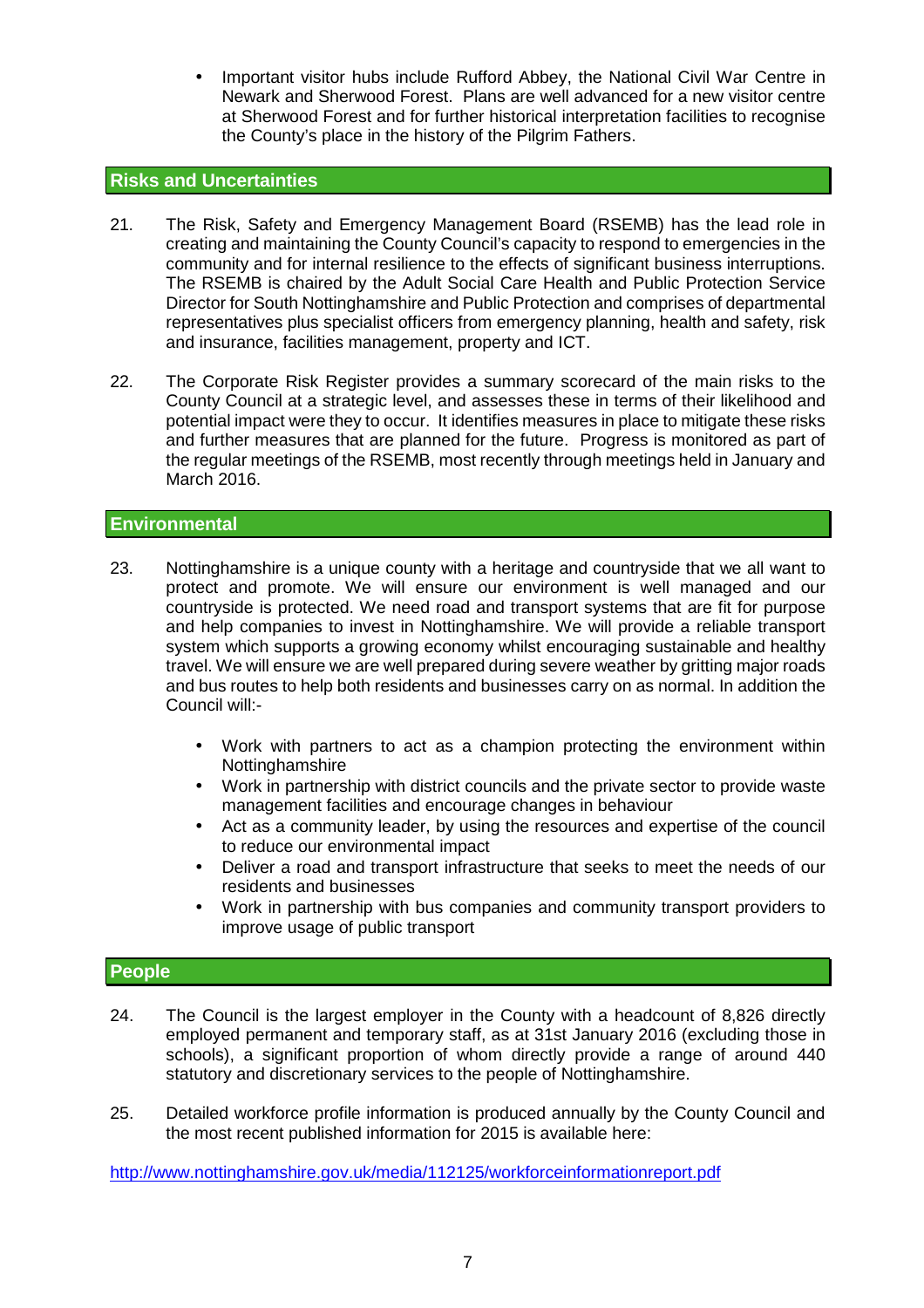#### **Social and Community**

26. Our vision is to make Nottinghamshire a better place to live, work and visit.

#### **Our Values**

- 27. To deliver our plan we want to help staff utilise their skills and experience to find innovative and creative approaches and new ways of working.
- 28. Our plan will be built on the three values as follows:-

#### **Treating people fairly**

- 29. We will:
	- create a culture which treats people fairly and where resources are targeted to meet the needs of the most vulnerable and disadvantaged
	- make sure that we focus on improving the lives of those least able to help themselves – the most vulnerable children, young people and adults in our communities
	- make sure that those who need the most support get it so that everyone gets the opportunity to fulfil their potential
	- deliver high standards of customer care and respond to what we hear from our customers.

#### **Value for money**

- 30. The amount of money we have to spend will reduce considerably. In order to protect front-line services as much as we can, we will need to make sure that we:
	- spend every penny wisely and effectively
	- live within our means
	- continue to make sure that all spend is cost effective.

#### **Working together**

- 31. We act as a community leader for Nottinghamshire and we will work with our partners and residents to ensure we:
	- prioritise resources to get the best for our communities
	- make choices only once we have listened to what communities want and need.
- 32. To be more efficient we will work more closely with our partners across the public, business and voluntary sector. By joining forces with others we can make sure we deliver improved outcomes.

We will use these values to quide our decision making through the years ahead.

#### **Performance**

33. The Strategic Plan 2014 - 2018 was agreed by County Council in January 2014 and provides a clear statement of the Council's vision, values and priorities. The five priorities set out a number of outcomes that the Council is seeking to achieve or influence over the four years of the Plan. These outcomes as well as measures of service quality provide the framework that the Council's performance is assessed against.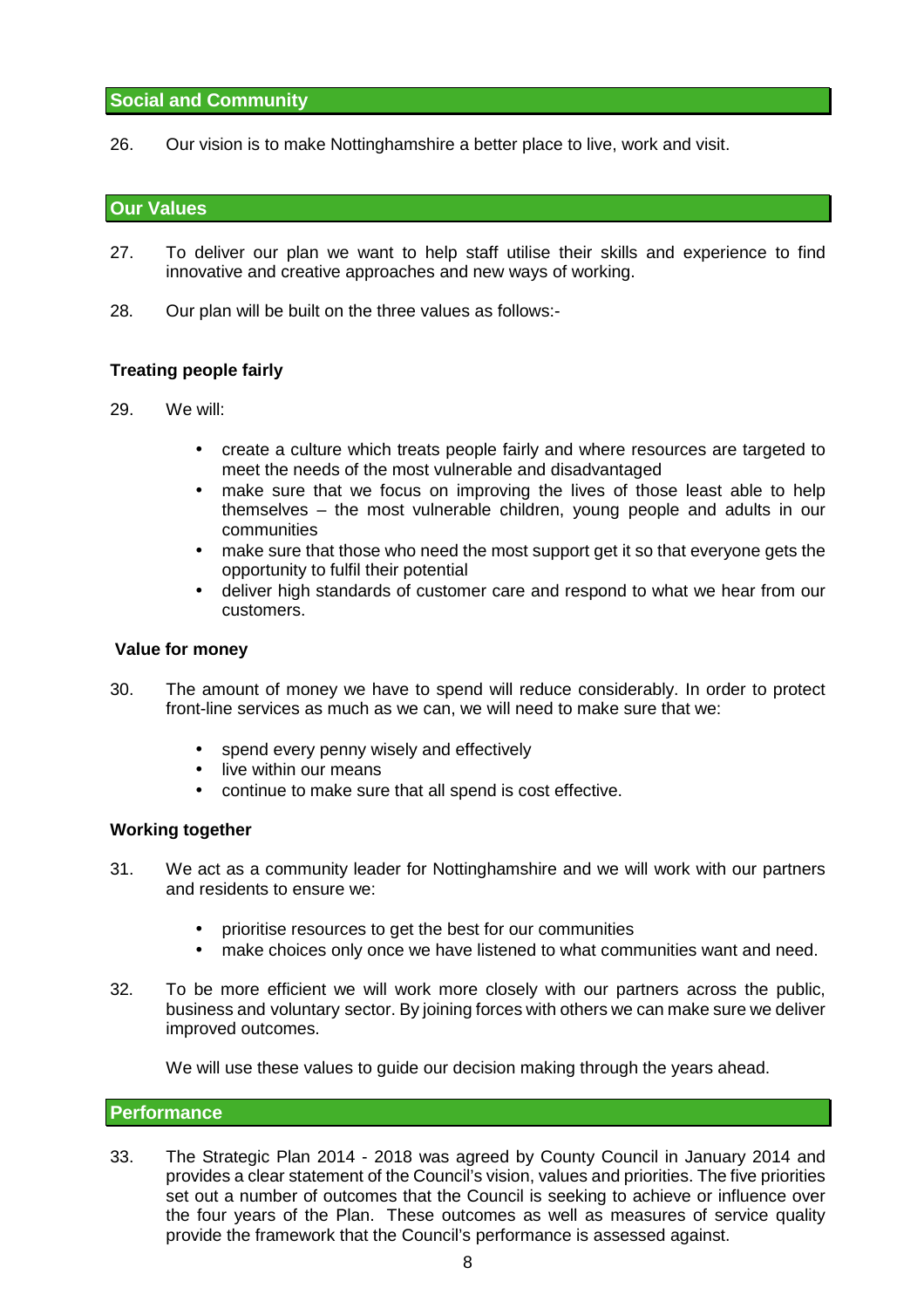- 34. Nottinghamshire continues to be a high performing council comparing well with statistical neighbours across a range of these benchmarked measures. The Council proactively manages performance with senior officers regularly reviewing performance information to identify and manage emerging challenges.
- 35. In the last year the Council has also made significant improvements to the availability of performance information, particularly for Adults services and is progressing towards a stronger performance management culture through investment in robust business intelligence and the development of improved analysis and analytical skills.
- 36. Key highlights from across the strategic priorities in 2015/16 include:
	- The number of older and vounger adults supported in long term care is continuing to reduce gradually. There have been 42 new Extra Care places created during the year providing alternative accommodation. Additional intermediate care facilities have been developed which facilitate timely discharge from hospital.
	- Better Broadband for Nottinghamshire (BBfN) is on schedule and currently in Phase 6 of delivery. Contractual targets for contract 1 have been met and a total of 61,651 homes can now benefit from enhanced broadband speeds.
	- In 2015 there was a 38% reduction in the number of people killed or seriously injured in road traffic accidents compared with the 2005-9 average. The Council continues to be on target to meet the 40% reduction required by 2020.
	- Volunteer hours for natural and historic environmental projects have significantly increased in 2015/16 compared against the previous year. There have been a number of built heritage projects during the year and community archaeologists have been working in partnership with the Wildlife Trust on a project at Skylarks Nature reserve which has attracted new audiences, in addition to the normal volunteer opportunities offered.
	- Key Stage 4 figures (for pupils typically aged 16) show that 57.0% of Nottinghamshire pupils achieved 5+ A\*-C including English and mathematics which is broadly in line with 57.3% in state funded schools nationally.
	- At Key Stage 5 for GCE A Level qualifications the overall pass rate in Nottinghamshire sixth forms remains unchanged. In 2015 98.4% of full A-level entries were at grades E or above. Of these,  $6.3\%$  were awarded an  $A^*$ grade. This also remains unchanged from 2014.
	- The Council has met its objectives for the number of young people taking up apprenticeships through the Council's investment in youth employment.
- 37. The Council has also identified a number of key challenges and pressures that may affect performance over 2016/17 and will seek to assess and pro-actively manage these through the coming year.

#### **Summary**

- 38. The Authority will continue to seek savings and, as an example, has developed a number of Alternative Service Delivery Models (ASDMs) with the aim of maintaining or improving service delivery whilst reducing the costs to the Authority. Three of these are scheduled to commence early in 2016/17 as follows:
	- **Inspire** A community benefit society, with charitable status, giving people a greater stake in the running of their local library and other cultural and learning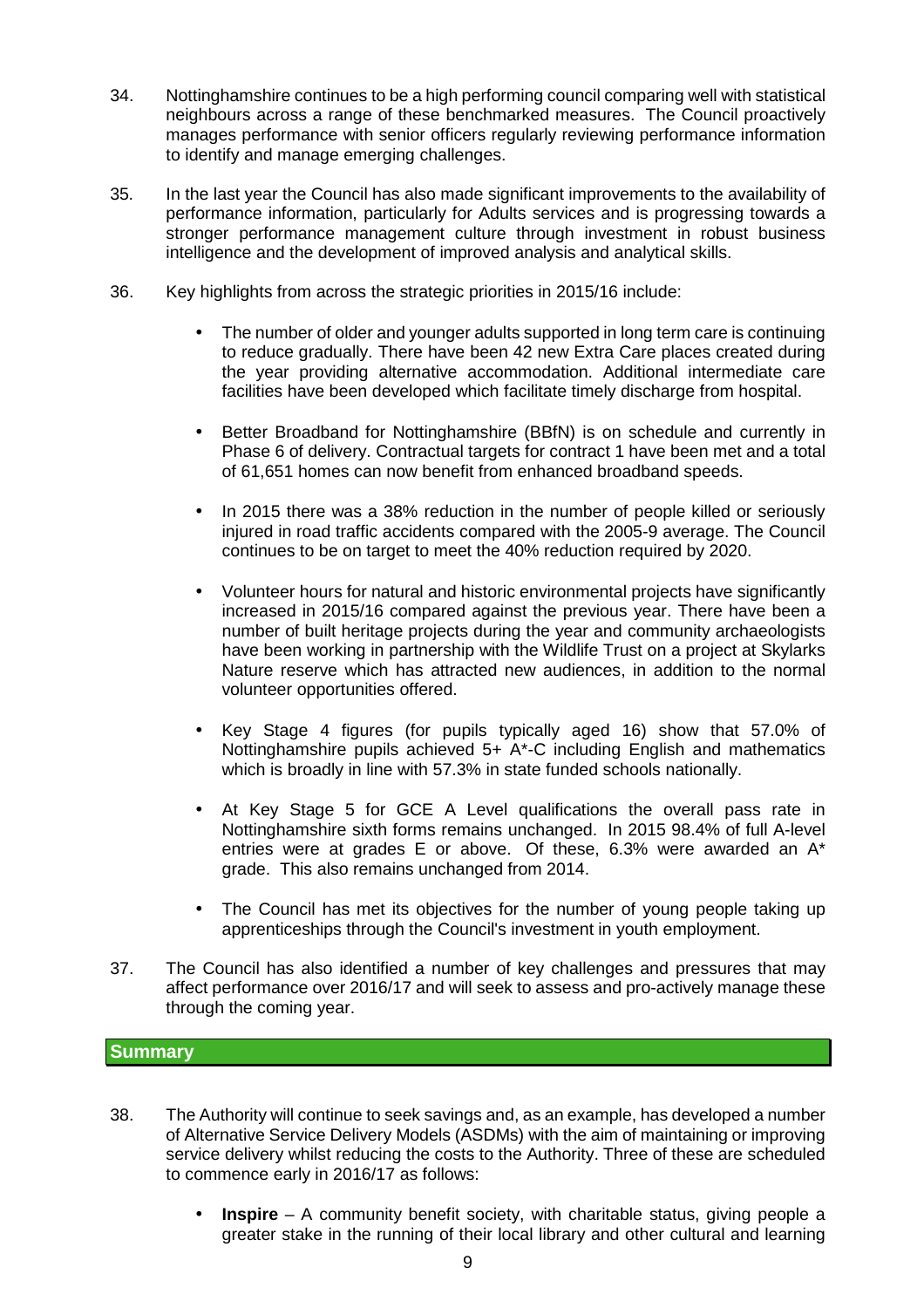services, which commenced operations on 1 April 2016. Inspire will deliver public libraries, archives, arts, Instrumental Music Teaching in schools, Community Learning and Skills Service, Nottinghamshire Music Hub and the Education Library Service on behalf of the Authority.

- **Arc** A partnership with Scape to deliver property design and operations functions to the Authority. Due to commence 1 June 2016.
- **Via** Set up through a partnership between the Authority and Cornwall Council, which will provide highways and fleet management services in Nottinghamshire and will become operational in July 2016.
- 39. Overall the financial position remains challenging, however the Authority continues to deliver good financial and non-financial performance. The Council will continue to respond to change and to deliver the savings required to meet the budget requirements. Robust financial management and ongoing risk management processes will ensure the Council continues to deliver good value to the people of Nottinghamshire and ensure we make Nottinghamshire a better place to live, work and visit.

**Nigel Stevenson Service Director (Finance, Procurement & Improvement), Resources Department**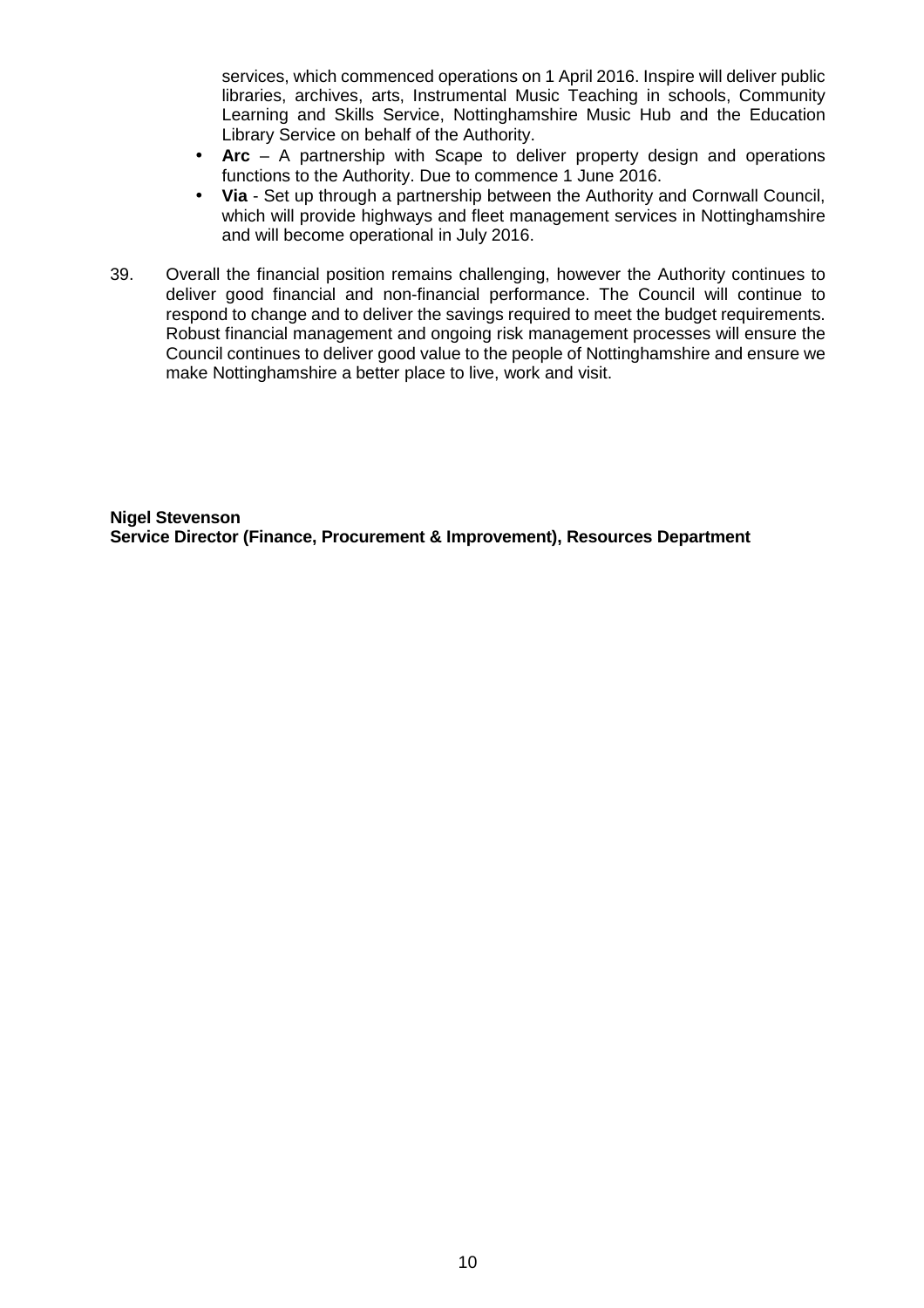### **ANNUAL GOVERNANCE STATEMENT**

#### **1. Scope of Responsibility**

Nottinghamshire County Council is responsible for ensuring that its business is conducted in accordance with the law and proper standards. Public money must be safeguarded and properly accounted for, and used economically, efficiently and effectively. The Authority has a duty under the Local Government Act 1999 to make arrangements to secure continuous improvement in the way in which its functions are exercised, having regard to a combination of economy, efficiency and effectiveness. The Localism Act 2011 has, among other things, established a general power of competence for local authorities.

In discharging this overall responsibility, the County Council is responsible for putting in place proper arrangements for the governance of its affairs, facilitating the effective exercise of its functions, including the arrangements for the management of risk.

This statement meets the requirements of regulation 4 of the Accounts and Audit Regulations (England) 2015 in relation to the publication of an annual governance statement.

#### **2. The Purpose of the Governance Framework**

The governance framework comprises the culture, values and duties of the Authority, supported by the systems and processes put in place to provide assurance that the culture, values and duties are complied with in practice. The Authority uses this framework to direct and control its work and ensure that it engages with, leads, and accounts to the community it serves. The framework enables the Authority to provide assurance over the achievement of its strategic objectives and to consider whether those objectives have led to the delivery of appropriate cost-effective services within the existing legal framework.

The system of internal control is a significant part of that framework and is designed to manage risk to a reasonable level. It cannot eliminate all risk of failure to achieve aims and objectives and can therefore only provide reasonable and not absolute assurance of effectiveness. The system of internal control is based on an ongoing process designed to identify and prioritise the risks to the achievement of the Authority's aims and objectives, to evaluate the likelihood of those risks being realised and the impact should they be realised, and to manage them efficiently, effectively and economically.

#### **3. The Governance Framework**

The governance framework, as described below, has been in place at the County Council during the financial year 2015/16.

#### **Planning & Performance Management**

The Council's Strategic Plan covers the period 2014 to 2018 and is publicised widely in the county. It is a key document in terms of identifying and communicating the Authority's vision and intended outcomes for citizens and service users. Specifically, it provides for the following: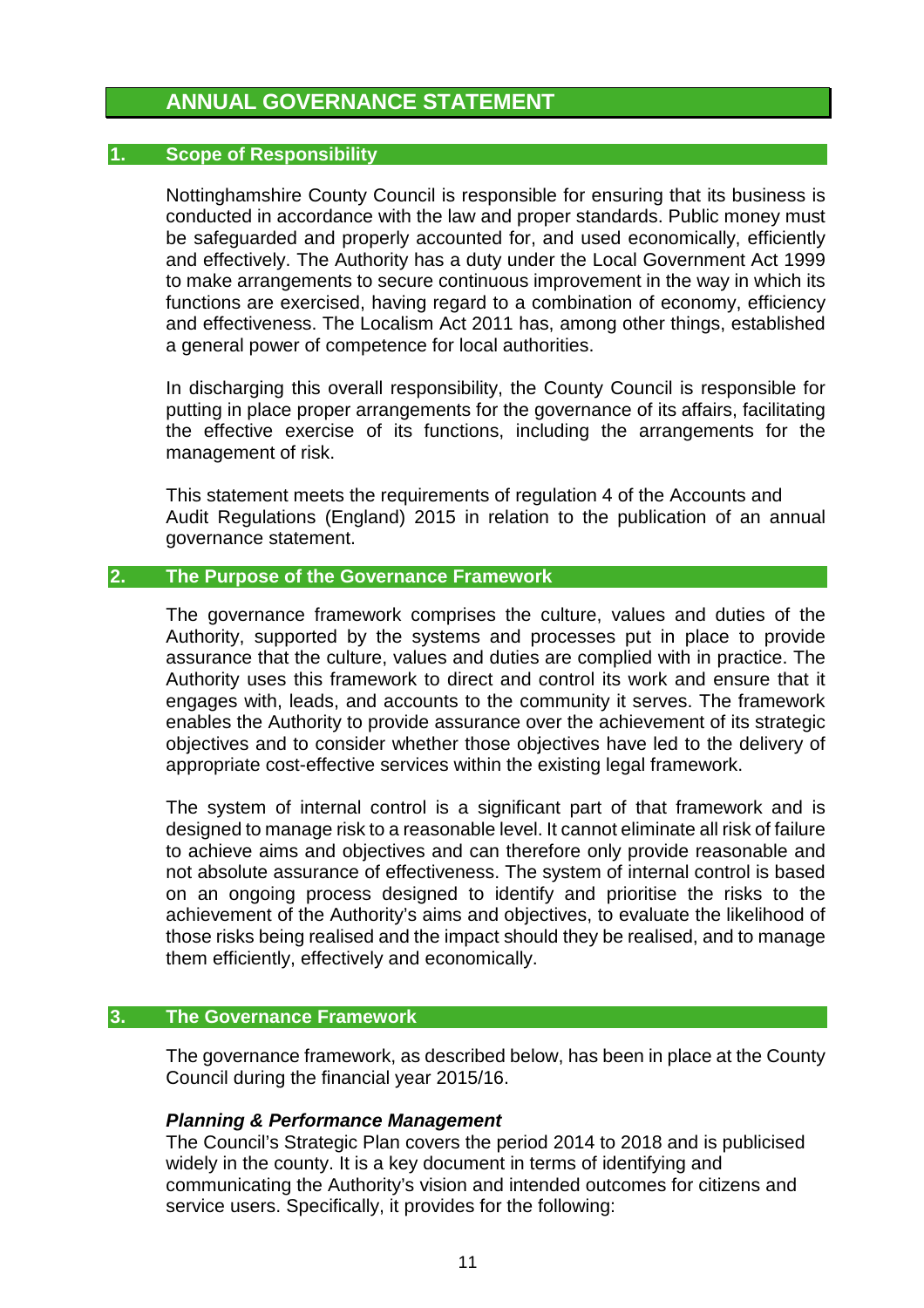• Providing a clear statement of the Authority's vision, priorities and values, together with a commitment to treat people fairly, provide value for money and to work together with partners and residents.

• Enabling agreed political objectives and statutory requirements to drive the Authority's activities.

• Enabling the communication of the Authority's priorities to the community of Nottinghamshire, partner organisations and staff.

• Providing a broad framework of objectives and performance indicators, to ensure effective performance management.

The Authority continues to implement a strategic management framework, which sets out in detail the individual factors that are required to manage performance and how they work together in the Authority. A dashboard of key measures was developed during the year to monitor delivery of the strategic plan.

Performance against the key performance indicators is monitored regularly and progress reports are submitted periodically to the Corporate Leadership Team and to the Policy Committee.

Each year the Authority approves the annual budget and capital programme which includes an update of the Medium Term Financial Strategy. The Medium Term Financial Strategy is the financial plan which underpins the Strategic Plan.

#### **Risk Management**

The process of risk management in the Authority is overseen by the Risk, Safety and Emergency Management Board, which meets periodically throughout the year. The corporate risk register is reviewed at each of the Board's meetings, to determine whether additional steps are required to mitigate key risks.

Supporting the Board are Risk, Safety and Emergency Management Groups, one for each department. The Groups are responsible for having an overview of risk management in each department and for maintaining a departmental risk register.

#### **Organisational Roles & Decision-Making**

The Head of Paid Service is responsible for reporting to Full Council on the manner in which the discharge of the Council's functions is co-ordinated, the number and grade of officers required for the discharge of functions and the organisation of officers.

The Monitoring Officer is responsible for maintaining the Constitution, ensuring it is available for inspection and making minor changes as a result of any restructuring. The Constitution is posted on the Council's website. The Monitoring Officer is also responsible for ensuring the lawfulness and fairness of decisionmaking; this includes responsibility, after consulting with the Head of Paid Service and Chief Finance Officer, for reporting to Full Council if they consider that any proposal, decision or omission would give rise to unlawfulness or maladministration. The Monitoring Officer is responsible for contributing to the promotion and maintenance of high standards of conduct.

The Constitution sets out how decisions are made and the procedures followed to ensure that these are efficient, transparent and accountable to local people. The Authority has a service committee for each of the key areas of service, in addition to an overarching Policy Committee and Full Council. The Monitoring Officer is responsible for keeping the Constitution under review and reporting any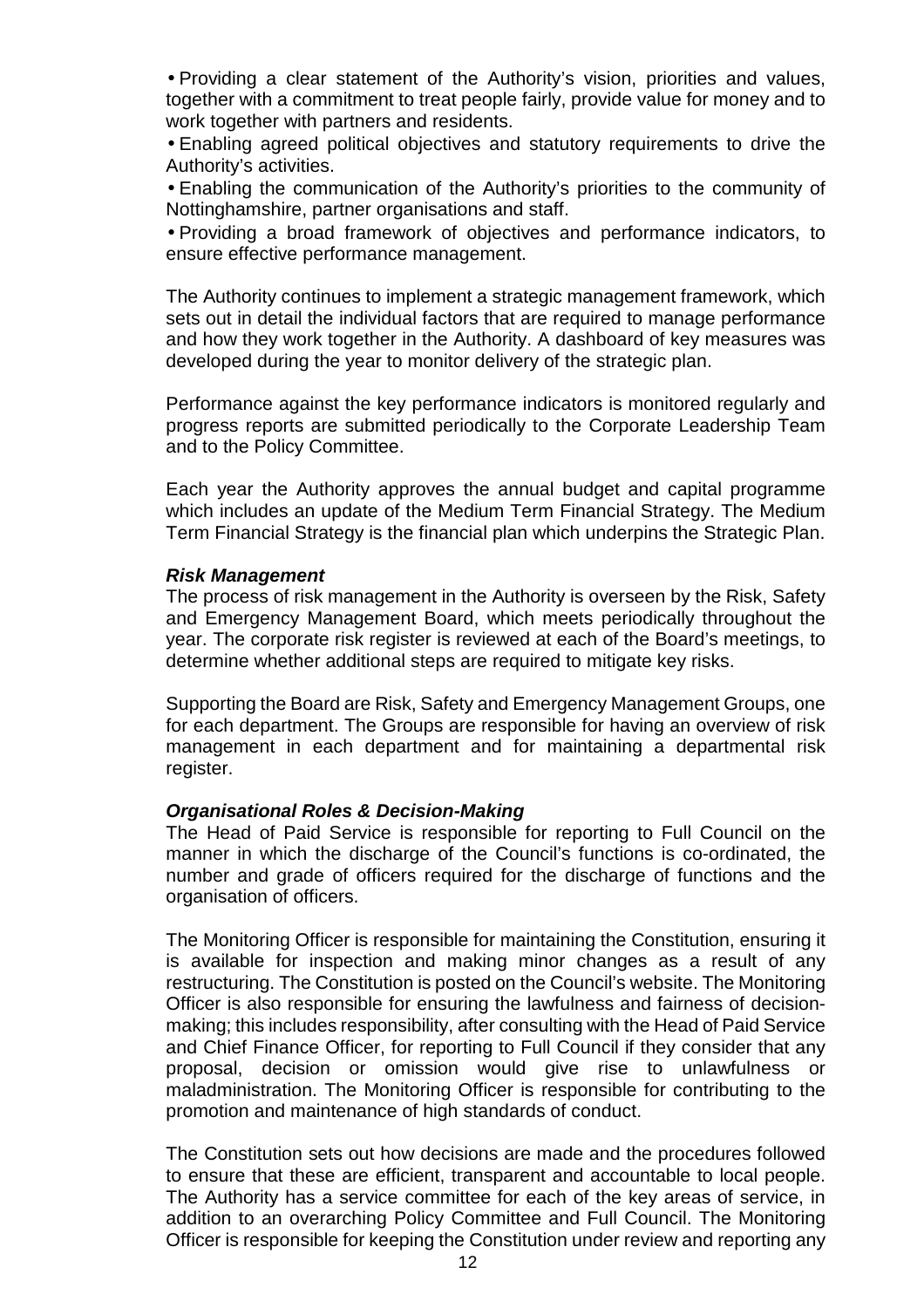proposed amendments to Council. A number of minor amendments were approved during 2015/16, with the most recent changes coming into force in February 2016.

The Constitution incorporates a formal scheme of delegation, setting out the delegated powers of the Authority's most senior officers.

The Authority's Financial Regulations are currently subject to review to ensure they remain current and relevant for the changing financial environment in which the Council operates.

#### **Standards of Conduct and Counter-Fraud Arrangements**

Codes of Conduct, for both Members and staff, are contained within the Constitution together with the Code on Member and Officer Relationships.

The Authority's Conduct Committee is responsible for considering complaints relating to breaches of the Code of Conduct for Councillors and Co-opted Members. No issues arose in 2015/16 which required the committee to convene a meeting.

During 2015/16, the member development programme continued to respond to changing national and local policy. Training and briefing sessions were delivered on a range of topics, including: child sexual exploitation and children's safeguarding issues, adults' safeguarding, Goddard enquiry and sexual orientation based hate crimes. Aside from the development programme, senior managers continued to update members on all relevant issues as they arose during the year.

All officers, including senior officers, are subject to annual Performance and Development Reviews. These reviews specifically identify and monitor development and training needs in relation to the individual employee's role. The Performance and Development Reviews incorporate a detailed Competency Framework which sets out the observable skill levels and behaviours required of every employee at each tier of the organisation. The Performance and Development framework has recently been reviewed, and improved forms and guidance are available for use from 2016/17.

The Authority has adopted a refreshed policy and strategy for countering fraud and corruption. The strategy aims to embed a strong counter-fraud culture in the Authority, based on a zero tolerance stance against fraud. The strategy is built around effective procedures for preventing and detecting fraud, allied with a robust response to any cases identified. The strategy and policy documents are available on the Council's public website.

#### **Financial Management**

The Authority's financial management arrangements conform with the governance requirements of the CIPFA Statement on the Role of The Chief Financial Officer in Local Government. The Statement sets out the five principles that need to be met, to ensure that the Chief Financial Officer can carry out the role effectively, as follows:

- Key member of the Leadership Team
- Must be actively involved in all material business decisions
- Must lead the promotion and delivery of good financial management
- Must lead and direct a finance function that is resourced to be fit for purpose
- Must be professionally qualified and suitably experienced.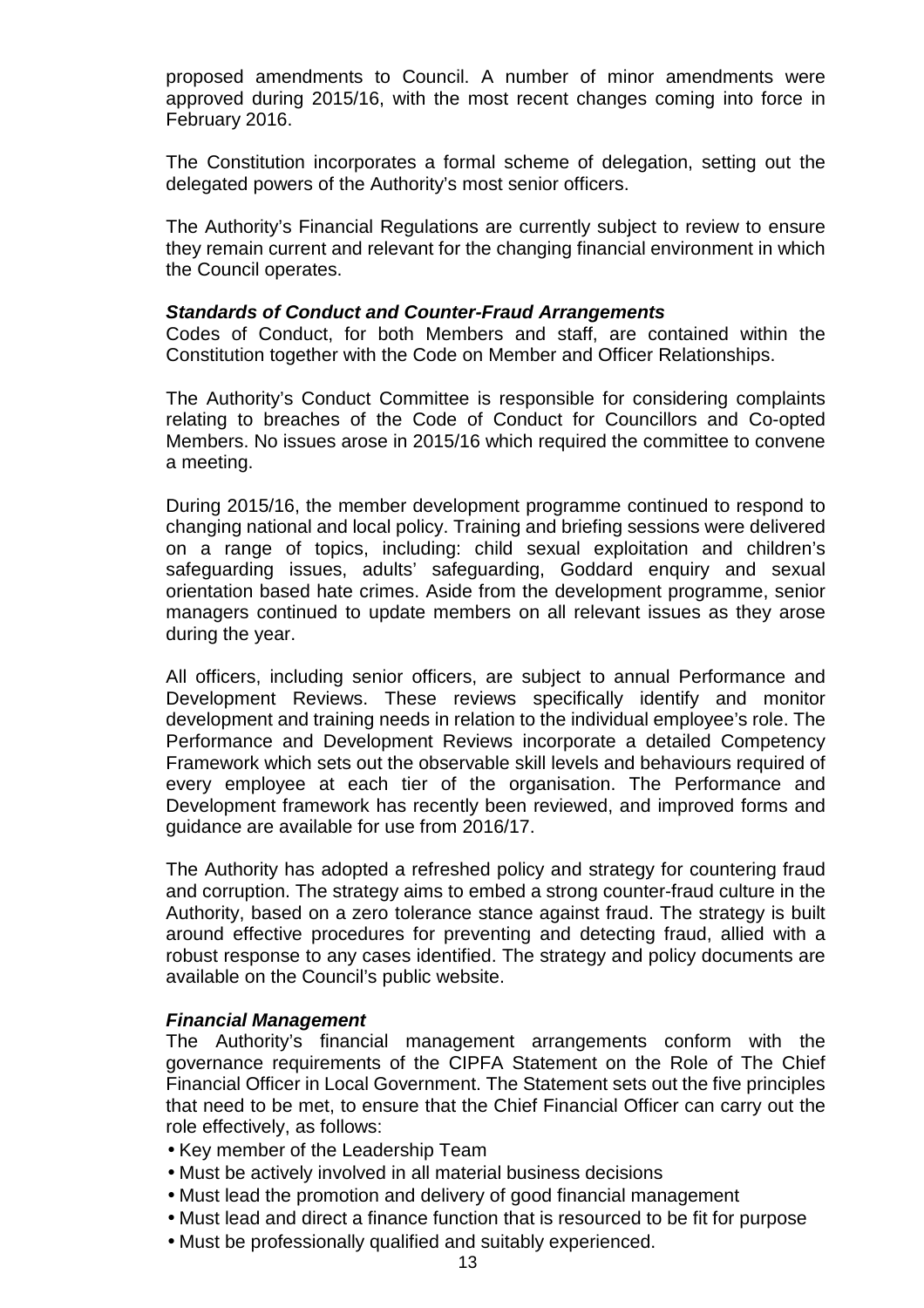The Chief Financial Officer for the Authority is the Service Director – Finance, Procurement and Improvement. This post reports to the Corporate Director for Resources, who is a member of the Leadership Team. The Chief Financial Officer is also a member of the Leadership Team, ensuring involvement in material business decisions. The Authority has set up the Business Support Centre, which manages financial transactions on behalf of the Authority, including payroll, pensions and income transactions. As the Business Support Centre does not report to the Chief Financial Officer, controls have been established to ensure that the Chief Financial Officer can secure the promotion and delivery of good financial management in these areas. The Chief Financial Officer is professionally qualified.

A regular report on the Council's financial position is made to the Finance and Property Committee. Separate progress reports are submitted to the Policy Committee regarding delivery of the options for change to achieve the required cost savings the Authority needs to make to achieve a balanced budget.

#### **Change Management**

The Authority has developed, and continues to implement, an extensive programme of change in response to the conflicting pressures it faces of reducing financial resources at a time of increasing demand for services. The 'Redefining Your Council' programme seeks to ensure that the Council can deliver the services that the people of Nottinghamshire value in a sustainable way. The effectiveness of the programme was reviewed during 2015/16 and proposed changes were approved by the Policy Committee in July 2015. These were concerned with the addition of new programmes, and revised arrangements for governance and performance management. Quarterly progress reports against the programme are submitted to the Policy Committee.

#### **Compliance & Scrutiny**

The Authority's Audit Committee meets regularly during the year and fulfils the recommended core functions as set out in CIPFA's publication, 'Audit Committees – Practical Guidance for Local Authorities. The core functions relate to the review of Internal and External Audit work, the effectiveness of the Authority's control environment, the review of the annual assurance statement and the review of the financial statements.

The Authority's Internal Audit service is delivered in accordance with the requirements of the Public Sector Internal Audit Standards. Compliance with the standards is self-assessed on an annual basis, the most recent having been completed and reported to the Audit Committee in June 2015. Progress against the action plan was highlighted.

The Monitoring Officer is responsible, after consultation, for reporting to the relevant committee or Council if it is considered that any proposal, decision or omission would give rise to unlawfulness. In addition, Constitutional Comments are contained in reports to Council and Committees to advise on compliance with the policy framework and the Constitution. The Service Director – Finance, Procurement and Improvement also has a responsibility to highlight any proposal, decision or course of action which will involve any unlawful expenditure. Compliance with legislative requirements is also a feature of the External Auditors' review of the Council's accounts.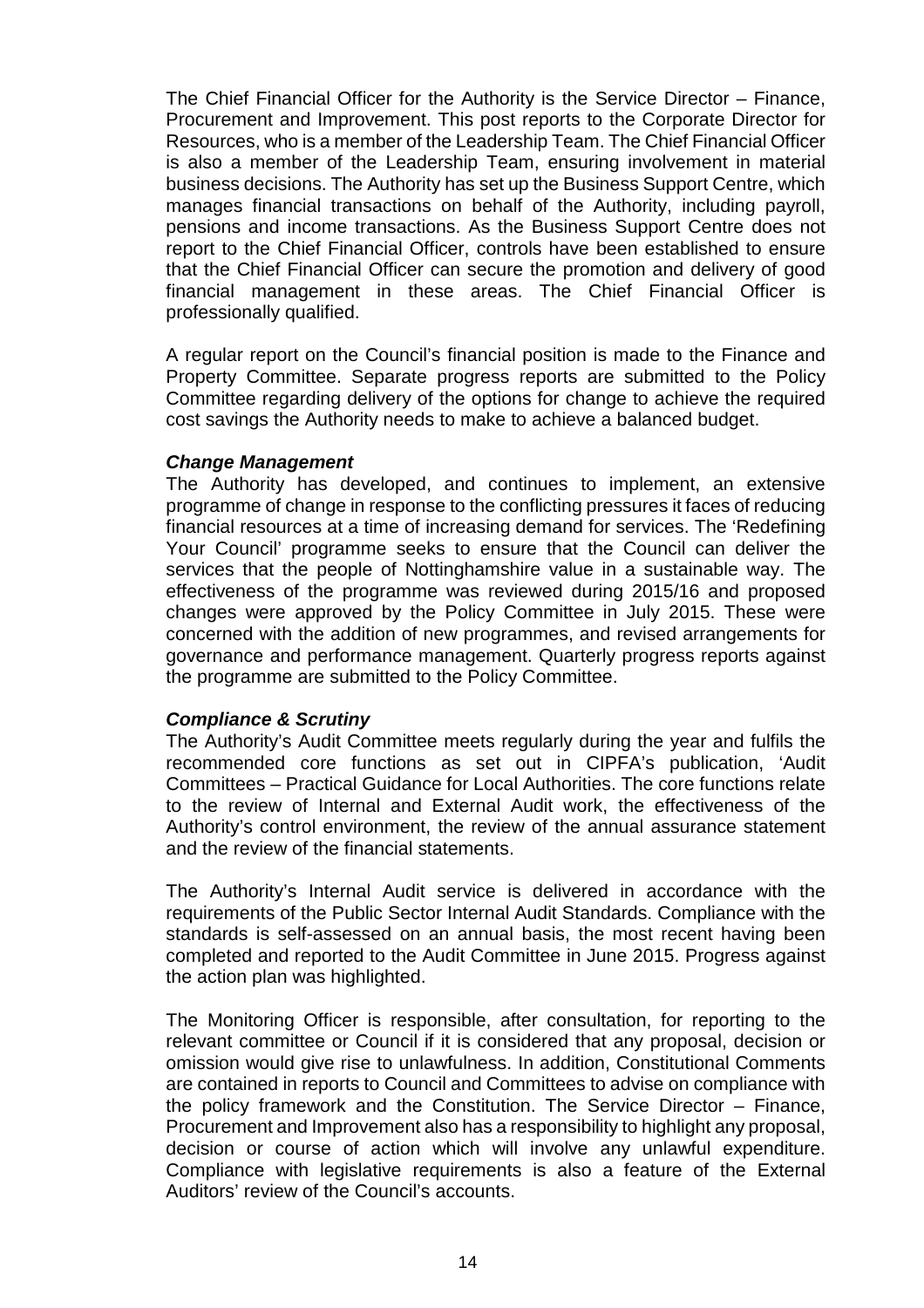The Authority's Whistleblowing Policy was reviewed by Policy Committee in December 2013 and revised to reflect changes in legislation. It is proposed that an annual report on whistleblowing will be presented to the Policy Committee. The Authority's complaints procedure is well established and is also monitored by the Policy Committee; regular reports are presented both to the Policy Committee and to the Corporate Leadership Team.

#### **Communications and consultation**

There is a steady move towards offering alternative channels of communication which are more cost-effective and targeted than other traditional print models. An ambitious and wide-ranging digital transformation project, called Digital First, is addressing a number of work streams to update the way the Council communicates with, and offers services to, the public. A project update presented to the Policy Committee in October 2015 highlighted the implementation of a more user-responsive website from September 2015, progress towards an updated intranet for the benefit of Council employees, plus some other developments relating to the project.

Where possible, better value for money products have been developed such as the Life magazines that target all residents and families. These sit alongside and are complemented by the electronic channels such as the authority's email subscription service, Emailme, which now has more than 144,000 subscriptions.

The Council updated its Social Media Policy during the year, and a further report on progress with implementation will be submitted to the Policy Committee during 2016/17.

A Citizens Panel, 'Nottinghamshire Listens', made up of approximately 5,000 people is in place and has been used to engage with citizens throughout the County on a wide range of issues.

The Authority carried out extensive budget consultations in preparing the 2015/16 and 2016/17 budgets. Over 2,000 responses were received on the consultation for 2016/17 budget.

The Council's Equality Policy sets out how the Authority aims to achieve its equality objectives, both in terms of the delivery of services and in terms of its employment practices. Established processes are in place for carrying out equality impact assessments for change proposals, including consultation with the relevant staff networks.

#### **Partnership Working**

The Authority works in partnership with a number of bodies. Partnership working has focused in recent years on developing joint working with Health, District Councils and the local business community, among others. Several formal committees have been established, on which the Council is an active member:

• With Nottingham City Council on the Greater Nottingham Light Rapid Transit Advisory Committee, the Joint Committee on Strategic Planning and Transport and the Joint City/County Health Scrutiny Committee,

• With all Nottinghamshire councils on the City of Nottingham and Nottinghamshire Economic Prosperity Committee

- Nottinghamshire Local Pensions Board
- Nottinghamshire Police and Crime Panel
- Bus Lane and Parking Adjudication Service Joint Committees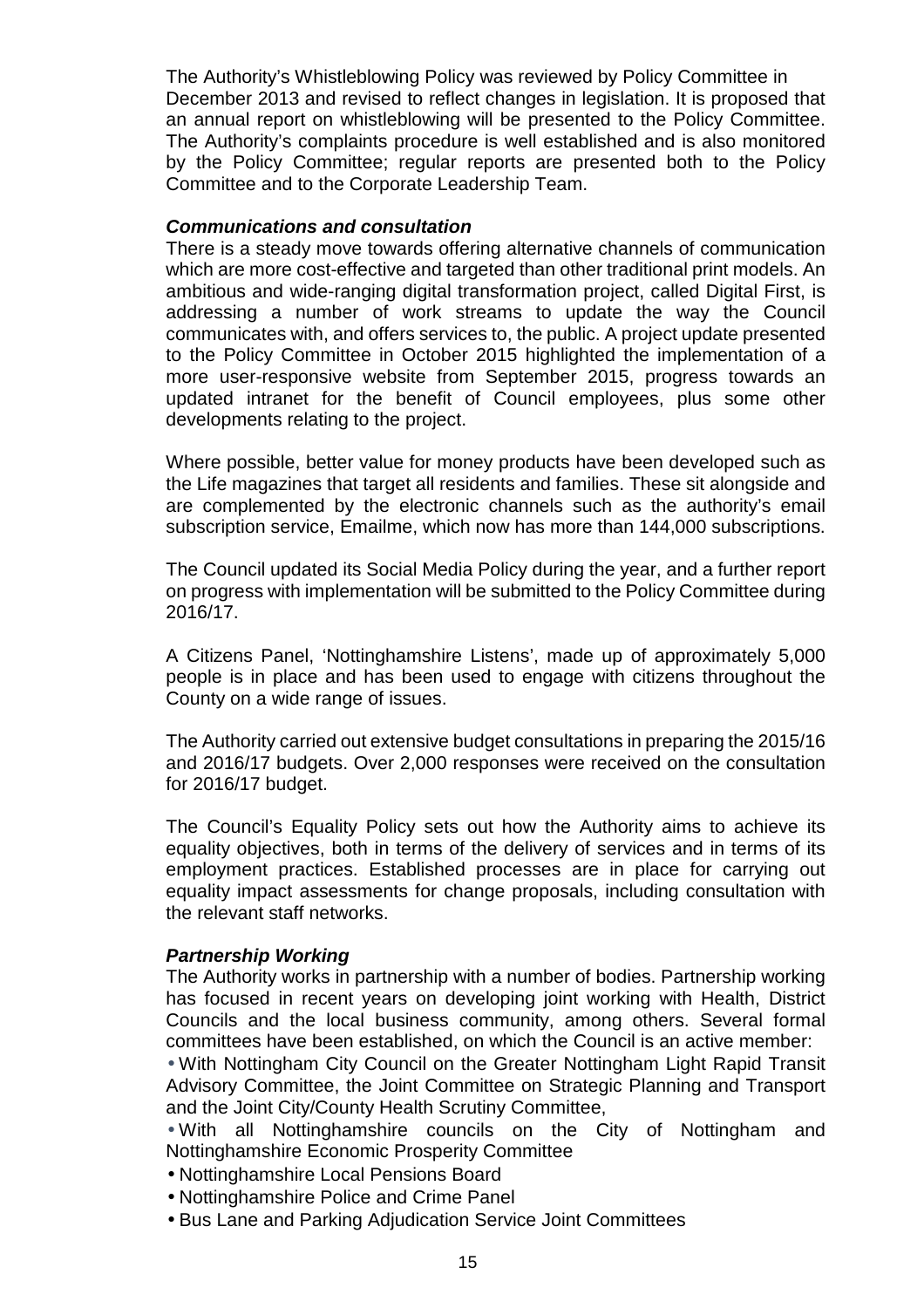A number of County Council committees also include external representatives:

- Health and Wellbeing Board
- Children & Young People's Committee
- Health Scrutiny Committee

• Pensions Investment Sub-Committee and Pensions Sub-Committee Economic Development Committee

The County Council is also represented on the Nottinghamshire and City of Nottingham Fire Authority.

#### **4. Review of Effectiveness**

The Authority has responsibility for conducting, at least annually, a review of the effectiveness of its governance framework including the system of internal control. The review of effectiveness is informed by the work of the executive managers within the Authority (Head of Paid Service, Monitoring Officer and Chief Financial Officer) who have responsibility for the development and maintenance of the governance environment, the Head of Internal Audit's annual report, and also by comments made by the External Auditor and other review agencies and inspectorates.

Commencing in 2016/17, quarterly, formal meetings of the Council's three statutory officers (Head of Paid Service, Monitoring Officer and Chief Financial Officer) will be held. These meetings will incorporate a standing item to keep the effectiveness of the governance framework under continual review. The Head of Internal Audit will join the meeting for discussion of this agenda item.

Throughout 2015/16, the Authority has maintained and reviewed the effectiveness of the governance framework. In particular:-

a) The County Council has received and considered a number of reports, including:-

- Management accounts and the Council's Statement of Accounts 2014/15
- County boundary review
- Ofsted inspection of children's services
- Treasury Management
- Joint Health scrutiny arrangements

• Budget Report 2016/17 and Medium Term Financial Strategy 2016/17 to 2019/20

- Pay Policy statement
- Amendments to the Constitution

b) Policy Committee has considered and approved a number of reports in its role as the committee responsible for policy development and approval, including:-

• Strategies and policies – including those relating to aspects of adults' and children's care, counter-fraud, procurement, and social media, plus spending proposals for 16/17 to 18/19.

• Transformation agenda – 'Redefining Your Council' review, senior management structure, 'Digital First' programme progress, Social Care and Health integration, Smarter Working programme, joint venture proposals, devolution developments.

• Performance and compliance– strategic plan and 'Redefining Your Council' progress, use of urgency procedures, use of RIPA powers.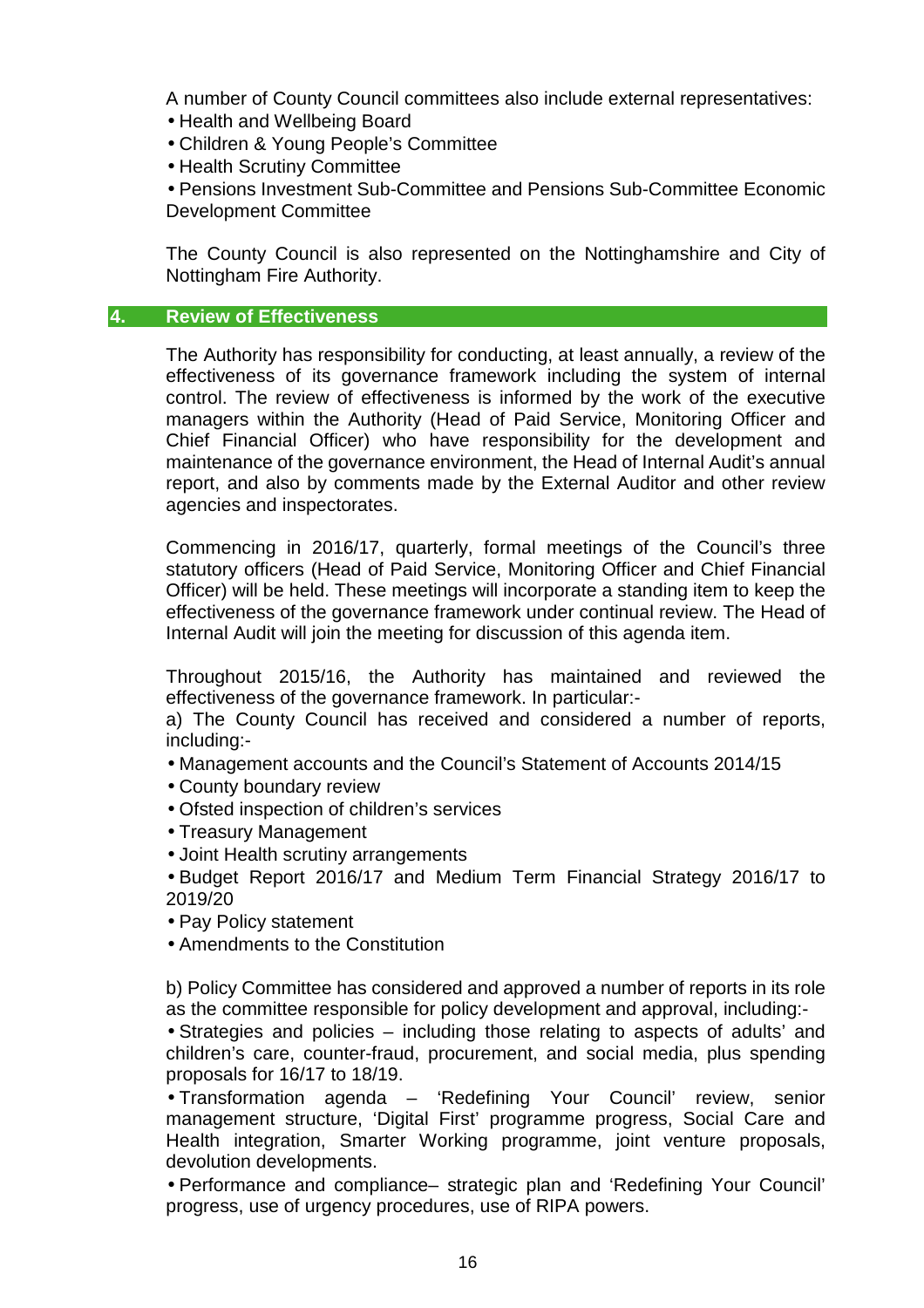• Consultation and engagement – 'County Life' consultation feedback, budget consultation, residents' satisfaction survey.

• External assessments – Local Government Ombudsman annual letter, Information Commissioner's Office report and action plan

c) The Audit Committee has considered a wide variety of issues including:-

• Internal Audit - Annual Report 2014/15, Annual Plan 2015/16 and midyear progress

- Statement on conformance with Public Sector Internal Audit Standards
- Annual Governance Statement
- Revised Counter-Fraud and Counter-Corruption Policy
- Statement of Accounts 2014/15 and associated accounting policies
- KPMG External Audit Plan 2015/16, annual governance report and Audit Letter
- Financial regulation waivers

• Briefings on the role of the Audit Committee and progress with the Council's procurement function.

d) Internal Audit has undertaken planned reviews of internal control procedures across all departments and across a range of functions in the Authority. Each review contains an opinion on the internal controls in place. Based on the audits completed in 2015/16, Internal Audit's overall opinion is that the Authority had a good system of internal control in operation.

e) External Audit's report to those charged with governance (Audit Committee) for 2014/15 stated that the Auditor issued an unqualified audit opinion on the County Council's 2014/15 accounts. No material audit adjustments within the financial statements were identified. The Authority's organisational control environment was deemed effective overall, and they did not identify any significant weaknesses in controls over key financial systems. The Auditor also concluded that the Council had made proper arrangements to secure economy, efficiency and effectiveness in its use of resources.

#### **5. Significant Governance Issues**

#### **Responding to the financial and policy environment**

The Authority continues to face significant financial challenges. Local authorities are struggling with falling Government grants while facing increased demand for services as well as other cost pressures from inflation and new legislation. National policy to place local government on a footing of greater self-sufficiency may leave the Council with new burdens and/or a financial shortfall. In particular, the implications of policy changes for care needs assessments, such as those relating to the Care Act, must be understood and evaluated.

The transformation framework, **Redefining Your Council**, continues to drive the Council's response to the financial and policy environment. The framework seeks different ways of delivering services by looking first at innovative and creative solutions. A comprehensive review has been carried out into every aspect of Council activity with a particular focus on high-cost services.

An evaluation of the first phase of Redefining Your Council was undertaken during the year. As a result of this, the scope of the programme was extended and revised arrangements were approved for programme governance and performance management. A second review of the programme will be undertaken during 2016/17.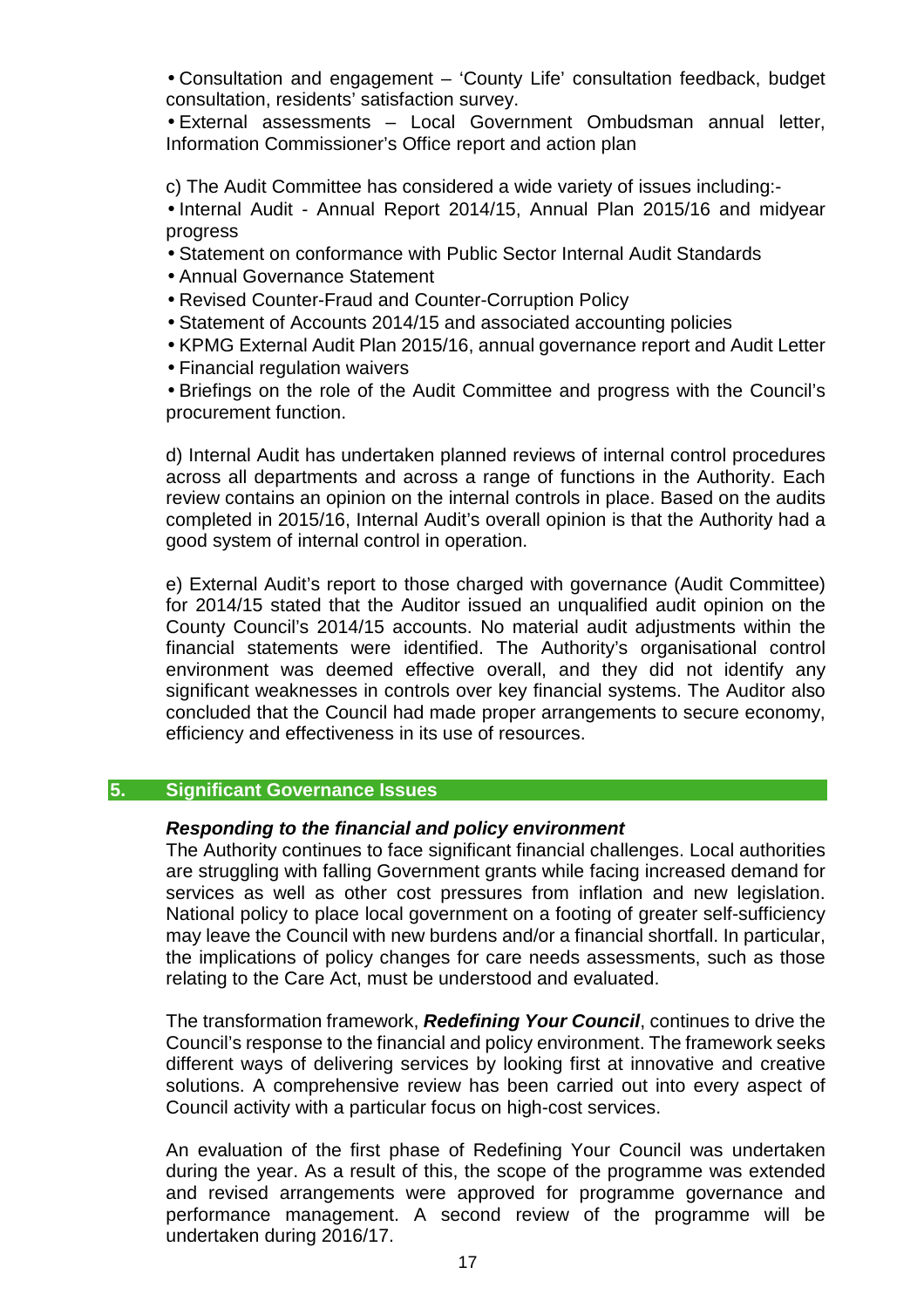The Council's Medium Term Financial Strategy shows that the Council can deliver a balanced budget in 2016/17, however further savings of £50.2 million will be required from 2016/17 to 2019/20.

From 2018/19, it is proposed that local councils will retain all locally raised business rates and that the distribution of core grant funding from central government will end. Preparatory work at the Council for this change will be commencing in 2016/17.

#### **Other key governance issues**

The Council will continue its transformation into a smaller organisation using a greater diversity of delivery arrangements with the potential for greater risk. Alternative Service Delivery Models will become live in 2016/17 in a number of areas, including Libraries, Highways and Property Services. Added to the range of alternative models already in place, the importance for the Council to ensure the effectiveness of its contract management capabilities is a key priority.

Following the County Council elections in 2013 the Authority had a Labour majority. Over the last three years there have been several changes in the membership of the County Council Labour Group which have resulted in the Authority being in no overall control. The places allocated on committees to groups and to the elected members who are not in a group has been reassessed on a number of occasions to ensure it complies with the requirements of political proportionality.

Social care provision is increasingly being integrated with health care provision, and work is underway to manage this effectively through the Nottinghamshire Sustainability and Transformation Plan. This is a local blueprint for accelerating the implementation of a five year plan for closer integration. Through the Better Care Fund, the Council is working with the six local Clinical Commissioning Groups (CCGs) covering Nottinghamshire to ensure that health and social care services are efficient, integrated and working together wherever possible to improve the way we care for older people across the County. In 2015/16, the Better Care Fund enabled the partners to pool £59M of their money together to support integrated health and social care services.

The scale and speed of the transformation programme the Council has been implementing over recent years has inevitably placed pressure on the ability of staff to apply core systems of control consistently. The Internal Audit programme for 2016/17 seeks to deliver assurance over the effectiveness of key control systems, and the service plans to introduce a periodic, internal publication to provide updates and pro-active guidance on significant control issues.

The Council has established a project team and project Board to co-ordinate the Authority's response to the Independent Inquiry into Child Sexual Abuse (IICSA), as it investigates whether public bodies and other non-state institutions have taken seriously their duty of care to protect children from sexual abuse in England and Wales. The investigation of children in the care of Nottinghamshire Councils (Nottingham City and Nottinghamshire County Council) is focussed on children living in care in residential homes and foster families. The investigation will critically consider how both Councils responded to allegations that children were being sexually abused and will seek to identify any common themes and failings.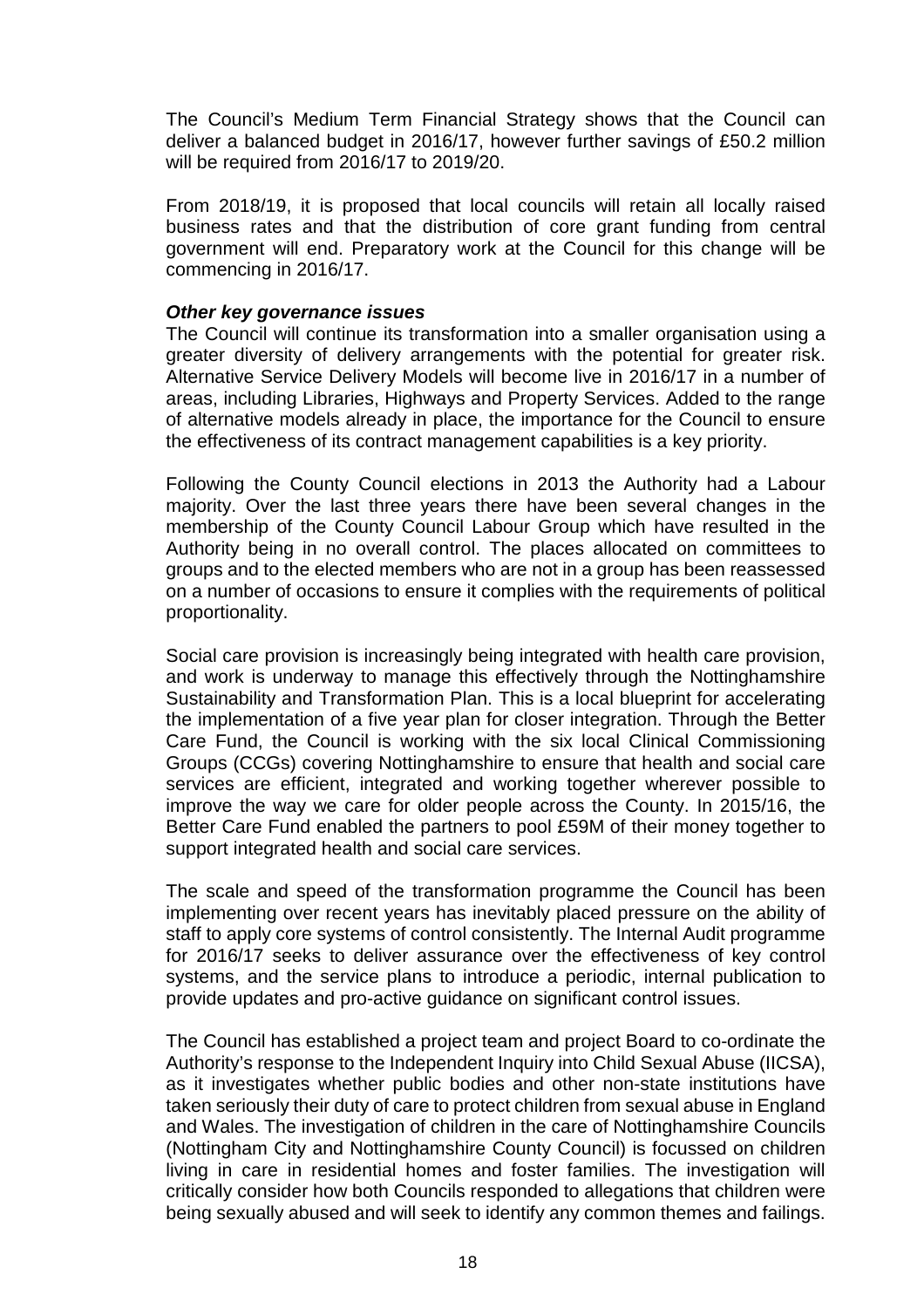The Council has made two submissions to the IICSA already, ensuring core principles are in place to allow the enquiry to carry out its work effectively.

During 2015/16, the 19 councils across Nottinghamshire and Derbyshire have considered the potential for a devolution deal with Government. Although no deal has been agreed at this stage, there may be further developments, either locally or at a national level, in respect of devolution in 2016/17.

The Local Government Boundary Commission has completed its review of Nottinghamshire. The results of that review were reported to Council in November 2015 and have now been confirmed by Parliament. During 2016 work will be undertaken to ensure that all the required changes are implemented as required for the County Council elections in 2017.

The Council is currently handling planning applications in respect of shale gas developments in the county. The Council recognises that such applications are likely to attract wide public interest, therefore a working group with appropriate local partner organisations has been set up to manage the risks involved.

The Council has adopted a robust approach to addressing these financial, demographic, technological and legislative challenges. The Audit Committee reviewed the governance framework detailed in this statement at their meeting on 8 June 2016. We are aware of the steps that are being and will be taken to address the above significant governance issues and we are satisfied that these are appropriate. We will monitor their implementation during the course of 2016/17 and beyond.

**Councillor Alan Rhodes Leader of the County Council 08 June 2016** 

**Anthony May Chief Executive 08 June 2016**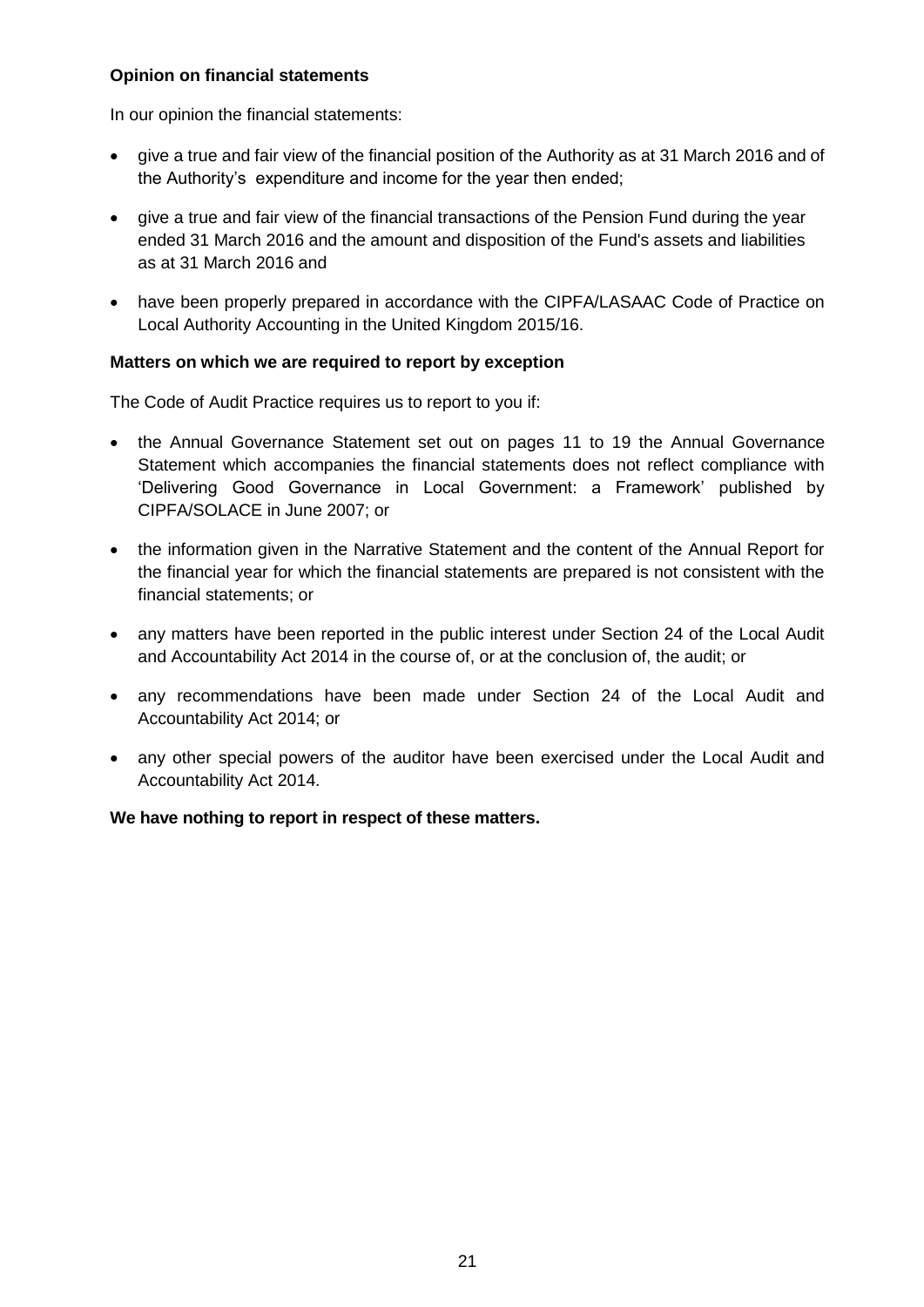#### **Conclusion on Nottinghamshire County Council's arrangements for securing economy, efficiency and effectiveness in the use of resources**

#### **Authority's responsibilities**

The Authority is responsible for putting in place proper arrangements to secure economy, efficiency and effectiveness in its use of resources, to ensure proper stewardship and governance, and to review regularly the adequacy and effectiveness of these arrangements.

#### **Auditor's responsibilities**

We are required under Section 20(1) (c) of the Local Audit and Accountability Act 2014 to satisfy ourselves that the Authority has made proper arrangements for securing economy, efficiency and effectiveness in its use of resources. The Code of Audit Practice issued by the Comptroller and Auditor General (C&AG) requires us to report to you our conclusion relating to proper arrangements.

We report if significant matters have come to our attention which prevent us from concluding that the Authority has put in place proper arrangements for securing economy, efficiency and effectiveness in its use of resources. We are not required to consider, nor have we considered, whether all aspects of the Authority's arrangements for securing economy, efficiency and effectiveness in its use of resources are operating effectively.

#### **Scope of the review of arrangements for securing economy, efficiency and effectiveness in the use of resources**

We have undertaken our review in accordance with the Code of Audit Practice, having regard to the guidance on the specified criterion issued by C&AG in November 2015, as to whether Nottinghamshire County Council had proper arrangements to ensure it took properly informed decisions and deployed resources to achieve planned and sustainable outcomes for taxpayers and local people. The C&AG determined this criterion as that necessary for us to consider under the Code of Audit Practice in satisfying ourselves whether Nottinghamshire County put in place proper arrangements for securing economy, efficiency and effectiveness in its use of resources for the year ended 31 March 2016.

We planned our work in accordance with the Code of Audit Practice. Based on our risk assessment, we undertook such work as we considered necessary to form a view on whether, in all significant respects, Nottinghamshire County Council had put in place proper arrangements to secure economy, efficiency and effectiveness in its use of resources.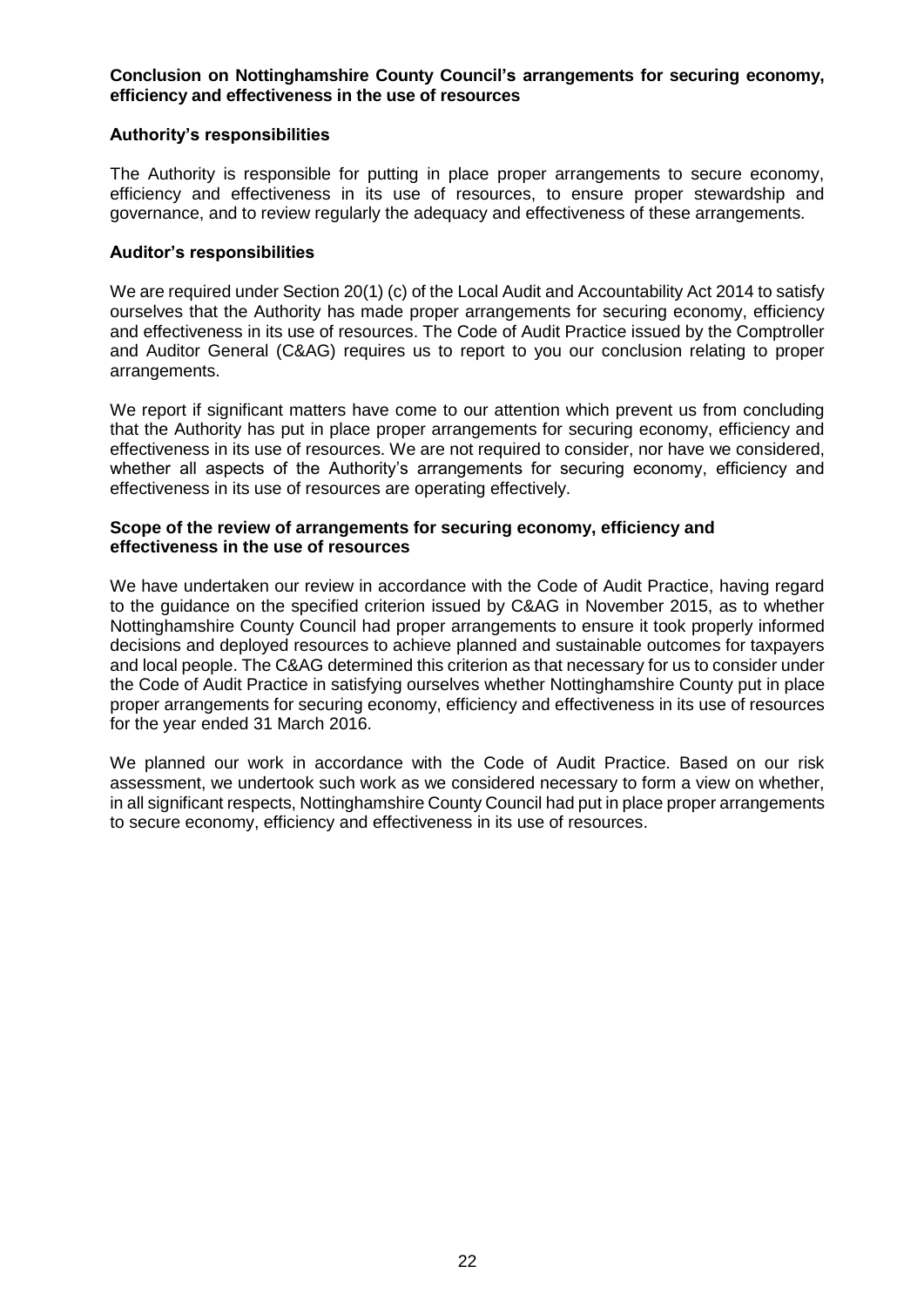#### **Conclusion**

On the basis of our work, having regard to the guidance issued by the C&AG in November 2015, we are satisfied that, in all significant respects, Nottinghamshire County Council put in place proper arrangements to secure economy, efficiency and effectiveness in its use of resources for the year ended 31 March 2016.

#### **Delay in certification of completion of the audit**

We cannot formally conclude the audit and issue an audit certificate until we have completed our consideration of matters brought to our attention by local authority electors, and completed the work necessary to issue our assurance statement in respect of the Authority's Whole of Government Accounts consolidation pack. We are satisfied that this work does not have a material effect on the financial statements or on our value for money conclusion.

**Tony Crawley For and on behalf of KPMG LLP, Statutory Auditor** *Chartered Accountants* St Nicholas House Park Row Nottingham NG1 6FQ 28 September 2016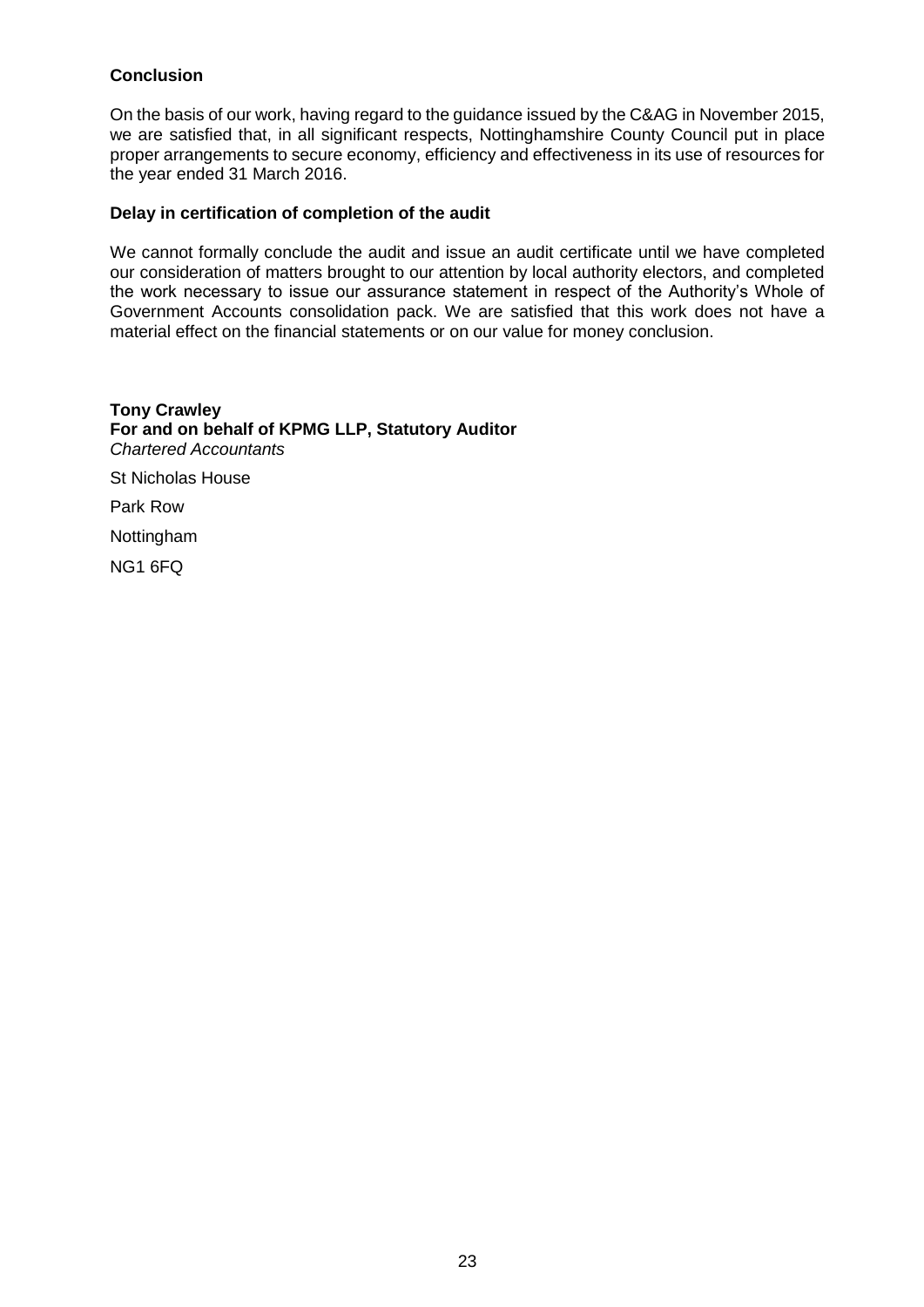## **STATEMENT OF RESPONSIBILITIES FOR THE STATEMENT OF ACCOUNTS**

#### **The Authority's Responsibilities**

The Authority is required:

- to make arrangements for the proper administration of its financial affairs and to ensure that one of its officers has the responsibility for the administration of those affairs. The Service Director (Finance, Procurement & Improvement) is the responsible officer;
- to manage its affairs to secure economic, efficient and effective use of resources and safeguard its assets;
- to prepare and publish a Statement of Accounts in accordance with the Accounts and Audit (England) Regulations 2015 ("the Regulations").

#### **Responsibilities of the Service Director (Finance, Procurement & Improvement)**

The Service Director (Finance, Procurement & Improvement) is responsible for the preparation of the Authority's Statement of Accounts, in accordance with the appropriate CIPFA/LASAAC Code of Practice on Local Authority Accounting in the United Kingdom (the Code).

In preparing this Statement of Accounts, the Service Director (Finance, Procurement & Improvement) has:

- selected suitable accounting policies and then applied them consistently;
- made judgements and estimates that were reasonable and prudent;
- complied with the Code and the Regulations.

The Service Director (Finance, Procurement & Improvement) has also:

- kept proper accounting records which were up to date;
- taken reasonable steps for the prevention and detection of fraud and other irregularities.

I certify that the accounts present a true and fair view of the financial position at the accounting date and its income and expenditure for the year ended on that date.

**Nigel Stevenson Service Director (Finance, Procurement & Improvement), Resources Department 08 June 2016**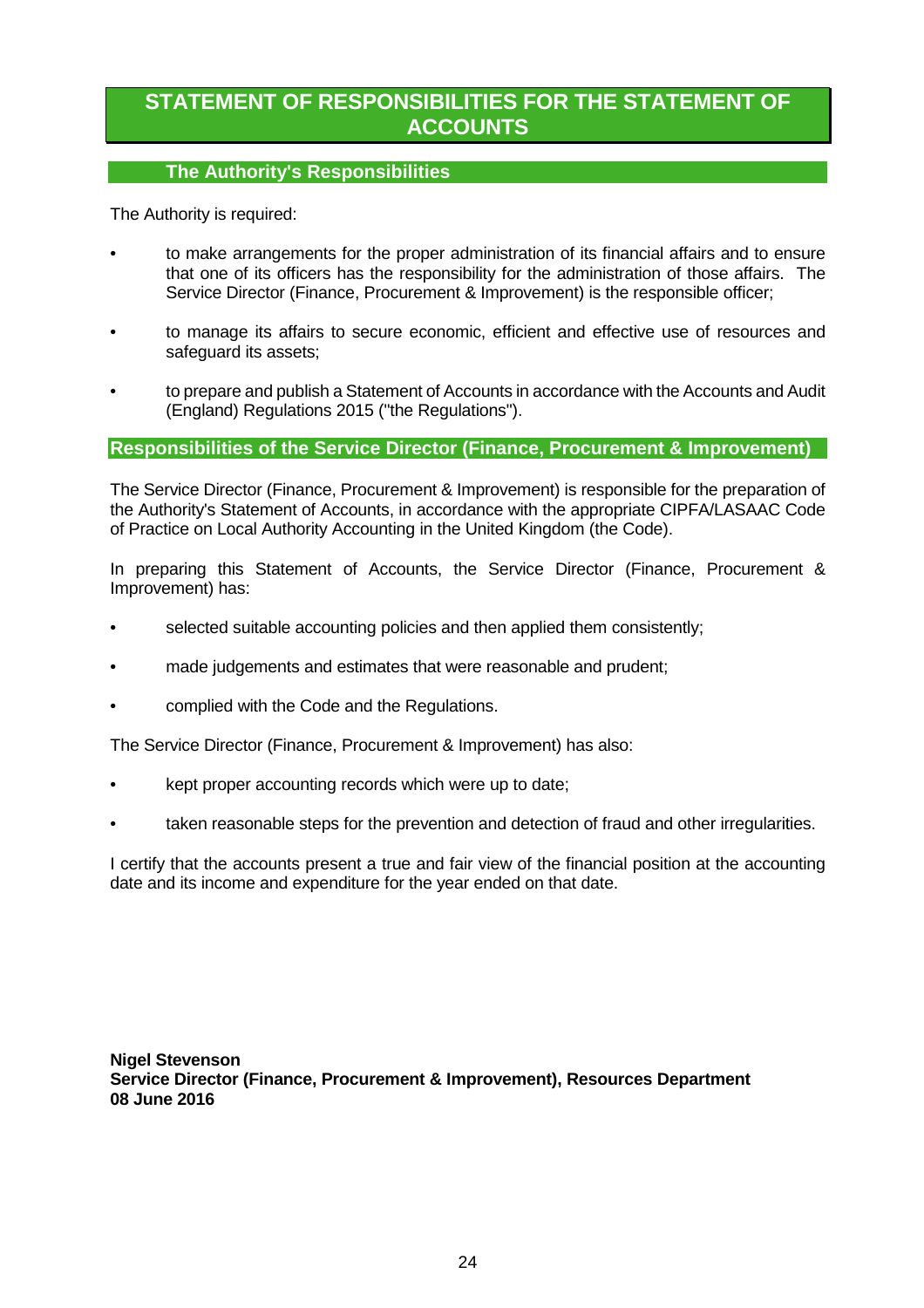## **STATEMENT OF APPROVAL OF THE STATEMENT OF ACCOUNTS**

The Statement of Accounts were approved by a meeting of the County Council on 15 September 2016. The Service Director (Finance, Procurement & Improvement) is satisfied with the position set out in the Statement of Accounts. As Chairman of Nottinghamshire County Council, I am satisfied that the approval process for the Statement of Accounts has now been completed satisfactorily and that the Statement of Accounts may now be issued.

**Councillor Yvonne Woodhead Chairman of the County Council 15 September 2016**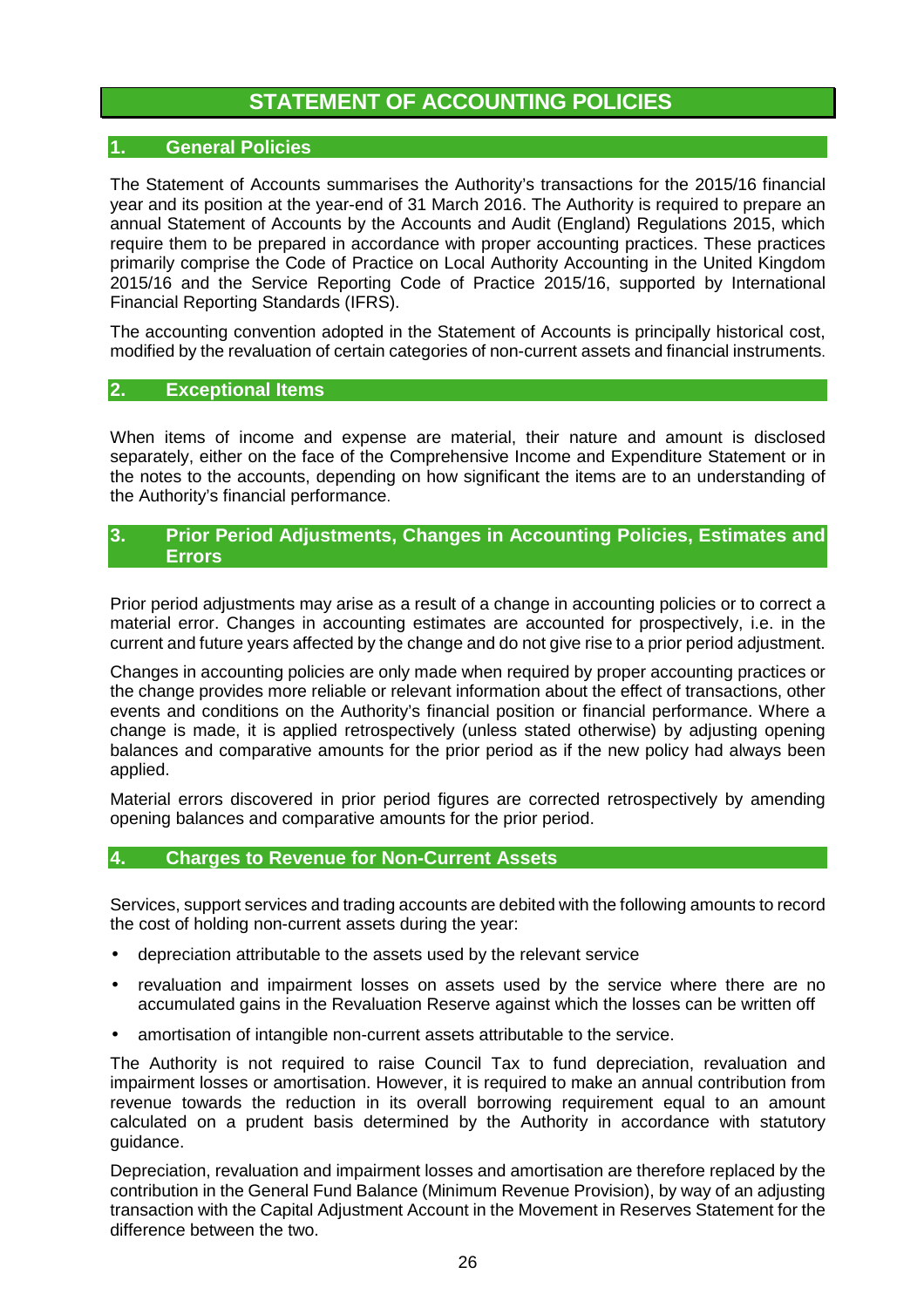#### **5. Costs of Support Services**

The costs of overheads and support services are charged to those that benefit from the supply or service in accordance with the costing principles of the CIPFA Service Reporting Code of Practice 2015/16 (SeRCOP). The total absorption costing principle is used – the full cost of overheads and support services are shared between users as follows:

- Office accommodation in proportion to floor area occupied
- Other central administrative expenses allocation of staff time
- Architectural Engineering Services for the Capital Programme recharged to capital using professional scale fees.

The following two cost categories are defined in SeRCOP and accounted for as separate headings in the Comprehensive Income and Expenditure Statement, as part of Net Expenditure on the Cost of Services.

- Corporate and Democratic Core costs relating to the Authority's status as a multifunctional, democratic organisation
- Non Distributed Costs the cost of discretionary benefits awarded to employees retiring early, pensions past service cost and depreciation and impairment losses chargeable on Surplus Assets.

#### **6. Employee Benefits and Pensions**

#### **Benefits Payable During Employment**

Short-term employee benefits are those due to be settled within 12 months of the year-end. They include such benefits as wages and salaries, paid annual leave and paid sick leave, bonuses and non-monetary benefits (e.g. cars) for current employees and are recognised as an expense for services in the year in which employees render service to the Authority. An accrual is made for the cost of holiday entitlements (or any form of leave, e.g. time off in lieu) earned by employees but not taken before the year-end which employees can carry forward into the next financial year. The accrual is made at the wage and salary rates applicable in the following accounting year, being the period in which the employee takes the benefit. The accrual is charged to Surplus or Deficit on the Provision of Services, but then reversed out through the Movement in Reserves Statement so that holiday benefits are charged to revenue in the financial year in which the holiday absence occurs.

#### **Termination Benefits**

Termination benefits are amounts payable as a result of a decision by the Authority to terminate an officer's employment before the normal retirement date or an officer's decision to accept voluntary redundancy and are charged on an accruals basis to the relevant service line (or discontinued operations) in the Comprehensive Income and Expenditure Statement when the Authority is demonstrably committed to the termination of the employment of an officer or group of officers or making an offer to encourage voluntary redundancy.

Where termination benefits involve the enhancement of pensions, statutory provisions require the General Fund balance to be charged with the amount payable by the Authority to the pension fund or pensioner in the year, not the amount calculated according to the relevant accounting standards. In the Movement in Reserves Statement, appropriations are required to and from the Pensions Reserve to remove the notional debits and credits for pension enhancement termination benefits and replace them with debits for the cash paid to the pension fund and pensioners and any such amounts payable but unpaid at the year-end.

#### **Post-Employment Benefits**

Employees of the Authority are members of two separate pension schemes:

- The Teachers' Pension Scheme, administered by Capita Teachers' Pensions on behalf of the Department for Education (DfE)
- The Local Government Pension Scheme, administered by Nottinghamshire County Council.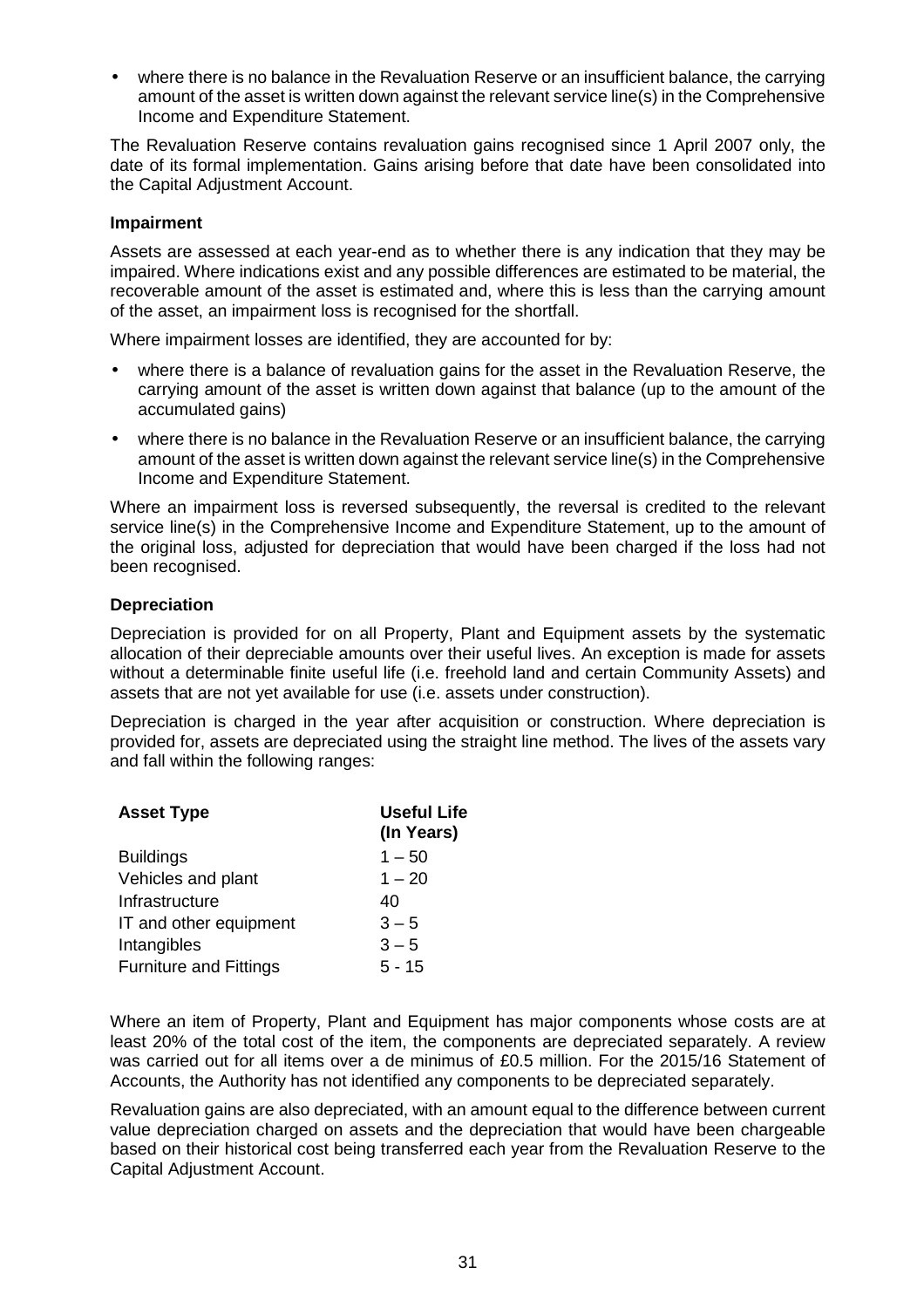#### **Disposals and Non-current Assets Held for Sale**

When it becomes probable that the carrying amount of an asset will be recovered principally through a sale transaction, rather than through its continuing use, it is reclassified as an Asset Held for Sale. The asset is revalued immediately before reclassification and then carried at the lower of this amount and fair value less costs to sell. Where there is a subsequent decrease to fair value less costs to sell, the loss is posted to the Other Operating Expenditure line in the Comprehensive Income and Expenditure Statement. Gains in fair value are recognised only up to the amount of any losses previously recognised in the Surplus or Deficit on Provision of Services. Depreciation is not charged on Assets Held for Sale.

If assets no longer meet the criteria to be classified as Assets Held for Sale, they are reclassified back to non-current assets and valued at the lower of their carrying amount before they were classified as Held for Sale; adjusted for depreciation, amortisation or revaluations that would have been recognised had they not been classified as Held for Sale, and their recoverable amount at the date of the decision not to sell.

Assets that are to be abandoned or scrapped are not reclassified as Assets Held for Sale.

When an asset is disposed of or decommissioned, the carrying amount of the asset in the Balance Sheet (whether Property, Plant and Equipment or Assets Held for Sale) is written off to the Other Operating Expenditure line in the Comprehensive Income and Expenditure Statement as part of the gain or loss on disposal. Receipts from disposals (if any) are credited to the same line in the Comprehensive Income and Expenditure Statement also as part of the gain or loss on disposal (i.e. netted off against the carrying value of the asset at the time of disposal). Any revaluation gains accumulated for the asset in the Revaluation Reserve are transferred to the Capital Adjustment Account.

Capital receipts are required to be credited to the Capital Receipts Reserve and can then be used for new capital investment or set aside to reduce the Authority's underlying need to borrow (the capital financing requirement). Also, from April 2016 for a three year period, there is greater flexibility for local authorities to use capital receipts to fund the revenue costs of business transformation. Receipts are appropriated to the Reserve from the General Fund Balance in the Movement in Reserves Statement.

The written-off value of disposals is not a charge against Council Tax, as the cost of non-current assets is fully provided for under separate arrangements for capital financing. Amounts are appropriated to the Capital Adjustment Account from the General Fund Balance in the Movement in Reserves Statement.

#### **9. Financial Assets**

Financial assets are classified into two types:

- loans and receivables assets that have fixed or determinable payments but are not quoted in an active market
- available-for-sale assets assets that have a quoted market price and/or do not have fixed or determinable payments.

#### **Loans and Receivables**

Loans and receivables are recognised on the Balance Sheet when the Authority becomes a party to the contractual provisions of a financial instrument and are initially measured at fair value. They are subsequently measured at their amortised cost. Annual credits to the Financing and Investment Income and Expenditure line in the Comprehensive Income and Expenditure Statement for interest receivable are based on the carrying amount of the asset multiplied by the effective rate of interest for the instrument. For most of the loans that the Authority has made, this means that the amount presented in the Balance Sheet is the outstanding principal receivable (plus accrued interest) and interest credited to the Comprehensive Income and Expenditure Statement is the amount receivable for the year in the loan agreement.

However, the Authority, for policy reasons, can make loans to voluntary organisations at less than market rates (soft loans). When soft loans are made, a loss is recorded in the Comprehensive Income and Expenditure Statement (debited to the appropriate service) for the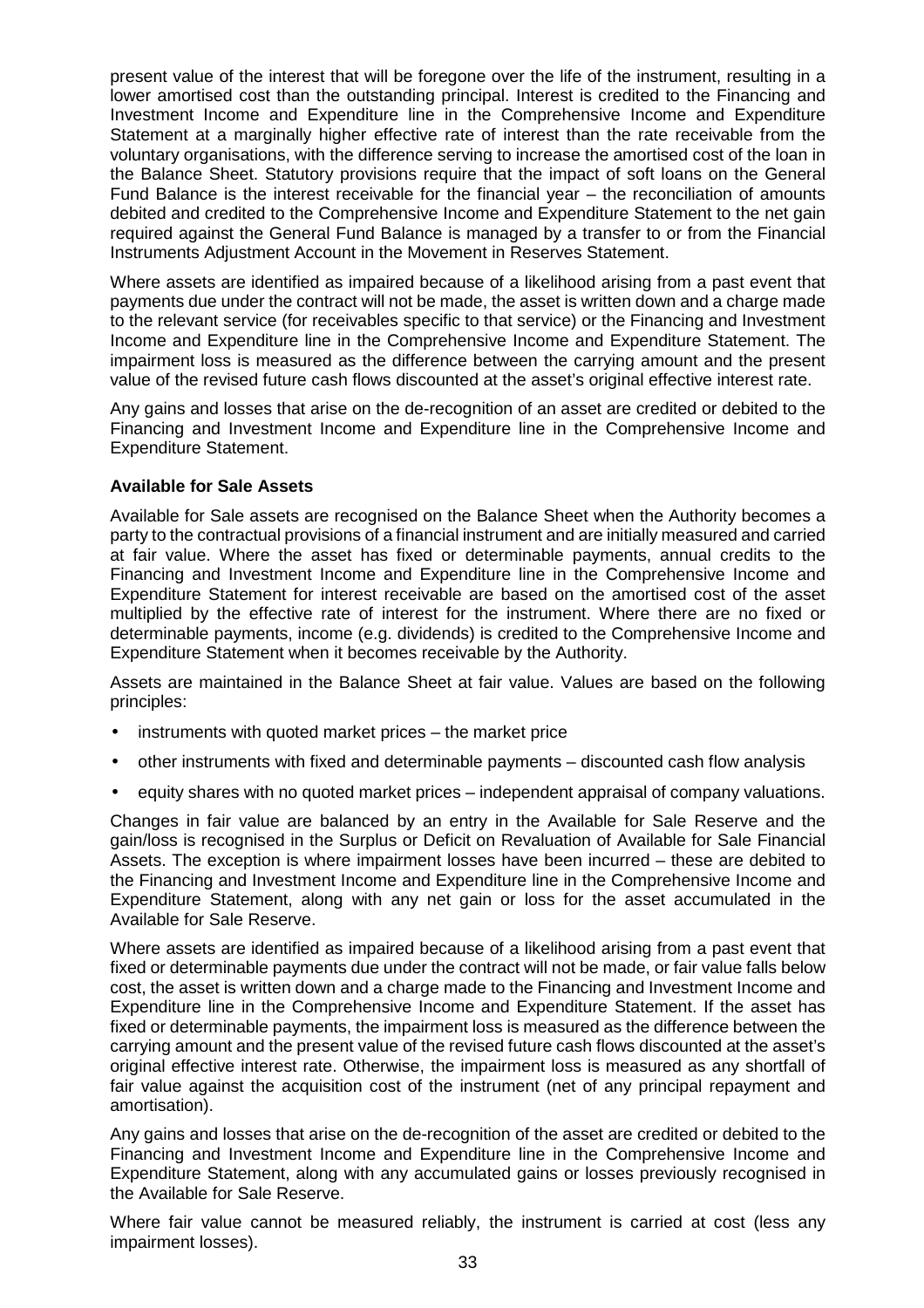#### **10. Cash and Cash Equivalents**

Amounts held in call accounts or money market funds are highly liquid and readily convertible. These can be held for relatively long periods as call account rates are currently attractive. However, these accounts are used to cover short-term cash flow needs and so will be classed as cash equivalents.

Fixed term investments, of whatever duration, are not readily convertible to known amounts of cash. Fixed deals can be broken but only through negotiation with the borrower and at a penalty depending on the fair value of the loan at the time of break. All fixed term investments will not therefore be classed as cash equivalents.

In the Cash Flow Statement, cash and cash equivalents are shown net of bank overdrafts that are repayable on demand and form an integral part of the Authority's cash management.

#### **11. Other Assets**

#### **Intangible Assets**

Expenditure on non-monetary assets that do not have physical substance but are controlled by the Authority as a result of past events (e.g. software licences) is capitalised when it is expected that future economic benefits or service potential will flow from the intangible asset to the Authority.

Internally generated assets are capitalised where it is demonstrable that the project is technically feasible and is intended to be completed (with adequate resources being available) and the Authority will be able to generate future economic benefits or deliver service potential by being able to sell or use the asset. Expenditure is capitalised where it can be measured reliably as attributable to the asset and is restricted to that incurred during the development phase (research expenditure cannot be capitalised).

Expenditure on the development of websites is not capitalised if the website is solely or primarily intended to promote or advertise the Authority's goods or services.

Intangible assets are measured initially at cost. Amounts are only revalued where the fair value of the assets held by the Authority can be determined by reference to an active market. In practice, no intangible asset held by the Authority meets this criterion, and they are therefore carried at amortised cost. The depreciable amount of an intangible asset is amortised over its useful life to the relevant service line(s) in the Comprehensive Income and Expenditure Statement. An asset is tested for impairment whenever there is an indication that the asset might be impaired – any losses recognised are posted to the relevant service line(s) in the Comprehensive Income and Expenditure Statement. Any gain or loss arising on the disposal or abandonment of an intangible asset is posted to the Other Operating Expenditure line in the Comprehensive Income and Expenditure Statement.

Where expenditure on intangible assets qualifies as capital expenditure for statutory purposes, amortisation, impairment losses and disposal gains and losses are not permitted to have an impact on the General Fund Balance. The gains and losses are therefore reversed out of the General Fund Balance in the Movement in Reserves Statement and posted to the Capital Adjustment Account and the Capital Receipts Reserve.

#### **Interests in Companies and Other Entities**

In the Authority's accounts, the interests in companies and other entities are recorded as financial assets at cost, less any provision for losses.

#### **Investment Property**

Investment Properties are those that are used solely to earn rentals and/or for capital appreciation. The definition is not met if the property is used in any way to facilitate the delivery of services or production of goods or is held for sale.

Investment Properties are measured initially at cost and subsequently at fair value as per the requirements of IFRS13. Fair value is based on the amount at which the asset could be sold in an orderly transaction between knowledgeable market participants at the measurement date.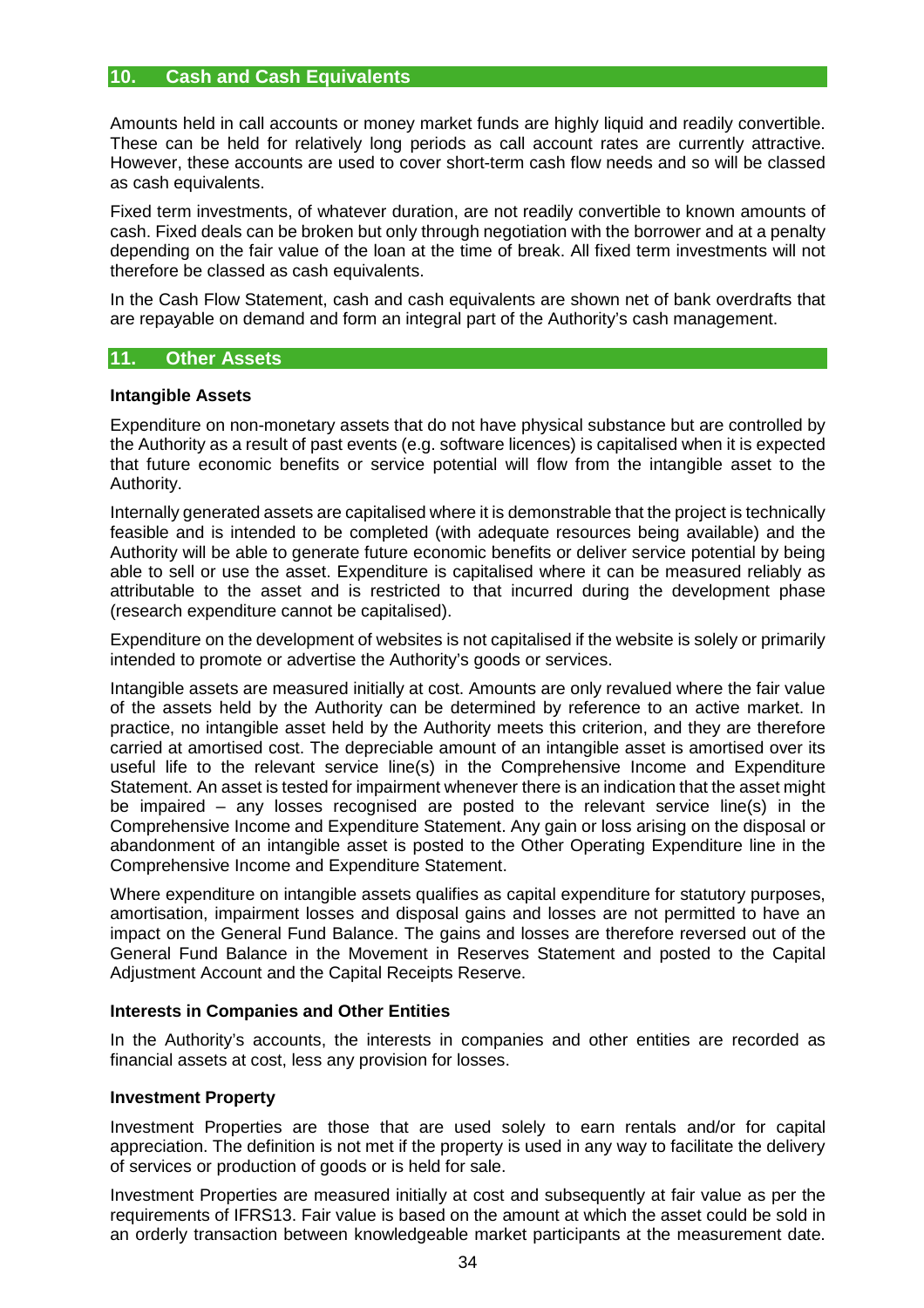As a non-financial asset, an investment property will be measured at its highest and best use. Properties are not depreciated but are revalued annually according to market conditions at the year-end. Gains and losses on revaluation are posted to the Financing and Investment Income and Expenditure line in the Comprehensive Income and Expenditure Statement. The same treatment is applied to gains and losses on disposal.

Rentals received in relation to investment properties are credited to the Financing and Investment Income line and result in a gain for the General Fund Balance. However, revaluation and disposal gains and losses are not permitted by statutory arrangements to have an impact on the General Fund Balance. The gains and losses are therefore reversed out of the General Fund Balance in the Movement in Reserves Statement and posted to the Capital Adjustment Account and the Capital Receipts Reserve.

#### **Jointly Controlled Operations and Jointly Controlled Assets**

Jointly Controlled Operations are activities undertaken by the Authority in conjunction with other venturers that involve the use of the assets and resources of the venturers rather than the establishment of a separate entity. The Authority recognises on its Balance Sheet the assets that it controls and the liabilities that it incurs and debits and credits the Comprehensive Income and Expenditure Statement with the expenditure its incurs and the share of income it earns from the activity of the operation.

Jointly Controlled Assets are items of Property, Plant or Equipment that are jointly controlled by the Authority and other venturers, with the assets being used to obtain benefits for the venturers. The joint venture does not involve the establishment of a separate entity. The Authority accounts for only its share of the jointly controlled assets, the liabilities and expenses that it incurs on its own behalf or jointly with others in respect of its interest in the joint venture and income that it earns from the venture.

#### **12. Fair Value Measurement**

The Authority measures some of its non-financial assets such as surplus assets and investment properties and some of its financial instruments at each reporting date. Fair value is the price that would be received to sell an asset or paid to transfer a liability in an orderly transaction between market participants at the measurement date. The fair value measurement assumes that the transaction to sell the asset or transfer the liability takes place either:

a) in the principal market for the asset or liability, or

b) in the absence of a principal market, in the most advantageous market for the asset or liability

The authority measures the fair value of an asset or liability using the assumptions that market participants would use when pricing the asset or liability, assuming that market participants act in their economic best interest.

When measuring the fair value of a non-financial asset, the authority takes into account a market participant's ability to generate economic benefits by using the asset in its highest and best use or by selling it to another market participant that would use the asset in its highest and best use.

The authority uses valuation techniques that are appropriate in the circumstances and for which sufficient data is available, maximising the use of relevant observable inputs and minimising the use of unobservable inputs.

Inputs to the valuation techniques in respect of assets and liabilities for which fair value is measured or disclosed in the authority's financial statements are categorised within the fair value hierarchy, as follows:

Level 1 – quoted prices (unadjusted) in active markets for identical assets or liabilities

Level 2 – inputs other than quoted prices included within Level 1 that are observable for the asset or liability, either directly or indirectly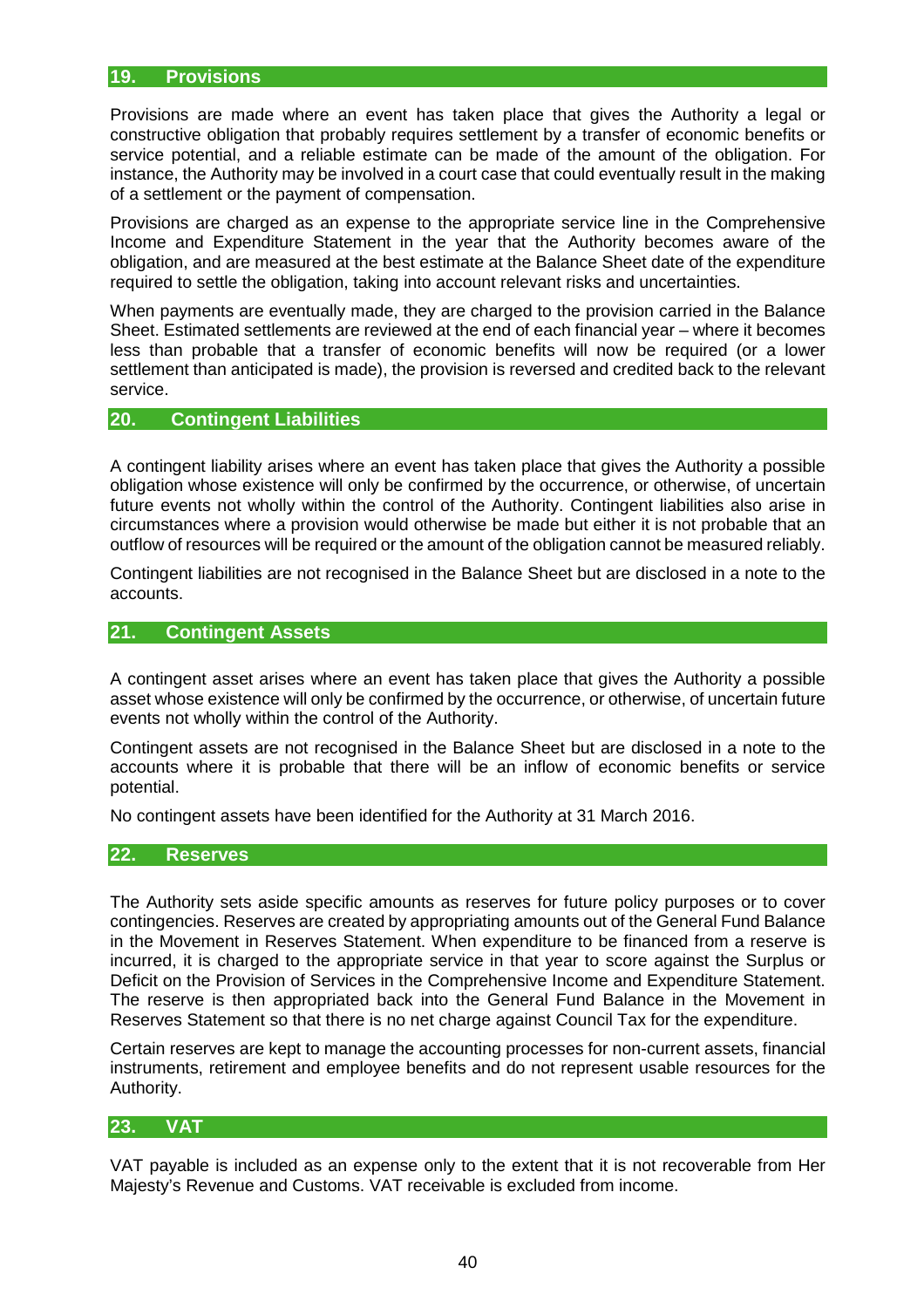# **24. Events After the Balance Sheet Date**

Events after the Balance Sheet date are those events, both favourable and unfavourable, that occur between the end of the reporting period and the date when the Statement of Accounts is authorised for issue. Two types of events can be identified:

- those that provide evidence of conditions that existed at the end of the reporting period the Statement of Accounts is adjusted to reflect such events
- those that are indicative of conditions that arose after the reporting period the Statement of Accounts is not adjusted to reflect such events, but where a category of events would have a material effect, disclosure is made in the notes of the nature of the events and their estimated financial effect.

Events taking place after the date of authorisation for issue are not reflected in the Statement of **Accounts** 

# **25. Foreign Currency Translation**

Where the Authority has entered into a transaction denominated in a foreign currency, the transaction is converted into sterling at the exchange rate applicable on the date the transaction was effective. Where amounts in foreign currency are outstanding at the year-end, they are reconverted at the spot exchange rate at 31 March. Resulting gains or losses are recognised in the Financing and Investment Income and Expenditure line in the Comprehensive Income and Expenditure Statement.

# **26. The Carbon Reduction Scheme**

The authority is required to participate in the Carbon Reduction Commitment Energy Efficiency Scheme. This scheme is currently in its second phase, which ends on 31 March 2019. The authority is required to purchase allowances, either prospectively or retrospectively, and surrender them on the basis of emissions, i.e. carbon dioxide produced as energy is used. As carbon dioxide is emitted (i.e. as energy is used), a liability and an expense are recognised. The liability will be discharged by surrendering allowances. The liability is measured at the best estimate of the expenditure required to meet the obligation, normally at the current market price of the number of allowances required to meet the liability at the reporting date. The cost to the authority is recognised and reported in the costs of the authority's services and is apportioned to services on the basis of energy consumption.

# **27. Heritage Assets**

# **Tangible and Intangible Heritage Assets**

The Authority's Heritage Assets are held at County Hall or at the Nottinghamshire Archives. Nottinghamshire Archives has a number of architectural drawings and records relating to Rufford Abbey and the Savile of Rufford Estate. These collections are held in support of the primary objective of the Authority's Archives. In addition, the Authority retains a number of important ceremonial regalia and paintings that are also retained for increasing the knowledge, understanding and appreciation of the Authority's history and local area.

Heritage Assets are recognised and measured (including the treatment of revaluation gains and losses) in accordance with the Authority's accounting policies on Property, Plant and Equipment. However, some of the measurement rules are relaxed in relation to Heritage Assets as detailed below. The accounting policies in relation to Heritage Assets that are deemed to include elements of intangible Heritage Assets are also presented below. The Authority's collections of Heritage Assets are accounted for as follows: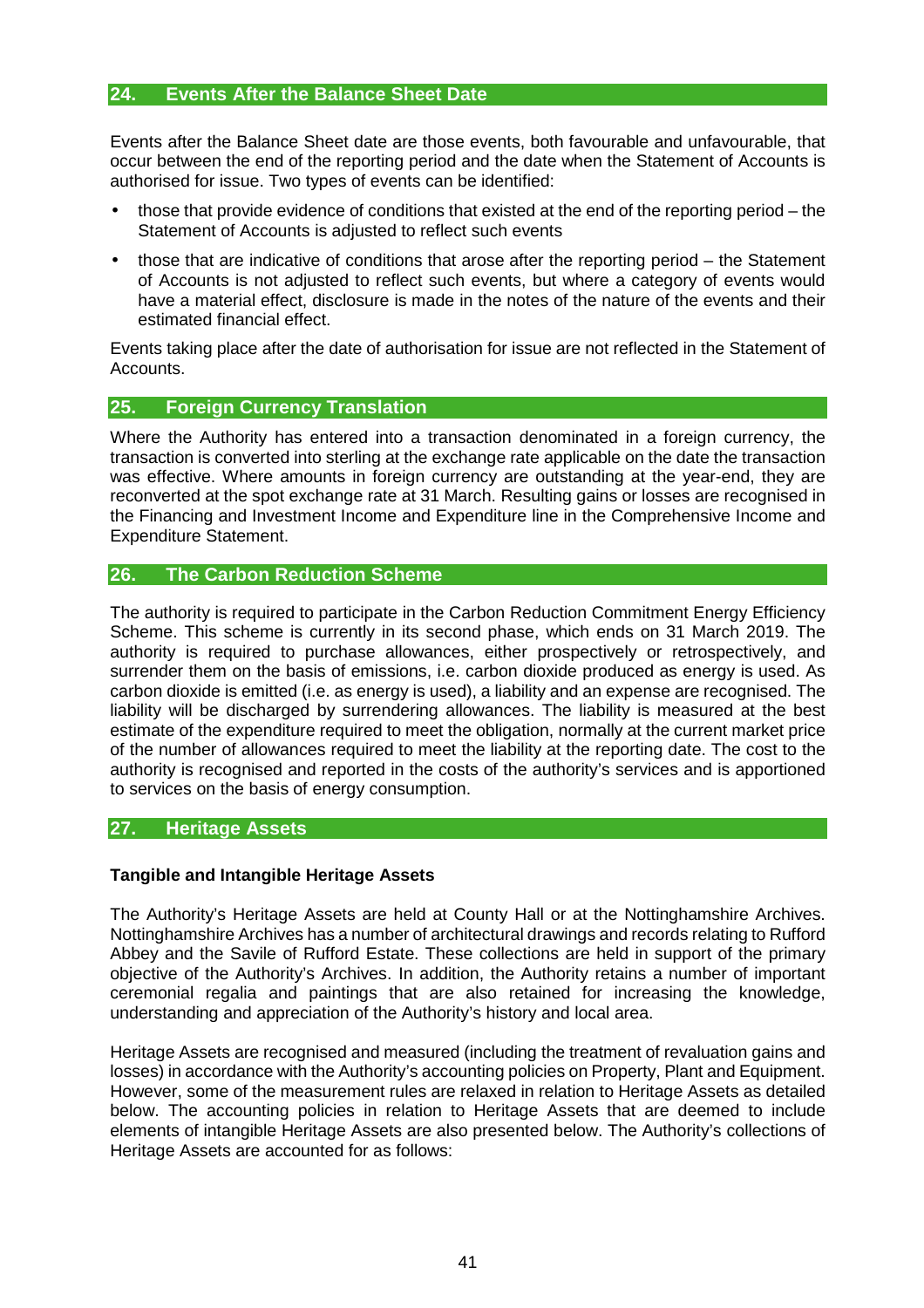# **Ceremonial Regalia and Art Collection**

The ceremonial regalia and art collection includes ceremonial items, paintings (both oil and watercolour), sketches, sculptures, glass and silverware and is reported in the Balance Sheet at market value. There is an annual programme of valuations and the items in the collection are valued by an external valuer. These assets are deemed to have indeterminate lives and a high residual value; hence the Authority does not consider it appropriate to charge depreciation. Acquisitions are made by purchase or donation. Acquisitions are initially recognised at cost and donations are recognised at valuation with valuations provided by the external valuers and with reference to appropriate commercial markets for the paintings using the most relevant and recent information from sales at auctions.

# **Architectural Drawings and Records**

The architectural drawings and records relating to the Savile of Rufford Estate are held at Nottinghamshire Archives and are reported in the Balance Sheet at historical cost. Valuation of these items is not readily available and the Authority believes that the benefits of obtaining annual valuations for these items would not justify the cost. These assets are deemed to have indeterminate lives and a high residual value; hence the Authority does not consider it appropriate to charge depreciation. Acquisitions are made by purchase or donation. Acquisitions are initially recognised at cost and donations are recognised at valuation if appropriate with valuations provided by external valuers. Nottinghamshire Archives holds a number of other records (e.g. Lothian of Melbourne records) that are valued at less than £10,000. Consequently, the Authority does not recognise these assets on the Balance Sheet.

# **Heritage Assets – General**

The carrying amounts of Heritage Assets are reviewed where there is evidence of impairment for Heritage Assets, e.g. where an item has suffered physical deterioration or breakage or where doubts arise as to its authenticity. Any impairment is recognised and measured in accordance with the Authority's general policies on impairment. Where assets are disposed of, the proceeds of such items are accounted for in accordance with the Authority's general provisions relating to the disposal of Property, Plant and Equipment. Disposal proceeds are disclosed separately in the notes to the financial statements and are accounted for in accordance with statutory accounting requirements relating to capital expenditure and capital receipts.

# **28. Schools**

The Code of Practice on Local Authority Accounting in the United Kingdom confirms that the balance of control for Local Authority maintained schools (i.e. those categories of school identified in the School Standards and Framework Act 1998, as amended) lies with the Local Authority. The Code also stipulates that those schools' assets, liabilities, reserves and cash flows are recognised in the Local Authority financial statements (and not the Group Accounts). Therefore schools' transactions, cash flows and balances are recognised in each of the financial statements of the Authority as if they were the transactions, cash flows and balances of the Authority.

# **Accounting for Schools Property, Plant and Equipment**

The Authority has made detailed judgements regarding the control exercised over schools run in a wide variety of ways to determine whether non-current assets should be treated as on or off Balance Sheet. The treatment of all schools has been considered by analysis predicated on the application of tests inherent within the following IFRS adopted by the CIPFA Code (Module 4 – Non Current Assets) – IAS16 – Property, Plant and Equipment, IAS17 – Leases and IFRIC12 – Service Concession Arrangements. This has resulted in the following treatment:

- Academy schools off-Balance Sheet
- Foundation schools on-Balance Sheet
- Voluntary Aided schools off-Balance Sheet
- Voluntary Controlled schools off-Balance Sheet
- Community schools on-Balance Sheet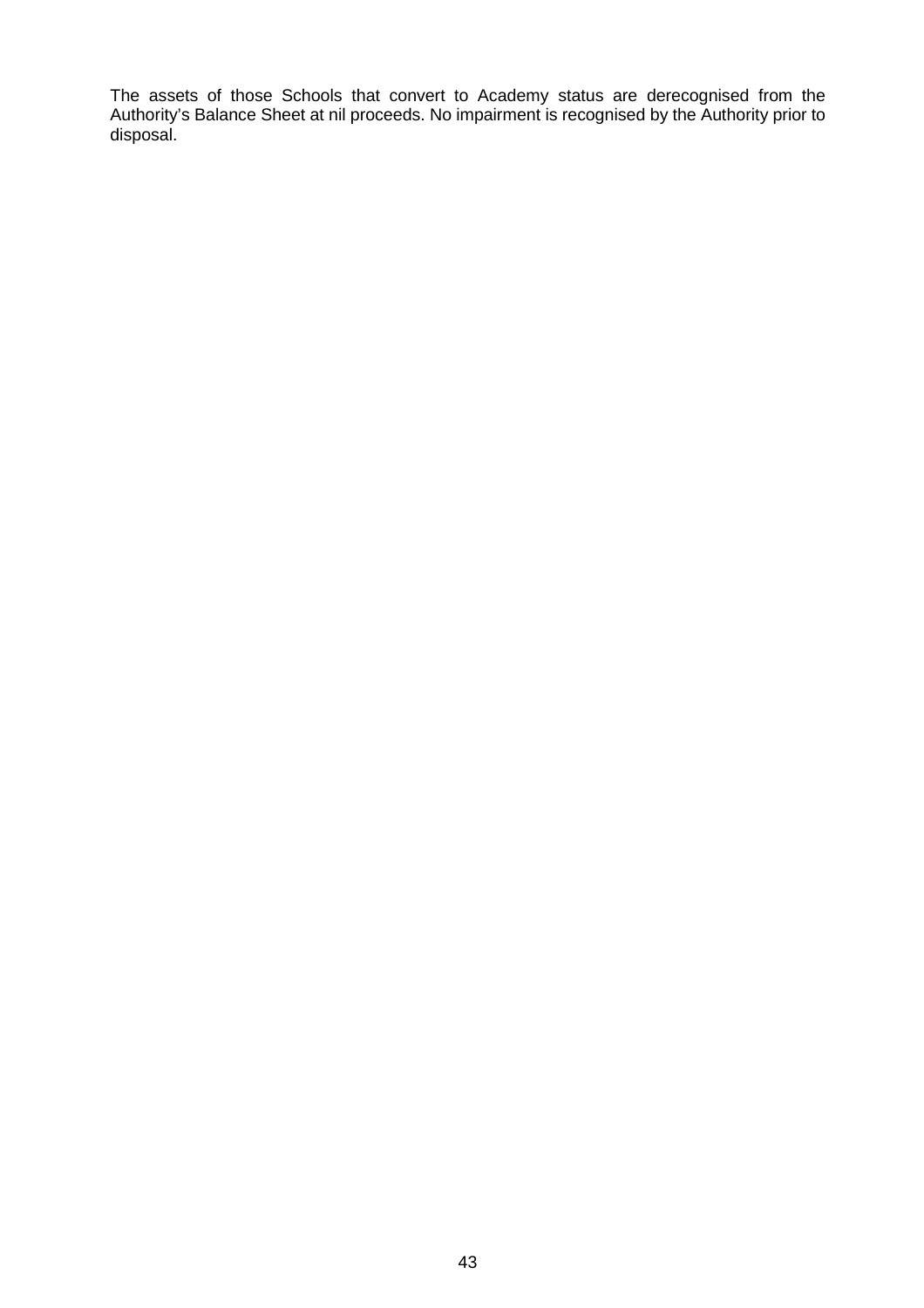# **MOVEMENT IN RESERVES STATEMENT 2015/16**

|                                                                                                                                            | General Fund<br>£000 | <b>Schools Statutory</b><br>Reserve<br>£000 | Insurance<br>£000        | <b>Capital Receipts</b><br>Reserve Unapplied Reserve<br>£000 | and Grants Other Earmarked<br>Reserves<br>£000 | <b>Total Usable</b><br><b>Reserves</b><br>£000 | <b>Total Unusable</b><br><b>Reserves</b><br>£000 | <b>Total Reserves</b><br>£000 |
|--------------------------------------------------------------------------------------------------------------------------------------------|----------------------|---------------------------------------------|--------------------------|--------------------------------------------------------------|------------------------------------------------|------------------------------------------------|--------------------------------------------------|-------------------------------|
| <b>Balance Brought Forward</b>                                                                                                             | 27,031               | 37,899                                      | 10,276                   | 1,547                                                        | 121,101                                        | 197,854                                        | (603, 478)                                       | (405, 624)                    |
| Surplus/(Deficit) on the provision of services                                                                                             | (33.833)             | $\blacksquare$                              | $\overline{\phantom{a}}$ | $\sim$                                                       | $\sim$                                         | (33.833)                                       | $\sim$                                           | (33, 833)                     |
| Other Comprehensive Income and Expenditure                                                                                                 |                      |                                             |                          |                                                              |                                                |                                                |                                                  |                               |
| (Surplus)/Deficit arising on revaluation of non-current assets                                                                             |                      |                                             |                          |                                                              |                                                |                                                | 61.516                                           | 61,516                        |
| Actuarial gains / (losses) on pension fund assets and liabilities                                                                          |                      |                                             |                          |                                                              |                                                |                                                | 198,015                                          | 198,015                       |
| Other gains / (losses)                                                                                                                     |                      |                                             | (1)                      |                                                              |                                                | (1)                                            | (699)                                            | (700)                         |
|                                                                                                                                            | $\blacksquare$       | $\blacksquare$                              | (1)                      | $\blacksquare$                                               | $\blacksquare$                                 | (1)                                            | 258.832                                          | 258.831                       |
| <b>Total Comprehensive Income and Expenditure</b>                                                                                          | (33, 833)            | $\blacksquare$                              | (1)                      | $\blacksquare$                                               | $\sim$                                         | (33, 834)                                      | 258,832                                          | 224,998                       |
| Adjustments between accounting basis and funding basis under regulations                                                                   |                      |                                             |                          |                                                              |                                                |                                                |                                                  |                               |
|                                                                                                                                            |                      |                                             |                          |                                                              |                                                |                                                |                                                  |                               |
| Amortisation of intangible assets<br>Depreciation of Property, Plant and Equipment                                                         | 3,239<br>38,860      |                                             |                          |                                                              | $\overline{a}$<br>$\overline{a}$               | 3,239<br>38,860                                | (3, 239)<br>(38, 860)                            |                               |
| Revaluation / Impairment (Gains) and Losses                                                                                                | (3, 138)             |                                             |                          |                                                              |                                                | (3, 138)                                       | 3,138                                            |                               |
| Movements in fair value of investment properties                                                                                           | (3,364)              | $\overline{\phantom{a}}$                    | $\sim$                   | $\sim$                                                       | $\blacksquare$                                 | (3, 364)                                       | 3,364                                            |                               |
| Movements in fair value of non-current assets held for sale                                                                                | 363                  |                                             |                          |                                                              |                                                | 363                                            | (363)                                            |                               |
| $\hat{\mathcal{L}}$ Capital Grants credited to the CI&E                                                                                    | (43, 747)            |                                             | ÷,                       | 43,747                                                       | $\overline{a}$                                 |                                                |                                                  |                               |
| Application of grants to capital financing transferred to the CAA                                                                          |                      |                                             |                          | (42.310)                                                     | $\overline{\phantom{a}}$                       | (42, 310)                                      | 42.310                                           |                               |
| Revenue Expenditure Funded from Capital under Statute                                                                                      | 21,407               |                                             | $\overline{\phantom{a}}$ | $\overline{\phantom{a}}$                                     | $\blacksquare$                                 | 21,407                                         | (21, 407)                                        |                               |
| Revenue Expenditure Funded from Capital under Statute Grant Funding                                                                        | (10, 533)            |                                             |                          |                                                              |                                                | (10, 533)                                      | 10,533                                           |                               |
| Net (Gain)/Loss and disposal proceeds on disposal of non-current assets                                                                    | 16,075               |                                             |                          |                                                              | ٠                                              | 16,075                                         | (16, 075)                                        |                               |
| Difference between the statutory charge and the amount recognised as income                                                                |                      |                                             |                          |                                                              |                                                |                                                |                                                  |                               |
| and expenditure in respect of financial instruments                                                                                        | (20)                 |                                             |                          |                                                              |                                                | (20)                                           | 20                                               |                               |
| Difference between amounts credited to the CI&E Account and amounts to be<br>recognised under statutory provisions relating to Council Tax | (2,463)              |                                             |                          |                                                              | ٠                                              | (2, 463)                                       | 2.463                                            |                               |
| Difference between amounts credited to the CI&E Account and amounts to be                                                                  |                      |                                             |                          |                                                              |                                                |                                                |                                                  |                               |
| recognised under statutory provisions relating to NNDR                                                                                     | (74)                 |                                             |                          |                                                              |                                                | (74)                                           | 74                                               |                               |
| Net charges made for retirement benefits in accordance with IAS 19                                                                         | 94.215               |                                             |                          |                                                              | $\blacksquare$                                 | 94,215                                         | (94, 215)                                        |                               |
| Statutory provision for the financing of capital investment                                                                                | (24, 411)            |                                             |                          |                                                              |                                                | (24, 411)                                      | 24,411                                           |                               |
| Capital Expenditure charged in the year to the General Fund                                                                                | (5,989)              | $\overline{\phantom{a}}$                    | $\overline{\phantom{a}}$ | $\overline{\phantom{a}}$                                     | $\overline{\phantom{a}}$                       | (5,989)                                        | 5,989                                            |                               |
| Employer's contributions payable to the Pension Fund and retirement benefits                                                               |                      |                                             |                          |                                                              |                                                |                                                |                                                  |                               |
| paid directly to pensioners                                                                                                                | (50,070)             |                                             |                          |                                                              |                                                | (50,070)                                       | 50,070                                           |                               |
| Movement in deferred Capital Receipts                                                                                                      | (1,755)              | $\overline{a}$                              | $\overline{a}$           | $\overline{a}$                                               | $\blacksquare$                                 | (1,755)                                        | 1,755                                            |                               |
| Difference between employee benefits charged to the CI&E and charged per                                                                   |                      |                                             |                          |                                                              |                                                |                                                |                                                  |                               |
| statutory requirements                                                                                                                     | 929                  |                                             |                          |                                                              |                                                | 929                                            | (929)                                            |                               |
| Net additional Amount to be credited to the General Fund Balance                                                                           | 29.524               |                                             |                          | 1.437                                                        | ٠                                              | 30,961                                         | (30, 961)                                        |                               |
| Net Increase/(Decrease) before transfers to Earmarked Reserves                                                                             | (4,309)              | $\sim$                                      | (1)                      | 1,437                                                        | $\sim$                                         | (2, 873)                                       | 227,871                                          | 224,998                       |
| <b>Transfers to/(from) Earmarked Reserves</b>                                                                                              |                      |                                             |                          |                                                              |                                                |                                                |                                                  |                               |
| Transfers to/(from) other Earmarked Reserves                                                                                               | 1,295                | (3,519)                                     | 1,609                    |                                                              | 615                                            |                                                |                                                  |                               |
|                                                                                                                                            | 1,295                | (3,519)                                     | 1,609                    | $\blacksquare$                                               | 615                                            | $\blacksquare$                                 | $\overline{\phantom{a}}$                         |                               |
| <b>Carried Forward</b>                                                                                                                     | 24,017               | 34,380                                      | 11,884                   | 2,984                                                        | 121,716                                        | 194,981                                        | (375, 607)                                       | (180, 626)                    |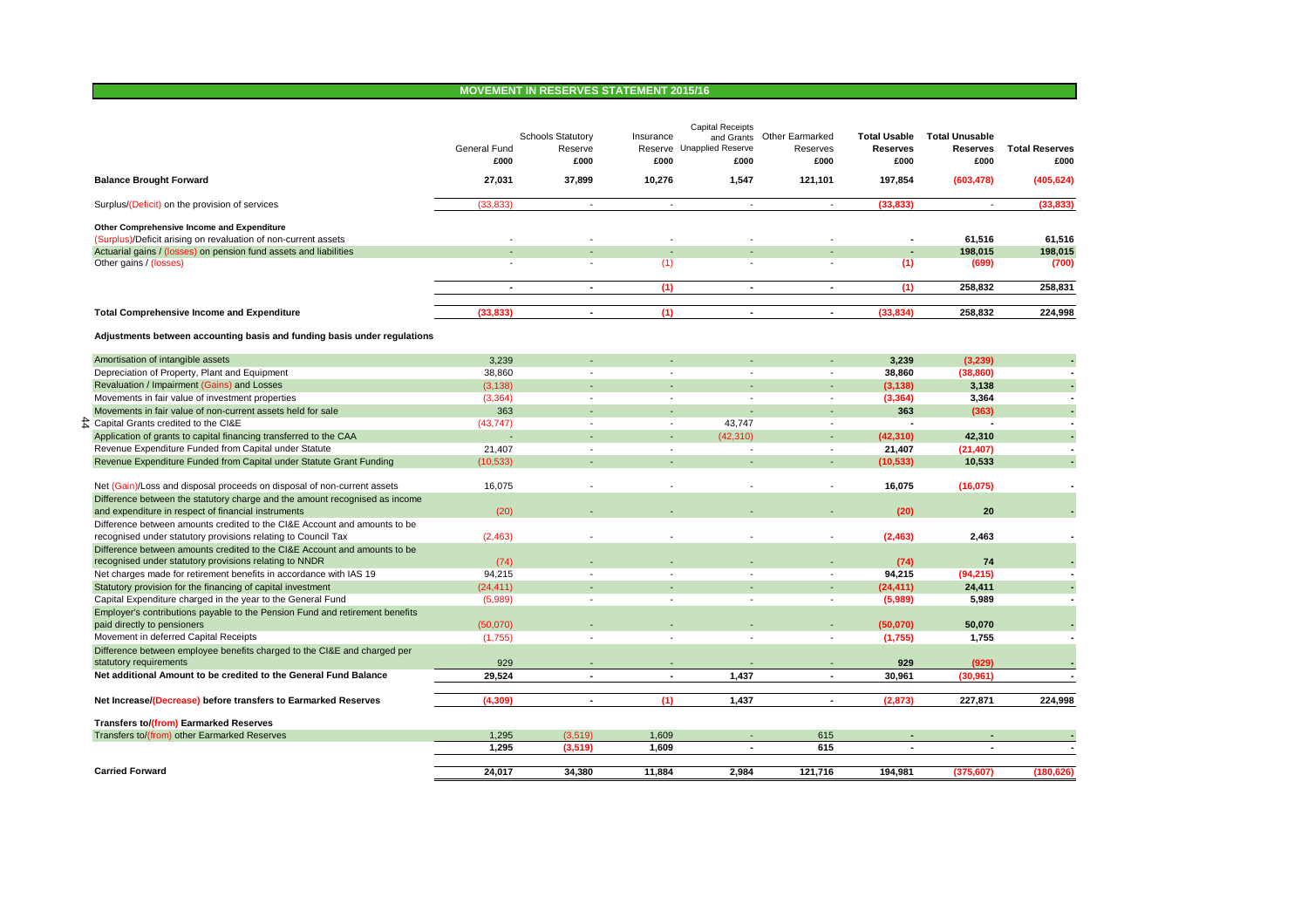# **MOVEMENT IN RESERVES STATEMENT 2014/15**

|    |                                                                              | General Fund<br>£000 | <b>Schools Statutory</b><br>Reserve<br>£000 | Insurance<br>£000        | <b>Capital Receipts</b><br>and Grants<br>Reserve Unapplied Reserve<br>£000 | <b>Other Earmarked</b><br>Reserves<br>£000 | <b>Total Usable</b><br><b>Reserves</b><br>£000 | <b>Total Unusable</b><br><b>Reserves</b><br>£000 | <b>Total Reserves</b><br>£000 |
|----|------------------------------------------------------------------------------|----------------------|---------------------------------------------|--------------------------|----------------------------------------------------------------------------|--------------------------------------------|------------------------------------------------|--------------------------------------------------|-------------------------------|
|    | <b>Balance Brought Forward</b>                                               | 29,131               | 36,308                                      | 10,831                   | 1,980                                                                      | 130,993                                    | 209,243                                        | (356,990)                                        | (147, 747)                    |
|    | Surplus/(Deficit) on the provision of services                               | (41, 423)            | $\sim$                                      | ÷                        | $\sim$                                                                     | ÷.                                         | (41, 423)                                      | $\sim$                                           | (41, 423)                     |
|    | Other Comprehensive Income and Expenditure                                   |                      |                                             |                          |                                                                            |                                            |                                                |                                                  |                               |
|    | (Surplus)/Deficit arising on revaluation of non-current assets               |                      |                                             |                          |                                                                            |                                            |                                                | 19.081                                           | 19.081                        |
|    | Actuarial gains / (losses) on pension fund assets and liabilities            |                      |                                             |                          |                                                                            |                                            | $\overline{\phantom{a}}$                       | (235, 817)                                       | (235, 817)                    |
|    | Other gains / (losses)                                                       |                      |                                             |                          | (1)                                                                        |                                            | (1)                                            | 283                                              | 282                           |
|    |                                                                              | $\blacksquare$       | ä,                                          | ٠                        | (1)                                                                        | $\blacksquare$                             | (1)                                            | (216, 453)                                       | (216, 454)                    |
|    | <b>Total Comprehensive Income and Expenditure</b>                            | (41, 423)            | ٠                                           | $\blacksquare$           | (1)                                                                        | $\blacksquare$                             | (41, 424)                                      | (216, 453)                                       | (257, 877)                    |
|    | Adjustments between accounting basis and funding basis under regulations     |                      |                                             |                          |                                                                            |                                            |                                                |                                                  |                               |
|    | Amortisation of intangible assets                                            | 2,688                |                                             |                          |                                                                            |                                            | 2,688                                          | (2,688)                                          |                               |
|    | Depreciation of Property, Plant and Equipment                                | 38,119               |                                             |                          | $\blacksquare$                                                             | ٠                                          | 38,119                                         | (38, 119)                                        |                               |
|    | Revaluation / Impairment (Gains) and Losses                                  | 7,869                |                                             |                          |                                                                            | ٠                                          | 7,869                                          | (7, 869)                                         |                               |
|    | Movements in fair value of investment properties                             | (1,205)              |                                             |                          |                                                                            | $\blacksquare$                             | (1, 205)                                       | 1,205                                            |                               |
|    | Movements in fair value of non-current assets held for sale                  | 720                  | ÷.                                          | ÷                        | ÷.                                                                         | ÷.                                         | 720                                            | (720)                                            |                               |
| ਨੰ | Capital Grants credited to the CI&E                                          | (33, 285)            | $\overline{a}$                              | $\sim$                   | 33,285                                                                     | $\overline{\phantom{a}}$                   |                                                |                                                  |                               |
|    | Application of grants to capital financing transferred to the CAA            |                      |                                             |                          | (33.717)                                                                   |                                            | (33, 717)                                      | 33,717                                           |                               |
|    | Revenue Expenditure Funded from Capital under Statute                        | 16,875               | $\overline{\phantom{a}}$                    | $\sim$                   | $\overline{a}$                                                             | $\overline{\phantom{a}}$                   | 16,875                                         | (16, 875)                                        |                               |
|    | Revenue Expenditure Funded from Capital under Statute Grant Funding          | (12, 358)            |                                             |                          |                                                                            | $\overline{\phantom{a}}$                   | (12, 358)                                      | 12,358                                           |                               |
|    | Net (Gain)/Loss and disposal proceeds on disposal of non-current assets      | 28.716               | $\overline{\phantom{a}}$                    | ÷                        | ÷,                                                                         | $\blacksquare$                             | 28.716                                         | (28, 716)                                        |                               |
|    | Difference between the statutory charge and the amount recognised as income  |                      |                                             |                          |                                                                            |                                            |                                                |                                                  |                               |
|    | and expenditure in respect of financial instruments                          | (6)                  |                                             |                          |                                                                            |                                            | (6)                                            | 6                                                |                               |
|    | Difference between amounts credited to the CI&E Account and amounts to be    |                      |                                             |                          |                                                                            |                                            |                                                |                                                  |                               |
|    | recognised under statutory provisions relating to Council Tax                | 1,099                |                                             |                          |                                                                            | ÷,                                         | 1,099                                          | (1,099)                                          |                               |
|    | Difference between amounts credited to the CI&E Account and amounts to be    |                      |                                             |                          |                                                                            |                                            |                                                |                                                  |                               |
|    | recognised under statutory provisions relating to NNDR                       | (718)                |                                             |                          |                                                                            |                                            | (718)                                          | 718                                              |                               |
|    | Net charges made for retirement benefits in accordance with IAS 19           | 82,767               | $\overline{\phantom{a}}$                    | $\sim$                   | $\sim$                                                                     | $\overline{\phantom{a}}$                   | 82,767                                         | (82, 767)                                        |                               |
|    | Statutory provision for the financing of capital investment                  | (24, 672)            |                                             |                          |                                                                            | $\overline{\phantom{a}}$                   | (24, 672)                                      | 24,672                                           |                               |
|    | Capital Expenditure charged in the year to the General Fund                  | (27, 259)            | $\blacksquare$                              | $\overline{\phantom{a}}$ | $\blacksquare$                                                             | $\overline{\phantom{a}}$                   | (27, 259)                                      | 27,259                                           |                               |
|    | Employer's contributions payable to the Pension Fund and retirement benefits |                      |                                             |                          |                                                                            |                                            |                                                |                                                  |                               |
|    | paid directly to pensioners<br>Movement in deferred Capital Receipts         | (50, 485)<br>1,000   |                                             |                          |                                                                            |                                            | (50, 485)                                      | 50,485                                           |                               |
|    | Difference between employee benefits charged to the CI&E and charged per     |                      |                                             |                          |                                                                            |                                            | 1,000                                          | (1,000)                                          |                               |
|    | statutory requirements                                                       | 602                  |                                             |                          |                                                                            |                                            | 602                                            | (602)                                            |                               |
|    | Net additional Amount to be credited to the General Fund Balance             | 30,467               | ÷,                                          | ٠                        | (432)                                                                      | $\overline{a}$                             | 30,035                                         | (30, 035)                                        |                               |
|    | Net Increase/(Decrease) before transfers to Earmarked Reserves               | (10, 956)            | $\sim$                                      | $\sim$                   | (433)                                                                      | $\sim$                                     | (11, 389)                                      | (246, 488)                                       | (257, 877)                    |
|    | <b>Transfers to/(from) Earmarked Reserves</b>                                |                      |                                             |                          |                                                                            |                                            |                                                |                                                  |                               |
|    | Transfers to/(from) other Earmarked Reserves                                 | 8,856                | 1,591                                       | (555)                    | $\overline{\phantom{a}}$                                                   | (9,892)                                    |                                                |                                                  |                               |
|    |                                                                              | 8,856                | 1,591                                       | (555)                    | $\blacksquare$                                                             | (9,892)                                    | $\blacksquare$                                 | $\sim$                                           |                               |
|    | <b>Carried Forward</b>                                                       | 27,031               | 37,899                                      | 10,276                   | 1,547                                                                      | 121,101                                    | 197,854                                        | (603, 478)                                       | (405, 624)                    |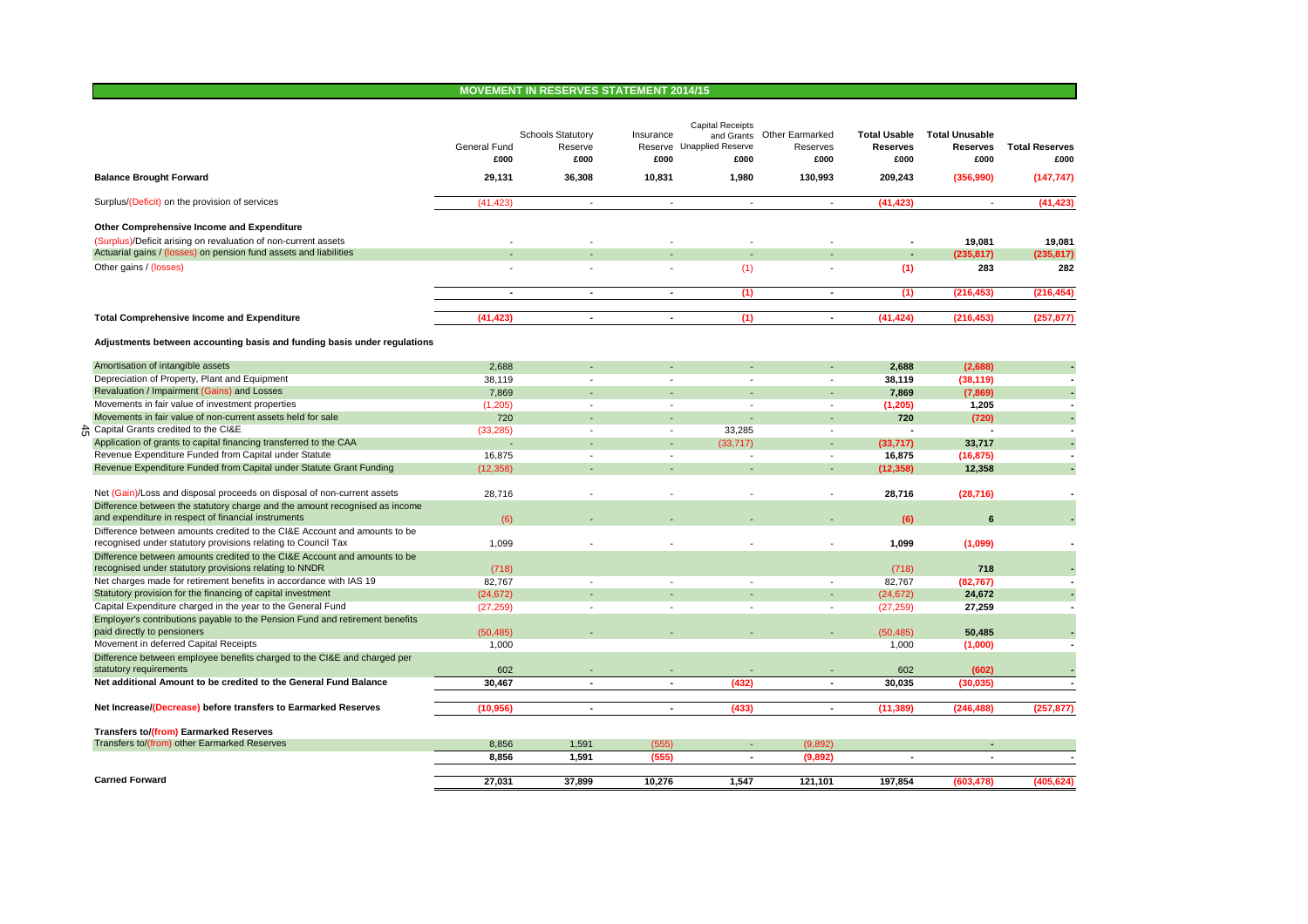# **COMPREHENSIVE INCOME AND EXPENDITURE STATEMENT**

| <b>Gross</b><br>Net<br>Gross<br>Note Expenditure<br>Income Expenditure<br><b>Expenditure</b><br>Income Expenditure   | <b>Net</b> |
|----------------------------------------------------------------------------------------------------------------------|------------|
|                                                                                                                      |            |
|                                                                                                                      |            |
| £000<br>£000<br>£000<br>£000<br>£000                                                                                 | £000       |
| Gross expenditure, gross income and net expenditure of continuing operations                                         |            |
| <b>Children's and Education Services</b><br>551,977<br>(396, 950)<br>155.027<br>552,547<br>(392, 372)                | 160.175    |
| <b>Environmental Services</b><br>45,023<br>(3,726)<br>41.297<br>40.881<br>(3, 473)                                   | 37.408     |
| Highways, Roads and Transportation<br>78,365<br>66,185<br>75,016<br>(12, 180)<br>(9,644)                             | 65,372     |
| <b>Cultural Services</b><br>24,313<br>19,102<br>25,559<br>(5,211)<br>(5,028)                                         | 20,531     |
| <b>Planning and Development</b><br>14,288<br>(9,603)<br>4,685<br>11,596<br>(5, 302)                                  | 6,294      |
| <b>Adult Social Care</b><br>319,217<br>220,630<br>356,730<br>(98, 587)<br>(144, 156)                                 | 212,574    |
| Democratic Representation and Management<br>4.242<br>(109)<br>4,133<br>4.307<br>(143)                                | 4,164      |
| (8, 143)<br>2,992<br>Corporate Management<br>11,135<br>9,355<br>(5,903)                                              | 3,452      |
| <b>Non Distributed Costs</b><br>(2, 454)<br>(90)<br>(2, 544)<br>(1, 512)<br>(76)                                     | (1,588)    |
| Central Services to the Public<br>2,117<br>(1, 417)<br>700<br>2,129<br>(1.595)                                       | 534        |
| <b>Public Health</b><br>36,344<br>(38, 251)<br>(1,907)<br>45,867<br>(41, 955)                                        | 3,912      |
| <b>Contributions to Other Bodies</b>                                                                                 |            |
| Coroner<br>774<br>774<br>817                                                                                         | 817        |
| 1,085,341<br><b>Cost of services</b><br>(574, 267)<br>511,074<br>1,123,292<br>(609, 647)                             | 513,645    |
| <b>Other Operating Expenditure</b>                                                                                   |            |
| Loss on Disposal of non-current assets<br>29.716<br>29.716<br>14,320                                                 | 14.320     |
| 720<br>Change in fair value of Assets Held for Sale<br>15<br>720<br>363                                              | 363        |
| Other Operating Income and Expenditure<br>211<br>(307)<br>(96)<br>273<br>(165)                                       | 108        |
| Financing and Investment Income and Expenditure                                                                      |            |
| <b>Interest Payable</b><br>27<br>32,907<br>32,907<br>34,000                                                          | 34,000     |
| Net Interest on the defined liability/(asset)<br>20<br>34,457<br>34,457<br>34,529<br>$\frac{1}{2}$<br>$\blacksquare$ | 34,529     |
| 27<br>Interest and Investment Income<br>(430)<br>(430)<br>(680)                                                      | (680)      |
| Income and Expenditure in relation to Investment Properties                                                          |            |
| 12<br>and changes in their fair value<br>(1,092)<br>(680)<br>(1, 772)<br>(3,206)<br>(585)                            | (3,791)    |
| Net (Surplus)/Deficit of Trading Undertakings<br>31<br>37,014<br>36,273<br>(35,664)<br>609<br>(32,057)               | 4,957      |
| 33<br>Insurance Revenue<br>1,686<br>(1,202)<br>484<br>(1,750)                                                        | (1,750)    |
| <b>Taxation and Non-Specific Grant Income</b>                                                                        |            |
| 25<br>(33.285)<br>Recognised capital grants and contributions                                                        | (43.747)   |
| Income from Council Tax<br>(283, 829)                                                                                | (298, 667) |
| 25<br><b>General Government Grants</b><br>(136, 532)                                                                 | (104, 811) |
| Non-Domestic Rates Distribution<br>(101,069)                                                                         | (104, 214) |
| New Homes Bonus Scheme<br>(2,632)                                                                                    | (3,291)    |
| <b>Education Services Grant</b><br>(8,899)                                                                           | (7, 138)   |
| (Surplus)/Deficit on Provision of Services<br>41,423                                                                 | 33,833     |
| (Surplus)/Deficit on Revaluation of non current assets<br>(19,081)                                                   | (61, 516)  |
| Actuarial (gains) / losses on pensions assets / liabilities<br>20<br>235,817                                         | (198, 015) |
| Any other (gains) and losses<br>(282)                                                                                | 700        |
| 257,877<br><b>Total Comprehensive Income and Expenditure</b>                                                         | (224, 998) |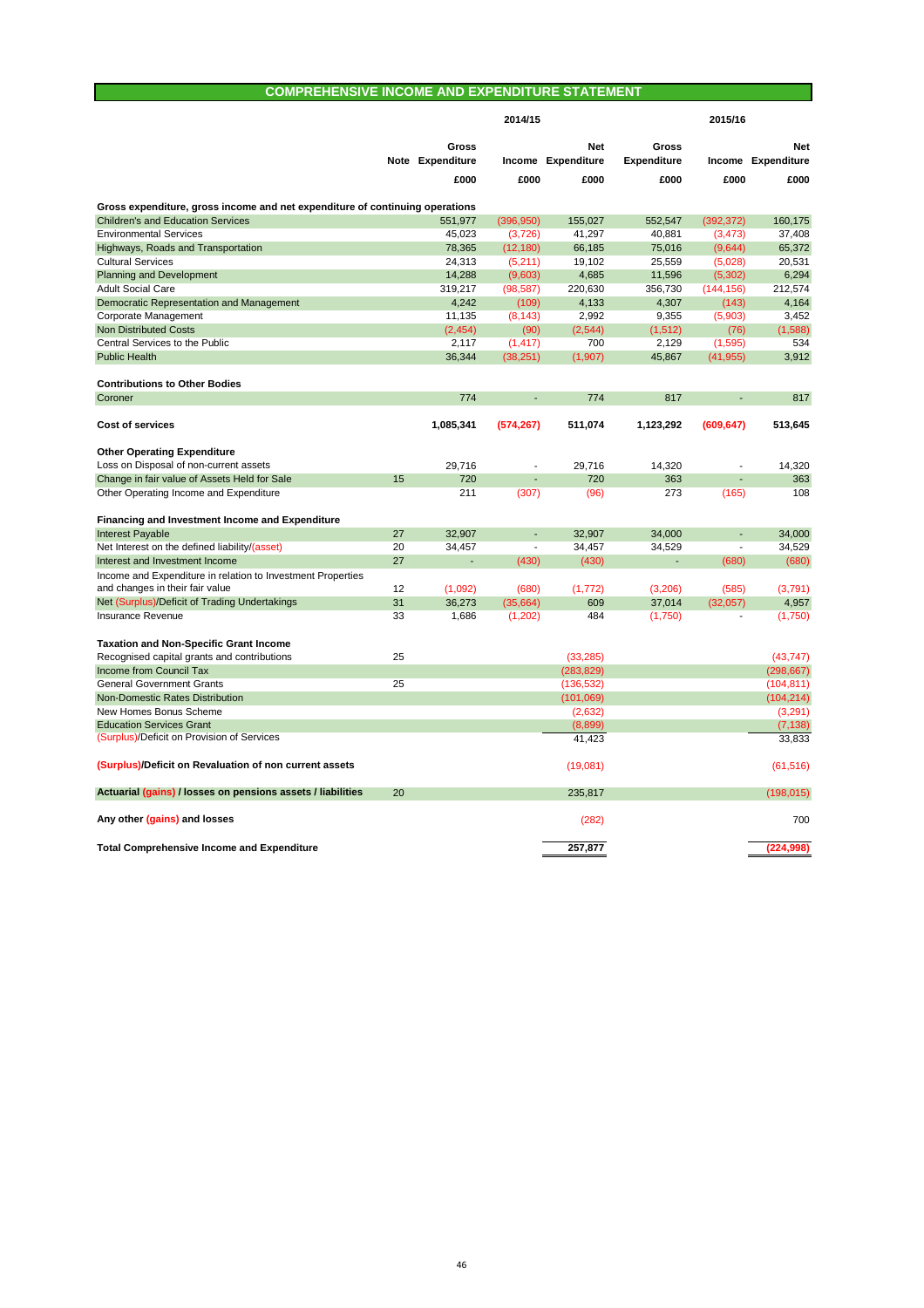|                                                 | <b>BALANCE SHEET</b> |               |             |               |            |
|-------------------------------------------------|----------------------|---------------|-------------|---------------|------------|
|                                                 |                      | 31 March 2015 |             | 31 March 2016 |            |
|                                                 | <b>Note</b>          | £000          | £000        | £000          | £000       |
| Property, Plant and Equipment (PPE)             | 8                    |               |             |               |            |
| <b>Land and Buildings</b>                       |                      | 608,850       |             | 630,252       |            |
| Vehicles, Plant Furniture and Equipment         |                      | 44,312        |             | 41,791        |            |
| <b>Infrastructure Assets</b>                    |                      | 480,283       |             | 506,110       |            |
| <b>Community Assets</b>                         |                      | 31            |             | 30            |            |
| <b>Surplus Assets</b>                           |                      | 25,428        |             | 72,109        |            |
| <b>Assets Under Construction</b>                |                      | 26,336        | 1,185,240   | 3,919         | 1,254,211  |
| <b>Heritage Assets</b>                          | 14                   | 481           |             | 481           |            |
| <b>Investment Property</b>                      | 12                   | 13,336        |             | 18,004        |            |
| Intangible Assets                               | 13                   | 8,015         |             | 7,319         |            |
| <b>Long Term Advances</b>                       | 26                   | 3,688         |             | 3,150         |            |
| Long Term Investments                           | 26                   | 4,519         |             | 4,520         |            |
| Long Term Debtors                               | 18                   | 1,308         | 31,347      | 729           | 34,203     |
| <b>Total Long Term Assets</b>                   |                      |               | 1,216,587   |               | 1,288,414  |
| <b>Short Term Investments</b>                   | 26                   | 20,028        |             | 30,039        |            |
| <b>Inventories</b>                              | 17                   | 2,879         |             | 2,740         |            |
| <b>Short Term Debtors</b>                       | 18                   | 78,457        |             | 68,639        |            |
| <b>Less Bad Debts Provision</b>                 | 18                   | (5,639)       |             | (5,976)       |            |
| Cash and Cash Equivalents                       | 36                   | 40,172        |             | 65,918        |            |
| <b>Assets Held for Sale</b>                     | 15                   | 5,115         |             | 1,523         |            |
| <b>Total Current Assets</b>                     |                      |               | 141,012     |               | 162,883    |
| <b>Short Term Creditors</b>                     | 21                   | (107, 812)    |             | (97, 907)     |            |
| <b>Short Term Provisions</b>                    | 22                   | (3, 455)      |             | (2,860)       |            |
| Loans to be repaid within 1 year                | 26, 29               | (17, 798)     |             | (18, 431)     |            |
| Short Term Finance Lease Liability              | 10, 11, 26           | (4,970)       | (134, 035)  | (5,688)       | (124, 886) |
|                                                 |                      |               |             |               |            |
| <b>Total Assets less Current Liabilities</b>    |                      |               | 1,223,564   |               | 1,326,411  |
| <b>Long Term Provisions</b>                     | 22                   | (16, 610)     |             | (15, 152)     |            |
| Long Term Borrowing                             | 26, 29               | (397, 757)    |             | (428, 454)    |            |
| Long Term Finance Lease Liability               | 10, 11, 26           | (121, 899)    |             | (120, 402)    |            |
| Deferred Liability                              | 27                   | (1,438)       |             | (1,234)       |            |
| Capital Grants Receipts in Advance              | 25                   | (3,773)       | (541, 477)  | (7, 256)      | (572, 498) |
| IAS 19 Pensions Liability                       | 20                   |               | (1,087,711) |               | (934, 539) |
| <b>Total Net Assets</b>                         |                      |               | (405, 624)  |               | (180, 626) |
|                                                 |                      |               |             |               |            |
| <b>Usable Reserves</b>                          | 32                   |               |             |               |            |
| Capital Receipts and Grants Unapplied Reserve   |                      | 1,547         |             | 2.984         |            |
| <b>Other Earmarked Reserves</b>                 |                      | 121,101       |             | 121,716       |            |
| General Insurance                               | 33                   | 10,276        |             | 11,884        |            |
| <b>Schools Statutory Reserves</b>               | 34                   | 37,899        |             | 34,380        |            |
| <b>General Fund Balance</b>                     |                      | 27,031        | 197,854     | 24,017        | 194,981    |
| <b>Unusable Reserves</b>                        | 35                   |               |             |               |            |
| <b>Capital Adjustment Account</b>               |                      | 384,584       |             | 398,757       |            |
| <b>Revaluation Reserve</b>                      |                      | 110,387       |             | 167,531       |            |
| <b>IAS 19 Pensions Reserves</b>                 | 20                   | (1,087,711)   |             | (934, 539)    |            |
| <b>Deferred Capital Receipts</b>                |                      |               |             | 1,755         |            |
| <b>Financial Instruments Adjustment Account</b> |                      | (107)         |             | (88)          |            |
| <b>Collection Fund Adjustment Account</b>       |                      | 2,725         |             | 5,262         |            |
| <b>Employee Benefits Account</b>                |                      | (13, 356)     | (603, 478)  | (14, 285)     | (375, 607) |
| <b>Net Worth / Total Reserves</b>               |                      |               | (405, 624)  |               | (180, 626) |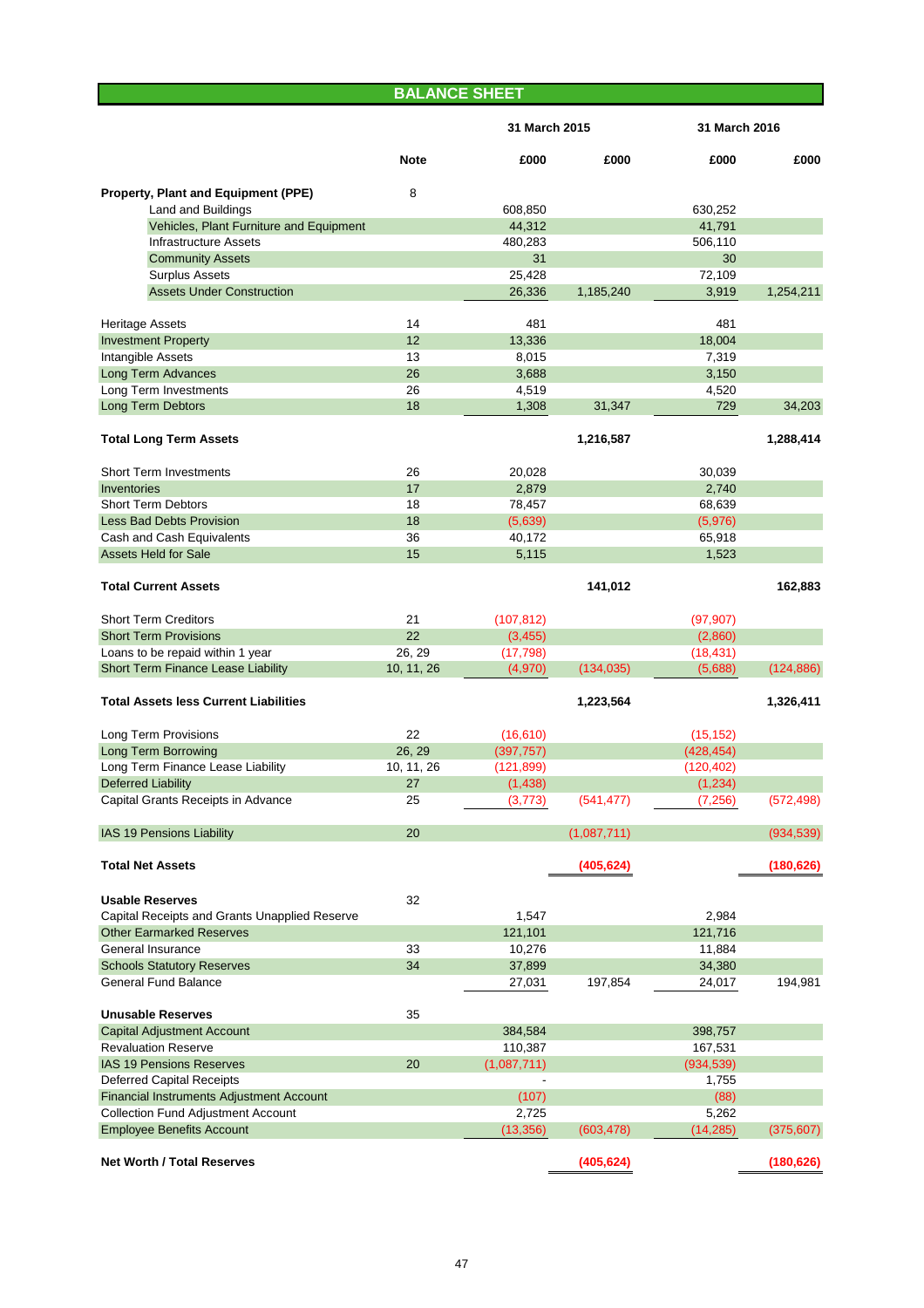# **CASH FLOW STATEMENT**

|                                                           |             | 2014/15   | 2015/16   |
|-----------------------------------------------------------|-------------|-----------|-----------|
|                                                           | <b>Note</b> | £000      | £000      |
| Net (surplus) or deficit on the provision of services     |             | 41,423    | 33,833    |
| Adjust for non-cash movements                             |             |           |           |
| Depreciation and amortisation                             |             | (40, 807) | (42,099)  |
| Revaluation / Impairment of Property, Plant and Equipment |             | (7,869)   | 3,138     |
| Movement in current assets and liabilities                |             | 2,780     | (1,703)   |
| Movement in reserves and provisions                       |             | 854       | 2,053     |
| Adjustments in respect of pension charges                 |             | (32, 282) | (44, 145) |
| <b>Grants applied</b>                                     |             | 33,285    | 43,747    |
| Carrying value of assets disposed of                      |             | (31, 765) | (23, 760) |
| Other                                                     |             | (332)     | 2,790     |
|                                                           |             | (76, 136) | (59, 979) |
| Adjust for items included in investing or financing       |             | 3,049     | 7,683     |
| Net cash flows from operating activities                  |             | (31, 664) | (18, 463) |
|                                                           | 38          | 65,186    | 19,818    |
| <b>Financing activities</b>                               | 39          | (56, 292) | (27, 101) |
| Net (increase)/decrease in cash and cash equivalents      |             | (22, 770) | (25, 746) |
| Cash and cash equivalents at beginning of period          |             | 17,402    | 40,172    |
| Cash and cash equivalents at end of period                |             | 40,172    | 65,918    |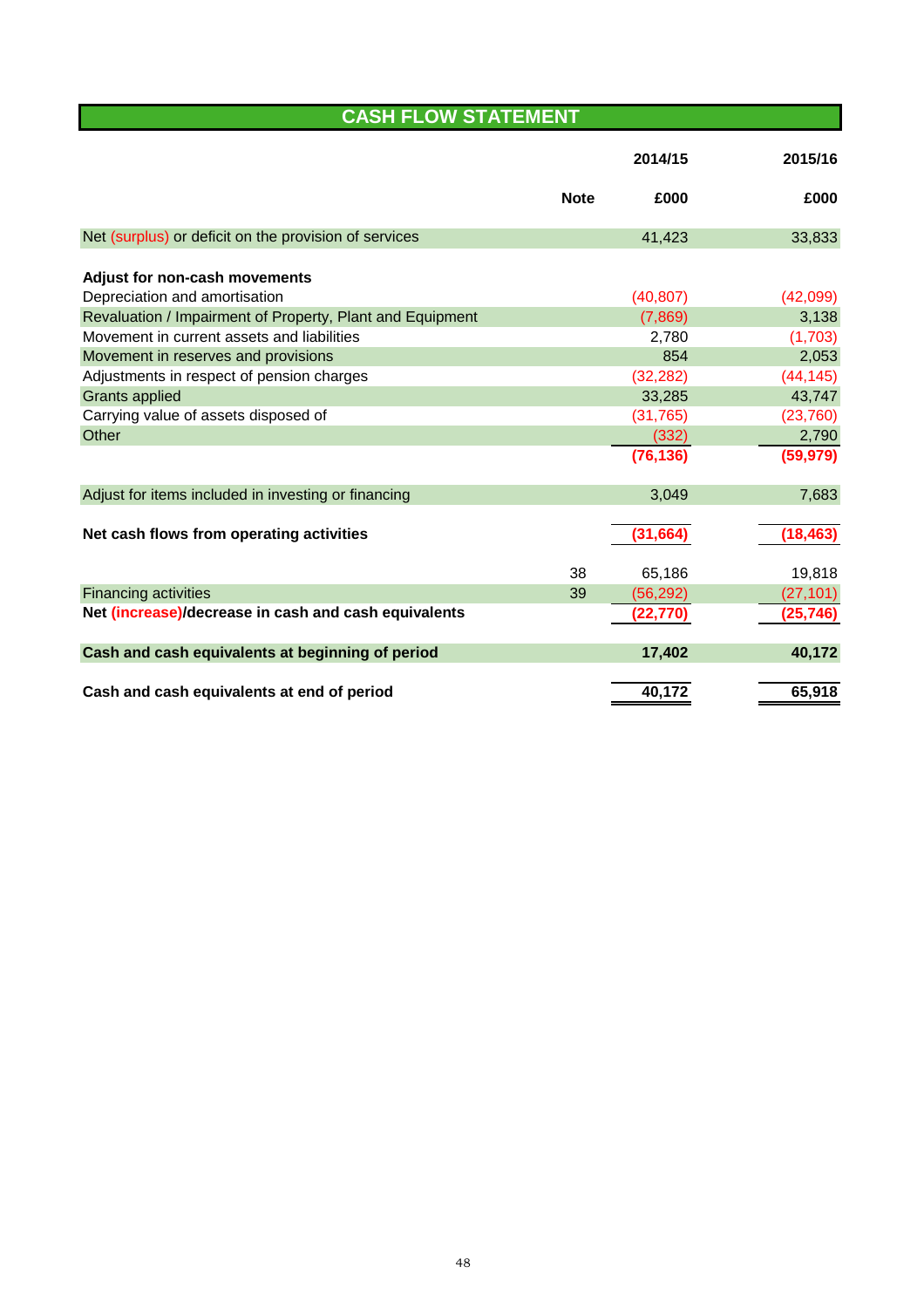# **NOTES TO THE STATEMENT OF ACCOUNTS**

# **1. Prior Period Adjustments: Changes in Accounting Policies**

There are no prior period adjustments to report in the 2015/16 accounts.

## **2. Accounting Standards Issued but not yet Adopted**

been issued but not yet adopted by the Code for the relevant financial year. information relating to the impact of an accounting change that will be required by a new standard that has IAS8 - Accounting Policies, Changes in Accounting Estimates and Errors requires the Authority to disclose

From 1 April 2016, the CIPFA Code of Practice on Transport Infrastructure Assets takes effect. Changes arising from the Code do not require retrospective adjustments to the accounts. Assets coming within the Code's scope will be measured at depreciated replacement cost and recognised as a separate class of Property, Plant and Equipment. If the Code had been implemented in 2015/16, the value of infrastructure assets would have increased from £506m to approx. £9bn.

Statement will change alongside the introduction of a new Expenditure and Funding Analysis. IAS1 - Presentation of Financial Statements, provides guidance on how the financial statements should be set out. The format of the Comprehensive Income and Expenditure Statement and the Movement in Reserves

There are a number of other changes to the Code; however they will not have a material impact upon the financial statements of the Authority.

# **3. Critical Judgements in Applying Accounting Policies**

events. The critical judgements made in the Statement of Accounts are: In applying the accounting policies set out in the Statement of Accounting Policies, the Authority has had to make certain judgements about complex transactions or those involving uncertainty about future

- be treated as on or off Balance Sheet. This has resulted in the following treatments: The Authority has had to make detailed assessments and judgements regarding the control exercised over schools run in a wide variety of different ways to determine whether they should
	- Community schools on Balance Sheet
	- Academy schools off Balance Sheet
	- Foundation schools on Balance Sheet
	- Voluntary Aided schools off Balance Sheet
	- Voluntary Controlled schools off Balance Sheet
- to ensure valuations are "sufficiently regular to ensure that the carrying amount does not differ materially from that which would be determined using the current value at the end of the reporting period". To achieve this objective, the Authority has consulted its professional valuers who have affirmed that there is no such material deviation from current value at the Balance Sheet date for those assets not subject to a formal in-year valuation. The 2015/16 Code of Practice clarifies the requirements for valuing property, plant and equipment
- facilities and reduce levels of service provision. There is a high degree of uncertainty about future levels of funding for local government. However, the Authority has determined that this uncertainty is not yet sufficient to provide an indication that the assets of the Authority might be impaired as a result of a need to close

## **4. Assumptions made about the future and other major sources of estimation uncertainty**

The Statement of Accounts contains estimated figures that are based on assumptions made by the Authority about the future, or that are otherwise uncertain. Estimates are made taking into account historical experience, current trends and other relevant factors. However, because balances cannot be determined with certainty, actual results could be materially different from assumptions and estimates.

material adjustment in the forthcoming financial year are as follows: The items in the Authority's Balance Sheet at 31 March 2016 for which there is significant risk of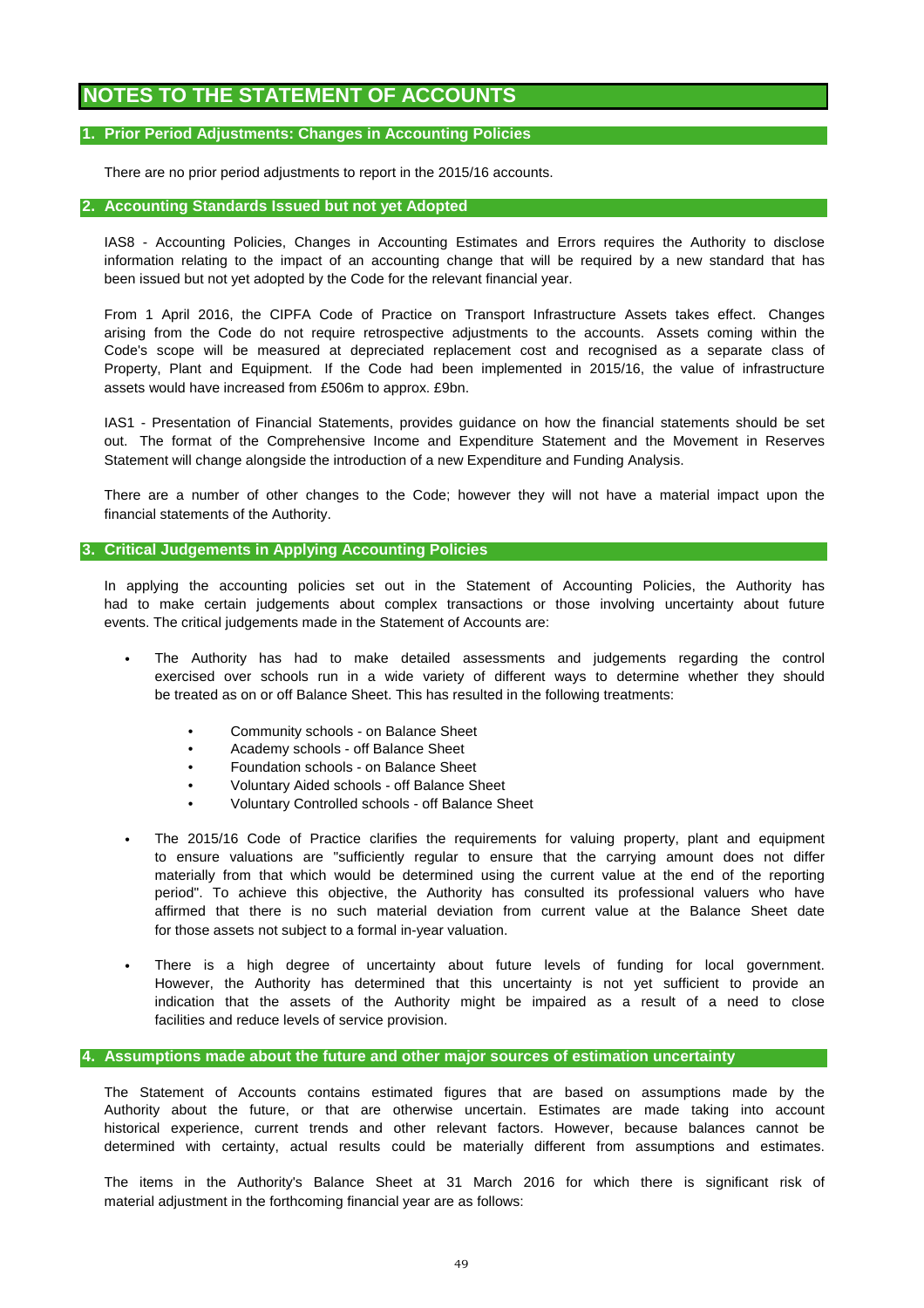## **Property, Plant and Equipment**

lives had to be reduced. Assets are depreciated over useful lives that are dependent on assumptions about the level of repairs reduced, depreciation increases and the carrying amount of the asset falls. It is estimated that the annual depreciation charge for buildings would increase by £0.9 million for every year that useful and maintenance that will be incurred in relation to individual assets. The current economic climate makes it uncertain that the Authority will be able to sustain its current spending on repairs and maintenance, bringing into doubt the useful lives assigned to assets. If the useful life of an asset is

basis by the Authority's internal team of valuers. Each property is assessed and valued on its own merits and the valuation is determined with due regard to any changes or uncertainties which may affect the specific property. It is estimated that a theoretical 1% market drop applied across all properties valued in 2015/16 would equate to an impairment variation of £1.1 million to be expensed through the surplus / deficit on the provision of services. Land and Building assets that are required to be measured at current value are revalued on a 5 year rolling

#### **Fair Value**

When determining fair value for the measurement and disclosure requirements in relation to the Authority's assets and liabilities, it is likely the Authority will be required to make assumptions and estimations. Where direct observable market data is unavailable, judgement is required in order to determine a fair value and the Authority uses relevant experts to ensure that appropriate valuation techniques are used where typically judgements include considerations such as uncertainty and risk.

#### **Provisions**

The Authority made a provision in 2015/16 of £0.7 million in respect of anticipated cost of redundancies. (Consolidation) Act 1992. A variation of 10% of the amount provided would have an impact of £0.1 million on the provision required. This figure was calculated based upon the best estimate of the impact of published section 188 notice of redundancies as at 31 March 2016; in accordance with the Trade Union and Labour Relations

# **Insurance**

amount provided would have an impact of £1.5 million on the provision required. Therefore the final payments may differ significantly from that provided. A variation of 10% on the known claims and liabilities. The values provided are based upon historic experience and advice from claims advisers. However the actual payments paid out are subject to agreement and possible legal action. The Authority operates a self insurance scheme and has established a provision of £14.8 million to cover

## **Pensions**

the net pensions liability of changes in individual assumptions can be measured, and is contained in Note 20. the discount rate used, the rate at which salaries are projected to increase, changes in retirement ages, mortality rates and expected returns on pension fund assets. A firm of consulting actuaries is engaged to provide the Authority with expert advice about the assumptions to be applied. The effects on Estimation of the net liability to pay pensions depends on a number of complex judgements relating to

# **5. Post Balance Sheet Events**

accounts. There are no material events to report since the accounts were prepared which are not reported in the

## **6. Adjustments between Accounting Basis and Funding Basis under Regulations**

Movement in Reserves Statement. The adjustments between the accounting basis and the funding basis under regulations are shown in the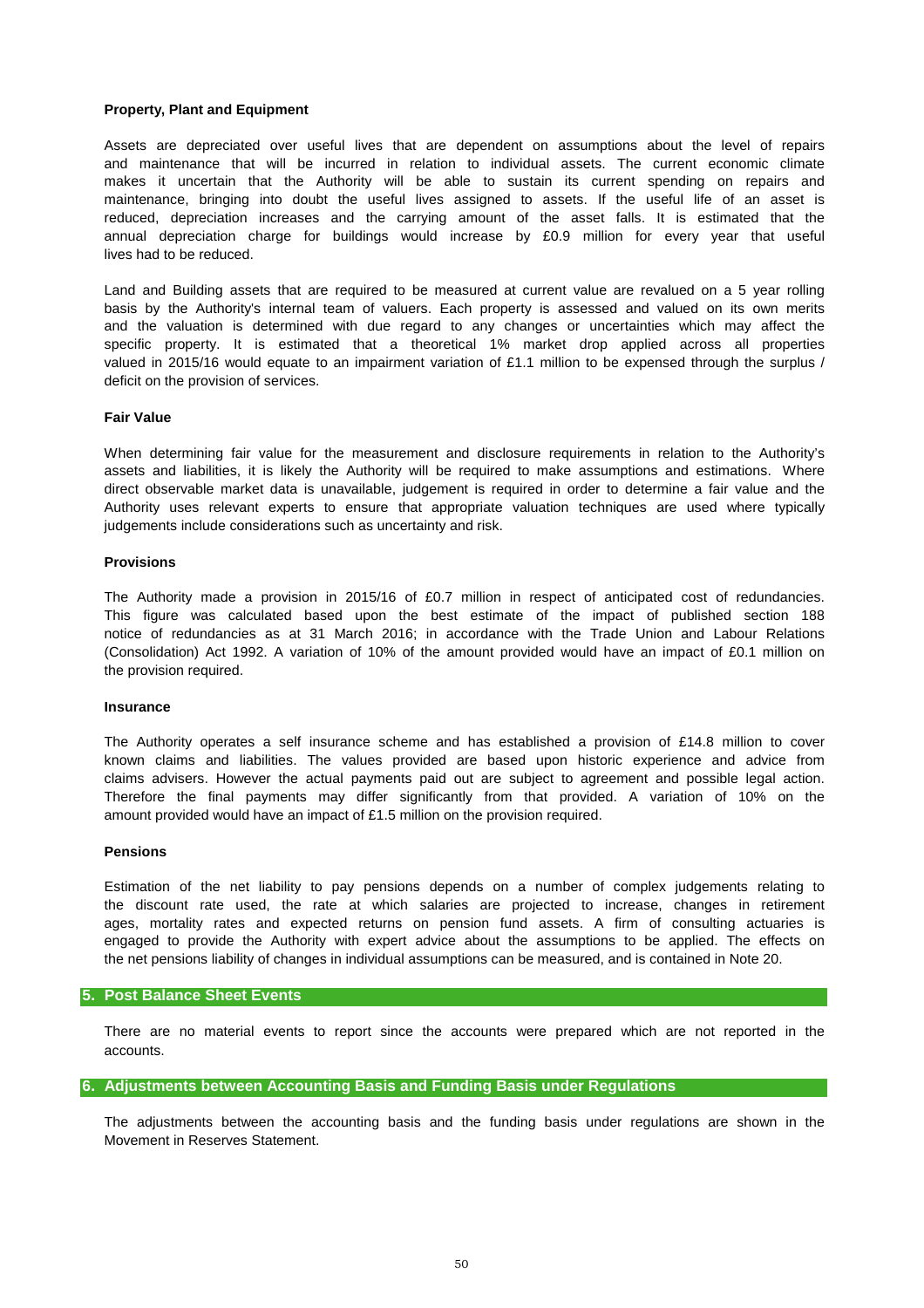### **7. Amounts Reported for Resource Allocation Decisions**

### **For the year ended 31 March 2016**

|                                                        |                | Children &      | <b>Adult Social</b> |             |                     |            |
|--------------------------------------------------------|----------------|-----------------|---------------------|-------------|---------------------|------------|
|                                                        | <b>Schools</b> | Young People's  | Care & Health       | Transport & | <b>Other Direct</b> | Total      |
|                                                        |                | <b>Services</b> | <b>Services</b>     | Highways    | <b>Services</b>     |            |
|                                                        | £000           | £000            | £000                | £000        | £000                | £000       |
| Fees, charges and other service income                 | (18, 617)      | (25, 701)       | (161, 905)          | (18, 682)   | (46, 508)           | (271, 413) |
| Government grants and contributions                    | (346, 902)     | (6, 473)        | (11, 285)           | (1,855)     | (58,008)            | (424, 523) |
| <b>Total Income</b>                                    | (365, 519)     | (32, 174)       | (173, 190)          | (20, 537)   | (104, 516)          | (695, 936) |
| <b>Employee expenses</b>                               | 240,631        | 67,585          | 49,933              | 12,954      | 58,988              | 430,091    |
| Other operating expenses                               | 124.197        | 90,602          | 315,317             | 50,005      | 145,595             | 725,716    |
| Depreciation, amortisation, impairment and revaluation | 13,467         | 808             | 1,058               | 16,875      | 8,972               | 41,180     |
| Transactions with departmental reserves                | 4,593          | 218             | 2,250               | 396         | (3,080)             | 4,377      |
| <b>Total Operating Expenses</b>                        | 382,888        | 159.213         | 368,558             | 80,230      | 210,475             | 1,201,364  |
| <b>Net Cost of Services</b>                            | 17,369         | 127,039         | 195,368             | 59,693      | 105,959             | 505,428    |

**Reconciliation to Net Cost of Services in Comprehensive Income and Expenditure Statement**

|                                            |                                                                                                             | £000    |
|--------------------------------------------|-------------------------------------------------------------------------------------------------------------|---------|
| Cost of Services in Service Analysis       |                                                                                                             | 505,428 |
| Add services not included in main analysis |                                                                                                             |         |
|                                            | Add amounts not reported in service management accounts                                                     | 7,692   |
|                                            | on Remove amounts reported to management not included in the Comprehensive Income and Expenditure Statement | 525     |
|                                            |                                                                                                             |         |

**513,645**

#### **Net Cost of Services in Comprehensive Income and Expenditure Statement**

| <b>Reconciliation to Subjective Analysis</b>                          | <b>Service</b><br>£000   | Not reported in<br>Analysis service mgmt a/c's<br>£000 | Not included<br>in CI&E<br>£000 | <b>Net Cost of</b><br><b>Services</b><br>£000 | Corporate<br><b>Amounts</b><br>£000 | Total<br>£000 |
|-----------------------------------------------------------------------|--------------------------|--------------------------------------------------------|---------------------------------|-----------------------------------------------|-------------------------------------|---------------|
| Fees, charges and other service income                                | (271, 413)               | 79,904                                                 | 2,687                           | (188, 822)                                    | (32, 195)                           | (221, 017)    |
| Interest and investment income                                        | $\overline{\phantom{a}}$ | $\overline{\phantom{a}}$                               | $\overline{\phantom{a}}$        | ٠                                             | (680)                               | (680)         |
| Income from council tax                                               | $\overline{\phantom{a}}$ | $\overline{\phantom{a}}$                               | $\overline{\phantom{0}}$        | ٠                                             | (298, 667)                          | (298, 667)    |
| Government grants and contributions                                   | (424, 523)               | 3,374                                                  | 324                             | (420, 825)                                    | (263,228)                           | (684, 053)    |
| <b>Total Income</b>                                                   | (695, 936)               | 83,278                                                 | 3,011                           | (609, 647)                                    | (594, 770)                          | (1, 204, 417) |
| Employee expenses                                                     | 430.091                  | 11,716                                                 | (803)                           | 441,004                                       | 74,635                              | 515,639       |
| Other operating expenses                                              | 725,716                  | (79, 970)                                              | (1, 559)                        | 644,187                                       | (5,696)                             | 638,491       |
| Depreciation, amortisation, impairment and revaluation                | 41,180                   | (3,310)                                                | (40)                            | 37,830                                        | 1,127                               | 38,957        |
| Other Expenditure Relating to Held for Sale and Investment Properties | $\overline{\phantom{a}}$ | $\overline{\phantom{a}}$                               | $\overline{\phantom{a}}$        | ۰                                             | (3,428)                             | (3, 428)      |
| Transactions with departmental reserves                               | 4,377                    | (4,293)                                                | (84)                            | $\blacksquare$                                |                                     |               |
| <b>Interest Payments</b>                                              | $\overline{\phantom{a}}$ | $\overline{\phantom{a}}$                               | $\overline{\phantom{0}}$        | ۰                                             | 34,000                              | 34,000        |
| Precepts and Levies                                                   | $\overline{\phantom{a}}$ | 271                                                    | ٠                               | 271                                           | $\overline{\phantom{a}}$            | 271           |
| (Gain) or Loss on Disposal of Non-current assets                      | $\overline{\phantom{0}}$ | $\overline{a}$                                         |                                 |                                               | 14,320                              | 14,320        |
| <b>Total Operating Expenses</b>                                       | 1,201,364                | (75, 586)                                              | (2, 486)                        | 1,123,292                                     | 114,958                             | 1,238,250     |
| (Surplus) or deficit on provision of services                         | 505,428                  | 7,692                                                  | 525                             | 513,645                                       | (479, 812)                          | 33,833        |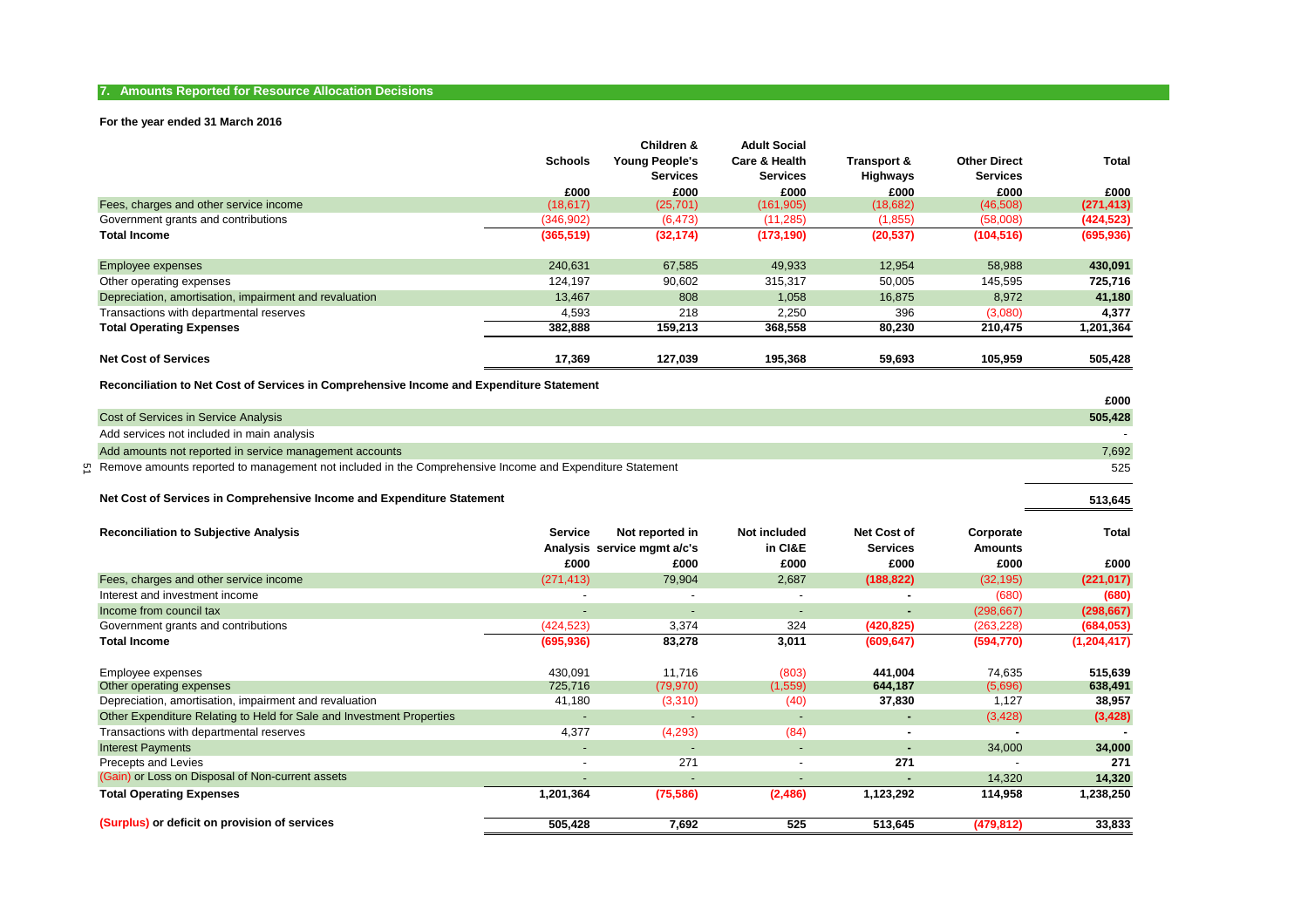## **7. Amounts Reported for Resource Allocation Decisions (Continued)**

#### **For the year ended 31 March 2015**

|                                                        |                | Children &            | <b>Adult Social</b> |             |                     |            |
|--------------------------------------------------------|----------------|-----------------------|---------------------|-------------|---------------------|------------|
|                                                        | <b>Schools</b> | <b>Young People's</b> | Care & Health       | Transport & | <b>Other Direct</b> | Total      |
|                                                        |                | <b>Services</b>       | <b>Services</b>     | Highways    | <b>Services</b>     |            |
|                                                        | £000           | £000                  | £000                | £000        | £000                | £000       |
| Fees, charges and other service income                 | (18,028)       | (22, 314)             | (105, 541)          | (21, 132)   | (60, 842)           | (227, 857) |
| Government grants and contributions                    | (352, 518)     | (5,020)               | (3, 198)            | (4, 554)    | (54, 329)           | (419, 619) |
| <b>Total Income</b>                                    | (370, 546)     | (27, 334)             | (108, 739)          | (25, 686)   | (115, 171)          | (647, 476) |
| Employee expenses                                      | 244,383        | 65,599                | 51,493              | 14,078      | 63,092              | 438,645    |
| Other operating expenses                               | 118,958        | 91,551                | 259,828             | 55,647      | 144,697             | 670,681    |
| Depreciation, amortisation, impairment and revaluation | 13.761         | 816                   | 1,118               | 16,436      | 7,734               | 39,865     |
| Transactions with departmental reserves                | 7.170          | 588                   | (774)               | 1,501       | 8,925               | 17,410     |
| <b>Total Operating Expenses</b>                        | 384,272        | 158,554               | 311,665             | 87,662      | 224,448             | 1,166,601  |
| <b>Net Cost of Services</b>                            | 13,726         | 131,220               | 202,926             | 61,976      | 109,277             | 519,125    |

**Reconciliation to Net Cost of Services in Comprehensive Income and Expenditure Statement**

|                                                                                                            | £000      |
|------------------------------------------------------------------------------------------------------------|-----------|
| Cost of Services in Service Analysis                                                                       | 519,125   |
| Add services not included in main analysis                                                                 |           |
| Add amounts not reported in service management accounts                                                    | 2,358     |
| ू Remove amounts reported to management not included in the Comprehensive Income and Expenditure Statement | (10, 409) |
|                                                                                                            |           |

**511,074**

#### **Net Cost of Services in Comprehensive Income and Expenditure Statement**

| <b>Reconciliation to Subjective Analysis</b>                          | Service                  | Not reported in<br>Analysis service mamt a/c's | Not included<br>in CI&E  | <b>Net Cost of</b><br><b>Services</b> | Corporate<br>Amounts     | Total         |
|-----------------------------------------------------------------------|--------------------------|------------------------------------------------|--------------------------|---------------------------------------|--------------------------|---------------|
|                                                                       | £000                     | £000                                           | £000                     | £000                                  | £000                     | £000          |
| Fees, charges and other service income                                | (227, 857)               | 58,248                                         | 13,162                   | (156, 447)                            | (37, 113)                | (193, 560)    |
| Interest and investment income                                        | $\overline{\phantom{0}}$ | $\overline{\phantom{a}}$                       | $\overline{\phantom{a}}$ | ۰                                     | (430)                    | (430)         |
| Income from council tax                                               | $\overline{\phantom{a}}$ | $\overline{\phantom{0}}$                       | $\overline{\phantom{a}}$ | ٠                                     | (283, 829)               | (283, 829)    |
| Government grants and contributions                                   | (419, 619)               | 1,396                                          | 403                      | (417, 820)                            | (282, 476)               | (700, 296)    |
| <b>Total Income</b>                                                   | (647, 476)               | 59,644                                         | 13,565                   | (574, 267)                            | (603, 848)               | (1, 178, 115) |
| Employee expenses                                                     | 438.645                  | 2,613                                          | (2,392)                  | 438,866                               | 73,105                   | 511,971       |
| Other operating expenses                                              | 670,681                  | (62, 873)                                      | (9,837)                  | 597,971                               | (918)                    | 597,053       |
| Depreciation, amortisation, impairment and revaluation                | 39,865                   | 8,373                                          | (5)                      | 48,233                                | 439                      | 48,672        |
| Other Expenditure Relating to Held for Sale and Investment Properties | $\overline{a}$           | $\overline{\phantom{a}}$                       | <b>-</b>                 | ٠                                     | (1,052)                  | (1,052)       |
| Transactions with departmental reserves                               | 17,410                   | (5,670)                                        | (11,740)                 | $\blacksquare$                        |                          |               |
| <b>Interest Payments</b>                                              | $\overline{\phantom{a}}$ | $\overline{\phantom{a}}$                       | $\overline{\phantom{a}}$ | ٠                                     | 32,907                   | 32,907        |
| Precepts and Levies                                                   | $\overline{\phantom{0}}$ | 271                                            | $\overline{\phantom{a}}$ | 271                                   | $\overline{\phantom{0}}$ | 271           |
| (Gain) or Loss on Disposal of Non-current assets                      | $\overline{a}$           | $\overline{\phantom{0}}$                       | <b>-</b>                 |                                       | 29,716                   | 29,716        |
| <b>Total Operating Expenses</b>                                       | 1,166,601                | (57, 286)                                      | (23, 974)                | 1,085,341                             | 134,197                  | 1,219,538     |
| (Surplus) or deficit on provision of services                         | 519,125                  | 2,358                                          | (10, 409)                | 511,074                               | (469, 651)               | 41,423        |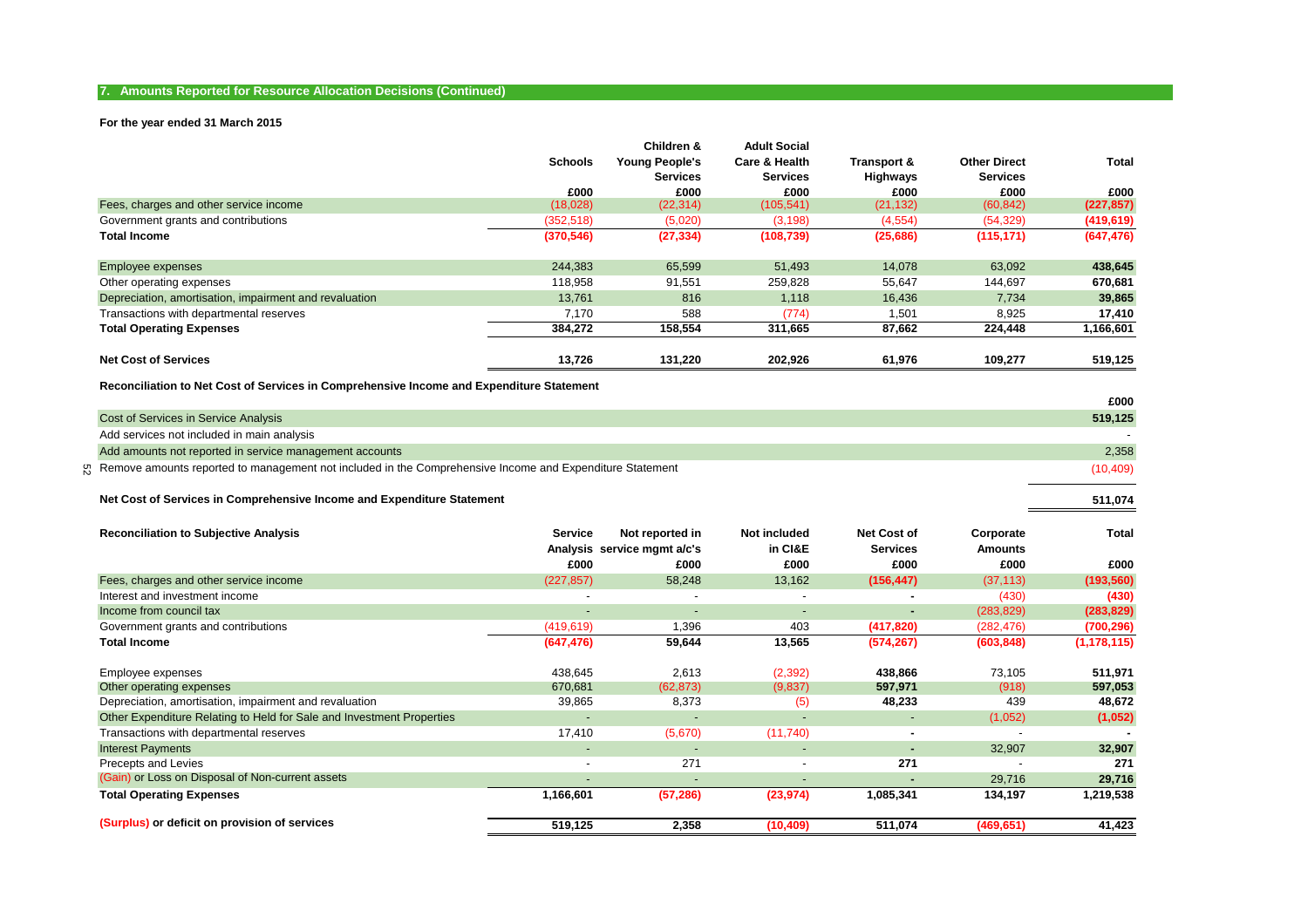#### **Movement in 2015/16**

|                                                                                                               | Land and<br><b>Buildings</b><br>£000 | Vehicles,<br>Plant.<br><b>Furniture &amp;</b><br>Equipment<br>£000 | Infrastructure<br><b>Assets</b><br>£000 | Community<br><b>Assets</b><br>£000 | £000           | <b>Surplus Assets Under</b><br><b>Assets Construction</b><br>£000 | Total<br>Property,<br>Plant &<br>Equipment<br>£000 | <b>PFI Assets</b><br>included in<br>Property,<br>Plant &<br>Equipment<br>£000 |
|---------------------------------------------------------------------------------------------------------------|--------------------------------------|--------------------------------------------------------------------|-----------------------------------------|------------------------------------|----------------|-------------------------------------------------------------------|----------------------------------------------------|-------------------------------------------------------------------------------|
| <b>Cost or Valuation</b>                                                                                      |                                      |                                                                    |                                         |                                    |                |                                                                   |                                                    |                                                                               |
| At 1 April 2015                                                                                               | 621,318                              | 91,328                                                             | 646,739                                 | 35                                 | 26,215         | 26,336                                                            | 1,411,971                                          | 30,091                                                                        |
| <b>Additions</b>                                                                                              | 30,653                               | 8,314                                                              | 27,044                                  | $\overline{a}$                     | 918            | 2,998                                                             | 69,927                                             | 1,824                                                                         |
| <b>Donations</b>                                                                                              |                                      |                                                                    |                                         |                                    |                |                                                                   |                                                    |                                                                               |
| Revaluation<br>increases/(decreases)<br>recognised in the Revaluation                                         |                                      |                                                                    |                                         |                                    |                |                                                                   |                                                    |                                                                               |
| Reserve                                                                                                       | 14,738                               |                                                                    |                                         |                                    | 43,396         |                                                                   | 58,134                                             | 1,717                                                                         |
| Revaluation                                                                                                   |                                      |                                                                    |                                         |                                    |                |                                                                   |                                                    |                                                                               |
| increases/(decreases)<br>recognised in the surplus/deficit                                                    |                                      |                                                                    |                                         |                                    |                |                                                                   |                                                    |                                                                               |
| on Provision of Services                                                                                      | (2,539)                              |                                                                    |                                         |                                    | 4,060          |                                                                   | 1,521                                              | 353                                                                           |
| Derecognition - disposals                                                                                     | (15, 951)                            | (6, 127)                                                           | $\overline{a}$                          | $\overline{a}$                     | (2, 164)       | $\overline{\phantom{a}}$                                          | (24, 242)                                          |                                                                               |
| Derecognition - other                                                                                         |                                      |                                                                    |                                         |                                    |                |                                                                   |                                                    |                                                                               |
| Assets reclassified (to)/from Held<br>for Sales/Investment Property                                           | (2, 211)                             |                                                                    |                                         |                                    | (1,066)        | (217)                                                             | (3, 494)                                           |                                                                               |
| Assets reclassified to/(from)<br>Surplus, Land and Buildings,<br>Infrastructure, Assets Under<br>Construction | 4,165                                | (2, 219)                                                           | 17.219                                  |                                    | 991            | (20, 156)                                                         |                                                    |                                                                               |
| Other Movements in cost or                                                                                    |                                      |                                                                    |                                         |                                    |                |                                                                   |                                                    |                                                                               |
| valuation                                                                                                     | 1                                    |                                                                    | (1)                                     |                                    | 1              | (5,042)                                                           | (5,041)                                            |                                                                               |
| At 31 March 2016                                                                                              | 650,174                              | 91,296                                                             | 691.001                                 | $\overline{35}$                    | 72,351         | 3,919                                                             | 1.508.776                                          | 33,985                                                                        |
| <b>Accumulated Depreciation and</b><br>Impairment                                                             |                                      |                                                                    |                                         |                                    |                |                                                                   |                                                    |                                                                               |
| At 1 April 2015                                                                                               | (12, 468)                            | (47,016)                                                           | (166, 456)                              | (4)                                | (787)          | $\blacksquare$                                                    | (226, 731)                                         | (2,752)                                                                       |
| Depreciation charge                                                                                           | (12, 258)                            | (10, 054)                                                          | (16, 216)                               | (1)                                | (331)          | ÷,                                                                | (38, 860)                                          | (1, 136)                                                                      |
| Depreciation written out to the                                                                               |                                      |                                                                    |                                         |                                    |                |                                                                   |                                                    |                                                                               |
| <b>Revaluation Reserve</b>                                                                                    | 3,112                                |                                                                    |                                         |                                    | 269            | ÷                                                                 | 3,381                                              | 161                                                                           |
| Depreciation written out to the<br>Surplus/Deficit on Provision of                                            |                                      |                                                                    |                                         |                                    |                |                                                                   |                                                    |                                                                               |
| <b>Services</b>                                                                                               | 1,010                                |                                                                    |                                         |                                    | 607            |                                                                   | 1,617                                              |                                                                               |
| Impairment losses/(reversals)<br>recognised in the Revaluation<br>Reserve                                     |                                      |                                                                    |                                         |                                    |                |                                                                   |                                                    |                                                                               |
| Impairment losses/(reversals)<br>recognised in the Surplus/Deficit<br>on the Provision of Services            | $\overline{a}$                       |                                                                    |                                         |                                    | $\overline{a}$ |                                                                   |                                                    |                                                                               |
| Derecognition - disposals                                                                                     | 662                                  | 5,346                                                              |                                         |                                    | 20             |                                                                   | 6,028                                              |                                                                               |
| Derecognition - other                                                                                         | $\overline{a}$                       |                                                                    |                                         |                                    |                | $\overline{a}$                                                    | $\overline{a}$                                     |                                                                               |
| Change in category                                                                                            | 20                                   | 2,219                                                              | (2, 219)                                | L,                                 | (20)           | $\overline{a}$                                                    |                                                    |                                                                               |
| Other movements in depreciation<br>and impairment                                                             |                                      |                                                                    |                                         | ÷,                                 |                | $\sim$                                                            |                                                    |                                                                               |
| At 31 March 2016                                                                                              | (19.922)                             | (49,505)                                                           | (184,891)                               | (5)                                | (242)          | $\blacksquare$                                                    | (254.565)                                          | (3.727)                                                                       |
| <b>Net Book Value</b><br>At 31 March 2016                                                                     |                                      |                                                                    |                                         |                                    |                |                                                                   |                                                    |                                                                               |
|                                                                                                               | 630,252                              | 41,791                                                             | 506,110                                 | 30<br>$\overline{31}$              | 72,109         | 3,919                                                             | 1,254,211                                          | 30,258                                                                        |
| At 31 March 2015                                                                                              | 608,850                              | 44,312                                                             | 480,283                                 |                                    | 25,428         | 26,336                                                            | 1,185,240                                          | 27,339                                                                        |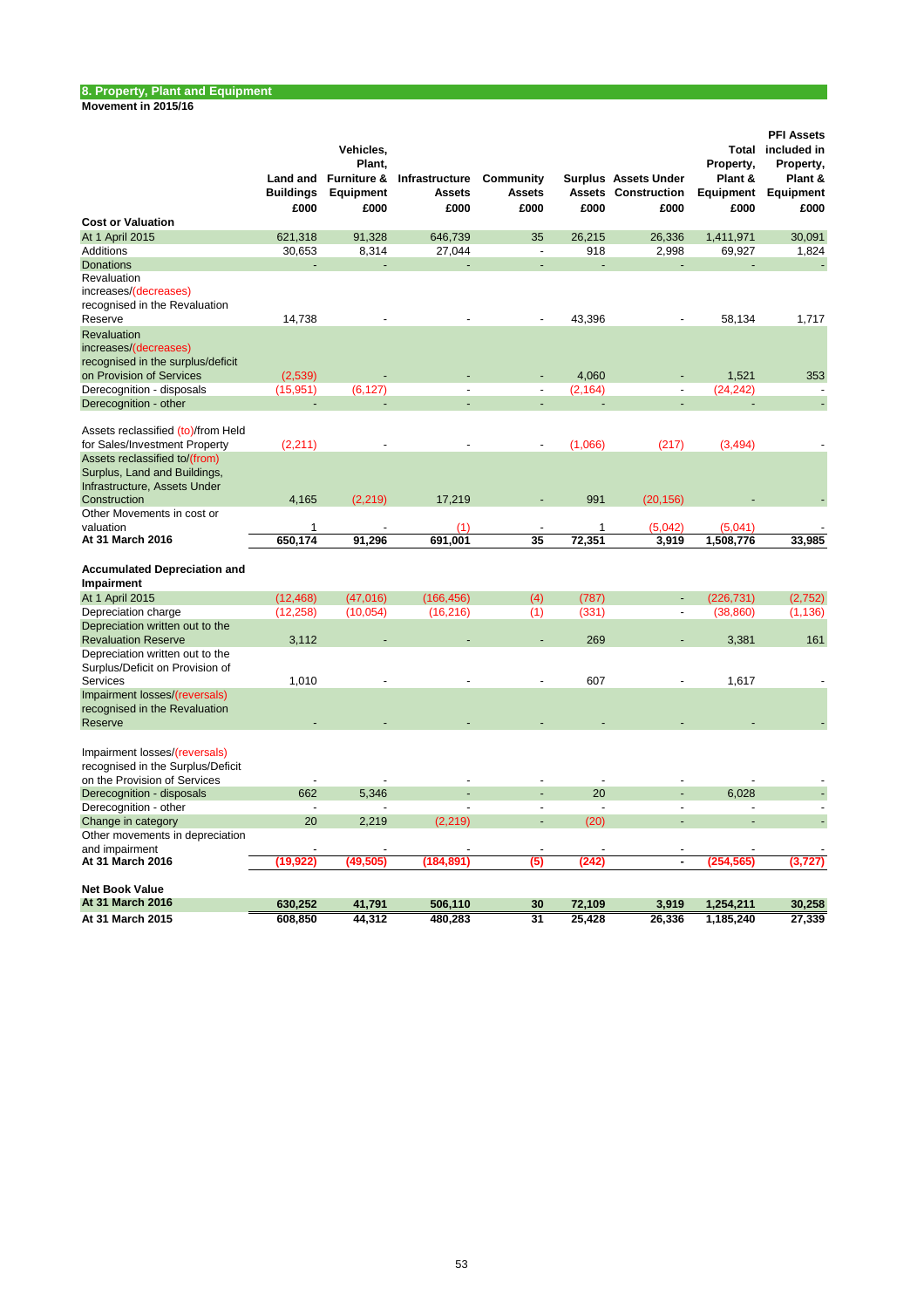# **8 .Property, Plant and Equipment (Continued)**

| Movement in 2014/15 |  |
|---------------------|--|
|---------------------|--|

|                                                                                                               | <b>Buildings</b><br>£000 | Vehicles,<br>Plant.<br>Land and Furniture &<br>Equipment<br>£000 | Infrastructure<br><b>Assets</b><br>£000 | Community<br><b>Assets</b><br>£000 | £000             | <b>Surplus Assets Under</b><br><b>Assets Construction</b><br>£000 | Total<br>Property,<br>Plant &<br>Equipment<br>£000 | <b>PFI Assets</b><br>included in<br>Property,<br>Plant &<br>Equipment<br>£000 |
|---------------------------------------------------------------------------------------------------------------|--------------------------|------------------------------------------------------------------|-----------------------------------------|------------------------------------|------------------|-------------------------------------------------------------------|----------------------------------------------------|-------------------------------------------------------------------------------|
| <b>Cost or Valuation</b>                                                                                      |                          |                                                                  |                                         |                                    |                  |                                                                   |                                                    |                                                                               |
| At 1 April 2014                                                                                               | 622,389                  | 90,579                                                           | 620,783                                 | 35                                 | 32,005           | 14,201                                                            | 1,379,992                                          | 39,348                                                                        |
| <b>Additions</b>                                                                                              | 33,986                   | 9,232                                                            | 25,955                                  | $\overline{a}$                     | 62               | 12,134                                                            | 81,369                                             | 3,073                                                                         |
| <b>Donations</b>                                                                                              |                          |                                                                  |                                         |                                    |                  |                                                                   |                                                    |                                                                               |
| Revaluation<br>increases/(decreases)<br>recognised in the Revaluation<br>Reserve                              | 12,113                   |                                                                  |                                         |                                    | (2,720)          |                                                                   | 9,393                                              | 1,183                                                                         |
| Revaluation<br>increases/(decreases)<br>recognised in the surplus/deficit                                     |                          |                                                                  |                                         |                                    |                  |                                                                   |                                                    |                                                                               |
| on Provision of Services                                                                                      | (13,097)                 |                                                                  |                                         |                                    | (2, 289)         |                                                                   | (15, 386)                                          | (13, 513)                                                                     |
| Derecognition - disposals                                                                                     | (28,086)                 | (11, 592)                                                        | $\overline{a}$                          | $\overline{a}$                     | (3,263)          | $\overline{\phantom{a}}$                                          | (42, 941)                                          |                                                                               |
| Derecognition - other                                                                                         |                          |                                                                  |                                         |                                    |                  |                                                                   |                                                    |                                                                               |
| Assets reclassified (to)/from Held<br>for Sales/Investment Property                                           | (885)                    |                                                                  |                                         |                                    | 428              |                                                                   | (457)                                              |                                                                               |
| Assets reclassified to/(from)<br>Surplus, Land and Buildings,<br>Infrastructure, Assets Under<br>Construction | (5, 102)                 | 3,110                                                            |                                         |                                    | 1,992            |                                                                   |                                                    |                                                                               |
| Other Movements in cost or                                                                                    |                          |                                                                  |                                         |                                    |                  |                                                                   |                                                    |                                                                               |
| valuation                                                                                                     |                          | (1)                                                              | 1                                       |                                    |                  | 1                                                                 | 1                                                  |                                                                               |
| At 31 March 2015                                                                                              | 621,318                  | 91,328                                                           | 646.739                                 | 35                                 | 26,215           | 26,336                                                            | 1,411,971                                          | 30,091                                                                        |
| <b>Accumulated Depreciation and</b>                                                                           |                          |                                                                  |                                         |                                    |                  |                                                                   |                                                    |                                                                               |
| Impairment                                                                                                    |                          |                                                                  |                                         |                                    |                  |                                                                   |                                                    |                                                                               |
| At 1 April 2014                                                                                               | (20, 144)                | (45, 975)                                                        | (150, 842)                              | (3)                                | (739)            |                                                                   | (217, 703)                                         | (3, 235)                                                                      |
| Depreciation charge                                                                                           | (12, 109)                | (9, 977)                                                         | (15, 614)                               | (1)                                | (418)            | $\overline{a}$                                                    | (38, 119)                                          | (787)                                                                         |
| Depreciation written out to the<br><b>Revaluation Reserve</b>                                                 | 9,677                    |                                                                  |                                         |                                    | 11               |                                                                   | 9,688                                              | 138                                                                           |
| Depreciation written out to the<br>Surplus/Deficit on Provision of                                            |                          |                                                                  |                                         |                                    |                  |                                                                   |                                                    |                                                                               |
| <b>Services</b>                                                                                               | 7,512                    |                                                                  |                                         |                                    | 4                |                                                                   | 7,516                                              | 1,133                                                                         |
| Impairment losses/(reversals)<br>recognised in the Revaluation<br>Reserve                                     |                          |                                                                  |                                         |                                    |                  |                                                                   |                                                    |                                                                               |
| Impairment losses/(reversals)<br>recognised in the Surplus/Deficit<br>on the Provision of Services            |                          |                                                                  |                                         |                                    |                  |                                                                   |                                                    |                                                                               |
| Derecognition - disposals                                                                                     | 1,697                    | 9,734                                                            |                                         |                                    | 444              |                                                                   | 11,875                                             |                                                                               |
| Derecognition - other                                                                                         |                          |                                                                  |                                         |                                    |                  |                                                                   | $\overline{\phantom{a}}$                           |                                                                               |
| Change in category                                                                                            | 899                      | (797)                                                            |                                         | ÷.                                 | (89)             | ÷,                                                                | 13                                                 |                                                                               |
| Other movements in depreciation                                                                               |                          |                                                                  |                                         |                                    |                  |                                                                   |                                                    |                                                                               |
| and impairment                                                                                                |                          | (1)                                                              |                                         |                                    |                  |                                                                   | (1)                                                |                                                                               |
| At 31 March 2015                                                                                              | (12, 468)                | (47, 016)                                                        | (166, 456)                              | (4)                                | (787)            | $\blacksquare$                                                    | (226, 731)                                         | (2,752)                                                                       |
| <b>Net Book Value</b>                                                                                         |                          |                                                                  |                                         |                                    |                  |                                                                   |                                                    |                                                                               |
| At 31 March 2015<br>At 31 March 2014                                                                          | 608,850<br>602,245       | 44,312<br>44,604                                                 | 480,283<br>469,941                      | 31<br>32                           | 25.428<br>31,266 | 26,336<br>14,201                                                  | 1,185,240<br>1,162,289                             | 27,339<br>36,113                                                              |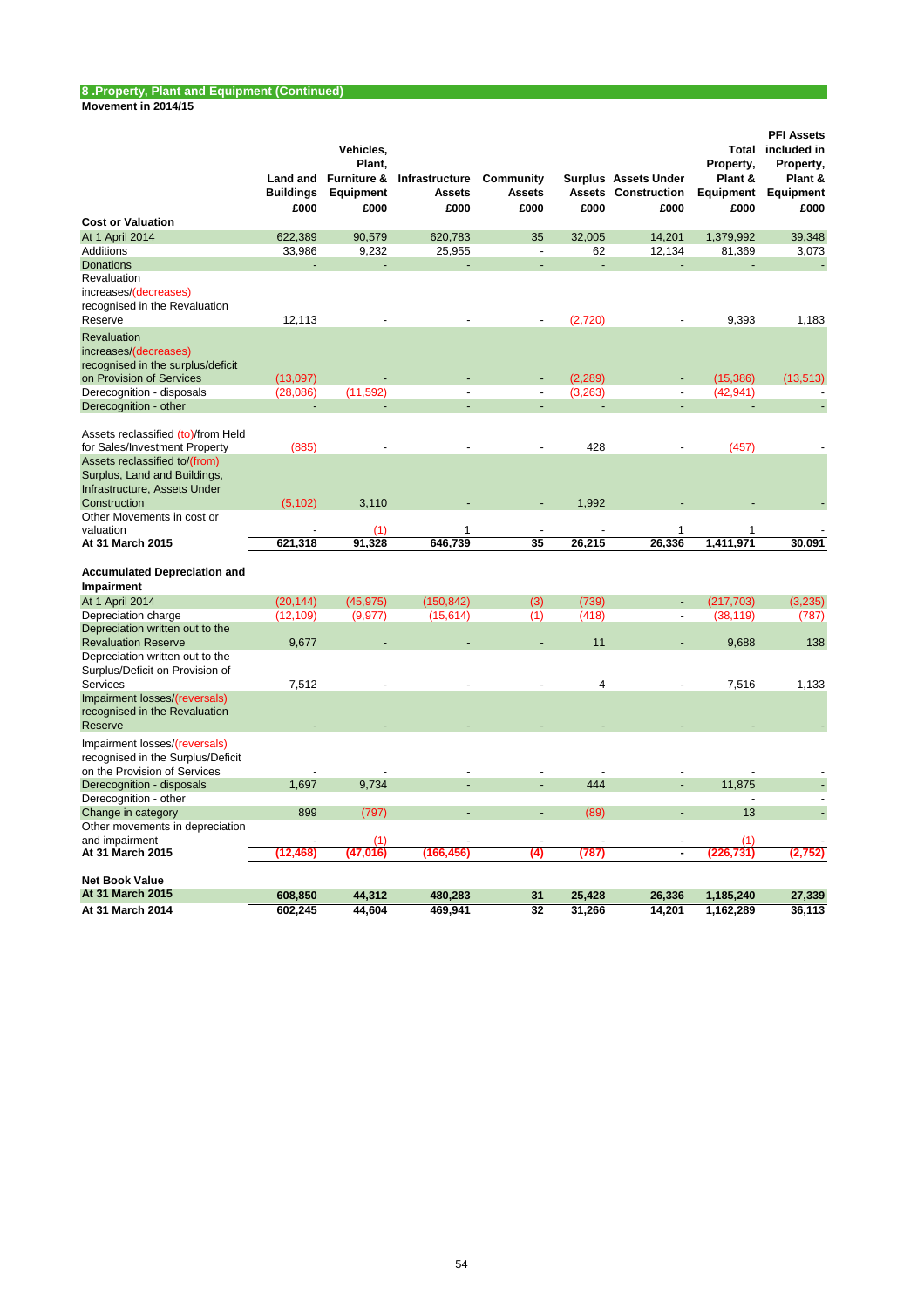# **9. Valuation of Property, Plant and Equipment**

The Authority carries out a rolling programme that ensures all Property, Plant and Equipment required measured at current value that fall outside of the 5-year rolling cycle, an annual revaluation is applied to the highest value assets and also those subject to significant in-year additional expenditure. This ensures that the to be measured at current value is revalued at least every five years. Furthermore, for those assets closing current value of assets held on the balance sheet does not materially deviate from a current value as determined by a recent formal revaluation. The effective date of valuation is 31st March.

their current operating capacity. Surplus Assets (i.e. those assets not being used for service delivery and/or not eligible to be classified as Held for Sale) are measured at their fair value which represents the financial capacity and opportunity cost of holding such an asset as surplus. Operational land and buildings are valued based on their existing use value to reflect

All valuations of land and buildings have been carried out internally in accordance with the methodologies Chartered Surveyors (RICS). and bases for estimation set out in the professional standards of the Royal Institution of

Other PPE assets are carried at depreciated historic cost.

# **Valuation of Property, Plant and Equipment**

The following statement shows the progress of the Authority's rolling programme for the revaluation of Property, Plant and Equipment. The basis for valuation is set out in the Statement of Accounting Policies.

|                                | <b>Op Land</b><br>& Bldgs | <b>Surplus</b><br><b>Assets</b> | <b>Other PPE</b><br><b>Assets</b> | Total   |
|--------------------------------|---------------------------|---------------------------------|-----------------------------------|---------|
| <b>Basis of Measurement</b>    | £000                      | £000                            | £000                              | £000    |
| Valued at current value as at: |                           |                                 |                                   |         |
| 31/03/2016                     | 157,304                   |                                 |                                   | 157,304 |
| 31/03/2015                     | 184,292                   |                                 |                                   | 184,292 |
| 31/03/2014                     | 82.299                    |                                 |                                   | 82.299  |
| 31/03/2013                     | 128,509                   |                                 |                                   | 128,509 |
| 31/03/2012                     | 77,848                    |                                 |                                   | 77,848  |

| Total                       | 630.252 | 72.109 | 551.850 | 1.254.211 |
|-----------------------------|---------|--------|---------|-----------|
| Valued at historic cost     |         |        | 551.850 | 551.850   |
| 31/03/2016                  |         | 72.109 |         | 72.109    |
| Valued at fair value as at: |         |        |         |           |

#### **Fair Value Hierarchy**

The Authority's portfolio of Surplus Assets have been assessed in relation to the Fair Value Hierarchy for the purposes of valuation (see Statement of Accounting Policies for full explanation)

|                       |         |         |         | <b>Fair Value as at</b> |
|-----------------------|---------|---------|---------|-------------------------|
|                       | Level 1 | Level 2 | Level 3 | 31/3/16                 |
|                       | £000    | £000    | £000    | £000                    |
| <b>Surplus Assets</b> | 2.700   | 27.061  | 42.348  | 72.109                  |

Significant Observable Inputs - Level 2

The fair value of Surplus Assets has been derived using the market approach applying current market conditions and recent sales prices and other relevant information for similar assets in the local authority area. Market conditions are such that similar properties are actively purchased and sold and the level of observable inputs are significant.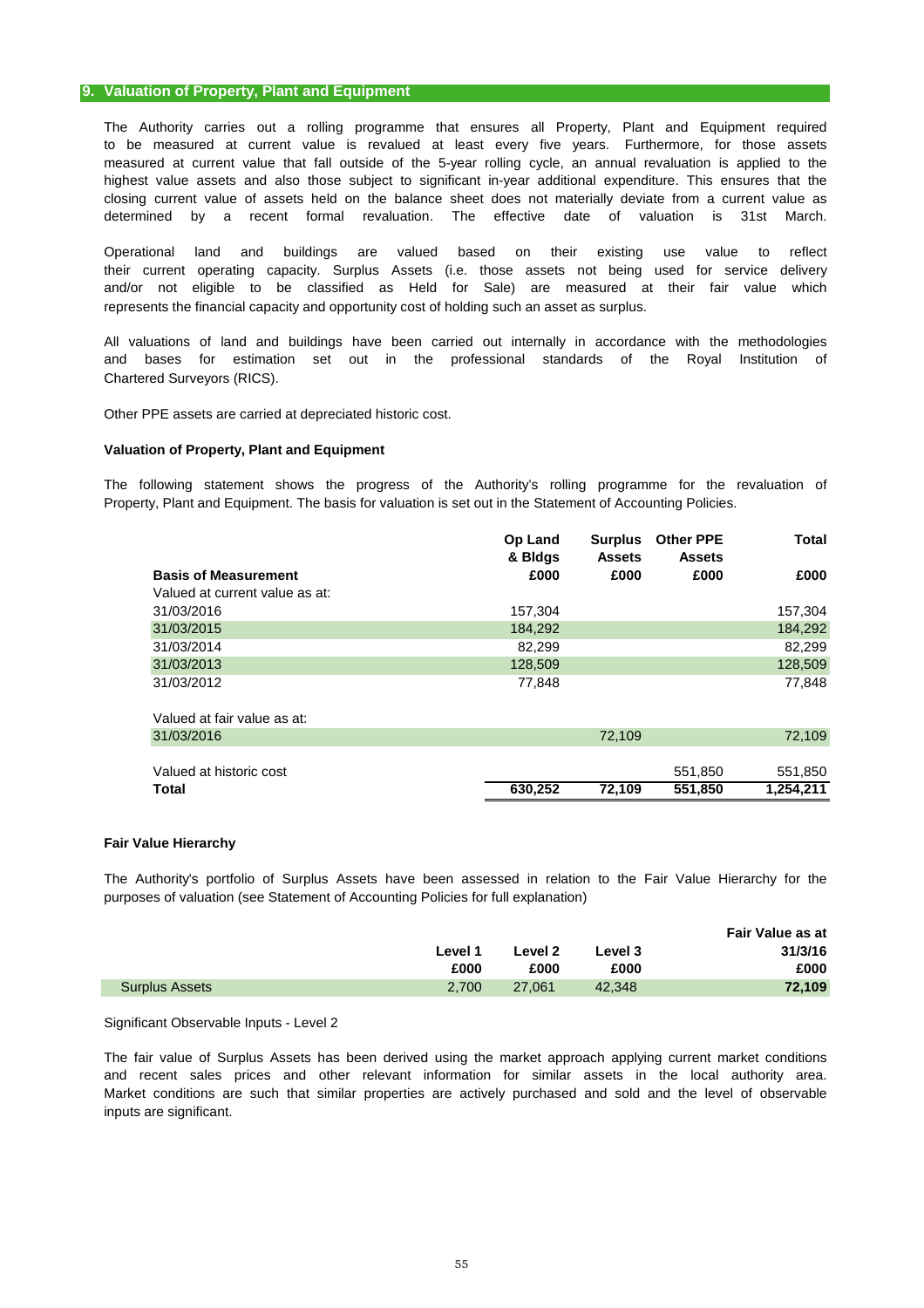Significant Unobservable Inputs - Level 3

The market approach uses comparable data based on recent transactions with similar characteristics and locations to the Authority's assets. Where this valuation is significantly adjusted by the valuer to reflect asset specific factors, the inputs are categorised as Level 3 . In addition, if the inputs are categorised in different levels of the hierarchy, the asset is categorised on the same level as the lowest level input that is significant to the entire measurement.

the present value of the net projected income stream. This method requires the use of estimates (e.g. future rental income) and other unobservable inputs to determine a fair value. There is no reasonably available information to indicate that market participants would use different assumptions. Assets are also measured using the investment approach based on discounted cash flows to establish

#### **Impairment review**

as revaluation losses. of Land and Buildings is identified, the asset is revalued and consequently all decreases in value are treated In accordance with the requirements of the Code, the Authority undertakes a review each year to identify any assets which may have been subject to an impairment in value. Where any potential impairment

## **10.Leases**

#### **Authority as Lessee**

#### **Finance Leases**

The Authority leases the following assets that qualify as a finance lease:

Land & Buildings - Highways Depot

Vehicles, Plant, Furniture & Equipment - Six highways winter maintenance vehicles

The assets acquired under each lease are carried as Property, Plant and Equipment in the Balance Sheet at the following net amounts:

|                                        | 2014/15 | 2015/16 |
|----------------------------------------|---------|---------|
|                                        | £000    | £000    |
| Other Land & Buildings                 | 3.545   | 3.516   |
| Vehicles, Plant, Furniture & Equipment | 549     | 489     |
|                                        | 4.094   | 4,005   |

made up of the following amounts: by the Authority in future years while the liability remains outstanding. The minimum lease payments are the long-term liability for the interest acquired by the Authority and finance costs that will be payable The Authority is committed to making minimum payments under these leases comprising settlement of

|                                                         | 2014/15 | 2015/16 |
|---------------------------------------------------------|---------|---------|
|                                                         | £000    | £000    |
| Finance lease liabilities (net present value of minimum |         |         |
| lease payments):                                        |         |         |
| - current                                               | 223     | 245     |
| - non-current                                           | 1,145   | 899     |
| Finance costs payable in future years                   | 4.929   | 4.834   |
| Minimum lease payments                                  | 6,297   | 5,978   |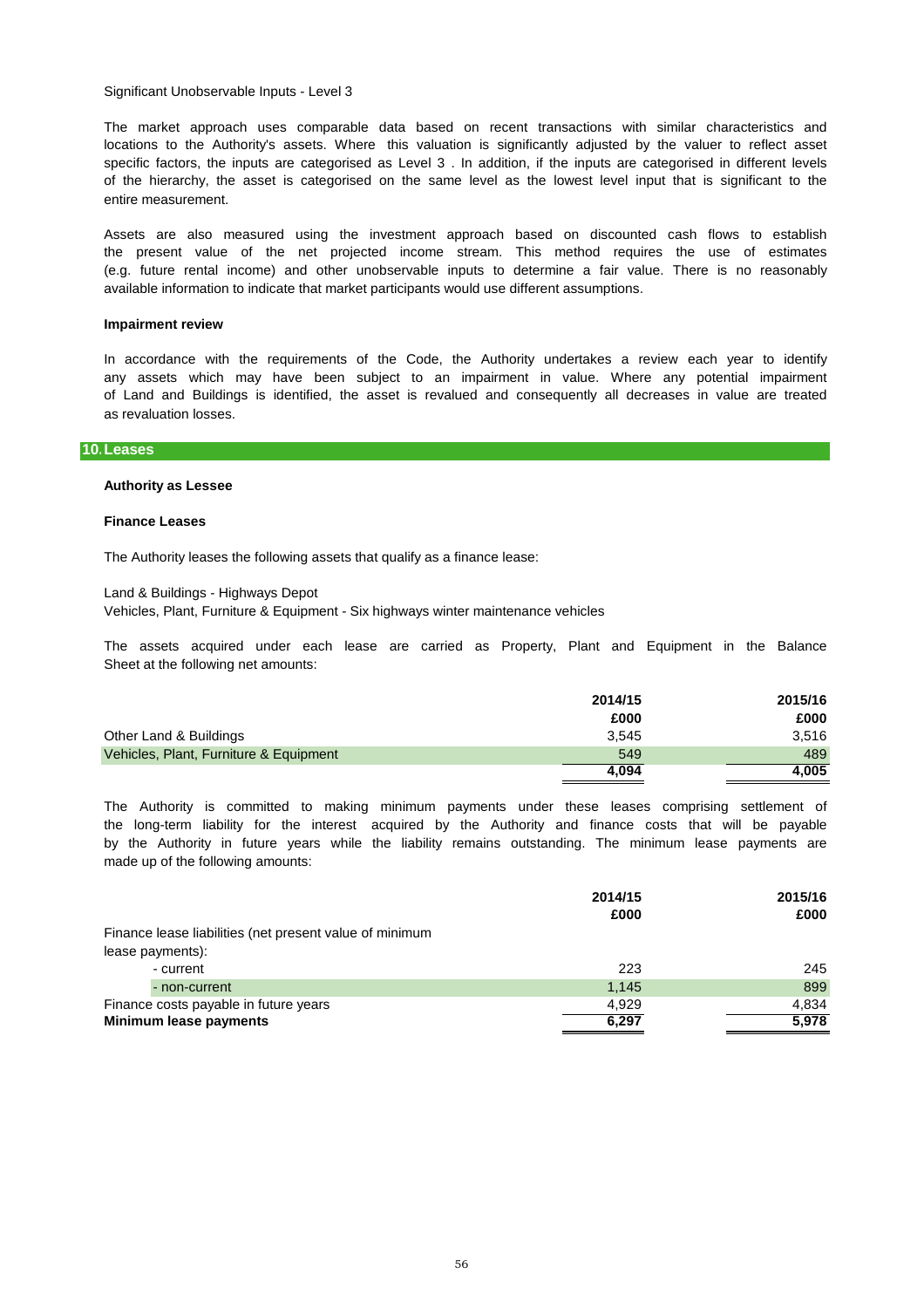The minimum lease payments will be payable over the following periods:

|                                                   | <b>Minimum Lease</b> |                 |         |                                  |
|---------------------------------------------------|----------------------|-----------------|---------|----------------------------------|
|                                                   |                      | <b>Payments</b> |         | <b>Finance Lease Liabilities</b> |
|                                                   | 2014/15              | 2015/16         | 2014/15 | 2015/16                          |
|                                                   | £000                 | £000            | £000    | £000                             |
| Not later than one year                           | 319                  | 319             | 223     | 245                              |
| Later than one year and not later than five years | 534                  | 263             | 267     | 22                               |
| Later than five years                             | 5.444                | 5.396           | 878     | 877                              |
|                                                   | 6.297                | 5.978           | 1.368   | 1.144                            |

were payable by the Authority (£0.01m in 2014/15). The minimum lease payments do not include rents that are contingent on events taking place after the lease was entered into, such as adjustments following rent reviews. In 2015/16 £0.01m of contingent rents

#### **Operating Leases**

offices, industrial units and youth centres. The Authority leases a wide variety of properties for use in the provision of services including libraries,

The minimum lease payments due under leases in future years are:

|                                                   | 2014/15 | 2015/16 |
|---------------------------------------------------|---------|---------|
|                                                   | £000    | £000    |
| Not later than one year                           | 713     | 676     |
| Later than one year and not later than five years | 1.294   | 900     |
| Later than five years                             | 798     | 809     |
|                                                   | 2,805   | 2,385   |

relation to these leases was: The expenditure charged in the Comprehensive Income and Expenditure Statement during the year in

|                        | 2014/15 | 2015/16 |
|------------------------|---------|---------|
|                        | £000    | £000    |
| Minimum lease payments | 900     | 826     |
| Contingent rents       | 45      | 45      |
|                        | 945     | 871     |

# **Authority as Lessor**

## **Finance Leases**

to Academy status. The Authority leases school land and buildings to Academy schools for 125 year terms on peppercorn rentals. As per accounting policy, related assets are derecognised from the Authority's balance sheet upon transfer

#### **Operating Leases**

The Authority leases out property and equipment under operating leases for the following purposes:

- community centres for the provision of community services, such as sports facilities, tourism services and
- businesses. for economic development purposes to provide suitable affordable accommodation for local

The minimum lease payments receivable under leases in future years are:

|                                                   | 2014/15 | 2015/16 |
|---------------------------------------------------|---------|---------|
|                                                   | £000    | £000    |
| Not later than one year                           | 759     | 883     |
| Later than one year and not later than five years | 919     | 1.311   |
| Later than five years                             | 1.729   | 1.661   |
|                                                   | 3.407   | 3,855   |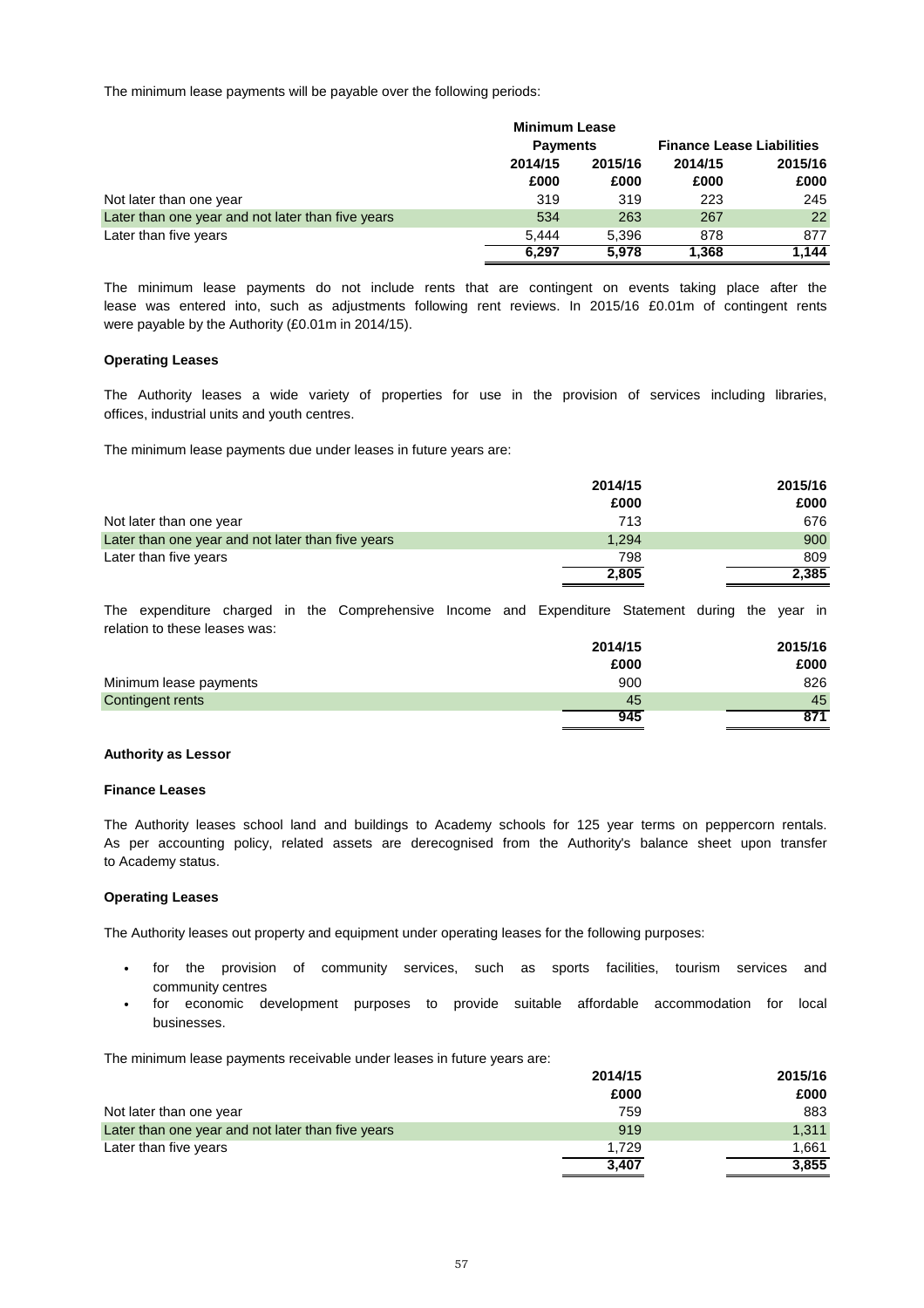£0.1 million contingent rents were receivable by the Authority (£0.1 million in 2014/15). The minimum lease payments receivable do not include rents that are contingent on events taking place after the lease was entered into, such as adjustments following rent reviews. In 2015/16

#### **11.Private Finance Initiative (PFI)**

#### **East Leake Schools**

contract finishes on 31 July 2027 when the buildings transfer back to the Authority. The Authority has a contract with East Leake Schools Limited for the provision of secondary and primary schools and a community leisure facility in East Leake. Service commenced during 2003/04 and the

land and buildings where the school is under Local Authority control. The Authority retained the freehold of the land which is valued and included in the Balance Sheet as other

The assets used to provide the schools services are recognised on the Authority's Balance Sheet where the school is under local authority control.

The Authority makes an agreed payment each year which is increased each year by inflation and can be reduced if the contractor fails to meet availability and performance standards in any year but is otherwise fixed. Payments remaining to be made under the PFI contract at 31 March 2016 including an estimate of inflation at 2.5% but excluding any performance or availability deductions, are as follows:

|                       | Charge | Service Lifecycle Re -<br>placement | <b>Finance</b><br>Liability | Interest | <b>Contingent</b><br>Rent | Total  |
|-----------------------|--------|-------------------------------------|-----------------------------|----------|---------------------------|--------|
|                       | £000   | £000                                | £000                        | £000     | £000                      | £000   |
| Payable within 1 year | 556    | 228                                 | 515                         | 988      | 310                       | 2,597  |
| Within 2-5 years      | 2,281  | 993                                 | 2,589                       | 3.376    | 1,410                     | 10,649 |
| Within 6-10 years     | 2.981  | 1.547                               | 4.741                       | 2.520    | 2.132                     | 13,921 |
| Within 11-15 years    | 821    | 177                                 | 1.911                       | 212      | 713                       | 3,834  |
|                       | 6,639  | 2.945                               | 9.756                       | 7.096    | 4.565                     | 31,001 |

#### **Bassetlaw Schools**

to the Authority. The Authority has a contract with Transform Schools (Bassetlaw) Ltd for the provision of five secondary schools, two post-16 centres, one special school and two community leisure centres. These became fully operational during 2007/08 and the contract finishes on 31 July 2032 when the buildings transfer back

An agreement has been entered into between Nottinghamshire County Authority and Bassetlaw District Authority with regards to the two leisure facilities which form part of the PFI Scheme. A lease has been granted to Bassetlaw District Authority for a term of 60 years secured on both the leisure facilities. Consequently these facilities are not included as assets on the Authority's Balance Sheet.

land and buildings where the school is under local authority control. The Authority retained the freehold of the land which is valued and included in the Balance Sheet as other

The assets used to provide the schools services are recognised on the Authority's Balance Sheet where the school is under local authority control.

The Authority makes an agreed payment each year which is increased each year by inflation and can be reduced if the contractor fails to meet availability and performance standards in any year but is otherwise fixed. Payments remaining to be made under the PFI contract at 31 March 2016 including an estimate of inflation at 2.5% but excluding any performance or availability deductions, are as follows: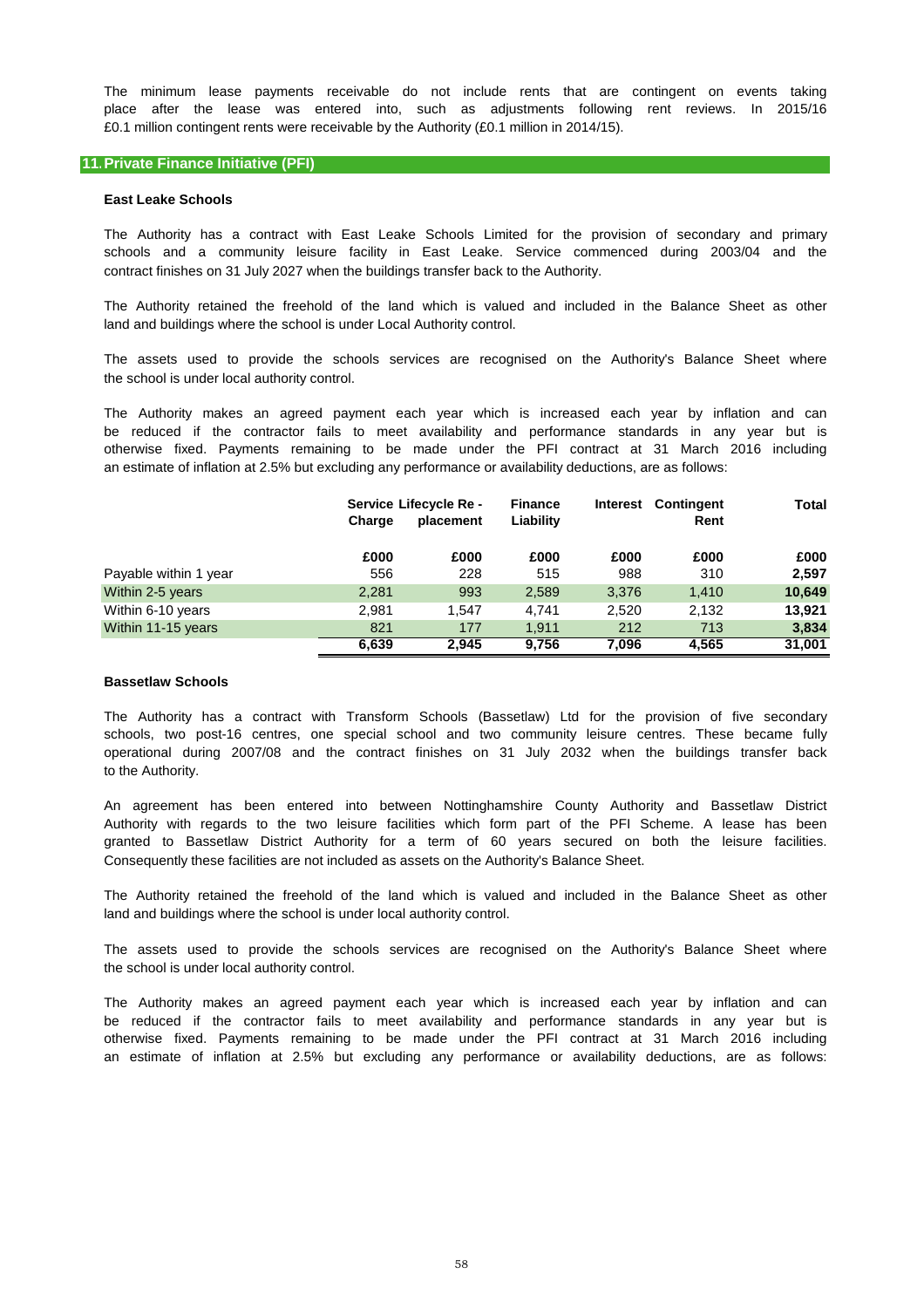|                       | Service Lifecycle Re - |           | <b>Finance</b><br>Interest |        | <b>Contingent</b> | Total   |
|-----------------------|------------------------|-----------|----------------------------|--------|-------------------|---------|
|                       | Charge                 | placement | Liability                  |        | Rent              |         |
|                       | £000                   | £000      | £000                       | £000   | £000              | £000    |
| Payable within 1 year | 5,740                  | 1,703     | 2,525                      | 8.947  | 150               | 19,065  |
| Within 2-5 years      | 24,661                 | 5,293     | 14.138                     | 32.903 | 1,302             | 78.297  |
| Within 6-10 years     | 35,064                 | 9,080     | 25,209                     | 32.251 | 1,249             | 102,853 |
| Within 11-15 years    | 40.486                 | 14.127    | 36,779                     | 18.223 | (549)             | 109,066 |
| Within 16-20 years    | 12.321                 | 2,934     | 14,723                     | 1,592  | 608               | 32,178  |
|                       | 118.272                | 33.137    | 93,374                     | 93.916 | 2.760             | 341.459 |

### **Waste Recycling**

and the contract ends on 31 March 2033 when the assets transfer to the Authority. the commissioning of Materials Recycling Facilities (MRF) and an Energy Recovery Facility. A PFI credit of £38.3 million has been allocated. The contract was signed on 26 June 2006 with Veolia Environmental Services The Authority has received Government support for a Nottinghamshire Waste PFI scheme which involves The MRF became operational in January 2009. The MRF site is subject to a 50 year rental agreement with the Authority, which is then recharged to Veolia Environmental Services at the same rates.

The Authority retained the freehold of the land which is valued and included in the Balance Sheet.

balance. The assets used to provide the services are recognised on the Authority's Balance Sheet. Movements in their value over the year are included in the analysis of the movement in Property, Plant and Equipment

The Authority makes an agreed payment per tonne of waste which is increased each year by inflation an estimate of inflation at 2.5% but excluding any performance or availability deductions, are as follows: and can be reduced if the contractor fails to meet availability and performance standards in any year but is otherwise fixed. Payments remaining to be made under the PFI contract at 31 March 2016 including

|                       | Charge  | Service Lifecycle Re -<br>placement |        | <b>Contingent</b><br><b>Finance</b><br><b>Interest</b><br>Liability |        | Total   |
|-----------------------|---------|-------------------------------------|--------|---------------------------------------------------------------------|--------|---------|
|                       | £000    | £000                                | £000   | £000                                                                | £000   | £000    |
| Payable within 1 year | 17,505  | 151                                 | 2,402  | 2.423                                                               | 1,785  | 24,266  |
| Within 2-5 years      | 74,095  | 8.155                               | 1,606  | 12.188                                                              | 6,577  | 102,621 |
| Within 6-10 years     | 102.867 | 7,020                               | 7,220  | 14,590                                                              | 12.721 | 144,418 |
| Within 11-15 years    | 116,387 | 1.354                               | 4.525  | 9.645                                                               | 19.999 | 151,910 |
| Within 16-20 years    | 50.729  | ۰                                   | 6,062  | 1.418                                                               | 9,866  | 68,075  |
|                       | 361.583 | 16.680                              | 21,815 | 40.264                                                              | 50,948 | 491.290 |

#### **12.Investment Properties**

Income and Expenditure line in the Comprehensive Income and Expenditure Statement. The following items of income and expense have been accounted for in the Financing and Investment

|                                                            | 2014/15 | 2015/16 |
|------------------------------------------------------------|---------|---------|
|                                                            | £000    | £000    |
| Rental income from Investment Property                     | (680)   | (585)   |
| Direct operating expenses arising from Investment Property | 113     | 158     |
| Net (income)/expenditure                                   | (567)   | (427)   |

undertake repairs, maintenance or enhancement. There are no restrictions on the Authority's ability to realise the value inherent in its Investment Property or on the Authority's right to the remittance of income and the proceeds of disposal. The Authority has no contractual obligations to purchase, construct or develop Investment Property or to

specialist Mr I Brearley MRICS who holds a relevant professional qualification and has recent experience. Investment Properties have been valued as at the Balance Sheet date by the Authority's Estate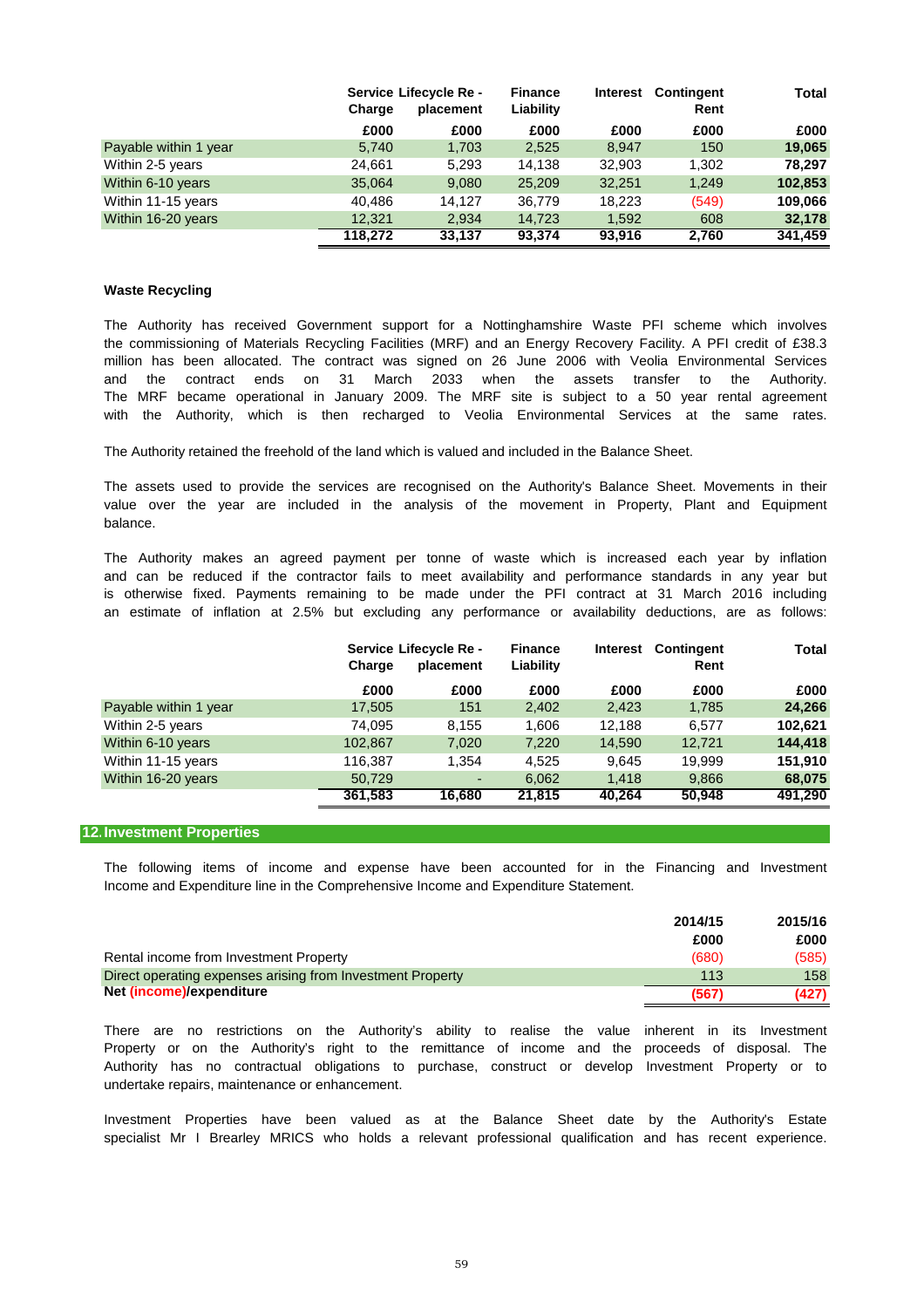The following table summarises the movement in the fair value of Investment Properties over the year:

|                                                                    | 2014/15<br>£000 | 2015/16<br>£000 |
|--------------------------------------------------------------------|-----------------|-----------------|
| <b>Balance at start of year</b><br>Additions:                      | 12,692          | 13,336          |
| Subsequent expenditure                                             | 1               |                 |
| <b>Disposals</b><br>Net gains/(losses) from fair value adjustments | (134)           | (610)           |
| <b>Transfers</b>                                                   | 1,205           | 3,364           |
| (to)/from PPE                                                      | (428)           | 1,914           |
|                                                                    |                 |                 |
| Balance at end of year                                             | 13,336          | 18,004          |

#### **Fair Value Hierarchy**

The Investment property portfolio has been assessed in reference to the Fair Value Hierarchy as per the requirements of IFRS13 (see Statement of Accounting Policies for further detail).

|                              | Level 1<br>£000 | Level 2<br>£000 | Level 3<br>£000 | <b>Fair Value as at</b><br>31/3/16<br>£000 |
|------------------------------|-----------------|-----------------|-----------------|--------------------------------------------|
| <b>Investment Properties</b> | 14 T            | 11.182          | 6,822           | 18,004                                     |
|                              |                 |                 |                 |                                            |

#### **Valuation techniques used to determine Fair value**

Significant Observable Inputs - Level 2

The fair value has been derived using the market approach applying current market conditions and recent sales prices and other relevant information for similar assets in the local authority area. Market conditions are such that similar properties are actively purchased and sold and the level of observable inputs are significant.

## Significant Unobservable Inputs - Level 3

information to indicate that market participants would use different assumptions. The fair value has been measured using the investment method, where expected cash flows are discounted to establish the present value of the net income stream. The approach uses existing lease terms and internal data relating to rent growth and occupancy levels to derive a fair value. There is no reasonably available

properties is their current use In estimating the fair value of the Authority's investment property portfolio, the highest and best use of the

#### **13.Intangible Assets**

and Equipment. The Authority accounts for its software as Intangible Assets, to the extent that the software is not an integral part of a particular IT system and accounted for as part of the hardware item of Property, Plant

are from 3-5 years. All software is given a finite useful life, based on assessment of the period that the software is expected to be of use to the Authority. The useful lives assigned to the major software suites used by the Authority

low and/or values are immaterial. Intangible Assets are held at depreciated historic cost as a proxy for fair value where useful lives are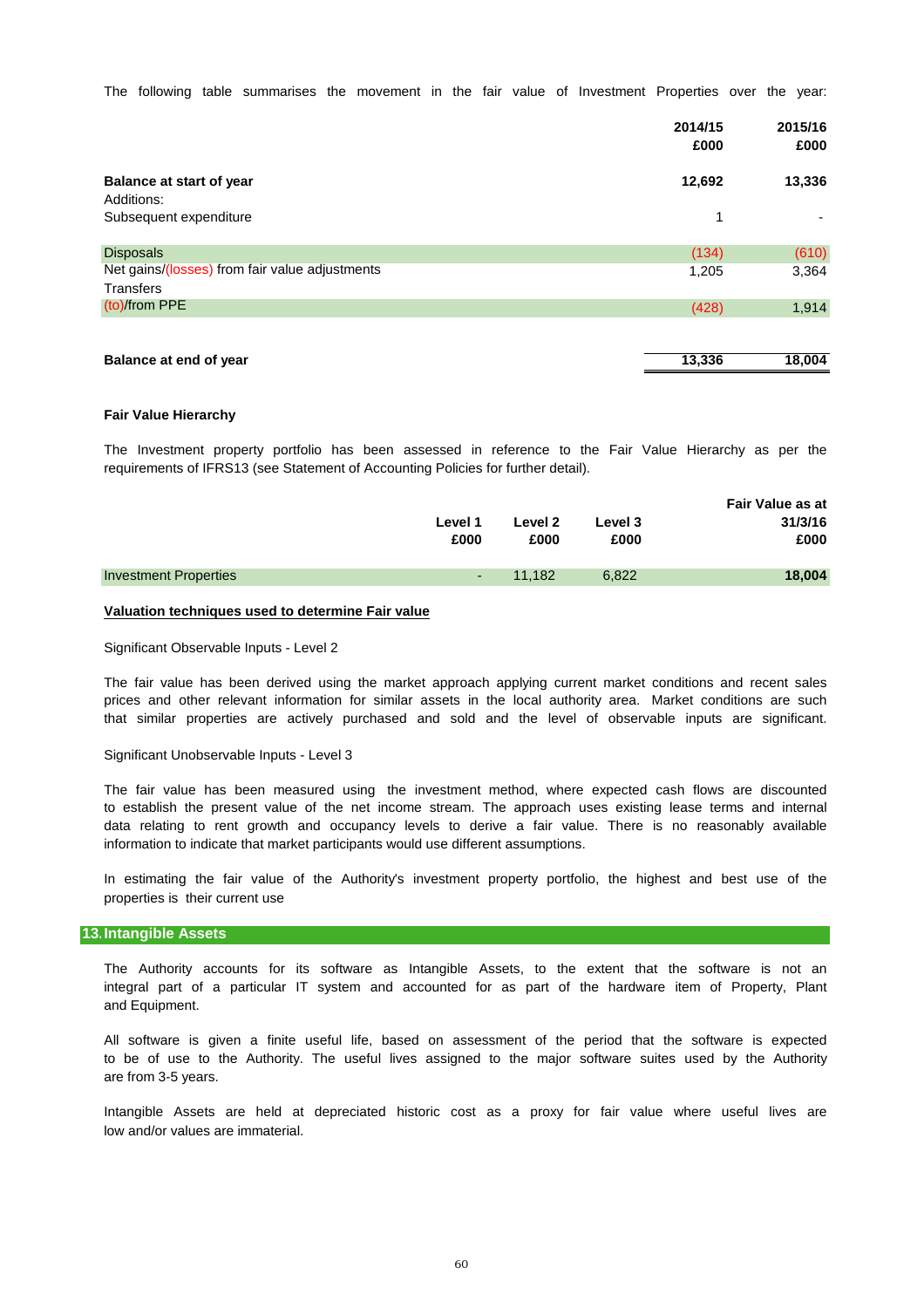service heading. £3.2 million expensed to revenue in 2015/16 (£2.7 million in 2014/15) was charged to the IT Administration The carrying amount of Intangible Assets is amortised on a straight-line basis. The amortisation of of Services. It is not possible to quantify exactly how much of the amortisation is attributable to each cost centre and then absorbed as an overhead across all the service headings in the Net Expenditure

The movement on Intangible Asset balances during the year is as follows:

| <b>Balance at start of year</b>      | 2014/15<br><b>Purchased</b><br><b>Software</b><br><b>Licences</b><br>£000 | 2015/16<br><b>Purchased</b><br><b>Software</b><br><b>Licences</b><br>£000 |
|--------------------------------------|---------------------------------------------------------------------------|---------------------------------------------------------------------------|
| Gross carrying amounts               | 13,915                                                                    | 16,595                                                                    |
| Accumulated amortisation             | (5,986)                                                                   | (8,580)                                                                   |
| Net carrying amount at start of year | 7,929                                                                     | 8,015                                                                     |
| <b>Purchases</b>                     | 2,775                                                                     | 2,668                                                                     |
| Disposals                            |                                                                           | (125)                                                                     |
| Amortisation for the period          | (2,688)                                                                   | (3,239)                                                                   |
| <b>Other Movements</b>               | (1)                                                                       |                                                                           |
| Net carrying amount at end of year   | 8,015                                                                     | 7,319                                                                     |
| Comprising                           |                                                                           |                                                                           |
| Gross carrying amounts               | 16,595                                                                    | 17,620                                                                    |
| Accumulated amortisation             | (8,580)                                                                   | (10, 301)                                                                 |
|                                      | 8,015                                                                     | 7,319                                                                     |

Assets with a gross value of £1.6 million were disposed of in the year.

# **14.Heritage Assets**

Heritage Assets are measured at Open Market Value, or, under certain circumstances, at historic cost and depreciated where appropriate.

|                            | 2014/15<br>£000          | 2015/16<br>£000 |
|----------------------------|--------------------------|-----------------|
| Balance at 1 April         | 481                      | 481             |
| <b>Additions</b>           | $\overline{\phantom{0}}$ |                 |
| <b>Revaluations</b>        | $\overline{\phantom{0}}$ | -               |
| <b>Balance at 31 March</b> | 481                      | 481             |

## **Further Information on Heritage Assets**

#### **Savile of Rufford Abbey estate records**

These documents relate to estates built up by the family in the West Riding of Yorkshire from the Middle Nottinghamshire Archives in 1958, with subsequent additional deposits added in 1960, 1974 and 1982. These were supplemented by smaller acquisitions made in 1982. The collection consists of 394 boxes of documents. Ages to the 17th century, and subsequently, augmented by the inheritage of the former Rufford Abbey estates in Nottinghamshire in 1626 through the marriage into the Talbot family, earls of Shrewsbury. The records were removed from Rufford Abbey prior to the Second World War and subsequently catalogued by the National Register of Archives in London in the 1940s and 1950s. They were deposited in the

#### **Architectural drawings of Rufford and elsewhere by James Gibbs, 17th-18th centuries**

The collection consists of 35 documents: 22 architectural drawings of Rufford Abbey, Ollerton Hall and Ollerton Church, with one drawing possibly of Osberton Hall, together with 17th and 18th century news cuttings reporting on Rufford Abbey and the Savile family, prints of Mr Henry Savile, Sir Henry Savile and Rufford landscapes.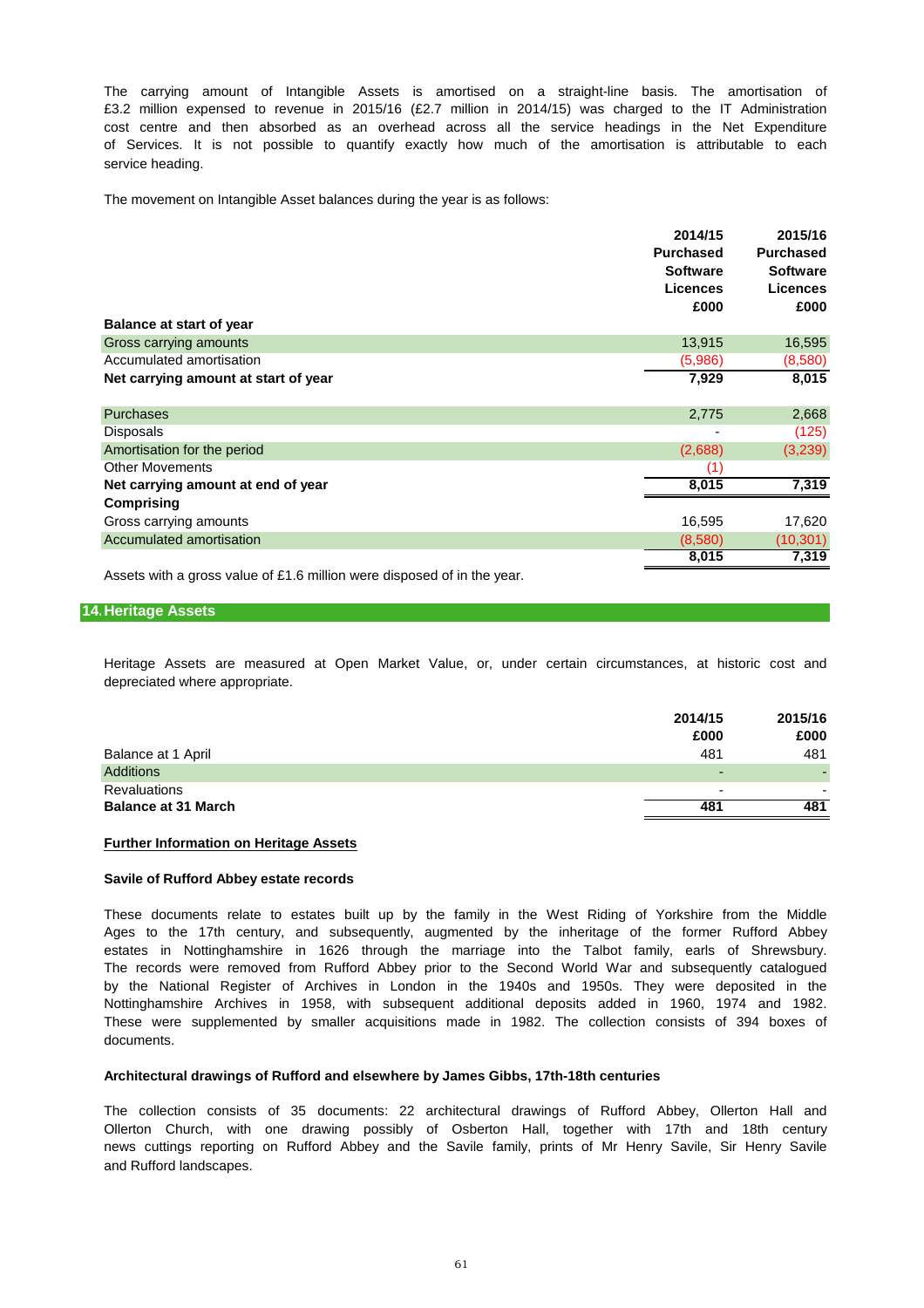The drawings were passed down to the present Lord Savile by descent. They were purchased at Sotherby's auction by Nottinghamshire Archives in July 2010, with the assistance of then Museums Libraries and Archives Council the National Libraries. and Archives Council (now Arts Council)/ Victoria and Albert Museum Purchase Grant Fund and the friends of

# **Ceremonial Regalia and Art Collection**

The ceremonial regalia and art collection includes ceremonial items, paintings (both oil and watercolour), sketches, sculptures, glass and silverware acquired over a number of years. The majority of the collection is on display at County Hall with the remainder held in secure storage.

## **15.Assets Held for Sale**

|                                          | <b>Current Assets</b> |         |
|------------------------------------------|-----------------------|---------|
|                                          | 2014/15               | 2015/16 |
|                                          | £000                  | £000    |
| Balance at start of year                 | 5,515                 | 5,115   |
| Assets newly qualified as Held for Sale: |                       |         |
| Property, Plant and Equipment            | 872                   | 1,750   |
| <b>Revaluation losses</b>                | (720)                 | (443)   |
| <b>Revaluation gains</b>                 |                       | 80      |
| <b>Declassified</b>                      |                       |         |
| Property, Plant and Equipment            |                       | (170)   |
| Assets sold                              | (565)                 | (4,810) |
| <b>Other Movements</b>                   | 13                    |         |
| Balance at end of year                   | 5,115                 | 1,523   |

There are no non-current assets held for sale.

| <b>16. Capital Expenditure and Financing</b>                                    |             |                            |                            |
|---------------------------------------------------------------------------------|-------------|----------------------------|----------------------------|
| <b>Opening Capital Financing Requirement (CFR)</b><br><b>Capital Investment</b> | <b>Note</b> | 2014/15<br>£000<br>717,258 | 2015/16<br>£000<br>717,275 |
| Property, Plant and Equipment                                                   | 8           | 77,820                     | 68,256                     |
| <b>Investment Properties</b>                                                    | 12          | 1                          |                            |
| Intangible Assets                                                               | 13          | 2,775                      | 2,668                      |
| <b>Heritage Assets</b>                                                          | 14          |                            |                            |
| <b>Assets Held for Sale</b>                                                     | 15          | 13                         |                            |
| <b>Capital Advances</b>                                                         |             | 39                         |                            |
| Amounts treated as revenue expenditure in accordance with the                   |             |                            |                            |
| Code but which are classified as capital expenditure under statute              |             | 16,875                     | 13,612                     |
| Additions/Reductions to PFI finance liability                                   |             | 3,000                      | 4,424                      |
| Additions/Reductions to finance lease liability                                 |             | 549                        |                            |
| Sources of finance                                                              |             |                            |                            |
| Capital receipts                                                                |             | (3,049)                    | (7,683)                    |
| Government grants and other contributions                                       |             | (46,076)                   | (52, 843)                  |
| Sums set aside from revenue (inc. MRP)                                          |             | (47, 844)                  | (25, 198)                  |
| Repayment of PFI finance liability                                              |             | (4,026)                    | (4,979)                    |
| Repayment of finance lease liability                                            |             | (60)                       | (224)                      |
| <b>Closing Capital Financing Requirement (CFR)</b>                              |             | 717,275                    | 715,308                    |
| <b>Explanation of movements in year</b>                                         |             |                            |                            |
| Change in underlying need to borrow (unsupported                                |             |                            |                            |
| by Government financial assistance)                                             |             | 17                         | (1, 967)                   |
|                                                                                 |             | 17                         | 1.967                      |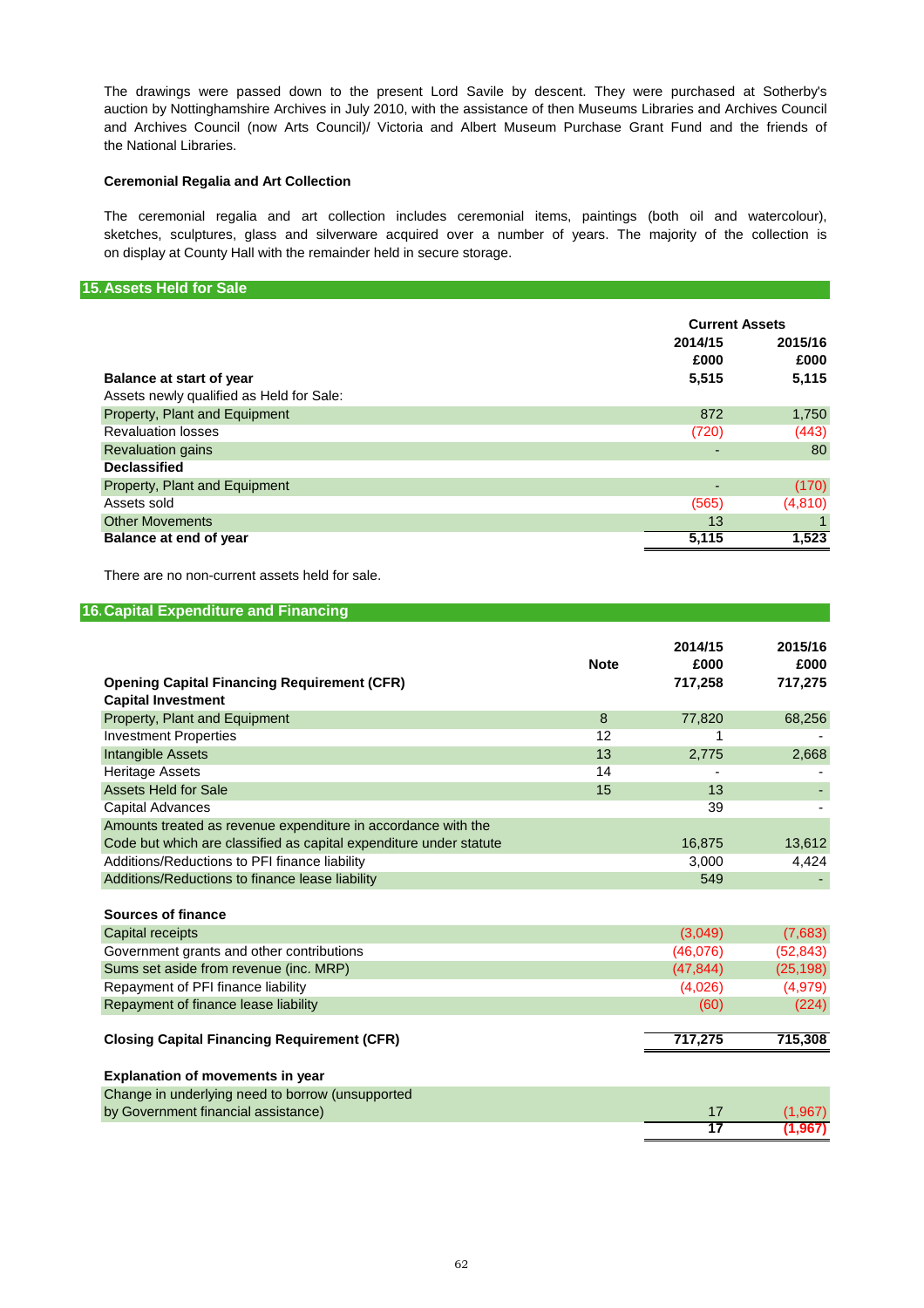which a legal contract had been entered into by 31 March 2016 are: The estimated commitments for capital expenditure in future years for schemes that had started and for

**£000**

|                                         | 2016/17                        | 16,827 |
|-----------------------------------------|--------------------------------|--------|
|                                         | 2017/18                        | 6,418  |
|                                         | 2018/19                        | 2,533  |
|                                         | 2019/20                        | 1,100  |
|                                         |                                | 26,878 |
| The committed projects for 2016/17 are: |                                |        |
|                                         |                                | £000   |
|                                         | <b>School Projects</b>         | 3,467  |
|                                         | Waste Management               | 1,950  |
|                                         | Living at Home                 | 2,080  |
|                                         | Superfast Broadband            | 3,900  |
|                                         | Microsoft Enterprise Agreement | 1,581  |
|                                         | <b>Street Lighting</b>         | 1,570  |
|                                         | Other                          | 2,279  |
|                                         |                                | 16,827 |
|                                         |                                |        |

# **17.Inventories**

|                        | <b>Raw Materials</b> |                 | <b>Finished Goods</b> |                 | <b>Totals</b>   |                 |
|------------------------|----------------------|-----------------|-----------------------|-----------------|-----------------|-----------------|
|                        | 2014/15<br>£000      | 2015/16<br>£000 | 2014/15<br>£000       | 2015/16<br>£000 | 2014/15<br>£000 | 2015/16<br>£000 |
| <b>Opening Balance</b> | 1.690                | 1.827           | 1.199                 | 1,052           | 2.889           | 2.879           |
| <b>Purchases</b>       | 10,515               | 13,497          | 10,049                | 7,580           | 20,564          | 21,077          |
| Expended               | (10, 358)            | (13,313)        | (10, 195)             | (7,589)         | (20, 553)       | (20, 902)       |
| <b>Written Off</b>     | (20)                 | (312)           | (1)                   | (2)             | (21)            | (314)           |
| <b>Closing Balance</b> | 1,827                | 1.699           | 1.052                 | 1,041           | 2,879           | 2.740           |

# **18.Debtors and Long Term Debtors**

| Debtors less than one year            | 2014/15<br>£000 | 2015/16<br>£000 |
|---------------------------------------|-----------------|-----------------|
| Central government bodies             | 13,715          | 14,951          |
| Other local authorities               | 29,361          | 25,025          |
| <b>NHS</b> bodies                     | 8,285           | 6,704           |
| Public corporations and trading funds |                 | 156             |
| Other entities and individuals        | 27,096          | 21,803          |
|                                       | 78,457          | 68,639          |
| Less bad debt provision               | (5,639)         | (5,976)         |
| <b>Total</b>                          | 72,818          | 62,663          |
| Long term debtors                     | 2014/15<br>£000 | 2015/16<br>£000 |
| Adult care property debt              | 1,257           | 699             |
| Other                                 | 51              | 30              |
| <b>Total</b>                          | 1,308           | 729             |
| Analysis of bad debt provision        | 2014/15<br>£000 | 2015/16<br>£000 |
| Opening bad debt provision            | 5,731           | 5,639           |
| Amounts paid                          | (2, 817)        | (2, 107)        |
| Amounts written off                   | (403)           | (360)           |
| Provisions adjustment                 | 3,128           | 2,804           |
| <b>Closing bad debt provision</b>     | 5,639           | 5,976           |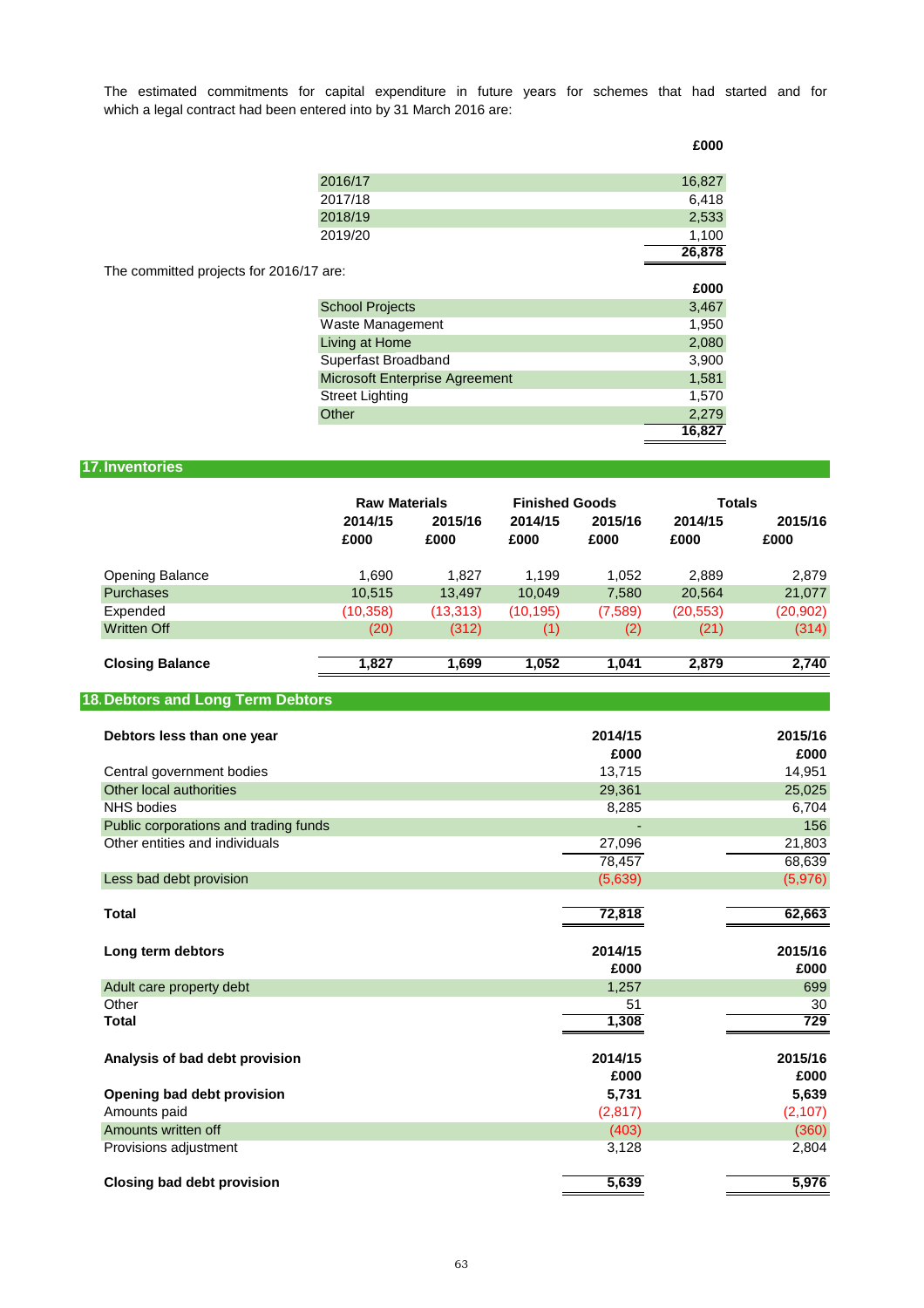#### **Teachers**

2014/15) in respect of teachers' pension costs, which represents 14.1% of teachers' pensionable pay In 2015/16, the Authority paid £17.8 million to the Teachers' Pension Agency (£16.8 million in the Authority is responsible for all pension payments relating to added years it has awarded together with the related inflation increases. In 2015/16, this was £5.1 million (£6.0 million in 2014/15), to August 2015 then 16.48% from September 2015 onwards (14.1% in 2014/15). In Addition representing 4.16% of pensionable pay (5.03% in 2014/15). The Authority is allowed to enhance lump sum retirement payments to teachers, in 2015/16 no payments were made (£0.2 million in 2014/15).

#### **Other Employees**

During 2015/16, the net cost of pensions and other benefits amounted to £40.5 million (£39.6 million in 2014/15), which represented 19.55% of pensionable pay (19.3% in 2014/15).

The Actuarial report upon which 2016/17 accounts are based is for a 3 year period commencing 1 April 2014. The report indicated rates that will provide the cost for 100% of pension funding in accordance with IAS19.

This is a combined rate of 13.2% and a value to be contributed:

|         |                          | <b>Additional contribution</b> |
|---------|--------------------------|--------------------------------|
|         |                          | £000                           |
| 2014/15 | 13.2% of pensionable pay | 12.638                         |
| 2015/16 | 13.2% of pensionable pay | 12.979                         |
| 2016/17 | 13.2% of pensionable pay | 13.330                         |

the pension fund of early retirements. benefits it has awarded, together with the related inflation increases. The annual costs are funded by charges to Services. In 2015/16 these amounted to £2.5 million (£2.3 million in 2014/15), representing 1.2% of pensionable pay (1.97% in 2014/15). The Authority also paid £1.4 million into the Pension Fund in 2015/16 (£2.5 million for 2014/15) to fund the non-discretionary additional strain on The Authority is responsible for all pension payments relating to discretionary added years

## **20.Pensions – IAS19**

The IAS19 position as at 31 March 2016 was a net liability as set out in the table below :

|                                          | 2014/15     | 2015/16    |
|------------------------------------------|-------------|------------|
|                                          | £000        | £000       |
| <b>Local Government Pension Scheme</b>   | (987.000)   | (839, 725) |
| Teachers Unfunded Defined Benefit Scheme | (100.711)   | (94.814)   |
| <b>Total Net Liability</b>               | (1,087,711) | (934, 539) |

are not considered materially different from the estimates provided. for the last three months of the accounting period. Liabilities have been valued using the projected unit method which assesses the future liabilities of the fund discounted to their present value. This work was undertaken by Barnett Waddingham LLP, an independent firm of actuaries, based upon the estimated position at 31 March 2016 provided by the Authority during March 2016. The actual figures for 2015/16 Assets have been valued using the market value at 31 December 2015 increased by market index returns

#### **Local Government Pension Scheme**

Statement during the year: of retirement benefits is reversed out in the Movement in Reserves Statement. The following transactions by employees, rather than when the benefits are eventually paid as pensions. However, the charge the The Authority recognises the cost of retirement benefits in the Net Cost of Services when they are earned Authority is required to make against Council Tax is based on the cash payable in the year, so the real cost have been made in the Comprehensive Income and Expenditure Statement and Movement in Reserves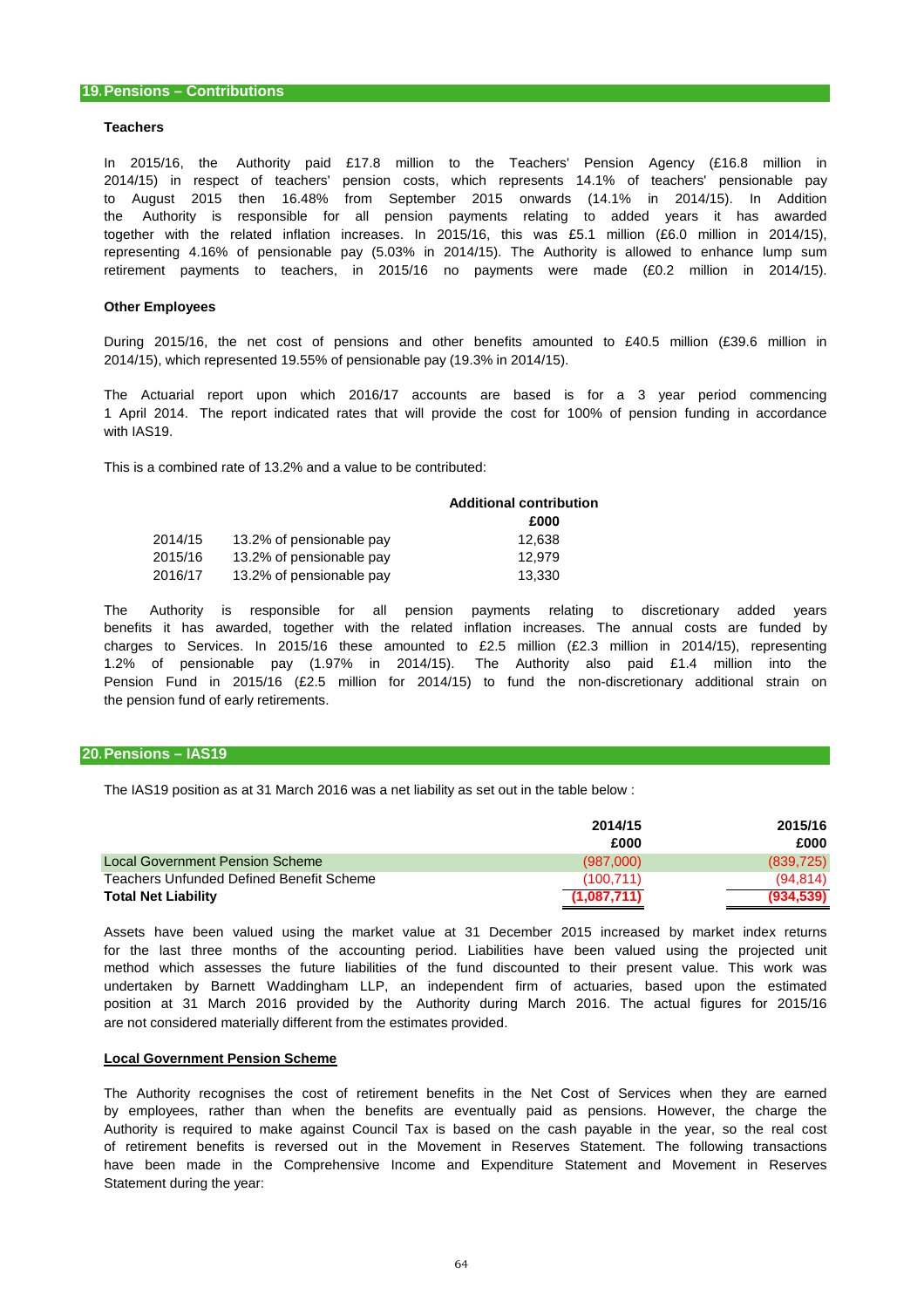|                                                                                                                   | 2014/15<br>£000 | 2015/16<br>£000 |
|-------------------------------------------------------------------------------------------------------------------|-----------------|-----------------|
| <b>Comprehensive Income and Expenditure Statement</b>                                                             |                 |                 |
| Cost of Services                                                                                                  |                 |                 |
| - Current service cost                                                                                            | (51, 164)       | (61, 615)       |
| - Past service cost (including curtailments)                                                                      | (4, 420)        | (2,068)         |
| - Liabilities (assumed) / extinguished on settlements                                                             | 12,995          | 6,564           |
| - Settlement Prices received / (paid)                                                                             | (5, 482)        | (2,536)         |
| <b>Other Operating Expenditure</b>                                                                                |                 |                 |
| - Administration Expenses                                                                                         | (239)           | (31)            |
|                                                                                                                   |                 |                 |
| Financing and Investment Income and Expenditure                                                                   |                 |                 |
| - Net interest on the defined (liability) / asset                                                                 | (30, 774)       | (31, 781)       |
| Net Charge to the Comprehensive Income<br>and Expenditure Statement                                               | (79,084         | (91, 467)       |
| <b>Movement in Reserves</b><br>- Reversal of net charges made for retirement<br>benefits in accordance with IAS19 | 79,084          | 91,467          |
|                                                                                                                   |                 |                 |
| Actual amount charged against the General                                                                         |                 |                 |
| Fund Balance for pensions in the year:                                                                            |                 |                 |
| - Employers contributions payable to the Pension Fund and<br>retirement benefits payable directly to pensioners   | 44.497          | 44.889          |

Expenditure. Statement, the following actuarial gains/losses were included within Other Comprehensive Income and In addition to the recognised gains and losses included in the Comprehensive Income and Expenditure

|                            | 2014/15    | 2015/16 |
|----------------------------|------------|---------|
|                            | £000       | £000    |
| Actuarial gains / (losses) | (227, 852) | 194,552 |

# **Assets and liabilities in relation to retirement benefits**

Reconciliation of present value of the scheme liabilities:

|                                                      | 2014/15<br>£000 | 2015/16<br>£000 |
|------------------------------------------------------|-----------------|-----------------|
|                                                      |                 |                 |
| At 1 April                                           | 2,050,633       | 2,445,606       |
| Current service cost                                 | 51,164          | 61,615          |
| Interest cost                                        | 88,749          | 79,703          |
| Change in Financial Assumptions                      | 317,566         | (253, 816)      |
| Change in Demographic Assumptions                    |                 |                 |
| Experience loss/(gain) on Defined Benefit Obligation |                 | 1,079           |
| Past service costs/(gain)                            | 4,420           | 2,068           |
| Liabilities extinguished on settlements              | (12,995)        | (6, 564)        |
| Benefits paid                                        | (64, 504)       | (64, 751)       |
| Contributions by scheme participants                 | 12,916          | 13,064          |
| Unfunded pension payments                            | (2,343)         | (2, 298)        |
| at 31 March                                          | 2,445,606       | 2,275,706       |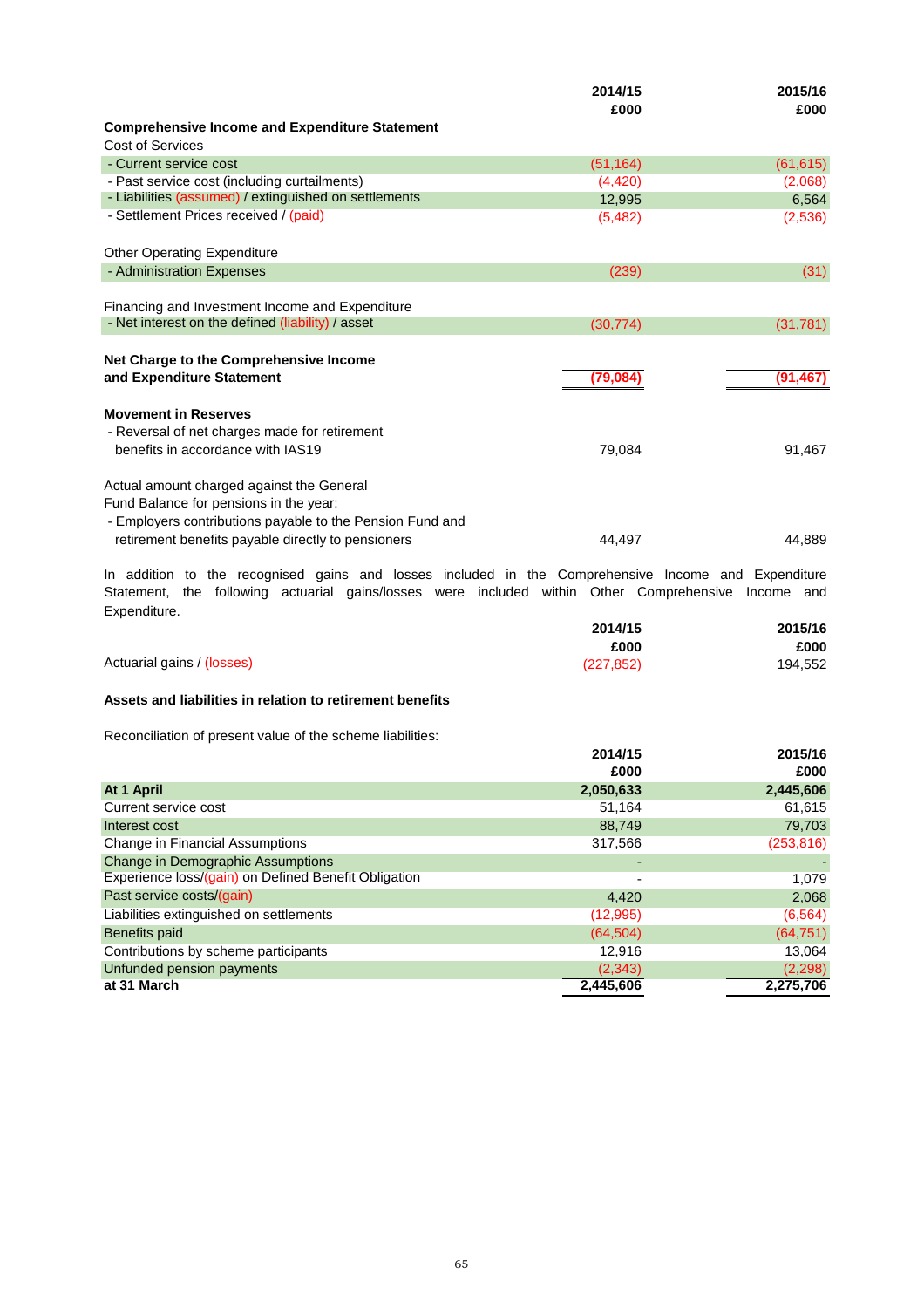Reconciliation of fair value of the scheme assets:

|                                      | 2014/15    | 2015/16   |
|--------------------------------------|------------|-----------|
|                                      | £000       | £000      |
| At 1 April                           | 1,325,791  | 1,458,606 |
| Interest on assets                   | 57,975     | 47,922    |
| Return on assets less interest       | 88,563     | (59, 336) |
| Other actuarial gains/(losses)       |            |           |
| Administration expenses              | (239)      | (31)      |
| <b>Employer contributions</b>        | 44,778     | 44,190    |
| Contributions by scheme participants | 12.916     | 13,064    |
| <b>Estimated benefits paid</b>       | (66, 847)  | (67, 049) |
| Settlement prices received/(paid)    | (5,482)    | (2,536)   |
| Other Movements*                     | 1,151      | 1,151     |
| At 31 March                          | 1,458,606  | 1,435,981 |
|                                      |            |           |
| <b>Opening Net Position</b>          | (724, 842) | (987,000) |

**Closing Net Position (987,000) (839,725)**

\*Contribution from Nottinghamshire Probation Trust for former employees of the Authority.

is then assumed to be a margin above gilts yields. The returns on gilts and other bonds are assumed to be gilts yields and corporate bond yields (with an adjustment to reflect default risk) respectively at the relevant date. The return on equities and property The expected return on scheme assets is based on the long-term future expected investment return for each asset class as at the beginning of the period (i.e. as at 1 April 2015 for the year to 31 March 2016).

#### **Scheme History**

|                                         | 2011/12   | 2012/13   | 2013/14   | 2014/15   | 2015/16   |
|-----------------------------------------|-----------|-----------|-----------|-----------|-----------|
|                                         | £m        | £m        | £m        | £m        | £m        |
| Present value of liabilities            | (1,890.8) | (2,023.3) | (2,050.6) | (2.445.6) | (2,275.7) |
| Fair value of scheme assets             | 1.092.6   | 1.229.9   | 1.325.8   | 1.458.6   | 1,436.0   |
| Surplus/(deficit) in the scheme         | (798.2)   | (793.4)   | (724.8)   | (987.0)   | (839.7)   |
| <b>Cumulative actuarial gain (loss)</b> | (402.6)   | (397.6)   | (286.4)   | (514.3)   | (319.7)   |

be 13.2% of pensionable pay in each of the next three financial years, and an additional value of: significant impact upon reserves or revenue funding requirements in the short term. The triennial that required by IAS19 and is expected to be less prone to significant changes in fund value as a result three years the Authority reviews its contributions to the fund based upon a detailed actuarial exercise or deficit on the fund which might be expected to show a smoother trend over the longer term. Every of short-term fluctuations in market values. The Authority does not expect the deficit shown to have a meeting 100% of liabilities over a period of time. This takes a longer-term view of the fund position than IAS19 requires the Authority to determine the surplus or deficit of its Pension Fund on an annual basis. revaluation effective 1 April 2014 showed that the Authority's contributions to the fund would be In the short-term, changes in the value of investments can lead to a significant variation to the surplus which takes account of existing liabilities and likely investment returns and sets out an approach to

|         | £000   |
|---------|--------|
| 2014/15 | 12,638 |
| 2015/16 | 12.979 |
| 2016/17 | 13,330 |

in the year to 31 March 2017 is £40.5 million. The total contributions expected to be made to the Local Government Pension Scheme by the Authority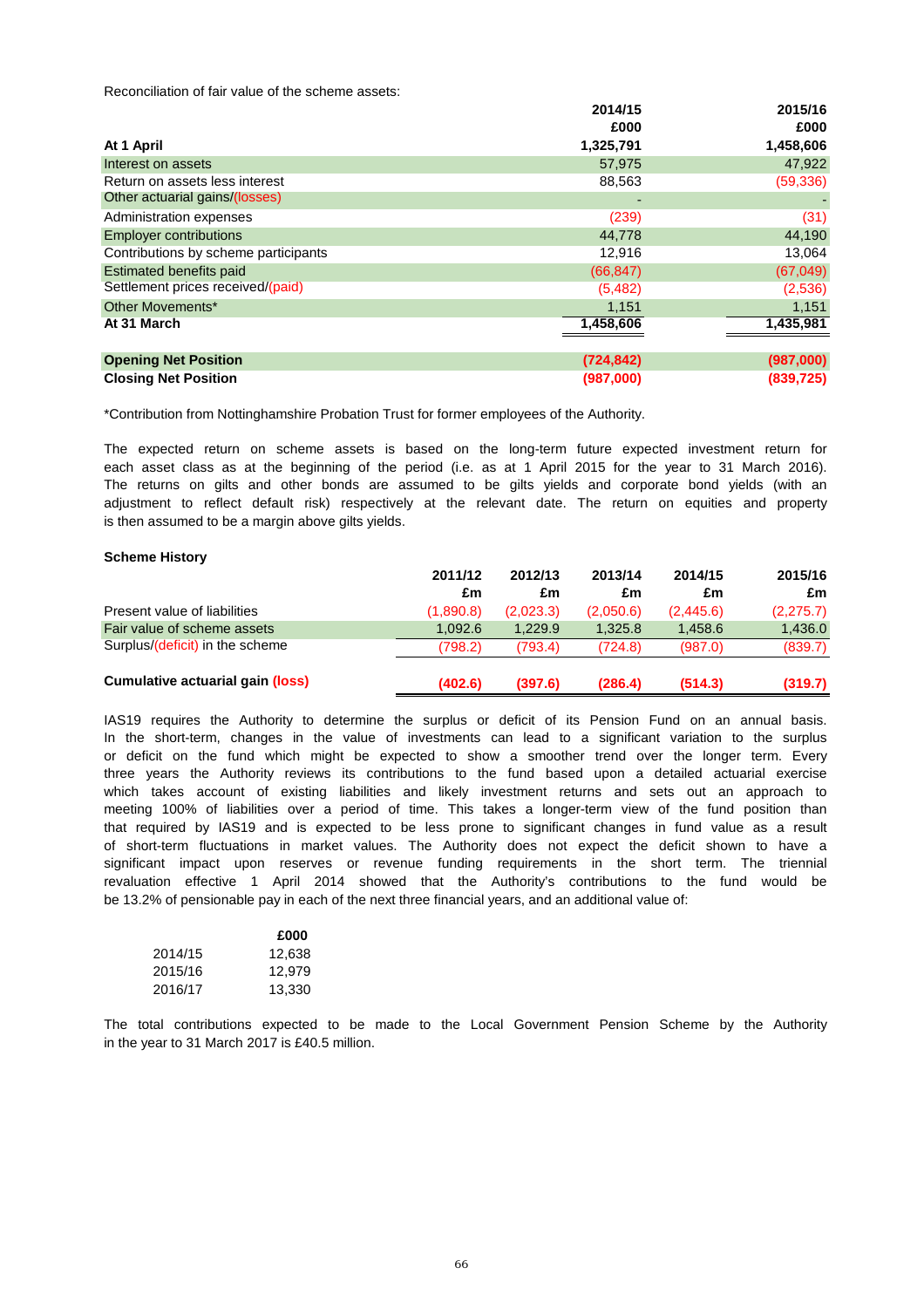The actuarial assumptions used to calculate the position in accordance with IAS19 were as follows:

|               |                              |                                         | 31 March 2015 | 31 March 2016 |
|---------------|------------------------------|-----------------------------------------|---------------|---------------|
|               |                              | Rate of inflation - RPI Increases       | 3.2%          | 3.2%          |
|               |                              | Rate of inflation - CPI Increases       | 2.4%          | 2.3%          |
|               | Rate of increase in salaries |                                         | 4.2%          | 4.1%          |
|               | Rate of increase in pensions |                                         | 2.4%          | 2.3%          |
| Discount rate |                              |                                         | 3.3%          | 3.6%          |
|               | Mortality assumptions:       |                                         |               |               |
|               |                              | Longevity at 65 for current pensioners: |               |               |
|               | <b>Men</b>                   | (years)                                 | 22.1          | 22.1          |
|               | Women                        | (years)                                 | 25.2          | 25.3          |
|               |                              | Longevity at 65 for future pensioners:  |               |               |
|               | <b>Men</b>                   | (years)                                 | 24.2          | 24.4          |
|               | Women                        | (years)                                 | 27.6          | 27.7          |
|               | Expected return on assets    |                                         | 11.0%         | $(1.0\%)$     |
|               |                              | Proportion of employees opting to take  |               |               |
|               |                              | an increased lump sum/reduced pension   | 50.0%         | 50.0%         |

The Authority's estimated asset allocation, which is 36% of the whole fund is as follows:

|                              | 31 March 2015 |                |           | 31 March 2016  |
|------------------------------|---------------|----------------|-----------|----------------|
|                              | £000          | %              | £000      | %              |
| <b>Assets</b>                |               |                |           |                |
| Equities                     | 1,028,231     | 70             | 999,737   | 70             |
| Gilts                        | 45,574        | 3              | 44,688    | 3              |
| <b>Other Bonds</b>           | 102,943       | $\overline{7}$ | 98,214    | $\overline{7}$ |
| Property                     | 170,238       | 12             | 181,378   | 12             |
| Cash                         | 70,933        | 5              | 58,223    | $\overline{4}$ |
| Inflation-linked pooled fund | 40,687        | 3              | 40,422    | 3              |
| Infrastructure               |               |                | 13,319    | $\mathbf{1}$   |
|                              |               |                |           |                |
| Total                        | 1,458,606     | 100            | 1,435,981 | 100            |

available on the pension fund website (www.nottspf.org.uk). The Authority publishes a Pension Fund Annual Report which is available upon request. A copy is also

# **Sensitivity analysis**

This table shows the assumption change and the impact upon present value of total obligation and projected Service Cost:

|                                                          | £000      | £000        | £000      |
|----------------------------------------------------------|-----------|-------------|-----------|
| Adjustment to discount rate                              | $+0.1%$   | 0.0%        | $(0.1\%)$ |
| Present Value of Total Obligation                        | 2,236,209 | 2,275,705   | 2,315,935 |
| <b>Projected Service Cost</b>                            | 54,072    | 55,297      | 56,551    |
|                                                          |           |             |           |
| Adjustment to long term Salary Increase                  | $+0.1%$   | $0.0\%$     | $(0.1\%)$ |
| Present Value of Total Obligation                        | 2,280,330 | 2,275,705   | 2,271,110 |
| <b>Projected Service Cost</b>                            | 55.297    | 55.297      | 55,297    |
|                                                          |           |             |           |
| Adjustment to pensions Increase and Deferred revaluation | $+0.1%$   | $0.0\%$     | $(0.1\%)$ |
| Present Value of Total Obligation                        | 2,311,789 | 2,275,705   | 2,240,269 |
| <b>Projected Service Cost</b>                            | 56,556    | 55,297      | 54,055    |
|                                                          |           |             |           |
| Adjustment to mortality age rating assumption            | +1 Year   | <b>None</b> | -1 Year   |
| Present Value of Total Obligation                        | 2,345,109 | 2,275,705   | 2,208,420 |
| <b>Projected Service Cost</b>                            | 56.708    | 55.297      | 53.921    |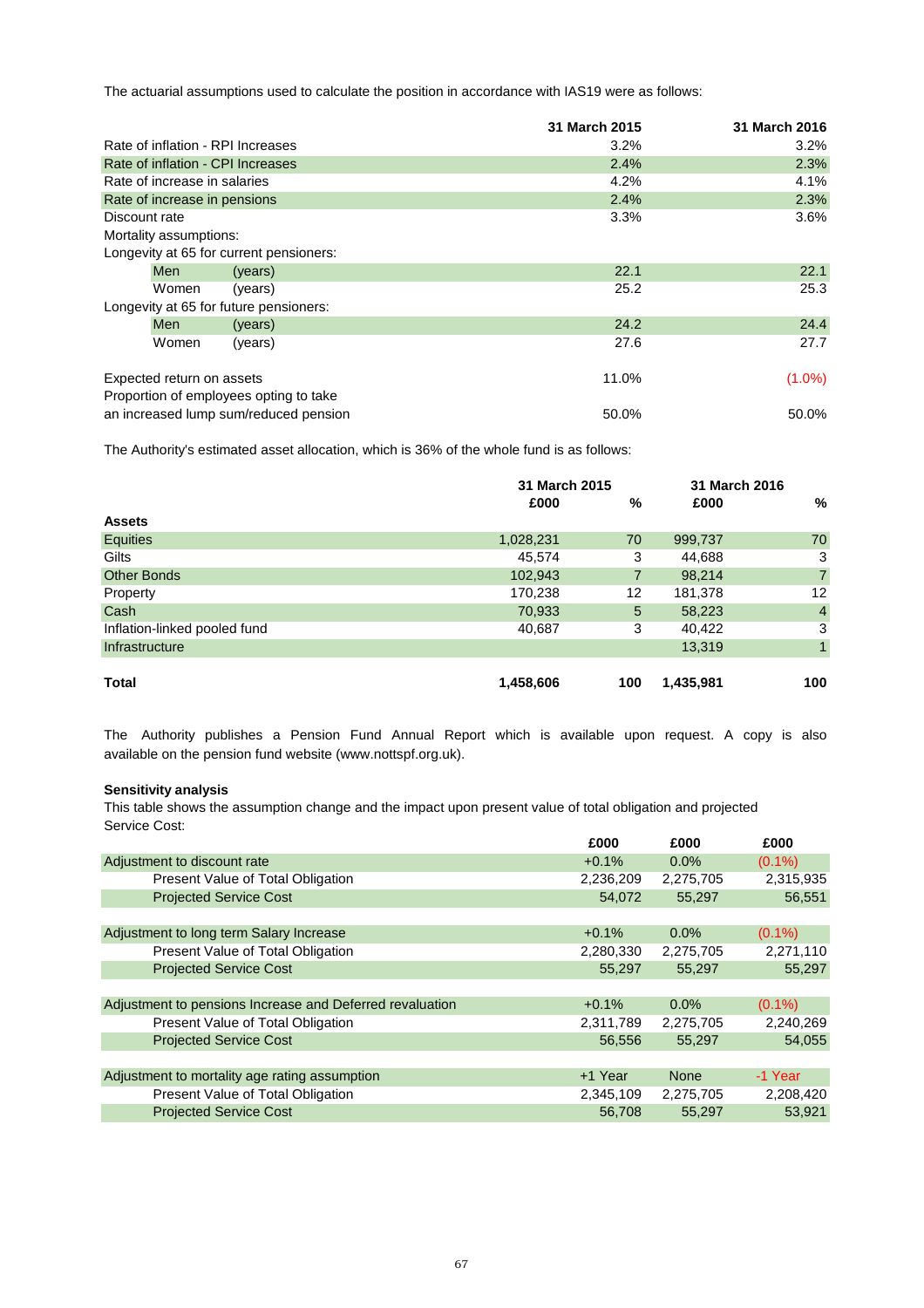# **Teachers**

cost of retirement benefits is reversed out in the Movement in Reserves Statement. Under IAS19, the Teachers added years scheme is classed as an unfunded defined benefit scheme. The Authority recognises the cost of retirement benefits in the Net Cost of Services when they are earned by employees, rather than when the benefits are eventually paid as pensions. However, the charge the Authority is required to make against Council Tax is based on the cash payable in the year, so the real

and Movement in Reserves Statement during the year: The following transactions have been made in the Comprehensive Income and Expenditure Statement

|                                                           | 2014/15<br>£000 | 2015/16<br>£000 |
|-----------------------------------------------------------|-----------------|-----------------|
|                                                           |                 |                 |
| <b>Comprehensive Income and Expenditure Statement</b>     |                 |                 |
| Cost of Services                                          |                 |                 |
| - Past service (cost) / gain                              |                 |                 |
| - Gains / (losses) on curtailments                        |                 |                 |
| Financing and Investment Income and Expenditure           |                 |                 |
| - Interest cost                                           | (3,683)         | (2,748)         |
| Net Charge to the Comprehensive Income                    |                 |                 |
| and Expenditure Statement                                 | (3,683          | (2,748)         |
|                                                           |                 |                 |
|                                                           | 2014/15         | 2015/16         |
| <b>Movement in Reserves</b>                               | £000            | £000            |
| - Reversal of net charges made for retirement             |                 |                 |
| benefits in accordance with IAS19                         | 3,683           | 2,748           |
| Actual amount charged against the General                 |                 |                 |
| Fund Balance for pensions in the year:                    |                 |                 |
|                                                           |                 |                 |
| - Employers contributions payable to the Pension Fund and |                 |                 |
| retirement benefits payable directly to pensioners        | 5,988           | 5,182           |

expenditure. In addition to the recognised gains and losses included in the Comprehensive Income and Expenditure Statement, the following actuarial gains/losses were included within other comprehensive income and

|                            | 2014/15 | 2015/16 |
|----------------------------|---------|---------|
|                            | £000    | £000    |
| Actuarial gains / (losses) | (7,965) | 3,463   |

# **Liabilities in relation to retirement benefits**

Reconciliation of present value of the scheme liabilities:

|                                 |         |         | 2014/15 |         | 2015/16  |
|---------------------------------|---------|---------|---------|---------|----------|
|                                 |         |         | £000    |         | £000     |
| <b>Deficit at 1 April</b>       |         |         | 95,051  |         | 100,711  |
| Interest cost                   |         |         | 3,683   |         | 2,748    |
| Actuarial (gains) / losses      |         |         | 7,965   |         | (3, 463) |
| Gain / (loss) on curtailments   |         |         |         |         |          |
| Past service costs / (gain)     |         |         |         |         |          |
| Unfunded pension payments       |         |         | (5,988) |         | (5, 182) |
| Deficit at 31 March             |         |         | 100,711 |         | 94,814   |
| <b>Scheme History</b>           |         |         |         |         |          |
|                                 | 2011/12 | 2012/13 | 2013/14 | 2014/15 | 2015/16  |
|                                 | £m      | £m      | £m      | £m      | £m       |
| Present value of liabilities    | (76.7)  | (84.7)  | (95.1)  | (100.7) | (94.8)   |
| Fair value of scheme assets     |         |         |         |         |          |
| Surplus/(deficit) in the scheme | (76.7)  | (84.7)  | (95.1)  | (100.7) | (94.8)   |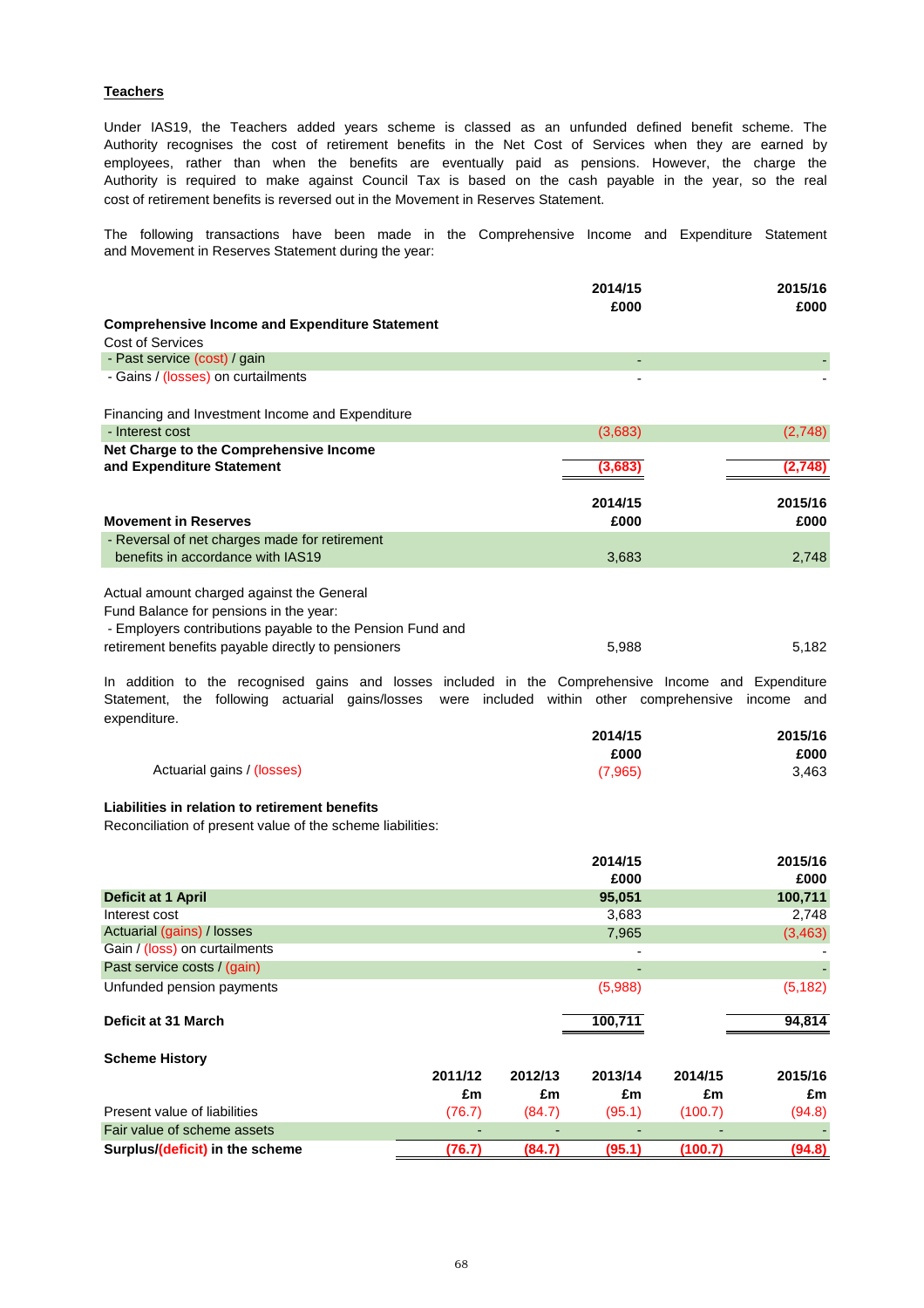The actuarial assumptions used to calculate the position in accordance with IAS19 were as follows:

|                                                                   | 31 March 2015   | 31 March 2016   |
|-------------------------------------------------------------------|-----------------|-----------------|
| Rate of inflation - RPI Increases                                 | 2.8%            | 2.8%            |
| Rate of inflation - CPI Increases                                 | 2.0%            | 1.9%            |
| Rate of increase in pensions                                      | 2.0%            | 1.9%            |
| Discount rate                                                     | 2.8%            | 3.0%            |
| Mortality assumptions:<br>Longevity at 65 for current pensioners: |                 |                 |
| Men<br>(years)                                                    | 22.1            | 22.1            |
| (years)<br>Women                                                  | 25.2            | 25.3            |
| Longevity at 65 for future pensioners:                            |                 |                 |
| Men<br>(years)                                                    | 24.2            | 24.4            |
| Women<br>(years)                                                  | 27.6            | 27.7            |
| 21. Creditors                                                     |                 |                 |
| Creditors less than one year                                      | 2014/15<br>£000 | 2015/16<br>£000 |
| Central government bodies                                         | 9,650           | 8,916           |
| Other local authorities                                           | 22,476          | 17,374          |
| <b>NHS bodies</b>                                                 | 3,456           | 3,604           |
| Public corporations and trading funds                             | 475             | 543             |
| Other entities and individuals                                    | 71,755          | 67,470          |
| <b>Total</b>                                                      | 107,812         | 97,907          |

#### **22.General Provisions**

likely impact is made and a provision is set aside. The provisions made are set out below: Where events have happened, which are likely to result in future costs to the Authority, an estimate of the

| <b>Short Term Provisions</b>             | 2014/15<br>£000 | <b>Movement</b><br>£000 | 2015/16<br>£000 |
|------------------------------------------|-----------------|-------------------------|-----------------|
| General Insurance Claims prior to 1/4/98 | 778             | (18)                    | 760             |
| General Insurance Claims from 1/4/98     | 661             | 55                      | 716             |
| <b>Corporate Redundancy Provision</b>    | 1,267           | (536)                   | 731             |
| NDR provision for backdated appeals      | 278             | 189                     | 467             |
| Provisions below £200,000                | 169             | (18)                    | 151             |
| <b>Childrens' Social Care adaptions</b>  | 302             | (267)                   | 35              |
| Total                                    | 3,455           | (595)                   | 2,860           |
|                                          |                 |                         |                 |
|                                          |                 |                         |                 |
| <b>Long Term Provisions</b>              | 2014/15         | <b>Movement</b>         | 2015/16         |
|                                          | £000            | £000                    | £000            |
| General Insurance Claims prior to 1/4/98 | 6,997           | (160)                   | 6,837           |
| General Insurance Claims from 1/4/98     | 5,954           | 495                     | 6,449           |
| NDR provision for backdated appeals      | 1,109           | 757                     | 1,866           |
| Corporate Redundancy Provision           | 2,550           | (2,550)                 |                 |
| Total                                    | 16,610          | (1,458)                 | 15,152          |

## **23.Contingent Liabilities**

#### **Insurance**

the board of MMI triggered the previously agreed Scheme of Arrangement and Ernst & Young LLP became In 1992, Municipal Mutual Insurance (MMI) ceased to trade and now exists solely to discharge its claw-back rate was initially set at 15%. On 16 March 2016, MMI wrote to all scheme creditors and proposed that the levy be increased to 25%. This has been agreed by the Scheme Creditors Committee and the balance of 10% responsibilities under policies that it had previously issued. These responsibilities relate mainly to legal liability claims, which will take many years to materialise and finalise. On 13 November 2012 responsible for the management of MMI's business, affairs and assets. In February 2013 the proposed levy or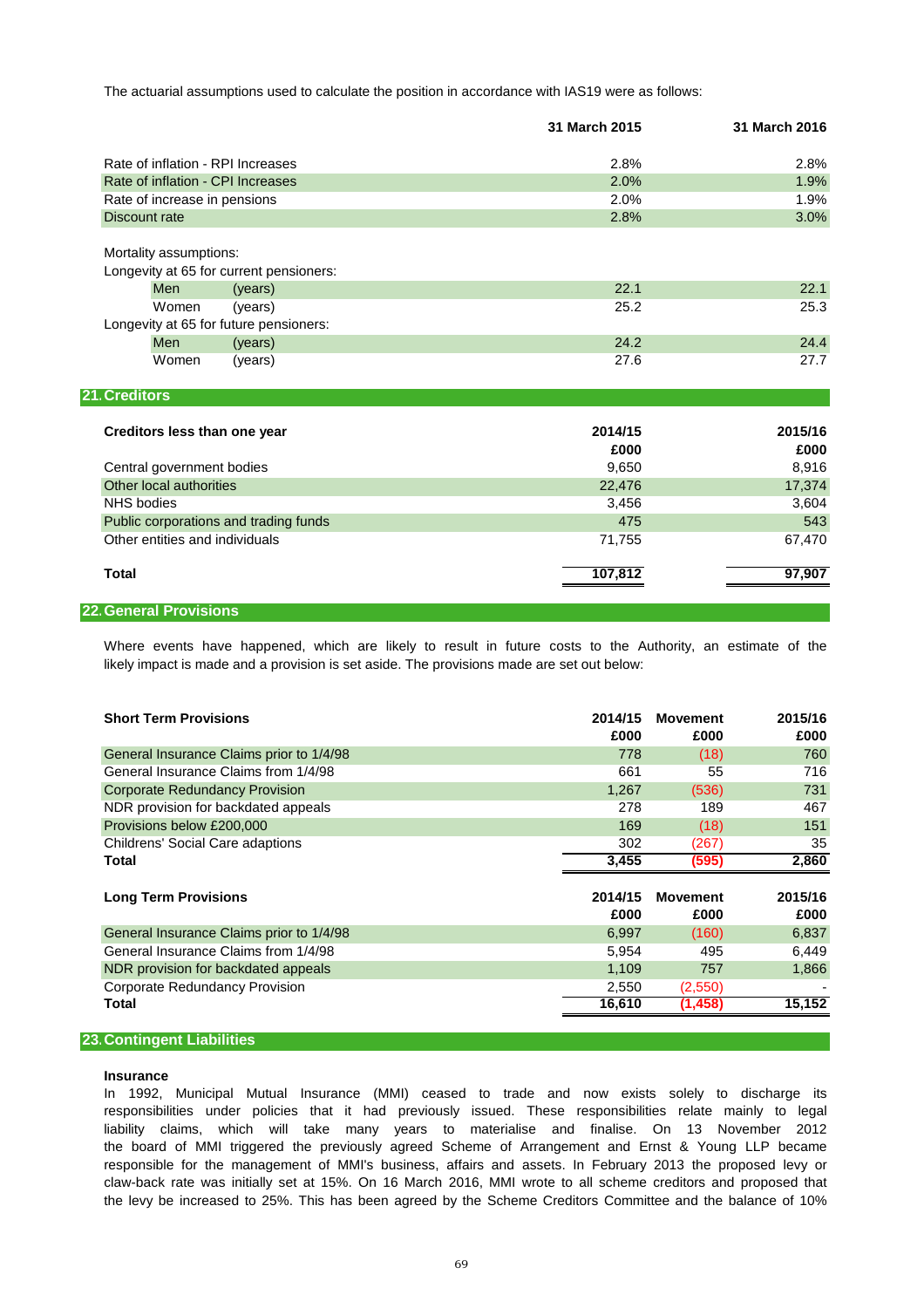30 September 1993. The actuarial review of the insurance liabilities of MMI remains uncertain and Ernst will comprise the second levy to be applied to claims payments made under the Scheme of Arrangement since & Young LLP is not able to guarantee that this revised levy percentage will be sufficient for a solvent run-off. It is therefore anticipated that further levies will be made.

#### **Social Care**

care. Experience of similar cases in other authorities suggests that it will be three to five years before this publication. A group litigation has been lodged against the Authority for negligence in its responsibilities for providing social the case is concluded. An allowance has been set aside within the insurance provision for the possible settlement that the Authority may have to pay. However, in order not to prejudice seriously the privacy of the individuals and the Authority's position in the case, any further information has been withheld from

### **24.Specific Revenue Grants**

The value of revenue grants included as income within the cost of services is as follows:

|                                                    | 2014/15 | 2015/16 |
|----------------------------------------------------|---------|---------|
| <b>Service</b>                                     | £000    | £000    |
| <b>Children's and Education Services</b>           | 364,795 | 360,963 |
| <b>Environmental Services</b>                      | 53      | 396     |
| Highways, Roads and Transportation                 | 4,540   | 1,675   |
| <b>Cultural Services</b>                           | 127     | 172     |
| <b>Public Health</b>                               | 36,154  | 39,473  |
| <b>Planning and Development</b>                    | 6,194   | 3,803   |
| <b>Adult Social Care</b>                           | 4,839   | 13,163  |
| <b>Corporate Management</b>                        | 340     | 317     |
| Democratic Representation and Management           | 53      | 66      |
|                                                    | 417,095 | 420,028 |
| <b>Funding Body</b>                                |         |         |
| Department for Business, Innovation and Skills     | 1,955   | 2,614   |
| Department for Communities and Local Government    | 4,701   | 12,207  |
| <b>Department for Education</b>                    | 360,428 | 353,121 |
| Department for Environment, Food and Rural Affairs | 108     | 64      |
| Department of Health                               | 39,045  | 42,480  |
| Department for Transport                           | 4,256   | 1,813   |
| Department for Work and Pensions                   | 2,392   | 286     |
| Home Office                                        | 740     | 1,060   |
| <b>Arts Council England</b>                        | 128     | 1,168   |
| Other                                              | 3,342   | 5,215   |
|                                                    | 417,095 | 420,028 |
|                                                    |         |         |
| Analysis of Revenue Receipts in Advance            |         |         |
| Department for Business, Innovation and Skills     | 567     |         |
| Department for Communities and Local Government    | 191     | 215     |
| <b>Department for Education</b>                    | 1,170   | 1,125   |
| Department of Health                               |         | 225     |
| <b>Department for Transport</b>                    | 62      | 187     |
| Arts Council England                               | 29      |         |
| Other                                              | 65      | 130     |
|                                                    | 2,084   | 1,882   |

#### **25.General Government Grants Income and Taxation**

The Authority set the 2015/16 Council Tax for a Band D property at £1,241.14 (£1,241.14 in District Councils to recover the relevant amounts. Any variances in the amounts actually collected by the District Councils on behalf of the Authority will be adjusted in the amounts payable next year. 2014/15). This was suitably adjusted for other Bands of property and a precept was issued to the

Movement in Reserves Statement and held in the Balance Sheet in the Collection Fund Adjustment Account. share of the various District Council Collection Funds. The value of the accrual in 2015/16 increased The figure for income from Council Tax includes accruals for the year-end position for the Authority's by £2.5 million (£1.1 million decrease in 2014/15) which is reversed out of the General Fund in the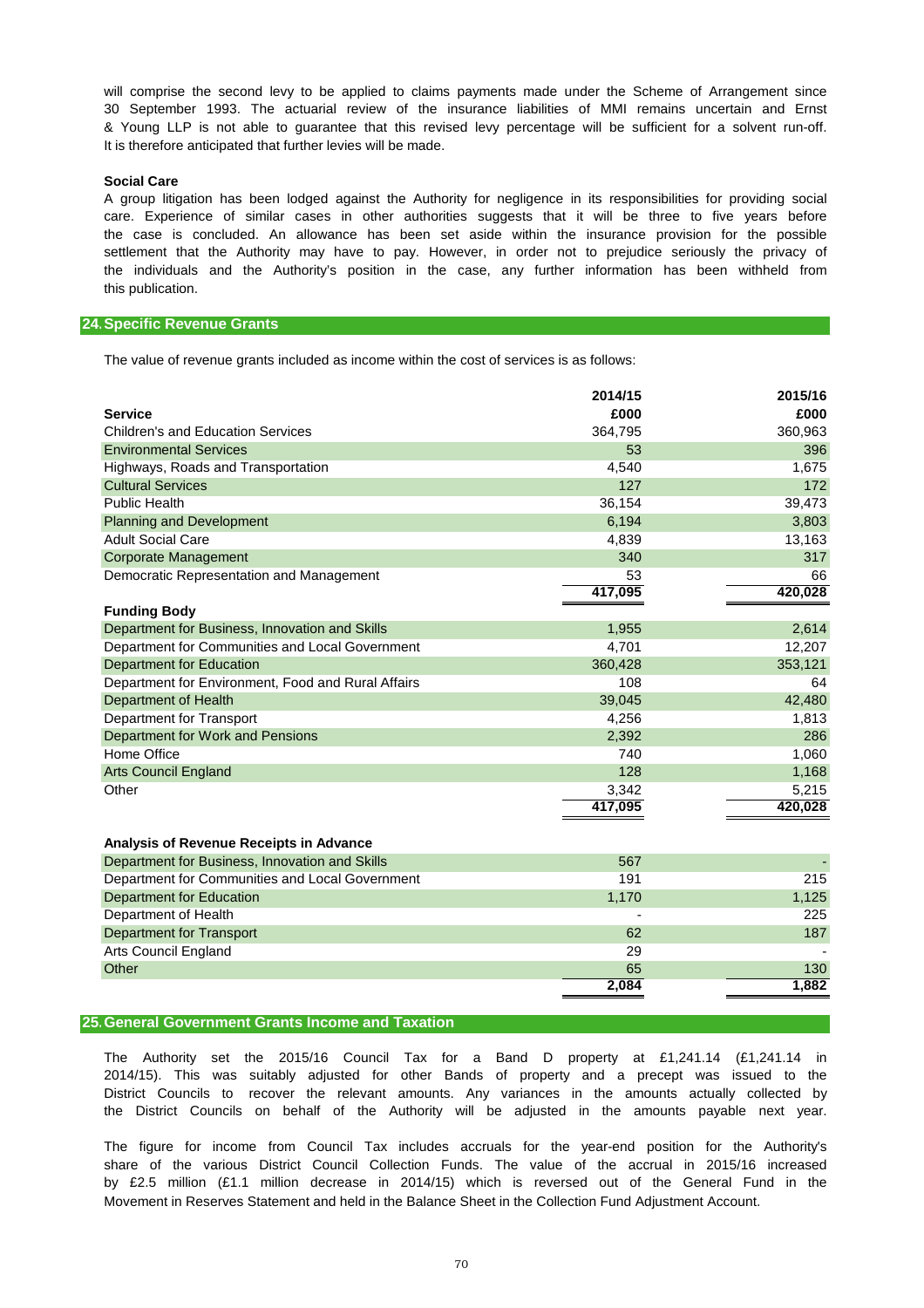A number of grants are paid to the Authority directly by the Government. The Authority credited the following grants, contributions and donations to the Comprehensive Income and Expenditure Statement:

| <b>Credited to Taxation and Non Specific Grant Income</b> | 2014/15<br>£000 | 2015/16<br>£000 |
|-----------------------------------------------------------|-----------------|-----------------|
| Department for Communities and Local Government           | 25              | 168             |
| Department for Education                                  | 8,084           | 19,314          |
| Department of Health                                      | 733             | 283             |
| Department for Transport                                  | 20,564          | 21,306          |
| <b>Other Grants</b>                                       | 3,879           | 2,676           |
| <b>Recognised Capital Grants and Contributions</b>        | 33.285          | 43.747          |
|                                                           |                 |                 |
|                                                           |                 |                 |
|                                                           | 2014/15         | 2015/16         |
|                                                           | £000            | £000            |
| <b>Revenue Support Grant</b>                              | 122,036         | 90,334          |
| <b>Local Services Support Grant</b>                       | 734             | 569             |
| <b>PFI</b>                                                | 13,754          | 13,908          |
| Other                                                     | 8               |                 |
|                                                           |                 |                 |

or property to be returned to the donor. The balances at year-end are as follows: recognised as income as they have conditions attached to them that, if not fulfilled, will require the monies The Authority has received a number of grants, contributions and donations that have yet to be

| <b>Capital Grants Receipts in Advance</b>       | 2014/15<br>£000 | 2015/16<br>£000 |
|-------------------------------------------------|-----------------|-----------------|
| Department for Communities and Local Government | 32              | 32 <sup>°</sup> |
| Department for Education                        | 102             | 102             |
| Department of Health                            | 366             | 366             |
| Department for Transport                        | -               | 1,840           |
| <b>Other Grants</b>                             | 3,273           | 4,916           |
| Total                                           | 3.773           | 7,256           |

### **26.Financial Instruments Balance**

of Financial Instruments: The borrowings and investments disclosed in the Balance Sheet are made up of the following categories

|                                             |         | Long-term |                          | <b>Current</b> |  |
|---------------------------------------------|---------|-----------|--------------------------|----------------|--|
|                                             | 2014/15 | 2015/16   | 2014/15                  | 2015/16        |  |
|                                             | £000    | £000      | £000                     | £000           |  |
| Financial liabilities at amortised cost     | 519,656 | 548,856   | 121,593                  | 112,091        |  |
| Financial liabilities at fair value through |         |           |                          |                |  |
| profit and loss                             |         |           | -                        |                |  |
| <b>Total borrowings</b>                     | 519,656 | 548,856   | 121,593                  | 112.091        |  |
|                                             |         |           |                          |                |  |
| Loans and receivables                       | 8,207   | 7.670     | 81,597                   | 80,473         |  |
| Available for sale financial assets         | -       |           | -                        |                |  |
| Unquoted equity investment at cost          |         |           | $\overline{\phantom{0}}$ |                |  |
| <b>Total investments</b>                    | 8,207   | 7.670     | 81.597                   | 80.473         |  |

financial assets. There have been no reclassifications of financial assets during the accounting period. The Authority does not hold any financial liabilities at fair value through profit and loss or available-for-sale

Public Works Loans Board (PWLB) and with UK and European banks through 'Lender's Option, Borrowers' Option' loans (LOBOs). These are both classed as 'other liabilities' and measured at amortised cost. The Authority's borrowings include finance leases associated with PFI schemes and borrowings with the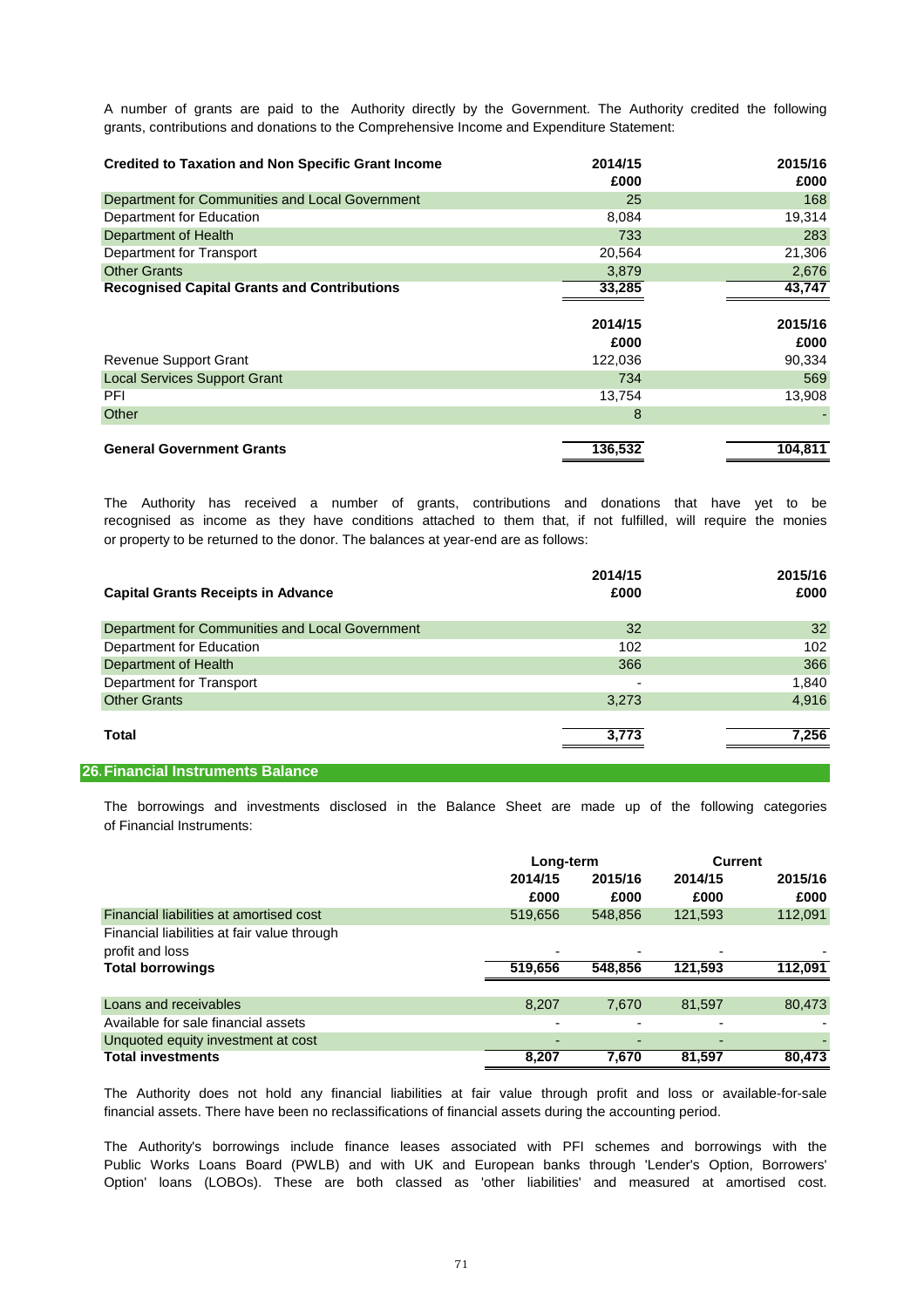# **Financial liabilities at amortised cost**

| Long-term                                              |         |         |
|--------------------------------------------------------|---------|---------|
|                                                        | 2014/15 | 2015/16 |
|                                                        | £000    | £000    |
| (a) Long Term Borrowing                                |         |         |
| Amounts still owed on loans received from              |         |         |
| external sources to acquire capital assets             |         |         |
| such as roads, buildings & equipment.                  |         |         |
| Long Term Borrowing for repayment after 1 year         | 397,757 | 428,454 |
| (b) Finance Lease Liability                            |         |         |
| Amounts still owed on finance leases taken with        |         |         |
| external sources to acquire capital assets for         |         |         |
| PFI Schemes and long term finance leases               |         |         |
| for repayment after 1 year                             | 121,899 | 120,402 |
| <b>Total Long Term Borrowing at 31 March</b>           | 519,656 | 548,856 |
|                                                        |         |         |
| <b>Current</b>                                         |         |         |
|                                                        | 2014/15 | 2015/16 |
|                                                        | £000    | £000    |
| (c) Borrowing                                          |         |         |
| Long term borrowing for repayment within 1 year        | 17,798  | 18,431  |
| Finance leases and PFI schemes for repayment           |         |         |
| within 1 year                                          | 4,970   | 5,688   |
| <b>Total Borrowing at 31 March</b>                     | 22,768  | 24,119  |
|                                                        |         |         |
|                                                        | 2014/15 | 2015/16 |
|                                                        | £000    | £000    |
|                                                        |         |         |
| (d) Trade Creditors                                    | 98,825  | 87,972  |
|                                                        |         |         |
|                                                        |         |         |
|                                                        |         |         |
| <b>Financial Assets - Loans &amp; Receivables</b>      |         |         |
| Long-term                                              |         |         |
|                                                        | 2014/15 | 2015/16 |
| (a) Long-term Investments                              | £000    | £000    |
| Long term investments with other local authorities and |         |         |
| financial institutions                                 | 4,519   | 4,520   |
|                                                        |         |         |
|                                                        | 2014/15 | 2015/16 |
|                                                        | £000    | £000    |
| (b) Long-term Advances                                 |         |         |
| <b>Car and Bike Loans</b>                              | 267     | 198     |
| Nottinghamshire Cricket Club                           | 927     | 860     |
| Hardship Loans                                         |         | 27      |
| Academies                                              | 413     | 236     |
| Adult Care Property Debt - Deferred Payment Scheme     | 2,053   | 1,811   |
| <b>Funding Circle</b>                                  | 28      | 18      |
|                                                        | 3,688   | 3,150   |

# **Car and Bike Loans**

subsidised. The Authority has made loans for car and bike purchases to 52 employees (2014/15 67 employees) in the Authority who are in posts that require them to drive regularly on the Authority's business. These loans are not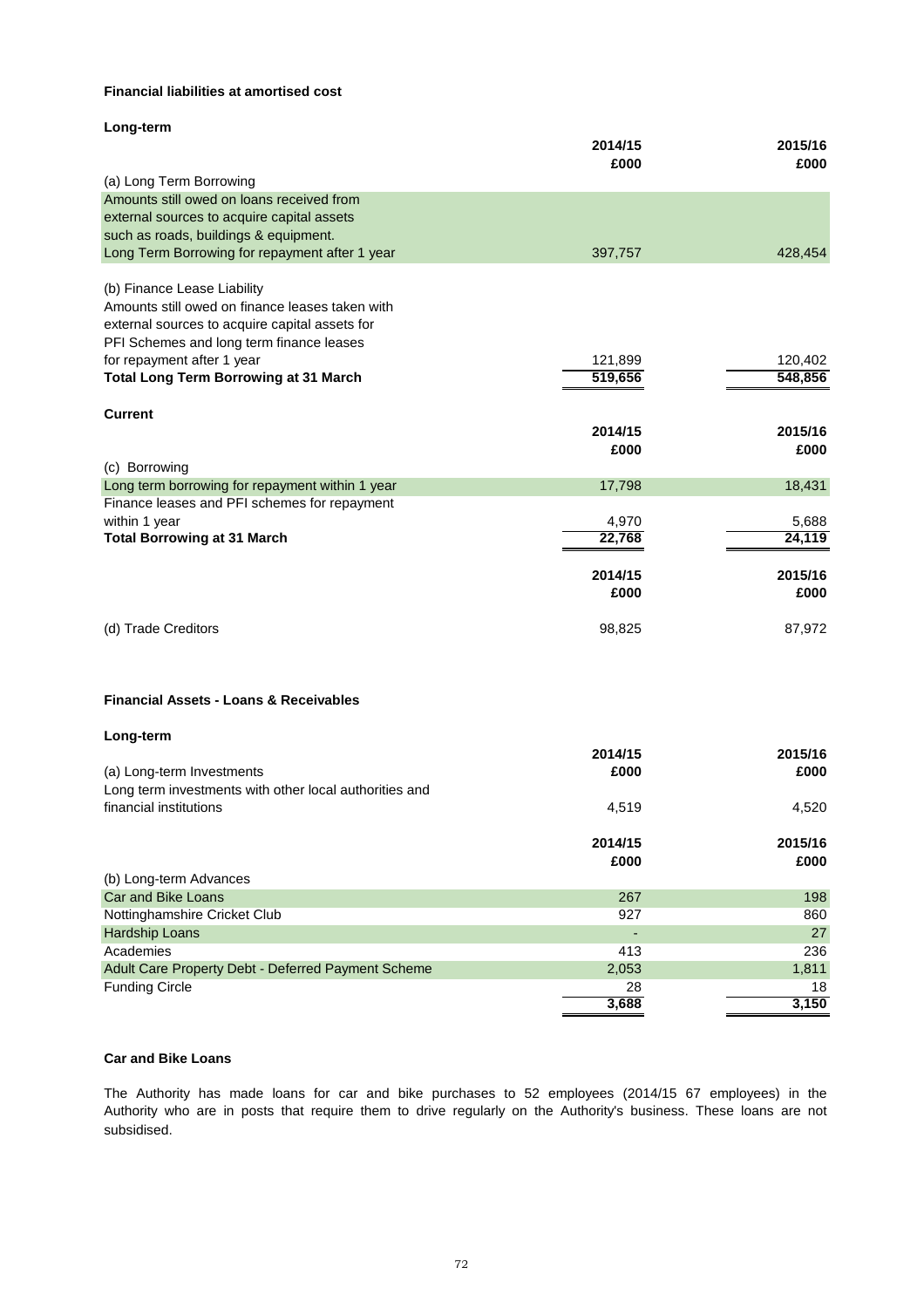Car and Bike Loans Breakdown:

|                        | 2014/15 | 2015/16 |
|------------------------|---------|---------|
|                        | £000    | £000    |
| Opening balance        | 386     | 267     |
| Advances               | 76      | 55      |
| Repayments             | (195)   | (124)   |
| <b>Closing Balance</b> | 267     | 198     |
|                        |         |         |
|                        | 2014/15 | 2015/16 |
| Car Loans Breakdown:   | £000    | £000    |
| One year or less       | 112     | 93      |
| More than one year     | 155     | 105     |
|                        | 267     | 198     |

Account. offered at less than the prevailing rate the figure in the Balance Sheet represents the fair value of the loan carried at its amortised cost. The balancing figure appears in the Financial Instruments Adjustment there are benefits to the economy and wider community benefits. Consequently, the loan was offered at a discounted rate with a capital repayment holiday for the first 5 years. Security has been set by way of a enhancing the reputation of the Cricket Club and helping it to retain Trent Bridge as a test match venue Club to help fund the £8.2 million development plans for the Trent Bridge ground. In addition to charge against the fixed assets of the Club to safeguard the interests of the Authority. Since the loan was On 19 September 2007 the Authority approved a loan of £1.23 million for 20 years to Nottinghamshire Cricket

or the original manangement services provider within one year. The Authority has offered short term hardship loans to care providers affected by the move to a new provider of third party management services. The loans are all of low value and will be recovered from the care providers

school converts to academy status any outstanding balance will be reclassified as a loan to an external body and shown as a loan on the Authority's Balance Sheet. The Authority operates an internal school loans scheme to enable schools to purchase assets such as ICT equipment, minibuses, photocopiers or contribute towards capital schemes. Typically these amounts are repaid over a three year period. Interest is charged at the current base rate plus 1% on these loans. When a

Instruments Adjustment Account. the fair value of the loan carried at its amortised cost. The balancing figure appears in the Financial management systems. These are normally repaid over a five year period. No interest is charged on these The Authority also provides loans to fund energy efficiency projects, i.e. Lighting, ICT upgrades and energy loans. Since the loan was offered at less than the prevailing rate the figure in the Balance Sheet represents the

property is sold. Adult Care Property Debt under the deferred payment scheme (Section 35 of the Care Act 2014) consists of loans to those with insufficient income and capital, excluding their property, to meet their care home fees. Repayment of such loans is deferred until the residents die or their

mainstream sources of funding following the economic downturn. As part of its Economic Regeneration programme since 2013/14, the Authority has invested through the Funding Circle as a way of supporting direct lending or investment to small and medium sized local businesses. This was a consequence of the reduction in lending to businesses from banks or other

### **Current**

| (c) Temporary investments                              | 2014/15 | 2015/16 |
|--------------------------------------------------------|---------|---------|
|                                                        | £000    | £000    |
| Temporary investments with other local authorities and |         |         |
| financial institutions                                 | 20.028  | 30.039  |

position at that date. The Authority manages its cash in line with its approved Treasury Management Policy and in accordance with prevailing statutory requirements. The amount invested at the year end depends on the cash flow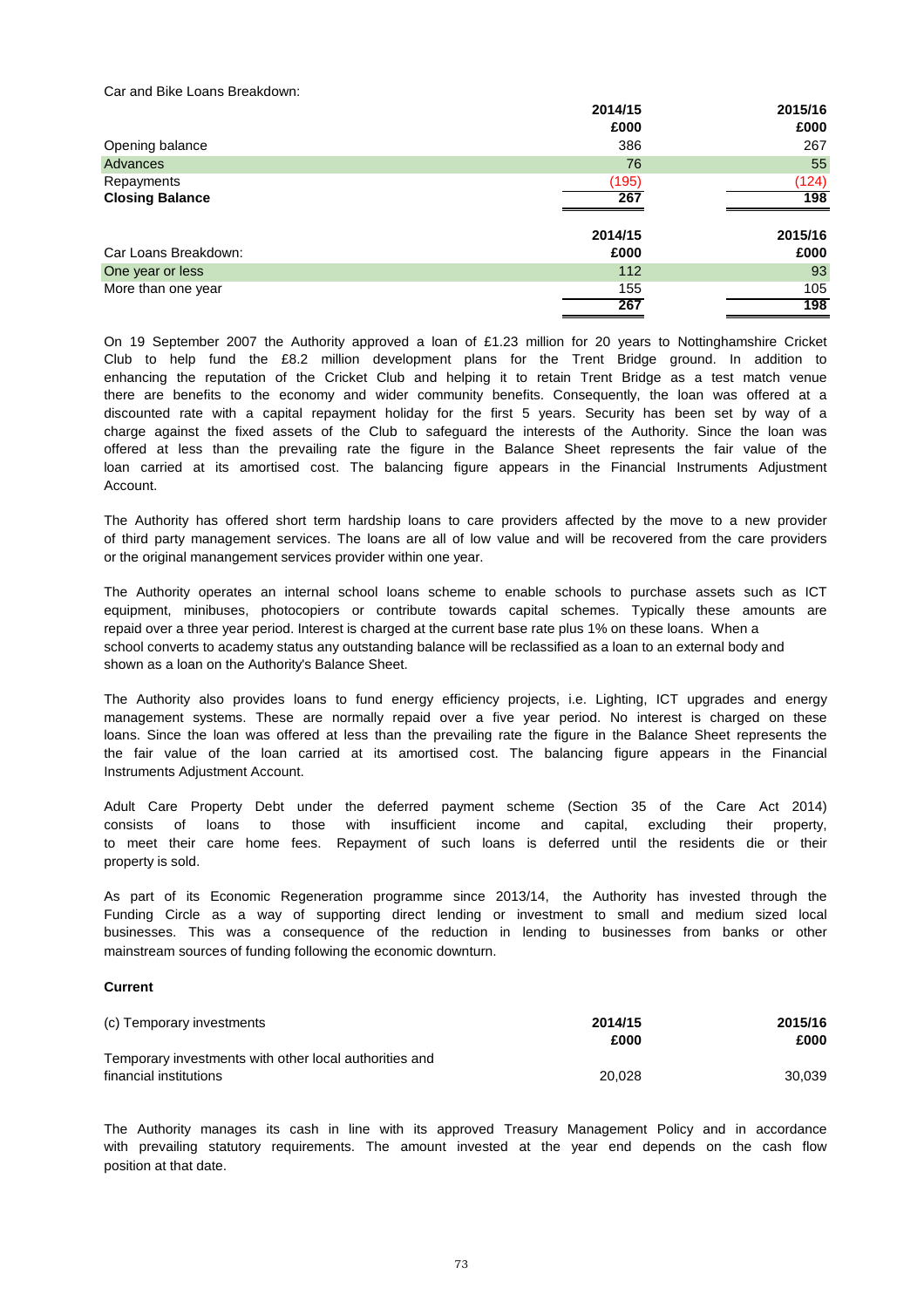| <b>Short-term Trade Debtors</b>             | 2014/15 | 2015/16 |
|---------------------------------------------|---------|---------|
|                                             | £000    | £000    |
| (d) Trade Debtors (less bad debt provision) | 61.569  | 50.434  |

#### **Financial Assets - unquoted equity investment at cost**

Economic Development: There are equity holdings amounting to £0.12 million (£0.15 million in 2014/15) that have been written off to the Comprehensive Income and Expenditure Account to reflect the high risk of the investment. Consequently, their fair value has been assessed as nil in the Balance Sheet.

is carried on the Balance Sheet. The value of this holding is small and there are conditions on the shares that prevent them being any economic activities following the creation of SCAPE. The Authority is a founder member of the consortium its role now is the provision of buildings design services for local authorities. Some members of the and holds shares in SCAPE Ltd. The Authority does not receive any dividends from its holdings. traded on the open market. Consequently, since the fair value cannot be measured reliably, no value consortium are share holders in SCAPE, a limited company set up in 2006/07 to continue with the The Authority holds a share in the local authority controlled CLASP Consortium (14%) and SCAPE System Building Ltd (17%). The CLASP Consortium was originally set up by a number of local authorities in 1957/58 for the design and delivery of a build system known as CLASP especially for school buildings but provision of build design and property consultancy services. The CLASP Consortium no longer undertakes

#### **Interests in Companies**

investment cost in the Authority's accounts. Nottinghamshire Futures Limited). The Company transferred into local authority control from the Learning and Skills Council at 1 April 2008 at no cost and consequently, this is reflected at an immaterial The Authority has a 50% interest in Futures Advice Skills and Employment Limited (formerly Nottinham and

#### **27.Financial Instruments Gains/Losses**

financial instruments are made up as follows: The gains and losses recognised in the Comprehensive Income and Expenditure Account in relation to

|                                                   | <b>Financial</b><br><b>Liabilities</b><br>£000 | 2014/15<br><b>Financial</b><br><b>Assets</b><br>£000 | Total<br>£000 | <b>Financial</b><br><b>Liabilities</b><br>£000 | 2015/16<br><b>Financial</b><br><b>Assets</b><br>£000 | <b>Total</b><br>£000 |
|---------------------------------------------------|------------------------------------------------|------------------------------------------------------|---------------|------------------------------------------------|------------------------------------------------------|----------------------|
| Interest expense                                  | (32, 907)                                      | ۰                                                    | (32,907)      | (34,000)                                       |                                                      | (34,000)             |
| Losses on derecognition                           | -                                              | ٠                                                    | ٠             |                                                |                                                      |                      |
| Impairment losses<br>Interest payable and         | -                                              | ۰                                                    | ۰             |                                                | $\overline{\phantom{0}}$                             |                      |
| similar charges                                   | (32, 907)                                      | ٠                                                    | (32, 907)     | (34,000)                                       |                                                      | (34,000)             |
|                                                   |                                                |                                                      |               |                                                |                                                      |                      |
| Interest income                                   |                                                | 430                                                  | 430           |                                                | 680                                                  | 680                  |
| Gains on derecognition<br>Interest and investment | -                                              | -                                                    | -             |                                                |                                                      |                      |
| income                                            | -                                              | 430                                                  | 430           |                                                | 680                                                  | 680                  |

The average cost of external borrowing was 4.71% (4.90% in 2014/15).

Comprehensive Income and Expenditure Account. taken out through brokers have incurred fees of £24,000 on borrowings of £10 million. Administration entered into by the Authority the transaction costs are negligible. For example, the PWLB charges an fees below 0.5% of the amount borrowed are considered not material and are charged directly to the The interest expense figure includes the cost of administration fees. For most of the transactions administration fee when advancing new loans at the current rate of 35p per £1,000 and LOBO loans

the above figures. Following comprehensive local government re-organisation in 1974, the Authority took over assets from other local authorities on which there were repayments of advances still outstanding. These debts are administered by the other authorities and the amounts recharged to the Authority are included in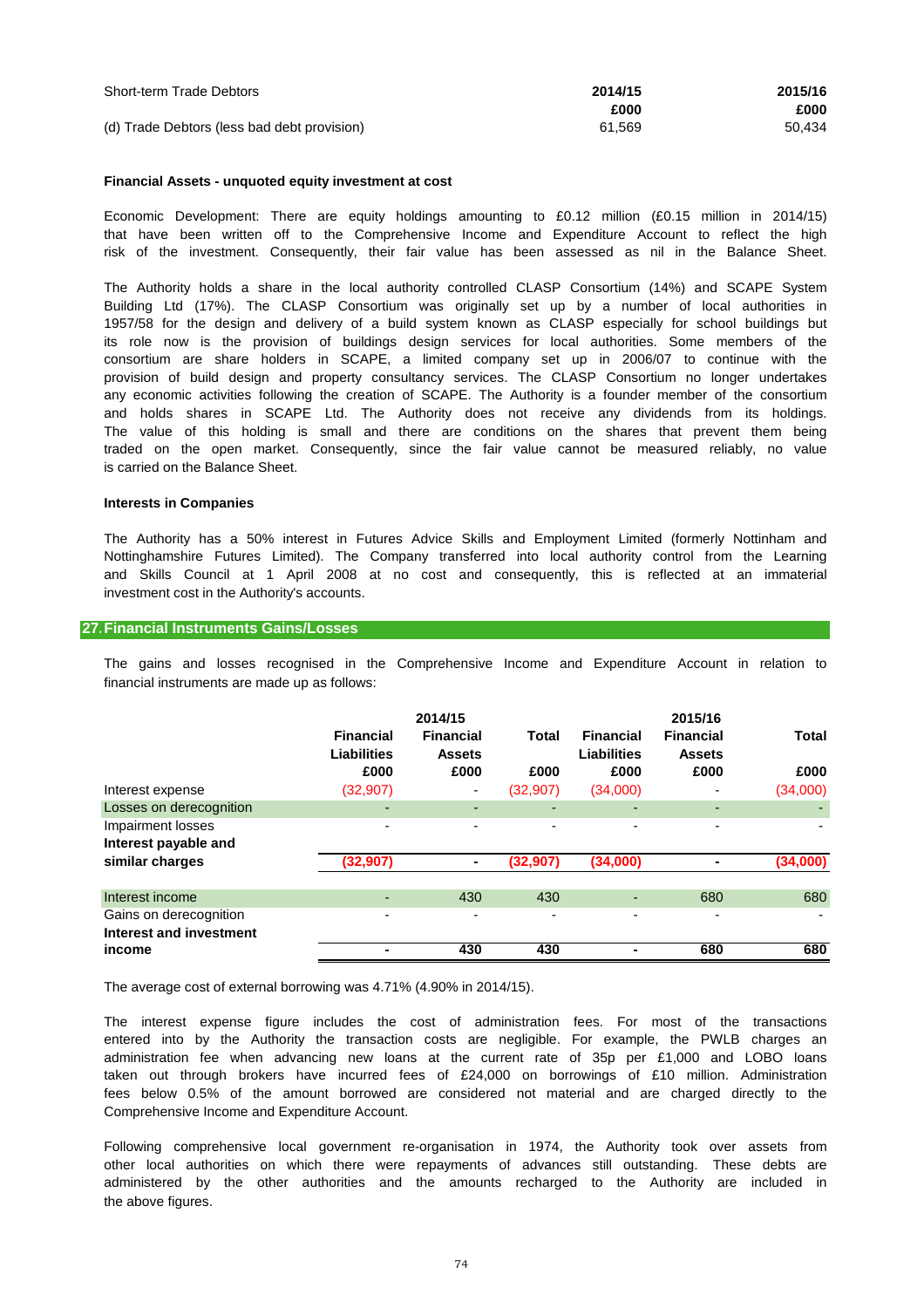| The balance outstanding on these deferred liabilities is as follows: |         |         |
|----------------------------------------------------------------------|---------|---------|
|                                                                      | 2014/15 | 2015/16 |
|                                                                      | £000    | £000    |
| Loan taken over from District Councils when the responsibility for   |         |         |
| services was transferred to the Authority on local government        | 1.438   | 1.234   |
| reorganisation in 1974.                                              |         |         |

#### **28.Fair Value of Assets and Liabilities carried at amortised cost**

assumptions: Balance Sheet at amortised cost. Their fair value can be assessed by calculating the present value of the cash flows that will take place over the remaining term of the instruments, using the following Financial liabilities and financial assets represented by loans and receivables are carried in the

- no early repayment or impairment is recognised
- approximate to fair value where an instrument will mature in the next 12 months, the carrying amount is assumed to
- the fair value of trade and other receivables is taken to be the invoiced or billed amount.

interest rates in force as at 31 March 2015 and 2016 as follows: For long term borrowings and investments, fair values have been calculated by reference to relevant

- for PWLB loans, the relevant PWLB rate in force
- for LOBO loans, the PWLB premature repayment rate applicable to loans in excess of 50 years
- for long term investments, the market rate for a loan of similar value and profile
- length to the remaining scheduled length for finance leases and Salix loan, the PWLB rate for an annuity commencing on 31 March of equal
- on loans and receivables. for loans and receivables, the PWLB rate for an annuity commencing on 31 March of length equal to the remaining scheduled length of the relevant instrument, plus 1% to recognise risk

|                              |          | 2014/15 |          | 2015/16 |
|------------------------------|----------|---------|----------|---------|
|                              | Carrying | Fair    | Carrying | Fair    |
|                              | Amount   | Value   | Amount   | Value   |
|                              | £000     | £000    | £000     | £000    |
| <b>Financial liabilities</b> | 641.249  | 782.066 | 660,947  | 917,441 |

early repayment of the loans. leases includes a number of fixed rate loans and leases where the interest rate payable is higher than The fair value is greater than the carrying amount because the Authority's portfolio of loans and finance the rates available for similar loans at the Balance Sheet date. This commitment to pay interest above current market rates increases the amount that the Authority would have to pay if the lender agreed to

|                       | 2014/15  |        | 2015/16  |        |
|-----------------------|----------|--------|----------|--------|
|                       | Carrying | Fair   | Carrying | Fair   |
|                       | Amount   | Value  | Amount   | Value  |
|                       | £000     | £000   | £000     | £000   |
| Loans and receivables | 89.804   | 89.991 | 88,143   | 88,426 |

where the interest rate is lower then a lower repayment. The fair value is different from the carrying amount because the Authority's portfolio of investments available for similar loans at the Balance Sheet date. Where the agreed interest is above current market included a number of fixed rate loans where the interest rate receivable was different from the rates rates, the Authority would have to accept higher repayment if it negotiated early repayment of the loans;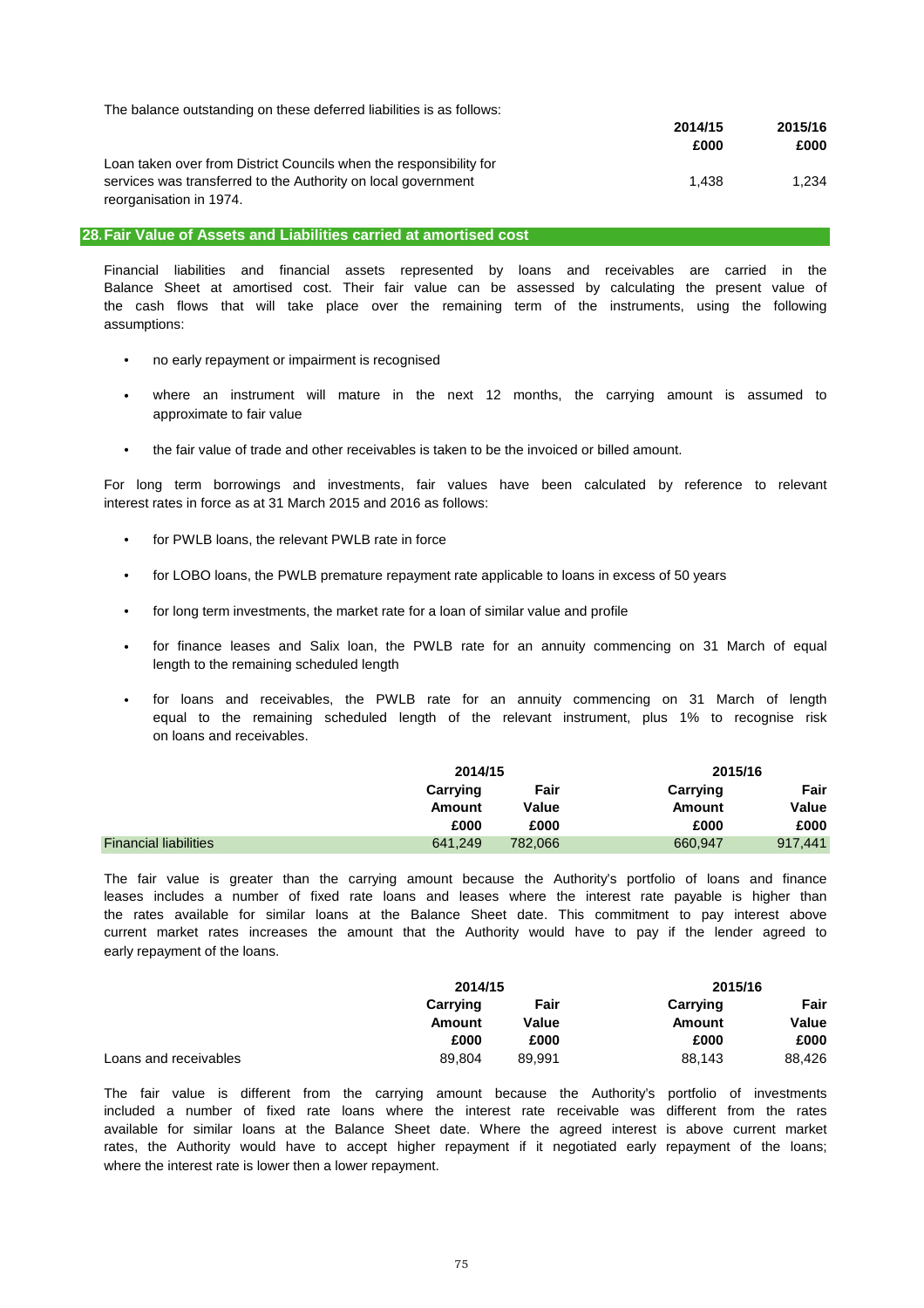### **Fair Value Hierarchy**

as per the requirements of IFRS 13 (see Statement of Accounting Policies for further detail) The financial liabilities, loans and receivables have been assessed in reference to the Fair Value Hierarchy

|                               | Level 1<br>£000 | Level 2<br>£000          | Level 3<br>£000 | <b>Fair Value as at</b><br>31/3/16<br>£000 |
|-------------------------------|-----------------|--------------------------|-----------------|--------------------------------------------|
| <b>Financial liaibilities</b> | ٠               | $\overline{\phantom{a}}$ | 917.441         | 917,441                                    |
| Loans and receivables         | ۰               | $\overline{\phantom{a}}$ | 88.426          | 88,426                                     |

Valuation techniques used to determine Fair Value

Significant Unobservable Inputs - Level 3

to the present value of the net income steam. The Fair Value has been measured using the investment method, where expected cashflows are discounted

### **29.Disclosure of nature and extent of risks arising from financial instruments**

The Authority's activities expose it to a variety of financial risks:

- investment, borrowing, capital, project or partnership financing credit risk – the risk of failure by a counterparty to meet its contractual obligations under an
- liquidity risk – the risk that cash will not be available when it is needed, thereby causing additional unbudgeted costs with consequent impact on the Authority's business/service objectives.
- Authority borrows and invests, its stated treasury management policies are compromised. market risk – the risk that, through adverse market fluctuations in the value of the principal sums the

This contains a number of measures to control the key financial instrument risks above including: 2002, the Authority adopted the CIPFA Code of Practice on Treasury Management. In accordance with this Code of Practice, the Authority sets an annual Treasury Management Strategy, by March each year. The Authority's overall risk management programme focuses on the unpredictability of financial markets and seeks to minimise potential adverse effects on the resources available to fund services. In

- treasury management practices
- prudential indicators for borrowing and investment
- approved counterparties for lending purposes.

A copy of the Authority's Treasury Management Policy and Strategy is available upon request. The Authority also receives regular reports measuring the performance of the treasury management function.

#### **Credit Risk**

market conditions. The following analysis summarises the Authority's potential maximum exposure to credit risk, based on experience of default and uncollectability over the last five financial years, adjusted to reflect current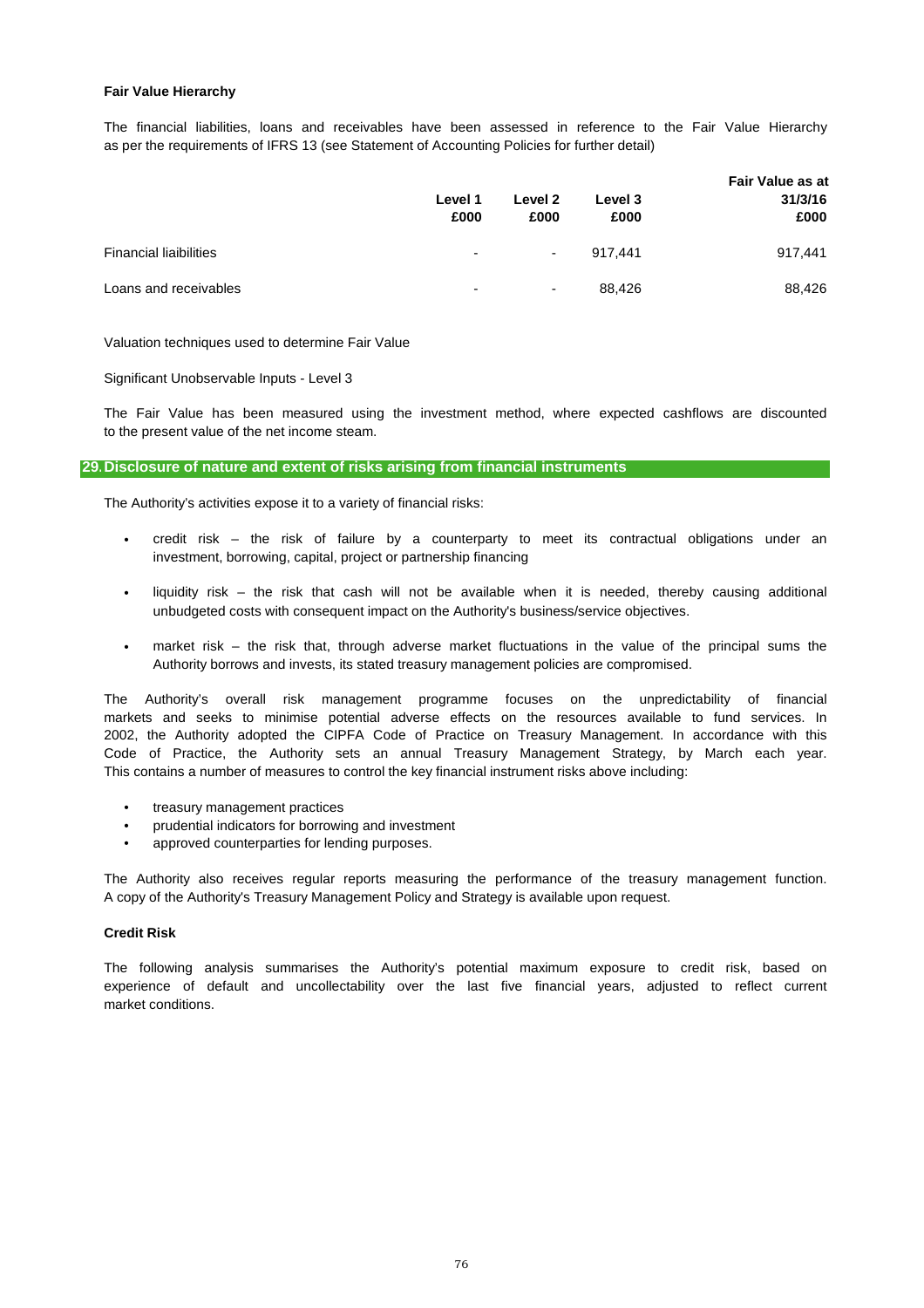|                         |                |                   | <b>Historical</b> | <b>Estimated</b> |
|-------------------------|----------------|-------------------|-------------------|------------------|
|                         |                |                   | experience        | maximum          |
|                         |                |                   | adjusted          | exposure         |
|                         |                |                   | for market        | to               |
|                         | <b>Amounts</b> | <b>Historical</b> | conditions        | default and      |
|                         | at             | experience        | at                | uncollecta-      |
|                         | 31/3/16        | of default        | 31/3/16           | bility           |
|                         | £000           |                   |                   | £000             |
| Deposits with banks and |                |                   |                   |                  |
| financial institutions  | 30,039         | ٠                 | ٠                 |                  |
|                         |                |                   |                   |                  |
| <b>Customers</b>        | 24,889         | 0.20%             | 0.20%             | 50               |

from non-performance by any of its counterparties in relation to deposits. No credit limits were exceeded during the reporting period and the Authority does not expect any losses

the end of 2015/16 the provision for bad and doubtful debt was £6.0 million (£5.6 million in 2014/15). Customers are assessed, taking into account their financial position, past experience and other factors. The Authority's policy is to set aside a provision for bad debt in order to minimise the effect of default. At

past due amount can be analysed by age as follows: 2014/15) of the £24.9 million (£27.5 million in 2014/15) balance is past its due date for payment. The The Authority does not generally allow credit for customers, such that £9.4 million (£8.7 million in

|                        | £000  |
|------------------------|-------|
| Less than three months | 3,302 |
| Three to six months    | 1.080 |
| Six months to one year | 1.328 |
| More than one year     | 3,710 |
|                        | 9.420 |

### **Liquidity risk**

loans will be considered. of the annual Treasury Management Strategy. The strategy for new loans is to borrow each year close to the lowest rate available and, where economic circumstances make it favourable, early repayment of fixed rate year's maturity around 7% of the total. However, since the Authority's future borrowing requirement is fairly sizeable in relation to current debt, the prudential indicator for debt maturity has been set with as part As the Authority has ready access to borrowings from the Public Works Loans Board, there is no significant risk that it will be unable to raise finance to meet its commitments under financial unfavourable interest rates. Current borrowings are spread over 70 years with a maximum of any one instruments. Instead, the risk is that a significant proportion of borrowings will mature at a time of

In addition, the Authority has a number of finance lease liabilities that relate to PFI and other schemes.

The maturity analysis of financial liabilities is as follows:

|                             | 2014/15 |       | 2015/16 |       |  |
|-----------------------------|---------|-------|---------|-------|--|
|                             | £000    | %     | £000    | %     |  |
| <b>Maturity date</b>        |         |       |         |       |  |
| Within 1 year               | 22,768  | 4.2   | 24,119  | 4.2   |  |
| 1 year and up to 2 years    | 15,229  | 2.8   | 13,684  | 2.4   |  |
| 2 years and up to 5 years   | 51,599  | 9.5   | 57,899  | 10.1  |  |
| 5 years and up to 10 years  | 89,656  | 16.5  | 90,230  | 15.7  |  |
| 10 years and up to 15 years | 87,032  | 16.1  | 88,260  | 15.4  |  |
| 15 years and up to 20 years | 74,149  | 13.7  | 67.911  | 11.9  |  |
| 20 years and up to 25 years | 51,121  | 9.4   | 50,003  | 8.7   |  |
| 25 years and over           | 150,870 | 27.8  | 180,869 | 31.6  |  |
|                             | 542.424 | 100.0 | 572.975 | 100.0 |  |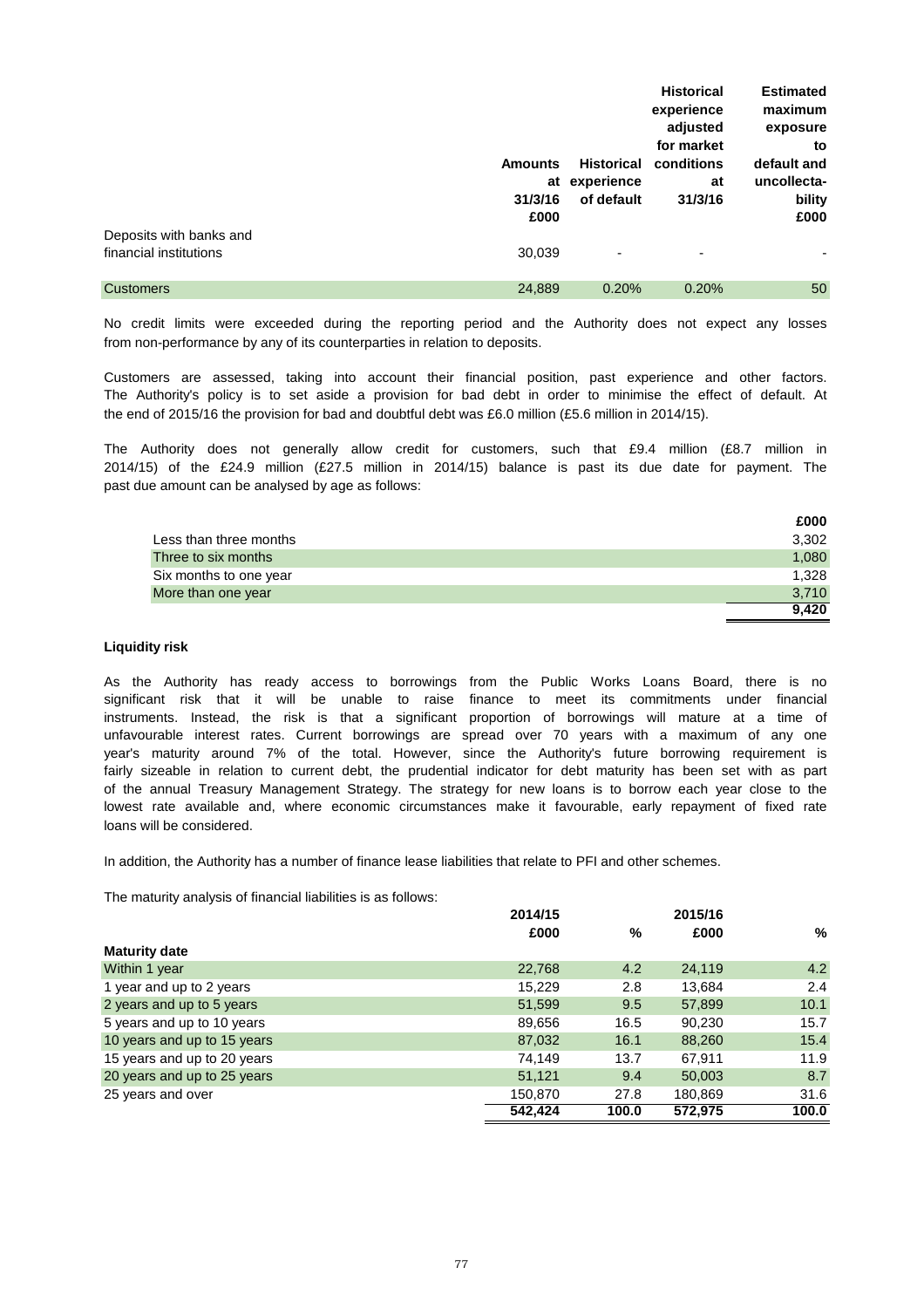|                                                 | 2014/15 | 2015/16 |
|-------------------------------------------------|---------|---------|
|                                                 | £000    | £000    |
| <b>Source of Borrowing</b>                      |         |         |
| Public Works Loan Board                         | 308,359 | 337,656 |
| <b>External Bonds and Loans</b>                 | 106.296 | 106,302 |
| Finance Leases related to PFI and other schemes | 126.869 | 126.090 |
| Salix Loan                                      | 900     | 2.927   |
|                                                 | 542.424 | 572,975 |

All trade and other payables are due to be paid in less than one year.

#### **Market risk**

#### Interest rate risk

rates would have the following effects: The Authority is exposed to risk in terms of interest rate movements on its borrowings and investments. Movements in interest rates have a complex impact on the Authority. For instance, a rise in interest

- borrowings at fixed rates the fair value of the borrowings will fall
- Expenditure Statement will rise investments at variable rates – the interest income credited to the Comprehensive Income and
- investments at fixed rates the fair value of the assets will fall.

investments will be reflected in other comprehensive income and expenditure. impact on the Comprehensive Income and Expenditure Statement. However, changes in interest receivable on variable rate investments will be posted to the Comprehensive Income and Expenditure Borrowings are not carried at fair value, so nominal gains and losses on fixed rate borrowings would not Statement and affect the General Fund Balance pound for pound. Movements in the fair value of fixed rate

out should be fixed or variable. This allows any adverse changes to be accommodated. compensation for a proportion of any higher costs. The treasury management team has an active strategy is used to advise investment and borrowing decisions and also whether new borrowing taken normally move with prevailing interest rates or the Authority's cost of borrowing and provide loss is ameliorated by the fact that a proportion of Government grant payable on financing costs will The Authority has a number of strategies for managing interest rate risk. The policy for borrowing rates is to achieve a managed decline in the average rate and to borrow each year close to the lowest rate favourable, early repayment of fixed rate loans will be considered to limit exposure to losses. The risk of available. During periods of falling interest rates, and where economic circumstances make it strategy for assessing interest rate exposure that feeds into the setting of the annual budget. The

and Expenditure Statement. the fair value of fixed rate borrowings would be lower but with no impact on the Comprehensive Income Statement. If interest rates had been 1% higher at 31 March 2016, with all other variables held constant, The Authority has no variable rate borrowings and minimal variable rate investments. A 1% change in interest rates would therefore have no material impact on the Comprehensive Income and Expenditure

#### Price risk

losses from movements in the prices of shares. The Authority does not hold any equity shares that can be measured and consequently is not exposed to

#### Foreign exchange risk

exposure to movements in exchange rates. The Authority has no financial assets or liabilities denominated in foreign currencies and thus has no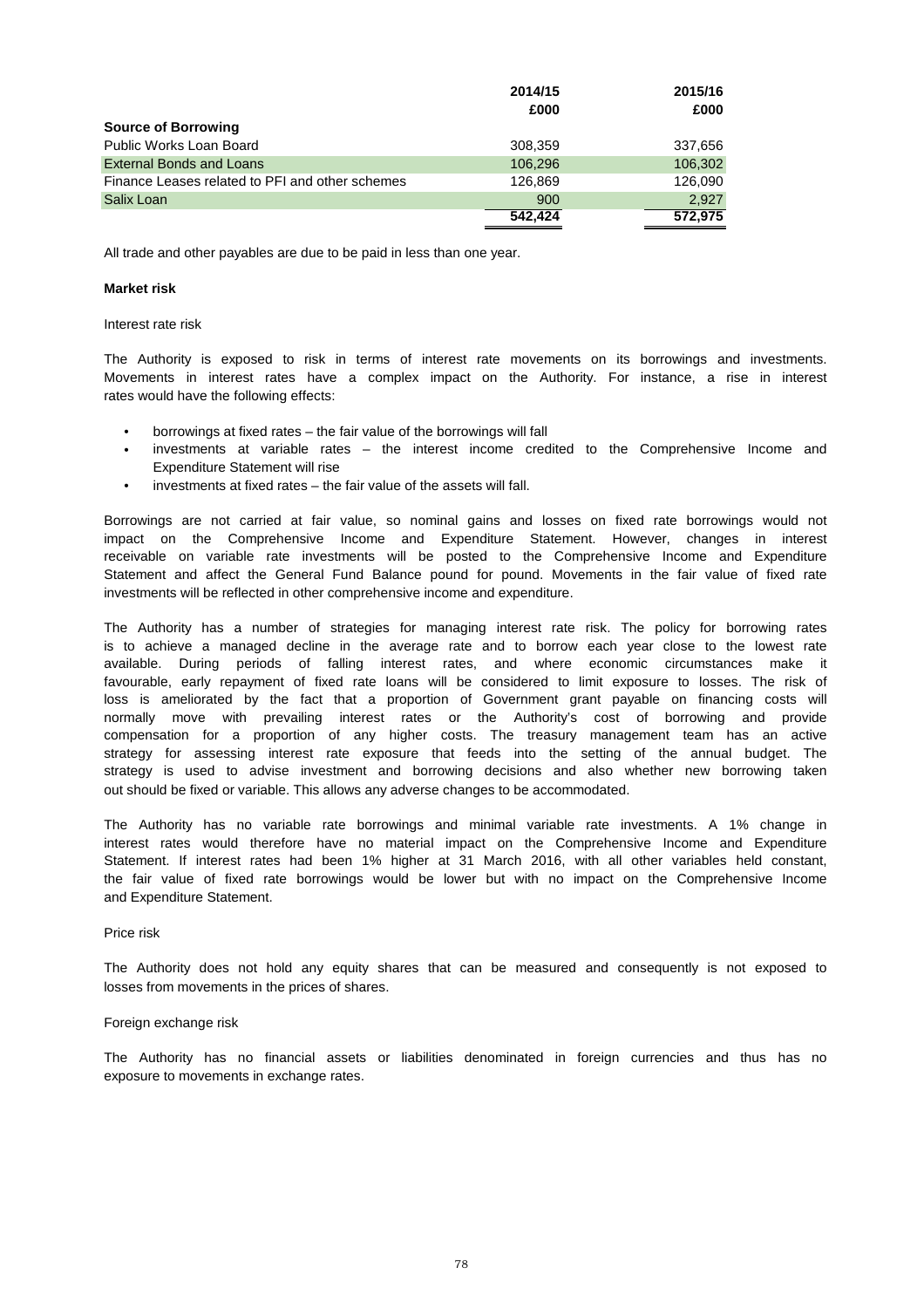ability to bargain freely with the Authority. Disclosure of these transactions allows readers to assess the extent to which the Council might have been that have the potential to control or influence the Authority or to be controlled or influenced by the Authority. The Authority is required to disclose material transactions with related parties – bodies or individuals constrained in its ability to operate independently or might have secured the ability to limit another party's

#### **Central Government**

decisions. for providing the statutory framework within which the Authority operates, provides the majority of its funding in the form of grants and prescribes the terms of many of the transactions that the Authority departments are set out in the subjective analysis in Notes 24 and 25 on reporting for resources allocation Central Government has effective control over the general operations of the Authority – it is responsible has with other parties (e.g. Council Tax bills, housing benefits). Grants received from Government

#### **Members**

also available on the Authority's website at: services commissioned from companies in which Members had an interest (2014/15 - none). Any contracts would have been entered into in full compliance with the Authority's standing orders. organisations whose senior management included close members of the families of Members. In all Grants totalling £2,204,291 were paid to 17 organisations in which 17 Members had positions on the governing body (2014/15 £3,028,039 to 19 organisations, 18 Members). No grants were made to of Members' allowances paid in 2015/16 is shown in Note 46. During 2015/16, there were no works or instances, the grants were made with proper consideration of declarations of interest. The relevant transactions are recorded in the Register of Members' Interests which is open to public inspection and is Members of the Council have direct control over the Authority's financial and operating policies. The total Members did not take part in any discussion or decision relating to the grants. Details of all these

http://www.nottinghamshire.gov.uk/thecouncil/democracy/councillors/allowances-expenses-conduct-interests/

#### **Senior Employees**

part of the Corporate Leadership Team during 2015/16. this same value is also included in the declared an interest. members grants value noted above. A grant of £65,200 was paid to one organisation in which a senior employee a grant of £2.1m was paid to Futures Advice, Skills & Employment Ltd (Futures), an organisation in which a interest in any organisations which have received grant payments. During 2015/16, In accordance with section 117 of the Local Government Act 1972, Senior Employees must declare their senior employee had an interest (£2.1m for 2014/15). This employee is a director of Futures and was temporarily

### **Other Public Bodies (subject to common control by Central Government)**

(BCF). Transactions and balances outstanding are detailed in Note 44. The Authority has also entered into a pooled budget arrangement with NHS bodies called the Better Care Fund The Authority has a pooled budget arrangement with Integrated Community Equipment Loan Service (ICELS).

of the Accounts of the Pension scheme can be found after the notes to the Authority's accounts. The Authority is the administering body for the Local Government Pension Scheme (LGPS). Details

#### **Entities Controlled or Significantly Influenced by the Authority**

The Authority has significant influence in the following organisations :

Futures Advice, Skills & Employment Ltd (Futures) - see below CLASP - See note 26 SCAPE - See note 26

organisations listed. Employment (Futures) Ltd are provided below. There are no material transactions with the other These organisations are deemed to be influenced significantly by the Authority through its representation on the board or ownership of shares. Details of the transactions with Futures Advice, Skills and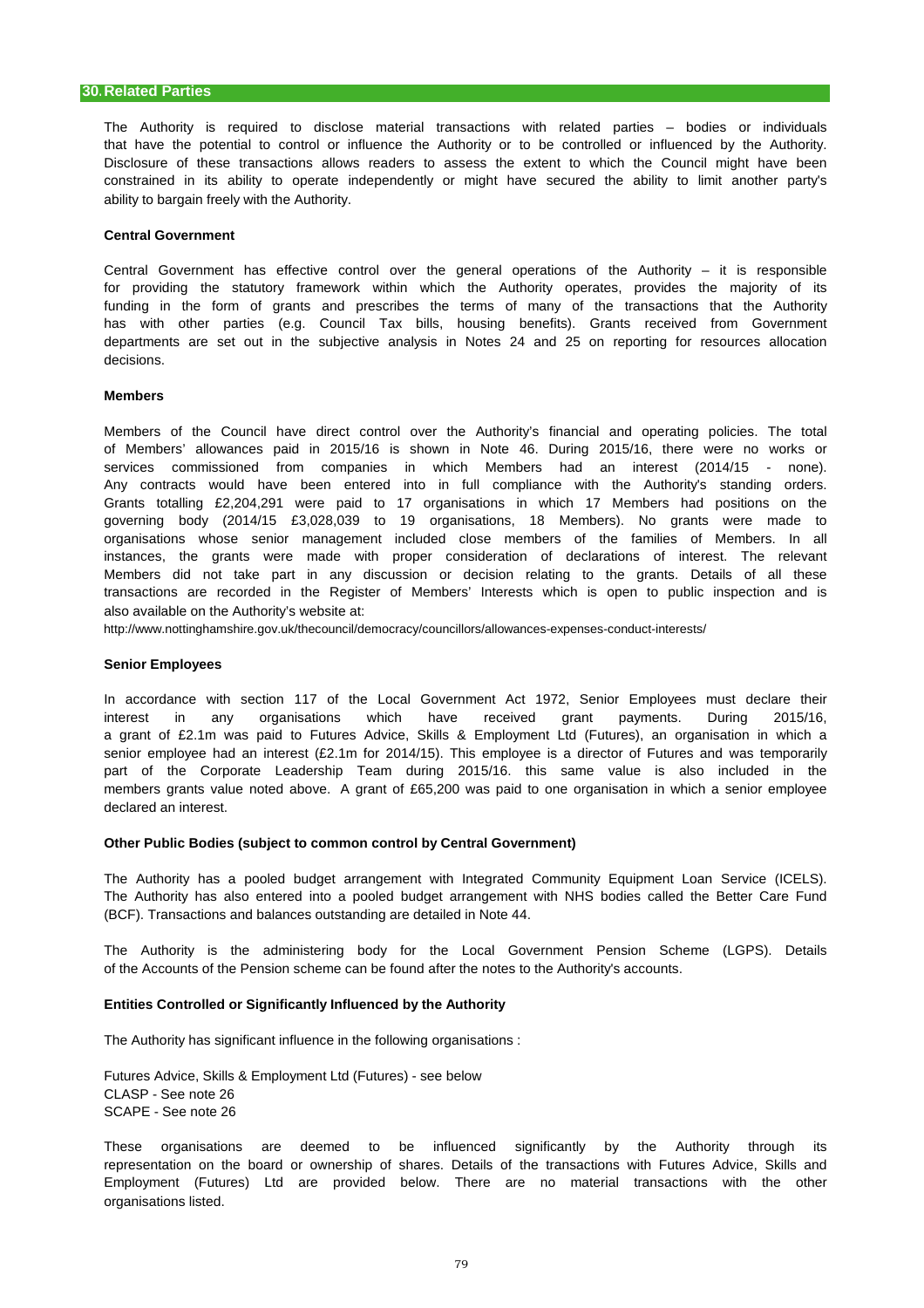within the accounts of the company which is registered in England under number 4172770. Futures Advice, Skills and Employment Ltd (Futures) is a company owned equally between Nottingham City Council and Nottinghamshire County Council that provides support services to young people in Nottinghamshire. Following an assessment of the materiality of Futures to the Council, Group Accounts have not been prepared for 2015/16. Information related to Futures is provided below. Further details may be found

|                            | <b>Audited</b> | <b>Unaudited</b> |
|----------------------------|----------------|------------------|
|                            | 2014/15        | 2015/16          |
|                            | £000           | £000             |
| Revenue                    | 15,800         | 16,476           |
| Profit / (loss)            | (78)           | (45)             |
| <b>Total Assets</b>        | 4.437          | 4,714            |
| <b>Total Liabilities</b>   | (22, 847)      | (17, 532)        |
| <b>Equity and Reserves</b> | (18, 409)      | (12, 818)        |

Nottinghamshire County Council had the following transactions with Futures:

|                                 | 2014/15 | 2015/16 |
|---------------------------------|---------|---------|
|                                 | £000    | £000    |
| Grants given                    | 2.100   | 2,100   |
| Purchases of works and services | 525     | 613     |

### **31.Summary Revenue Accounts of Trading Undertakings**

| <b>Note</b> |                                                                                                                                                                                                                         | <b>Turnover</b> | 2014/15<br>Expend-<br>iture | Surplus/<br>(Deficit) | <b>Turnover</b> | 2015/16<br><b>Expend-</b><br>iture | Surplus/<br>(Deficit) |
|-------------|-------------------------------------------------------------------------------------------------------------------------------------------------------------------------------------------------------------------------|-----------------|-----------------------------|-----------------------|-----------------|------------------------------------|-----------------------|
|             |                                                                                                                                                                                                                         | £000            | £000                        | £000                  | £000            | £000                               | £000                  |
| 1           | <b>Direct Services</b><br>Cleaning, catering, vehicle<br>maintenance, building and<br>grounds maintenance and<br>highways maintenance to the<br>Authority. Some work is<br>undertaken on behalf of external<br>clients. | 75,256          | 76,036                      | (780)                 | 75,151          | 79,544                             | (4,393)               |
|             | <b>County Supplies</b><br>A purchasing and supply service<br>to the Authority and some<br>external public bodies                                                                                                        | 9,584           | 9,566                       | 18                    | 8,830           | 9,173                              | (343)                 |
|             | <b>Clayfields Secure Unit</b><br>Specialist children's services to<br>the Youth Justice Board and<br><b>Local Authorities</b>                                                                                           | 4,085           | 3,932                       | 153                   | 4,123           | 4,344                              | (221)                 |
|             | <b>Total</b>                                                                                                                                                                                                            | 88,925          | 89,534                      | (609)                 | 88,104          | 93,061                             | (4,957)               |

Note:

employees costs. 1.The Direct Services deficit is a result of the pension costs impact of IAS19 and a living wage increase to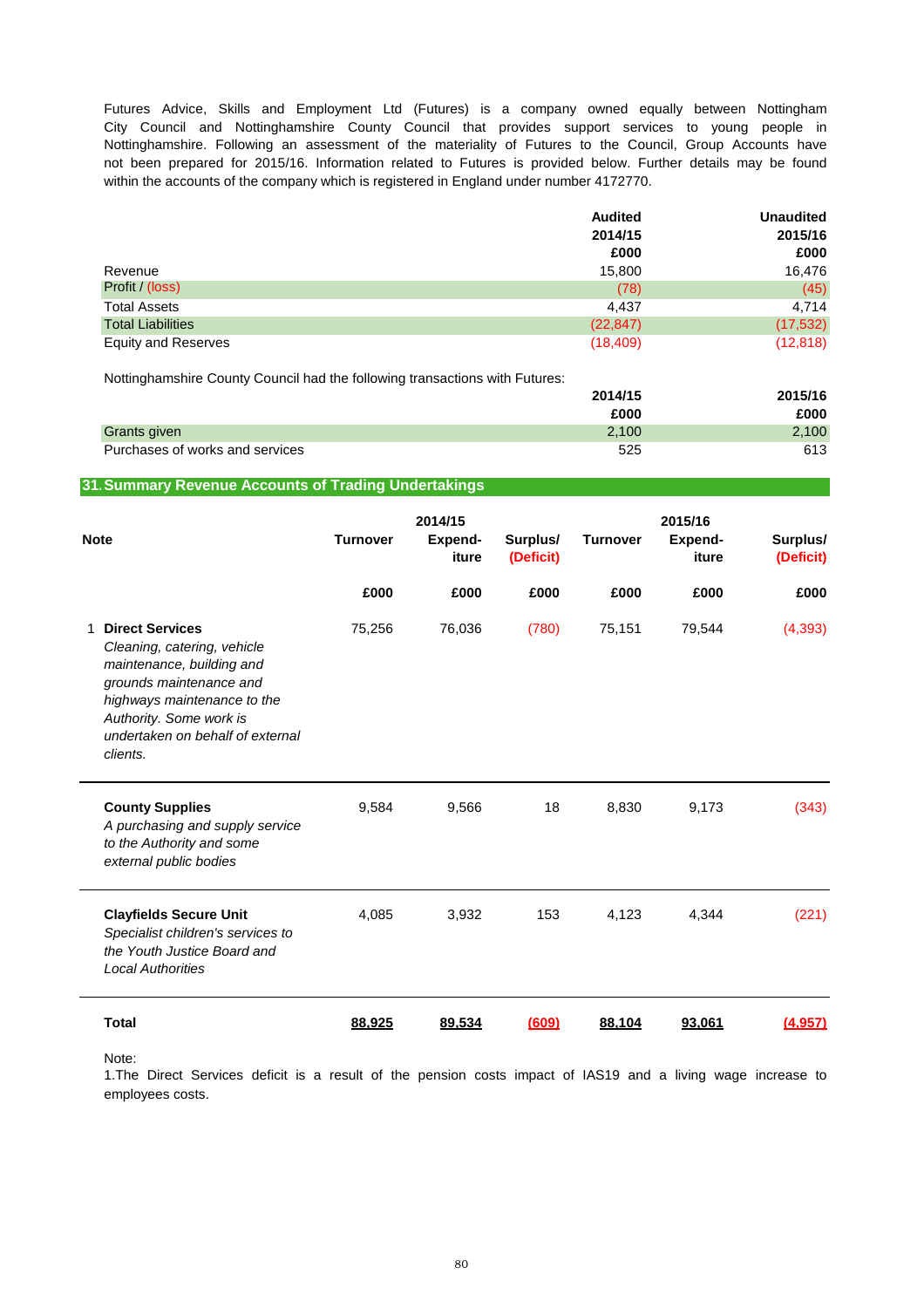### **32.Movement on Usable Reserves**

|                                                 | 2013/14<br>£000 | <b>Transfers Transfers</b><br>Out<br>£000 | In.<br>£000              | 2014/15<br>£000 | <b>Transfers Transfers</b><br>Out<br>£000 | In<br>£000               | 2015/16<br>£000 |
|-------------------------------------------------|-----------------|-------------------------------------------|--------------------------|-----------------|-------------------------------------------|--------------------------|-----------------|
| General Fund Balance                            | 29,131          | (2,100)                                   | $\overline{\phantom{a}}$ | 27,031          | (3,014)                                   |                          | 24,017          |
| Schools Statutory Reserves                      | 36,308          | (2,978)                                   | 4,569                    | 37,899          | (3,616)                                   | 97                       | 34,380          |
| General Insurance Reserve                       | 10,831          | (555)                                     | $\overline{a}$           | 10,276          |                                           | 1,608                    | 11,884          |
| Capital Receipts and Grants                     |                 |                                           |                          |                 |                                           |                          |                 |
| Unapplied Reserve                               | 1,980           | (33, 717)                                 | 33,284                   | 1,547           | (54, 544)                                 | 55,981                   | 2,984           |
| <b>Corporate Reserves</b>                       |                 |                                           |                          |                 |                                           |                          |                 |
| Earmarked Reserves                              | 3,392           | (4, 129)                                  | 1,810                    | 1,073           | (18)                                      | 8,610                    | 9,665           |
| Capital Projects Reserve                        | 21,306          | (14,856)                                  | 4,758                    | 11,208          | (1,370)                                   | 2.250                    | 12,088          |
| <b>NDR Pool Reserve</b>                         | 202             |                                           | 2,186                    | 2,388           | (1)                                       | 2,925                    | 5,312           |
| East Leake PFI Schools                          | 3,079           | (112)                                     | 185                      | 3,152           | (124)                                     | 185                      | 3,213           |
| Bassetlaw PFI Schools                           | 621             | (290)                                     | 2                        | 333             | (29)                                      | ÷,                       | 304             |
| Waste PFI Reserve                               | 28,647          | $\overline{\phantom{a}}$                  | 409                      | 29,056          | (1,387)                                   | 104                      | 27,773          |
| Corporate Pay Review Reserve                    | 802             | (85)                                      | $\overline{\phantom{a}}$ | 717             | (7)                                       | $\overline{a}$           | 710             |
| Surplus Pension Contributions                   |                 |                                           |                          |                 |                                           | 302                      | 302             |
| Corporate Redundancy Reserve                    | 10,053          | (1,000)                                   | $\overline{\phantom{0}}$ | 9,053           | (4,000)                                   | $\overline{\phantom{0}}$ | 5,053           |
| Strategic Development Fund                      | 11,988          | (2,934)                                   | 901                      | 9,955           | (2,303)                                   | $\overline{\phantom{a}}$ | 7,652           |
| <b>Earmarked for Services Reserves</b>          |                 |                                           |                          |                 |                                           |                          |                 |
| <b>Trading Activities</b>                       | 2.729           | (1,346)                                   | 1,877                    | 3,260           | (2, 567)                                  | 2,938                    | 3,631           |
| Departmental Reserves                           | 12,078          | (3, 572)                                  | 8,200                    | 16,706          | (6, 521)                                  | 1,417                    | 11,602          |
| Revenue Grants                                  | 15,708          | (2,942)                                   | 6,085                    | 18,851          | (6, 548)                                  | 5,283                    | 17,586          |
| Section 256 Grants                              | 20,388          | (8,479)                                   | 3,440                    | 15,349          | (2,828)                                   | 4,304                    | 16,825          |
| <b>Total Other Earmarked</b><br><b>Reserves</b> | 130,993         | (39.745)                                  | 29,853                   | 121,101         | (27, 703)                                 | 28,318                   | 121,716         |
| <b>Total Usable Reserves</b>                    | 209,243         | (79,095)                                  | 67,706                   | 197,854         | (88, 877)                                 | 86,004                   | 194,981         |

**General Fund Balance** comprises reserves available for use by the Authority as a contingency**.**

**Schools Statutory Reserve** - See note 34

**General Insurance Reserve** - See note 33

received but not yet utilised. **Capital Receipts and Grants Unapplied Reserve -** holds capital grant / capital receipt balances that have been

#### **Corporate Reserves**

services but are no longer required for their original purpose. **Earmarked Reserves** hold year end underspends where approval has been given to be carried forward and spent in the following year. This reserve also contains reserves previously classifed under earmarked for

**Capital Projects Reserve** comprises contributions from revenue towards future capital schemes.

and Borough Councils. It also holds the Authority's share of growth and renewable energy. **NDR Pool Reserve** holds the Authority's share of the Non Domestic Rates pool surplus. The pool was established 1 April 2013 when the new funding mechanism was introduced with the seven District

Authority will be required in later years to finance the unitary charge. **Bassetlaw, East Leake and Waste PFI Reserves** are surplus funding amounts set aside during the early years of the PFI contracts. These are contributions from central Government and the

employment conditions. **Corporate Pay Review Reserve** - Amounts set aside to fund the costs of implementing single status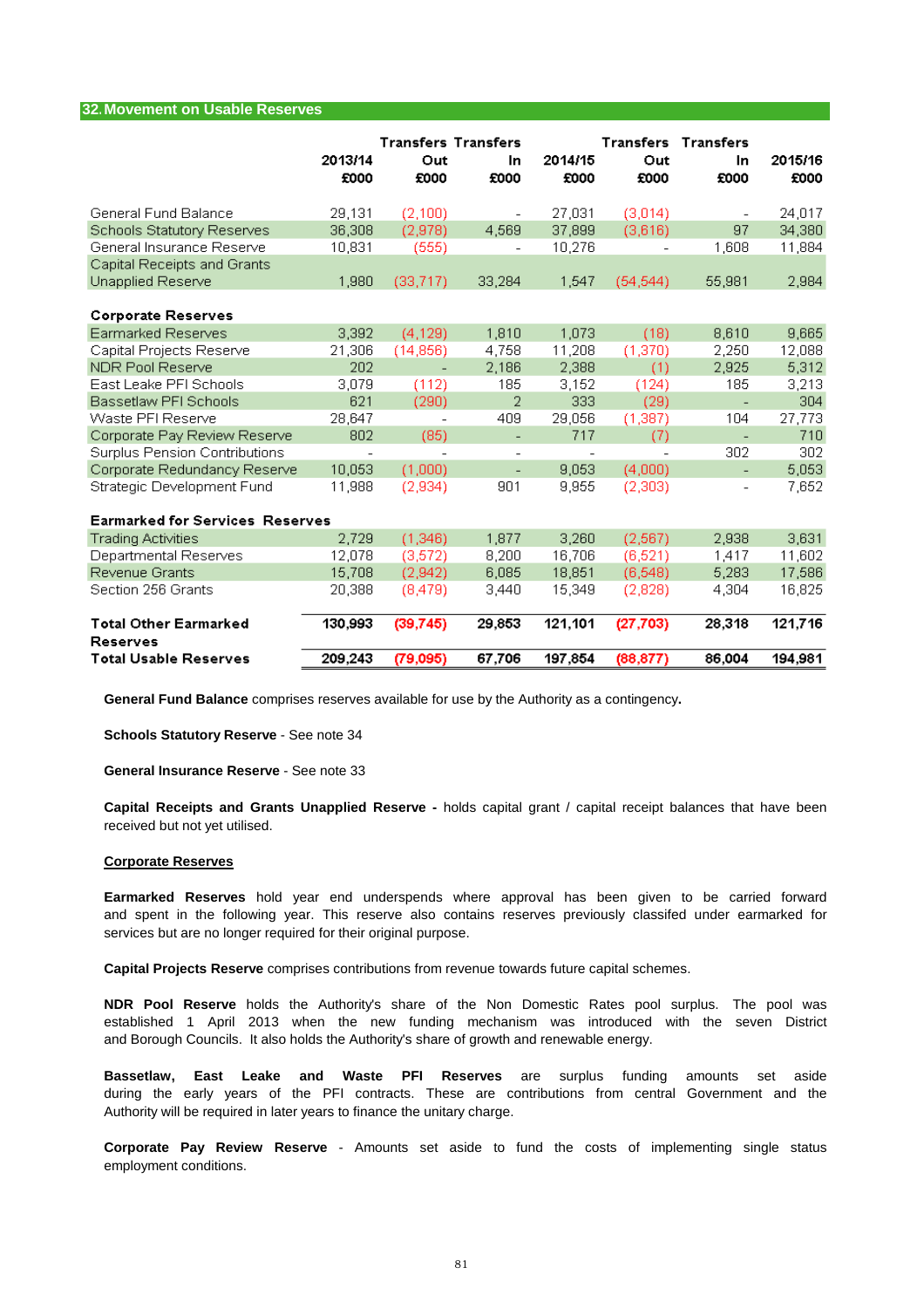**Surplus Pension Contributions Reserve -** is the surplus amounts charged against services. This overpayment will contribute towards future years deficit payments.

already held in contingency for future years. **Corporate Redundancy Reserve** was established to help meet redundancy costs in excess of the amount

the Authority's commitment to redefine service delivery. **Strategic Development Fund** was approved in the Budget Report to Council 27 February 2014 to facilitate

#### **Earmarked for Services Reserves**

between those reserves and the General Fund. **Trading Services** reserves comprise accumulated revenue surpluses plus or minus any transfer

criteria for the creation of provisions are not met. **Departmental Reserves** are amounts set aside to cover expected events where the accounting

that remain unspent at the year-end are transferred into usable reserves. **Revenue Grants and Section 256 Grants -** Accounting guidelines state that grants without specific conditions

### **33.Insurance Reserve and Account**

possible insurance claims losses that are not yet known about. provision covers known liabilities. Amounts are also set aside in the Insurance Reserve to cover major areas where significant risks are covered externally are Fire, Liability and Motor. The insurance The Authority operates a self-insurance scheme and covers each kind of risk up to set limits which are reviewed annually. External insurers cover risks in excess of the internally insured amounts. The

City Councils in the proportion of 23.55 % City and 76.45% County. The total of the Insurance Provision and Reserve as at 31 March 1998 has been ring-fenced for liabilities arising up to that date. The balance and the liabilities are being shared by the County and

shown below: The amount set aside in the Insurance Provision is detailed in Note 22. The Insurance Reserve is

| <b>General Insurance Reserve</b>                          | <b>Note</b> | 2014/15  | 2015/16  |
|-----------------------------------------------------------|-------------|----------|----------|
|                                                           |             | £000     | £000     |
| <b>General Insurance Reserve</b>                          |             | 10,276   | 11,884   |
|                                                           |             |          |          |
| <b>Insurance Account</b>                                  |             | 2014/15  | 2015/16  |
|                                                           |             | £000     | £000     |
| Premiums paid                                             |             | 1,654    | 1,656    |
| Claims made                                               |             | 4,041    | 3,013    |
| Contribution (from)/to Provision                          |             | 2,628    | 2,510    |
| Miscellaneous charges                                     |             |          | 24       |
|                                                           |             | 8,323    | 7,203    |
| Less charges to Departments                               | $\mathbf 1$ | (6,637)  | (6,580)  |
| Future Liabilities of Nottm City Council                  |             |          | (2, 373) |
| <b>Total Expenditure</b>                                  |             | 1,686    | (1,750)  |
| <b>External Premiums</b>                                  |             | (30)     |          |
| Interest on ringfenced fund at 31 March 1998              |             | (110)    |          |
| Contribution to Closed Fund from City and County Councils |             | (1,062)  |          |
| <b>Total Income</b>                                       |             | (1, 202) |          |
| Net (surplus)/deficit                                     |             | 484      | (1,750)  |

Note 1. Classed as expenditure to avoid double counting in the net cost of services.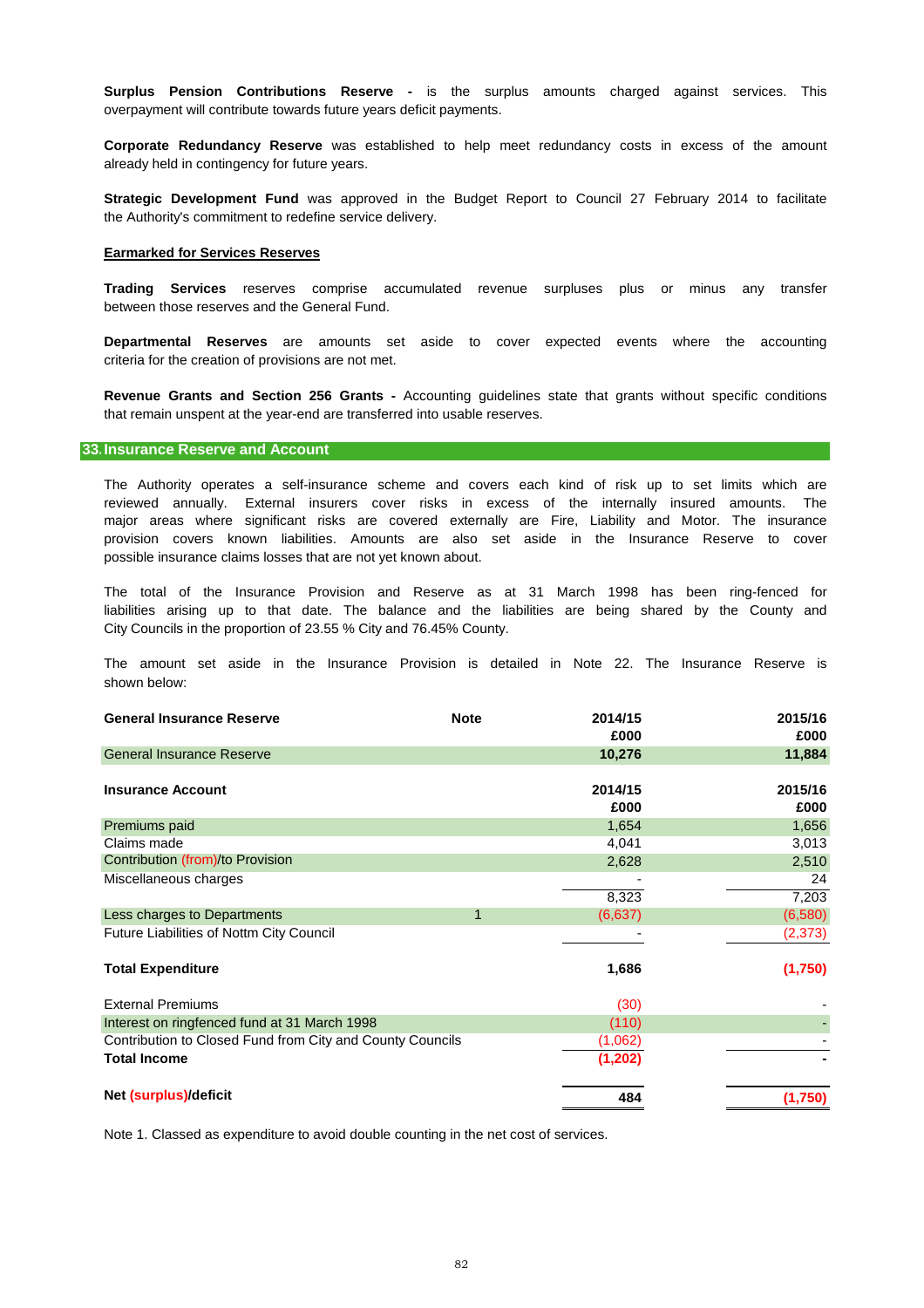### **34.Schools Statutory Reserve**

Authority for general use. Surplus and deficit balances relating to schools must be carried forward from one financial year to the 1998. The Schools Statutory Reserve is committed to be spent on schools and is not available to the next in accordance with the requirements of Section 48 of the School Standards and Framework Act

school accumulated balances decreased by £0.3 million to £24.0 million; of this, £2.3 million is to fund capital schemes. During 2015/16 the overall reserve has reduced by £3.5 million to £34.4 million. Within the total reserve

Schools Budget. The reserve also includes £11.3 million relating to the non-ISB (Individual Schools Budget) element of the

major capital items and then repay this over a three year period. Part of the reserve is used to finance a school loan scheme, whereby schools are advanced funding for

|                                       | 2014/15 | <b>Movement</b> | 2015/16 |
|---------------------------------------|---------|-----------------|---------|
| <b>School Balances</b>                |         | in year         |         |
|                                       | £000    | £000            | £000    |
| Balances held by schools              | 24.328  | (333)           | 23,995  |
| Non ISB Balances                      | 14.565  | (3,283)         | 11,282  |
| School Loan Scheme                    | (994)   | 97              | (897)   |
| <b>School Statutory Reserve Total</b> | 37.899  | (3.519)         | 34,380  |

#### **35.Unusable Reserves**

|                                           | 2014/15<br>£000 | 2015/16<br>£000 |
|-------------------------------------------|-----------------|-----------------|
| <b>Revaluation Reserve</b>                | 110,387         | 167,531         |
| Capital Adjustment Account                | 384,584         | 398,757         |
| Financial Instruments Adjustment Account  | (107)           | (88)            |
| <b>IAS 19 Pensions Reserve</b>            | (1,087,711)     | (934, 539)      |
| <b>Collection Fund Adjustment Account</b> | 2.725           | 5,262           |
| <b>Deferred Capital Receipts</b>          |                 | 1.755           |
| <b>Employee Benefits Account</b>          | (13, 356)       | (14, 285)       |
| <b>Total Unusable Reserves</b>            | (603,478)       | (375, 607)      |

#### **Revaluation Reserve**

of its Property, Plant and Equipment. The balance is reduced when assets with accumulated gains are: The Revaluation Reserve contains the gains made by the Authority arising from increases in the value

- revalued downwards or impaired and the gains are lost
- used in the provision of services and the gains are consumed through depreciation
- disposed of and the gains are realised.

The Reserve contains only revaluation gains accumulated since 1 April 2007, the date that the Reserve was created. Accumulated gains arising before that date are consolidated into the balance on the Capital Adjustment Account.

|                                                                | 2014/15   | 2015/16  |
|----------------------------------------------------------------|-----------|----------|
|                                                                | £000      | £000     |
| <b>Balance at 1 April</b>                                      | 104.210   | 110,387  |
| Upward revaluation of assets                                   | 29,366    | 65,962   |
| Downward revaluation of assets and impairment losses not       |           |          |
| charged to the Surplus or Deficit on the Provision of Services | (10, 285) | (4, 446) |
| Surplus/(deficit) on revaluation of non-current assets not     | 19.081    | 61,516   |
| posted to the Surplus or Deficit on the Provision of Services  |           |          |
| Difference between fair value depreciation and historic cost   |           |          |
| depreciation                                                   | (1,697)   | (1,775)  |
| Accumulated gains on assets sold or scrapped                   | (11, 207) | (2,597)  |
| Amount written off to the Capital Adjustment Account           | (12,904)  | (4,372)  |
| <b>Balance at 31 March</b>                                     | 110.387   | 167.531  |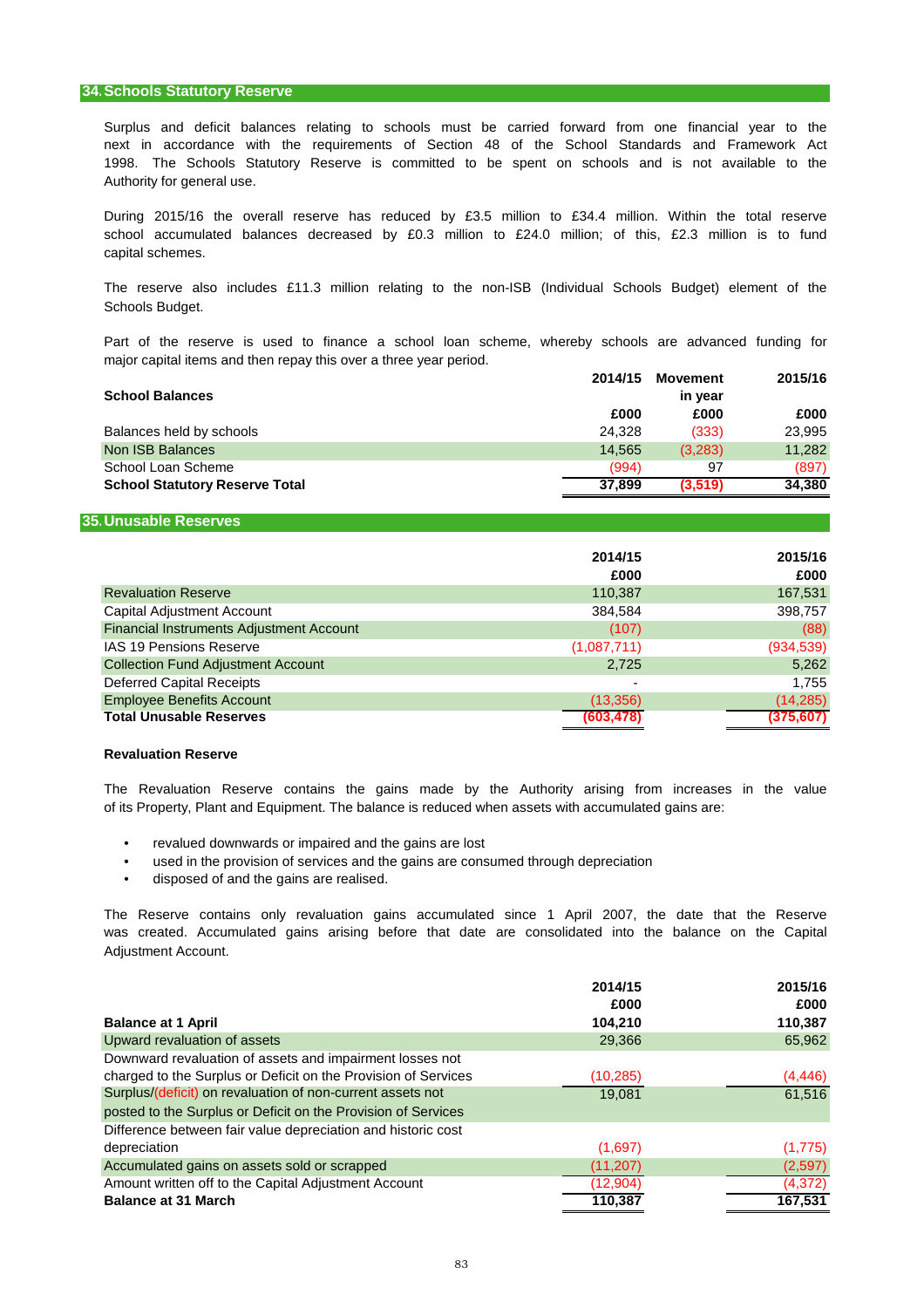#### **Capital Adjustment Account**

Revaluation Reserve. for accounting for the consumption of non-current assets and for financing the acquisition, construction enhancement. The Account contains accumulated gains and losses on Investment Properties and gains recognised on donated assets that have yet to be consumed by the Authority. The Account also contains Revaluation Reserve to convert fair value figures to a historic cost basis). The Account is credited with or enhancement of those assets under statutory provisions. The Account is debited with the cost of revaluation gains accumulated on Property, Plant and Equipment before 1 April 2007, the date that the Revaluation Reserve was created to hold such gains. The Movement in Reserves Statement provides details of the source of all the transactions posted to the Account, apart from those involving the the amounts set aside by the Authority as finance for the costs of acquisition, construction and The Capital Adjustment Account absorbs the timing differences arising from the different arrangements acquisition, construction or enhancement as depreciation, impairment losses and amortisations are charged to the Comprehensive Income and Expenditure Statement (with reconciling postings from the

|                                                                                                                | 2014/15   | 2015/16   |
|----------------------------------------------------------------------------------------------------------------|-----------|-----------|
|                                                                                                                | £000      | £000      |
| <b>Balance at 1 April</b>                                                                                      | 367,455   | 384,584   |
| Reversal of items relating to capital expenditure debited or                                                   |           |           |
| credited to the Comprehensive Income and Expenditure                                                           |           |           |
| Statement:                                                                                                     |           |           |
| Charges for depreciation on non-current assets                                                                 | (38, 119) | (38, 860) |
| Revaluation and Impairments on PPE                                                                             | (7,869)   | 3,138     |
| Amortisation of intangible assets                                                                              | (2,688)   | (3,239)   |
| Revenue expenditure funded from capital under statute                                                          | (16, 875) | (21, 407) |
| Amounts of non-current assets written off on disposal or<br>sale as part of the gain/(loss) on disposal to the |           |           |
| Comprehensive Income and Expenditure Statement                                                                 | (28, 716) | (16, 075) |
|                                                                                                                | (94.267)  | (76.443)  |
| Adjusting amounts written out of the Revaluation                                                               |           |           |
| Reserve                                                                                                        | 12,904    | 4,372     |
| Net written out amount of the cost of non-current assets                                                       |           |           |
| consumed in the year.                                                                                          | (81, 363) | (72, 071) |
| Capital financing applied in the year:                                                                         |           |           |
| Application of grants to capital financing from                                                                |           |           |
| the Capital Grants Unapplied Account                                                                           | 46,076    | 52,843    |
| Statutory provision for the financing of capital                                                               |           |           |
| investment charged against the General Fund                                                                    | 24,672    | 24,411    |
| Capital expenditure charged against the                                                                        |           |           |
| <b>General Fund</b>                                                                                            | 27,259    | 5,989     |
|                                                                                                                | 98,007    | 83,243    |
| Movements in the market value of Investment                                                                    |           |           |
| Properties debited or credited to the                                                                          |           |           |
| Comprehensive Income and Expenditure                                                                           |           |           |
| Statement                                                                                                      | 1,205     | 3,364     |
| Movement in the fair value of Non Current Assets                                                               |           |           |
| Held for Sale credited to the Comprehensive                                                                    |           |           |
| Income and Expenditure Statement                                                                               | (720)     | (363)     |
| <b>Balance at 31 March</b>                                                                                     | 384,584   | 398,757   |

#### **Financial Instruments Adjustment Account**

arrangements for accounting for income and expenses relating to certain financial instruments. The Financial Instruments Adjustment Account absorbs the timing differences arising from the different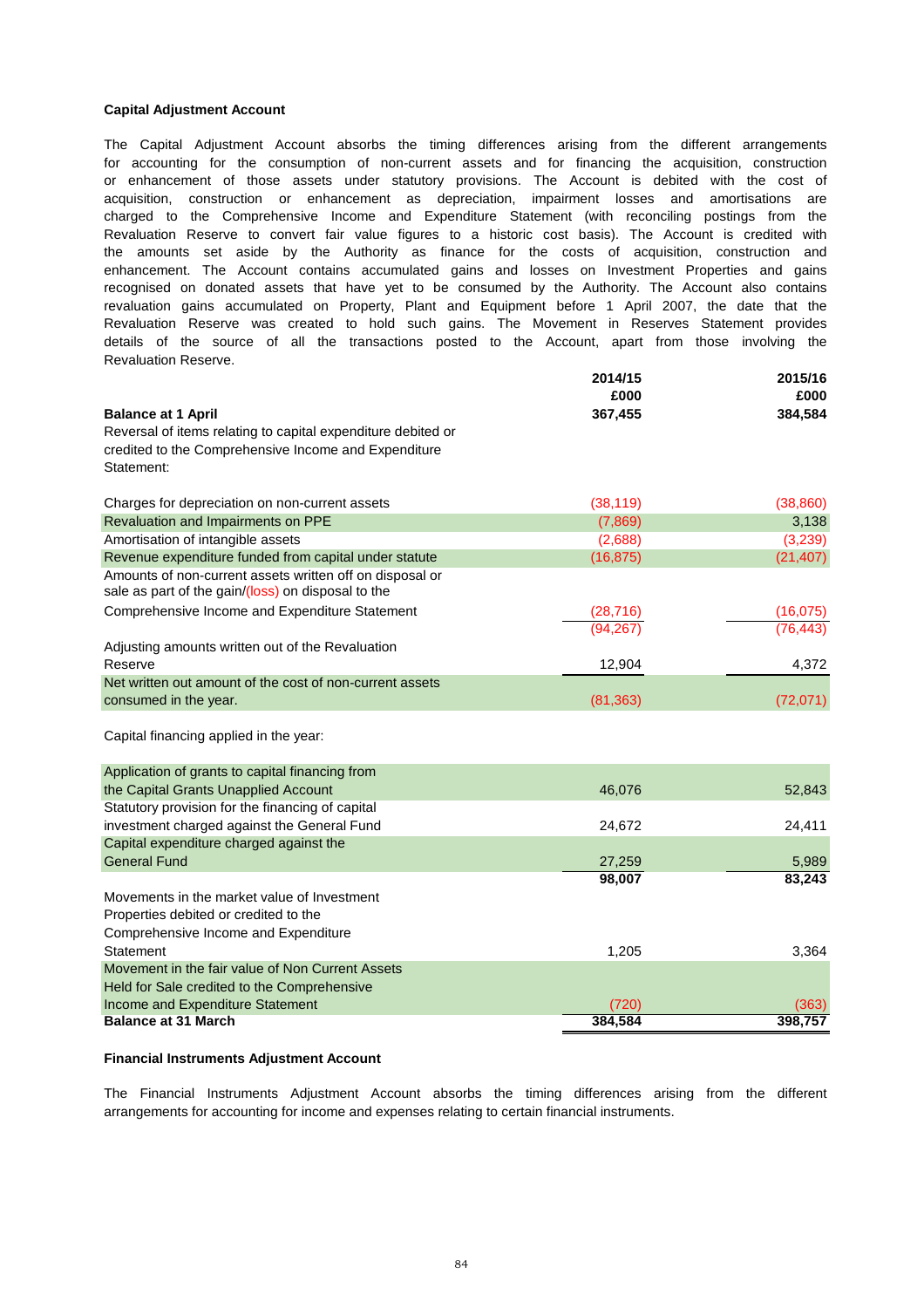| 2014/15 | 2015/16 |
|---------|---------|
| £000    | £000    |
| (113)   | (107)   |
|         |         |
| (16)    |         |
|         |         |
|         |         |
| 22      | 19      |
|         |         |
|         |         |
|         |         |
| 6       | 19      |
| (107)   | (88)    |
|         |         |

#### **IAS19 Pensions Reserve**

the benefits come to be paid. in the benefits earned by past and current employees and the resources the Authority has set aside to Authority makes employer's contributions to pension funds or eventually pays any pensions for which it recognised to reflect inflation, changing assumptions and investment returns on any resources set aside to meet the costs. However, statutory arrangements require benefits earned to be financed as the meet them. The statutory arrangements will ensure that funding will have been set aside by the time The Authority accounts for post employment benefits in the Comprehensive Income and Expenditure Statement as the benefits are earned by employees accruing years of service, updating the liabilities is directly responsible. The debit balance on the Pensions Reserve therefore shows a substantial shortfall The Pensions Reserve absorbs the timing differences arising from the different arrangements for accounting for post employment benefits and for funding benefits in accordance with statutory provisions.

|                                                                       | 2014/15    | 2015/16     |
|-----------------------------------------------------------------------|------------|-------------|
|                                                                       | £000       | £000        |
| <b>Balance at 1 April</b>                                             | (819, 893) | (1,087,711) |
| Actuarial gains / (losses) on pensions assets and liabilities         | (235, 817) | 198,015     |
| Other gains / (losses)                                                | 1.432      | (698)       |
| Reversal of items relating to retirement benefits debited or credited |            |             |
| to the Surplus or Deficit on the Provisions of Services in the        |            |             |
| Comprehensive Income and Expenditure Statement                        | (82, 767)  | (94, 215)   |
| Employer's pensions contributions and direct payments to pensioners   |            |             |
| payable in the year                                                   | 49.334     | 50.070      |
| <b>Balance at 31 March</b>                                            | 1.087.711  | (934,539)   |

### **Collection Fund Adjustment Account**

Fund from the Collection Fund. Since 2013/14 the NDR changes required a similar account to be held for Non Domestic Rates. Council Tax income in the Comprehensive Income and Expenditure Statement as it falls due from Council Tax payers compared with the statutory arrangements for paying across amounts to the General The Collection Fund Adjustment Account manages the differences arising from the recognition of

|                                                                  | 2014/15 | 2015/16 |
|------------------------------------------------------------------|---------|---------|
|                                                                  | £000    | £000    |
| <b>Balance at 1 April</b>                                        | 3,105   | 2,725   |
| Amount by which Council Tax income credited to the Comprehensive |         |         |
| Income and Expenditure Statement is different from Council Tax   |         |         |
| income calculated for the year in accordance with statutory      |         |         |
| requirements                                                     | (1,098) | 2,463   |
| Amount by which NDR income credited to the Comprehensive         |         |         |
| Income and Expenditure Statement is different from Council Tax   |         |         |
| income calculated for the year in accordance with statutory      |         |         |
| requirements                                                     | 718     | 74      |
| <b>Balance at 31 March</b>                                       | 2,725   | 5,262   |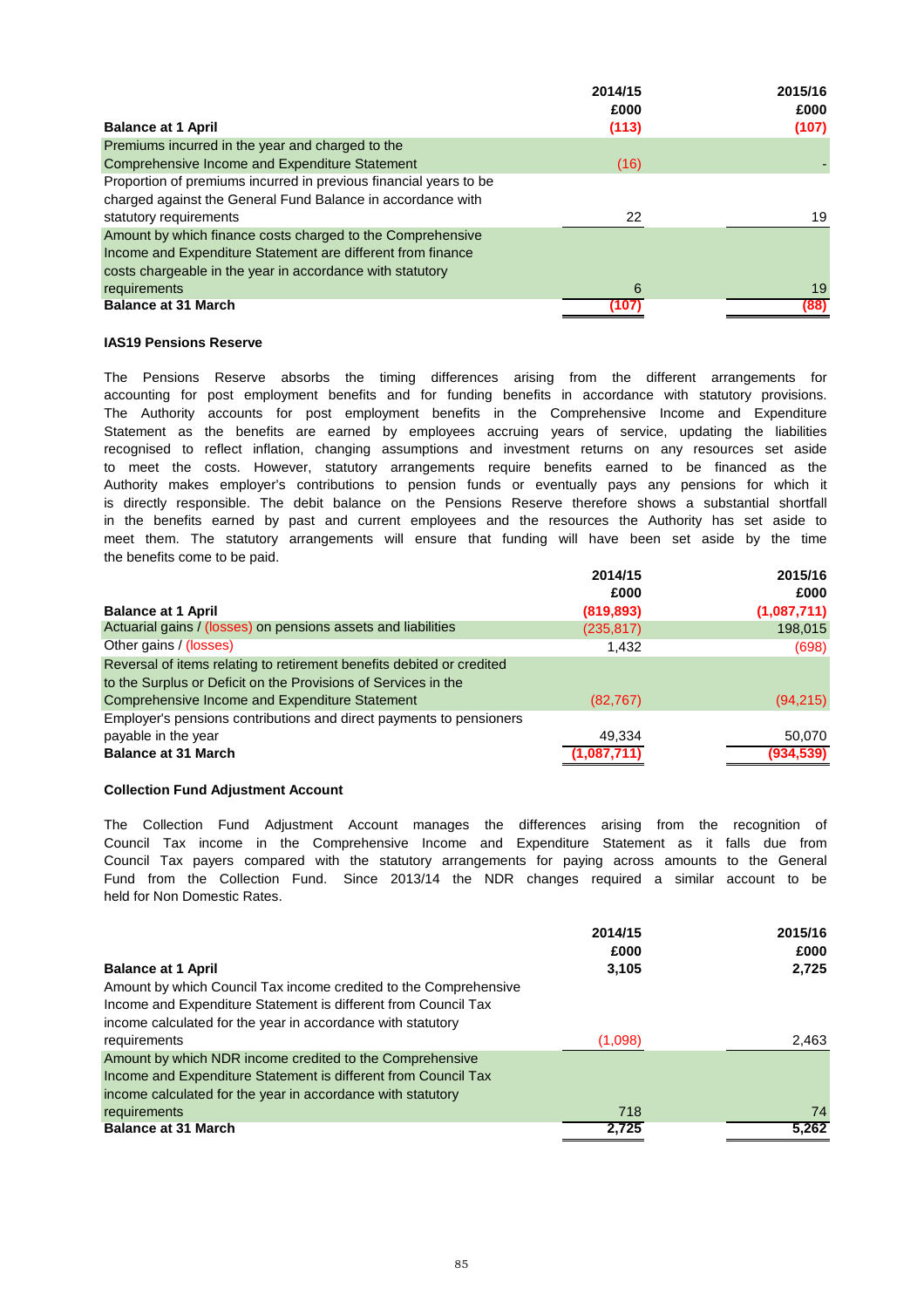### **Deferred Capital Receipts Reserve**

where the consideration is to be paid in future years. The Deferred Capital Receipts Reserve is an unusable reserve that holds the value of capital receipts that the Authority has recognised as disposal income in the Comprehensive Income and Expenditure Statement but

|                                            | 2014/15<br>£000 | 2015/16<br>£000 |
|--------------------------------------------|-----------------|-----------------|
| <b>Balance at 1 April</b>                  | 1.000           |                 |
| Movement in Deferred Capital Receipts held | (1,000)         | 1,755           |
| <b>Balance at 31 March</b>                 | $\blacksquare$  | .755            |

#### **Employee Benefits Account**

General Fund Balance is neutralised by transfers to or from the Account. Fund Balance from accruing for compensated absences earned but not taken in the year, e.g. annual leave entitlement carried forward at 31 March. Statutory arrangements require that the impact on the The Employee Benefits Account absorbs the differences that would otherwise arise on the General

|                                                                | 2014/15   | 2015/16   |
|----------------------------------------------------------------|-----------|-----------|
|                                                                | £000      | £000      |
| <b>Balance at 1 April</b>                                      | (12, 754) | (13, 356) |
| Settlement or cancellation of accrual made at the end of the   |           |           |
| preceding year                                                 | 12.754    | 13,356    |
| Amounts accrued at the end of the current year                 | (13, 356) | (14, 285) |
| Amount by which the officer remuneration charged to the        |           |           |
| Comprehensive Income and Expenditure Statement on an accrual   |           |           |
| basis is different from remuneration chargeable in the year in |           |           |
| accordance with statutory requirements                         | (602)     | (929)     |
| <b>Balance at 31 March</b>                                     | (13.356   | (14, 285) |
|                                                                |           |           |

### **36.Cash and Cash Equivalents**

with the Authority's main bank, amounts held in call accounts or money market funds and school deposits invests any surplus cash identified. The bank account balance at 31 March will consist of an overdraft either with the Authority's main bank or held with other banks. The Authority monitors cash balances on a daily basis to make maximum use of the funds available and

The analysis of cash and cash equivalents is as follows:

|                                   | 2014/15 |           |        | 2015/16   |
|-----------------------------------|---------|-----------|--------|-----------|
|                                   | £000    | £000      | £000   | £000      |
| Amounts held in call accounts and |         |           |        |           |
| money market funds                |         | 45,717    |        | 67,683    |
| Main overdraft                    |         | (46, 306) |        | (41, 645) |
| School bank accounts:             |         |           |        |           |
| <b>Main Authority accounts</b>    | 30,585  |           | 30,256 |           |
| Other bank accounts               | 10,176  | 40,761    | 9,624  | 39,880    |
|                                   |         |           |        |           |
|                                   |         | 40,172    |        | 65,918    |
|                                   |         |           |        |           |

# **37.Cash Flow Statement - Operating Activities**

The cash flows for operating activities include the following items:

|                   | 2014/15 | 2015/16 |
|-------------------|---------|---------|
|                   | £000    | £000    |
| Interest received | 71      | (656)   |
| Interest paid     | 32,170  | 33,755  |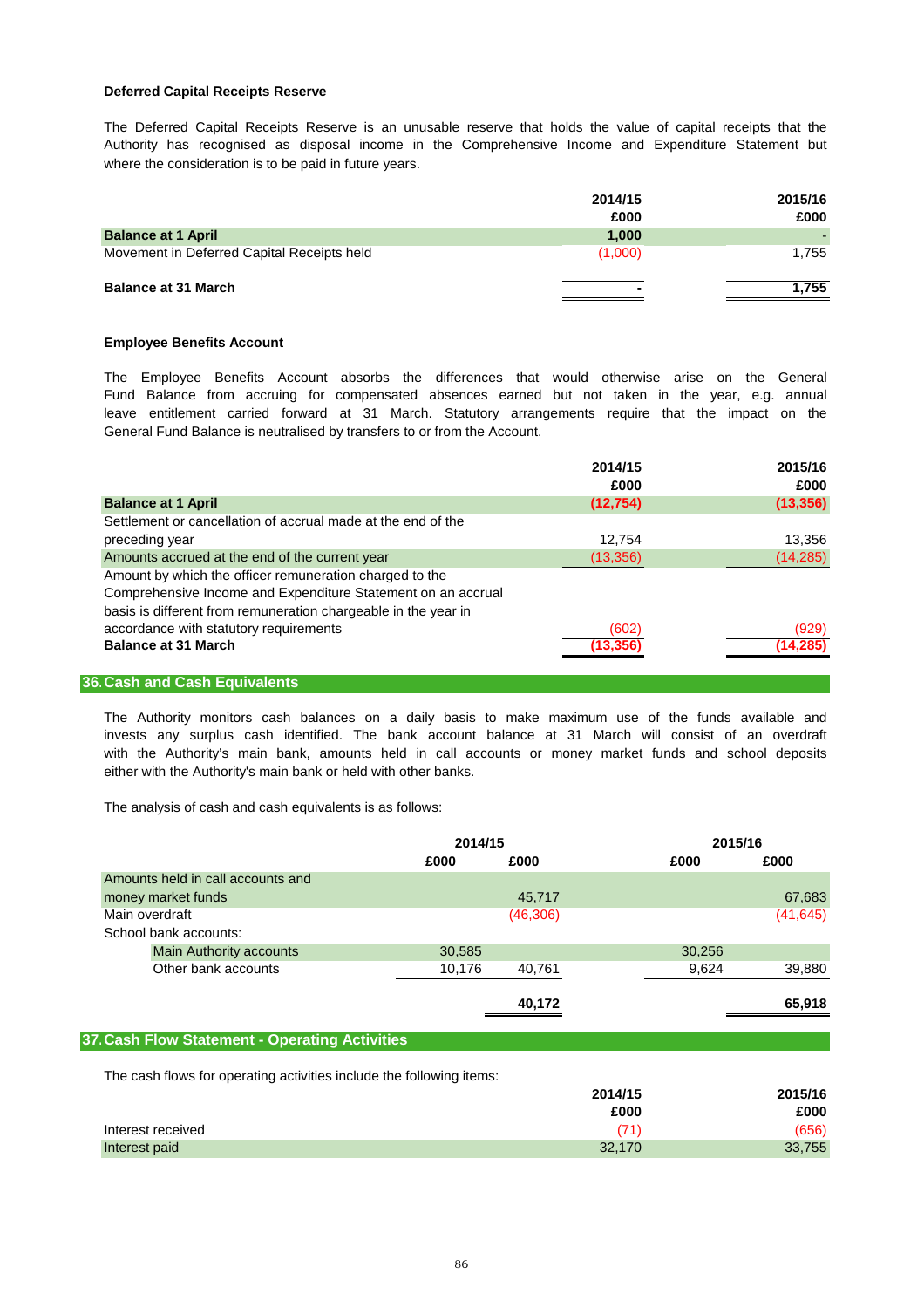# **38.Cash Flow Statement - Investing Activities 2014/15 2015/16 £000 £000** Purchase of Property, Plant and Equipment, Investment Property and Intangible Assets 85,607 65,289 Purchase of short and long-term investments **74,008** 110,001 Other payments for investing activities **866** 72 Proceeds from the sale of Property, Plant and Equipment, Investment Property and Intangible Assets (3,049) (7,683) Capital Grants and contributions received (33,056) (47,231) Proceeds from short-term and long-term investments (59,000) (100,000) (100,000) Net other receipts from investing activities (290) (630) (630) **Net cash flows from investing activities 19,818 19,818 19,818**

### **39.Cash Flow Statement - Financing Activities**

|                                                                | 2014/15<br>£000 | 2015/16<br>£000 |
|----------------------------------------------------------------|-----------------|-----------------|
| Cash receipts of short and long-term borrowing                 | (90, 816)       | (42, 694)       |
| Cash payments for the reduction of the outstanding liabilities |                 |                 |
| relating to finance leases and on-balance sheet PFI contracts  | 293             | 3.780           |
| Repayments of short and long-term borrowing                    | 34.231          | 11,813          |
| Net cash flows from financing activities                       | (56, 292)       | (27, 101)       |
|                                                                |                 |                 |

### **40.Minimum Revenue Provision (MRP)**

Regulations require local authorities to set aside money to provide for redemption of outstanding debt. This amount is offset against the level of depreciation already charged to the Authority's Comprehensive Income and Expenditure Statement to ensure that depreciation charges do not increase the net expenditure of the Authority. The MRP Policy agreed by the Authority on 26 February 2015 requires that:

- the previous regulatory method and the Authority continues to set aside 4% of outstanding debt MRP for capital expenditure financed by borrowing prior to 1 April 2007 continues to be based on
- annual instalments over the estimated lives of assets MRP for capital expenditure financed by borrowing after 1 April 2007 is made on the basis of equal
- to the element of the unitary charge applied to write down the liability For "on Balance Sheet" PFI contracts, the MRP requirement is regarded as met by a charge equal
- the rent that goes to write down the liability. For finance leases, the MRP requirement is regarded as met by a charge equal to the element of

liabilities. The amount of depreciation and amortisation charged was £42.1 million (£40.8 million for 2014/15). The amount required under the MRP regulations for 2015/16 is £24.4 million (£24.7 million for 2014/15) of which £5.2 million (£4.1 million for 2014/15) relates to repayments of the PFI and finance lease

### **41.Audit Fees**

and returns relating to 2015/16 which will be paid to KPMG (UK) LLP in 2016/17. The Authority has been advised of the following fees payable to KPMG (UK) LLP. claims. The fees included for grant claims are an estimate of the cost of the certification of grant claims All fees have been included in the accounts for the period to which they relate except grant

|                                    | 2014/15<br>£000 | 2015/16<br>£000 |
|------------------------------------|-----------------|-----------------|
| <b>External Audit Fees</b>         | 135             | 98              |
| <b>Grant Claims/Other Services</b> | າ               |                 |
|                                    | 138             | 105             |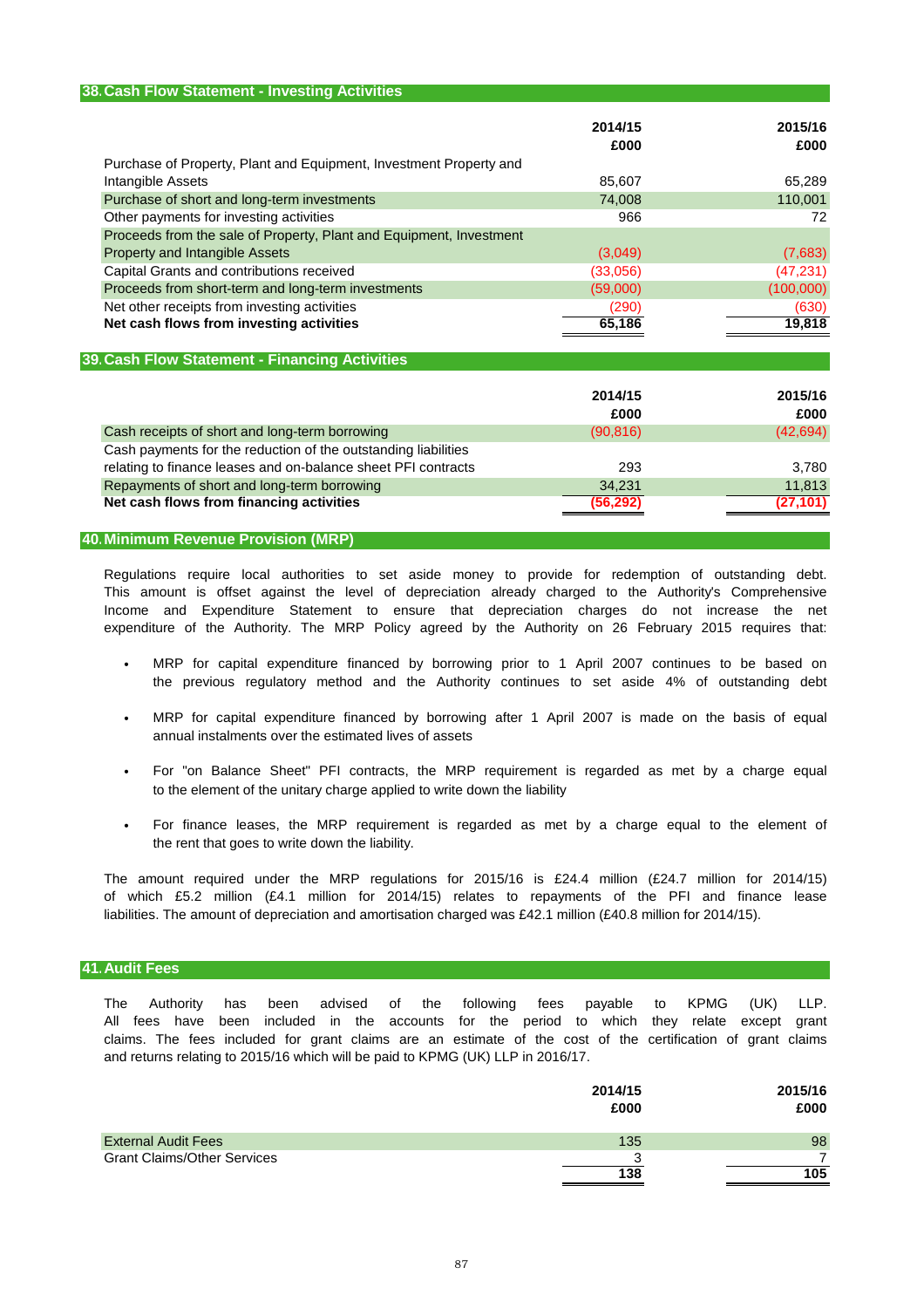# **42.Employee Remuneration**

table includes the senior staff separately identified in the subsequent tables. taxable expenses and severance (if applicable) amounted to £50,000 or more in the financial year. The The table below shows the number of staff employed by the Authority whose remuneration,

| Pay Band |          | <b>Number of Staff</b> |                       |                |                |                       |                |  |  |
|----------|----------|------------------------|-----------------------|----------------|----------------|-----------------------|----------------|--|--|
|          |          |                        | 2014/15               |                |                | 2015/16               |                |  |  |
|          |          |                        |                       | Inc            |                |                       | Inc            |  |  |
|          |          |                        | <b>Exc Redundancy</b> | Redundancy     |                | <b>Exc Redundancy</b> | Redundancy     |  |  |
|          |          | <b>Schools</b>         | <b>Non Schools</b>    | <b>Total</b>   | <b>Schools</b> | <b>Non Schools</b>    | <b>Total</b>   |  |  |
|          |          |                        |                       |                |                |                       |                |  |  |
| £185,000 | £189,999 |                        | 1                     | 1              |                |                       |                |  |  |
| £180,000 | £184,999 |                        |                       |                |                |                       |                |  |  |
| £175,000 | £179,999 |                        |                       |                |                |                       |                |  |  |
| £170,000 | £174,999 |                        |                       |                |                | 1                     | 1              |  |  |
| £165,000 | £169,999 |                        | 1                     | 1              |                |                       |                |  |  |
| £160,000 | £164,999 |                        |                       |                |                | $\mathbf{1}$          | 1              |  |  |
| £155,000 | £159,999 |                        |                       |                |                | 1                     | 1              |  |  |
| £150,000 | £154,999 |                        |                       |                |                |                       |                |  |  |
| £145,000 | £149,999 |                        |                       |                |                |                       |                |  |  |
| £140,000 | £144,999 |                        | 1                     | 1              |                |                       |                |  |  |
| £135,000 | £139,999 |                        |                       |                |                |                       |                |  |  |
| £130,000 | £134,999 |                        |                       |                |                |                       |                |  |  |
| £125,000 | £129,999 | 1                      | 2                     | 3              |                | 2                     | $\overline{2}$ |  |  |
| £120,000 | £124,999 |                        | 3                     | 3              |                | $\overline{2}$        | $\overline{2}$ |  |  |
| £115,000 | £119,999 |                        |                       |                |                |                       |                |  |  |
| £110,000 | £114,999 |                        |                       |                |                | $\overline{2}$        | 3              |  |  |
| £105,000 | £109,999 |                        |                       |                |                |                       |                |  |  |
| £100,000 | £104,999 |                        | 1                     | 1              |                |                       | $\overline{1}$ |  |  |
| £95,000  | £99,999  |                        | 1                     | 2              | 1              |                       | 1              |  |  |
| £90,000  | £94,999  | $\overline{2}$         | $\overline{1}$        | $\overline{4}$ | $\mathbf{1}$   |                       | $\overline{1}$ |  |  |
| £85,000  | £89,999  | 4                      | 7                     | 12             | 4              | 6                     | 10             |  |  |
| £80,000  | £84,999  | 4                      | 3                     | 8              | $\overline{1}$ | 5                     | $\overline{7}$ |  |  |
| £75,000  | £79,999  | 2                      |                       | 3              | 3              |                       | $\overline{3}$ |  |  |
| £70,000  | £74,999  | 8                      | 3                     | 12             | 8              | 3                     | 11             |  |  |
| £65,000  | £69,999  | 27                     | 6                     | 33             | 23             | 10                    | 37             |  |  |
| £60,000  | £64,999  | 49                     | 19                    | 69             | 50             | 18                    | 71             |  |  |
| £55,000  | £59,999  | 90                     | 18                    | 109            | 89             | 20                    | 111            |  |  |
| £50,000  | £54,999  | 87                     | 42                    | 134            | 93             | 45                    | 142            |  |  |
|          |          | 274                    | 109                   | 396            | 273            | 116                   | 405            |  |  |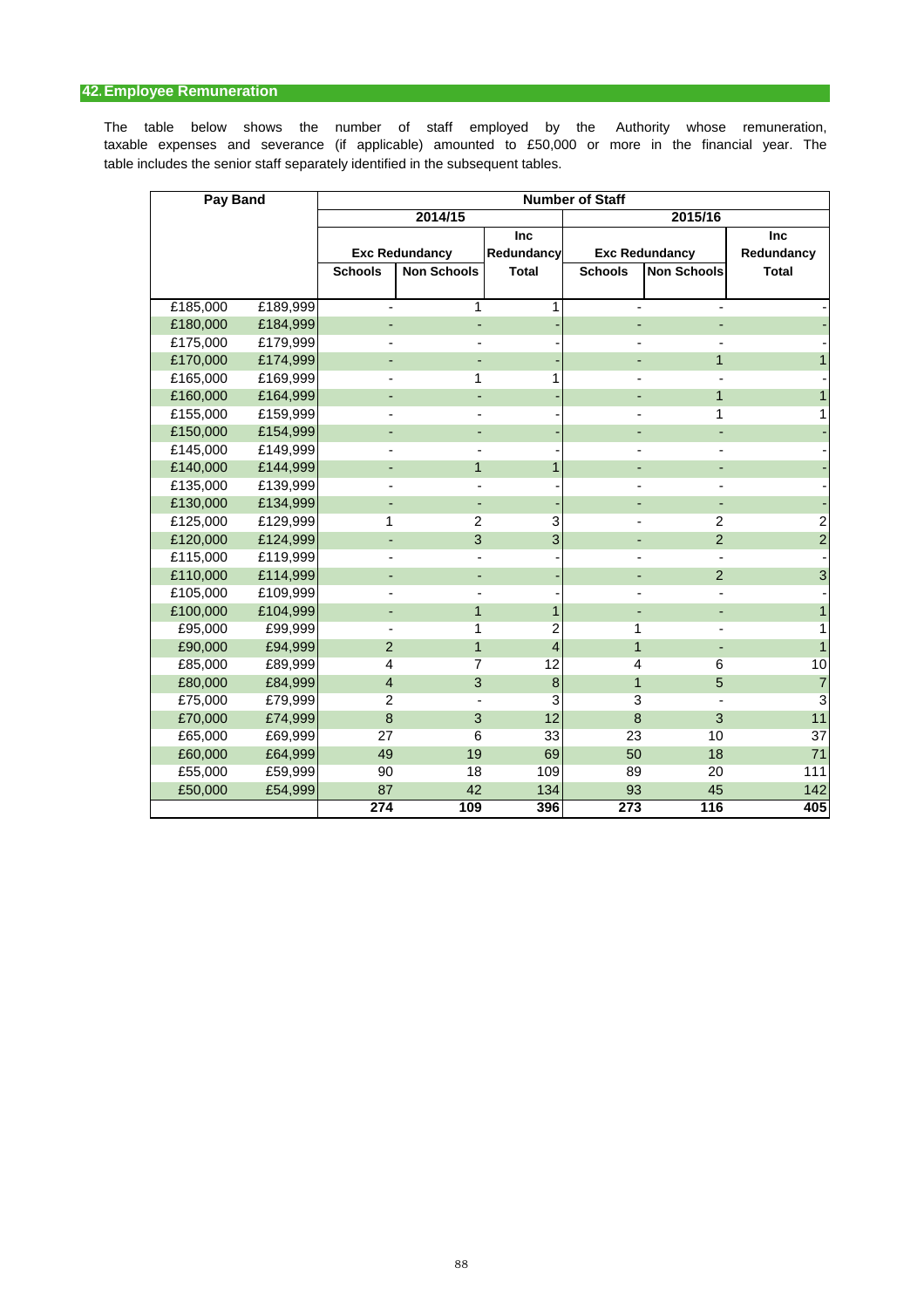Audit (England) Regulations 2015. The tables below show the remuneration of the Authority's Senior Employees as defined by the Accounts and

### **2015/16**

| <b>Post Holder information (Post</b><br>title and name (where   |                | <b>Salary</b><br>(including<br>fees & |                 | Compen-<br>sation for<br>Loss of | <b>Employer</b><br><b>Pension</b><br>contri- | <b>Total</b>           |
|-----------------------------------------------------------------|----------------|---------------------------------------|-----------------|----------------------------------|----------------------------------------------|------------------------|
| applicable))                                                    | <b>Note</b>    | allowances)                           | <b>Expenses</b> | <b>Office</b>                    |                                              | butions* Remun-eration |
|                                                                 |                | £                                     | £               | £                                | £                                            | £                      |
| <b>Chief Executive</b>                                          | 3              | 3,074                                 | 169             | 14,626                           |                                              | 17,869                 |
| Chief Executive - A May                                         | 3              | 169,499                               | 2,175           |                                  | 33,137                                       | 204,810                |
| <b>Corporate Director of CFCS</b>                               | 8              | 68,578                                | 429             | ٠                                | 13,407                                       | 82,414                 |
| Corporate Director of ASCH & PP<br>(and Deputy Chief Executive) | 7              | 126,297                               | 102             |                                  | 24,689                                       | 151,088                |
| <b>Corporate Director of Place</b>                              |                | 121,371                               | 463             |                                  |                                              | 121,834                |
| Corporate Director of Resources                                 |                | 121,371                               | 927             |                                  | 23,728                                       | 146,026                |
| Director of Public Health - Dr C<br>Kenny                       | $\overline{4}$ | 159,031                               |                 |                                  | 20,925                                       | 179,956                |
| Service Director (Finance,<br>Procurement & Improvement)        | $\overline{2}$ | 82,063                                | 300             | ۰                                | 16,043                                       | 98,406                 |
| Deputy Director of Public Health -<br>Dr J Tomlinson            | 5              | 163,921                               | 562             |                                  |                                              | 164,482                |
| Deputy Director of CFCS                                         | 6              | 103,521                               | 553             |                                  | 20,238                                       | 124,312                |

\*Pension Contributions are estimated at 19.55% to account for the pensions deficit (see note 19).

titles quoted reflect the current departmental structure arising. A revised senior level organisational structure was implemented on 1 September 2015 – post

1. The post of Corporate Director of Resources has the statutory responsibility of Monitoring Officer. 2. The post of Service Director (Finance, Procurement and Improvement) has the statutory responsibility of S151 Officer.

3. Retiring Chief Executive was replaced with effect from 7 April 2015 by the former Corporate Director of CFCS The Chief Executive's annualised salary is £170,000. The former Corporate Director of CFCS annualised salary was £134,908. There was payment in lieu of notice due to the timing of the appointment.

4. This senior employee is named as their salary and allowances are over £150,000 in accordance with The Code.

England. 5. This senior employee is named as their salary and allowances are over £150,000 in accordance with The Code. One of the allowances the officer receives is a National Clinical Excellence Award of £35,602 which was amended to an award of £23,656 on 1 October 2015 and is paid for by Public Health

6. From 19 Jan 2015 an officer was in receipt of an allowance for acting as Deputy Director of CFCS. This arrangement ceased on appointment of a new director of CFCS who took up the post on 28 September 2015. Their annualised salary (and allowance of £13,721 pa) is £102,500.

7. Post of Corporate Director ASCH&PP is also the Deputy Chief Executive.

8. A new Corporate Director CFCS commenced on 28 September 2015. Their annualised salary is £134,908.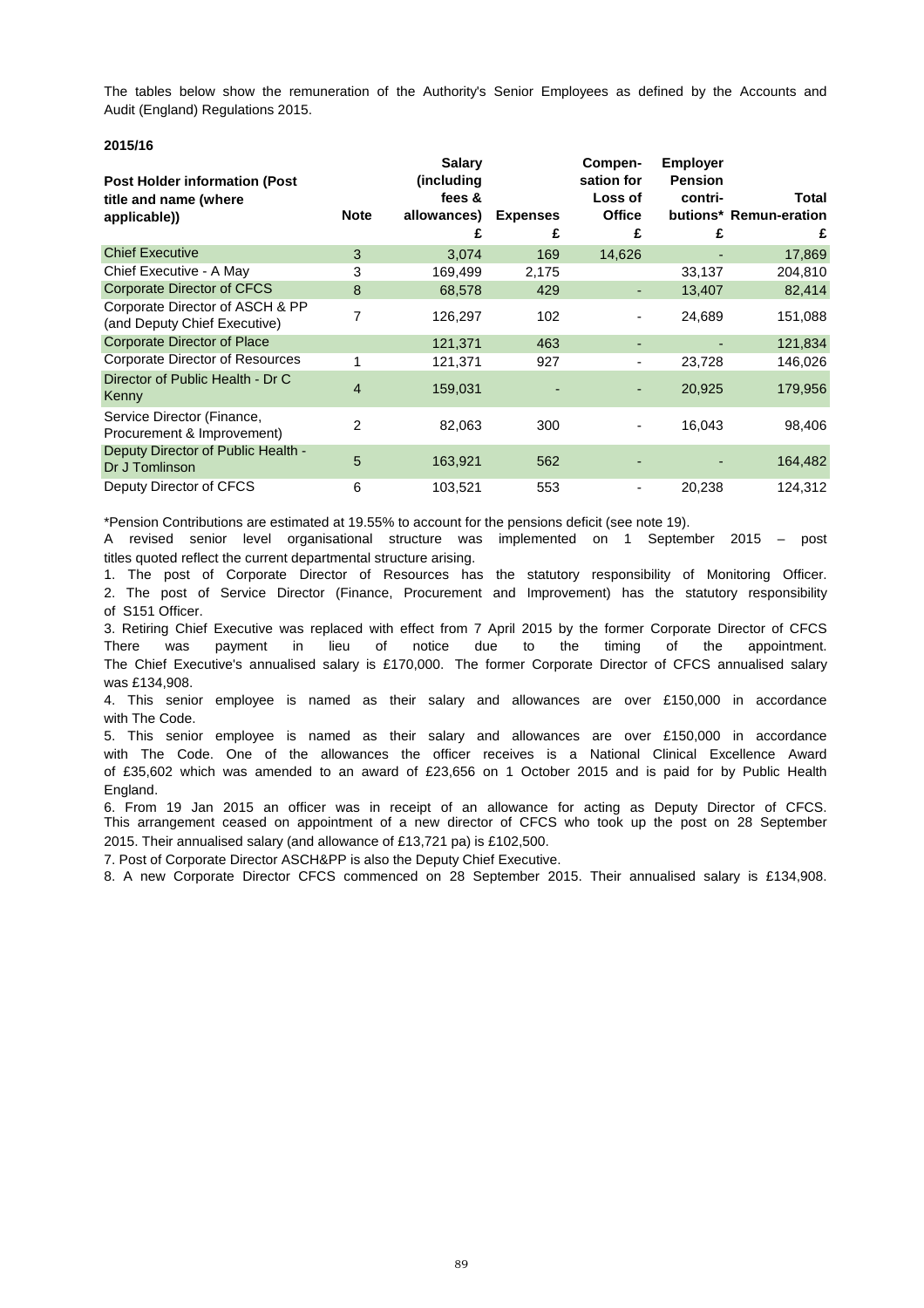| ZU14/13                                                                       |                |                                          |                                          |                                             |                                |                                     |
|-------------------------------------------------------------------------------|----------------|------------------------------------------|------------------------------------------|---------------------------------------------|--------------------------------|-------------------------------------|
| <b>Post Holder information (Post</b><br>title and name (where<br>applicable)) | <b>Note</b>    | (including<br>fees &<br>allowances)<br>£ | <b>Expense</b><br><b>Allowances</b><br>£ | sation for<br>Loss of<br><b>Office</b><br>£ | <b>Pension</b><br>contri-<br>£ | Total<br>butions Remun-eration<br>£ |
| <b>Chief Executive - M Burrows</b>                                            |                | 184,410                                  | 1,999                                    | ٠                                           |                                | 186,409                             |
| Corporate Director of CFCS<br>Corporate Director of ASCH & PP                 |                | 139,908<br>121,371                       | 918<br>111                               | ٠                                           | 26,862<br>23,303               | 167,688<br>144,785                  |
| Corporate Director of Env &<br><b>Resources</b>                               |                | 121,371                                  | 484                                      |                                             | 7,768                          | 129,623                             |
| Corporate Director of PPCS                                                    | $\mathbf{1}$   | 121,371                                  | 693                                      | ٠                                           | 23,303                         | 145,367                             |
| Direct of Public Health                                                       | 4              | 129,577                                  |                                          |                                             | 16,066                         | 145,643                             |
| Service Director (Finance &<br>Procurement)                                   | $\overline{2}$ | 41,654                                   | 92                                       |                                             | 7,613                          | 49,359                              |
| Service Director (Finance &<br>Procurement                                    | 3              | 69,933                                   | 387                                      | ٠                                           | 13,427                         | 83,747                              |
| Deputy Director of Public Health -<br>Dr J Tomlinson                          | 5              | 168,199                                  | 973                                      |                                             | (50)                           | 169,122                             |
| Service Director of Personal Care<br>and Support (Younger Adults)             | 6              | 101,206                                  | 438                                      |                                             | 19,432                         | 121,076                             |
| Deputy Director of CFCS                                                       | $\overline{7}$ | 90,240                                   | 923                                      |                                             | 17,326                         | 108,489                             |

\*Pension Contributions are estimated at 19.2% to account for the pensions deficit (see note 19).

**2014/15**

1. The post of Corporate Director of PPCS has the statutory responsibility of Monitoring Officer. 2. The post of Service Director (Finance & Procurement) has the statutory responsibility of S151 Officer. The original post holder left 15 September 2014. Their annualised salary is £87,038.

3. The post of Service Director (Finance & Procurement) has the statutory responsibility of S151 Officer. The incumbent started in this role 15 September 2014. Their annualised Salary is £79,867.

4. The post of Director of Public Health is employed by NCC but 40% is recharged to Nottingham City Council under a formalised Joint Arrangement under Section 113 of Local Government Act 1972. The above table shows the full remuneration.

Excellence Award of £35,602. with the Code. With effect from 1 October 2013 20% of basic salary and on-costs are recovered from 5. This senior employee is named as their salary and allowances are over £150,000, in accordance Public Health England of £25,377. One of the allowances the officer receives is a National Clinical

Their annualised salary (including allowance) is £102,500. 6. In 2013 the Corporate Director ASCH & PP was elected as the Vice President, and then President, of the Association of Directors of Adult Social Services (ADASS) until 31 March 2015. From 11 November 2013 a Deputy Director was appointed and represents ASCH &PP at the Corporate Leadership Team. 7. From 19 Jan 2015 an officer has been in receipt of an allowance for acting as Deputy Director of CFCS.

therefore differ from other published information. of pension contributions that would have been paid had a retiring employee not left the Authority early. It may The table below includes all exits from the Authority, including school based staff, and takes into account the cost

| <b>Payment Ranges</b> |                          |          | Number of                | Compulsory<br><b>Redundancies</b> |                          | Number of Other<br><b>Departures Agreed</b> |         | <b>Total Number of</b><br><b>Exit Packages</b> | <b>Total Cost of Exit Packages</b> |                          |
|-----------------------|--------------------------|----------|--------------------------|-----------------------------------|--------------------------|---------------------------------------------|---------|------------------------------------------------|------------------------------------|--------------------------|
|                       |                          |          | 2014/15                  | 2015/16                           | 2014/15                  | 2015/16                                     | 2014/15 | 2015/16                                        | 2014/15                            | 2015/16                  |
| £0                    | ٠                        | £20,000  | 120                      | 72                                | 196                      | 53                                          | 316     | 125                                            | 2,290,261                          | 837,286                  |
| £20.001               | $\blacksquare$           | £40.000  | 20                       | 8                                 | 61                       | 36                                          | 81      | 44                                             | 2,354,829                          | 1,291,430                |
| £40,001               | ٠                        | £60,000  | 5                        | $\overline{4}$                    | 16                       | 3                                           | 21      | 7                                              | 960.151                            | 308,924                  |
| £60.001               | $\overline{\phantom{a}}$ | £80,000  | $\overline{2}$           |                                   | 2                        |                                             | 4       | 2                                              | 254.103                            | 121,579                  |
| £80,001               | $\sim$                   | £100,000 | $\overline{\phantom{a}}$ |                                   | $\overline{\phantom{0}}$ |                                             |         | -                                              |                                    | $\overline{\phantom{0}}$ |
| £100,001              | $\overline{\phantom{a}}$ | £150,000 | $\overline{\phantom{a}}$ | $\overline{\phantom{0}}$          | -                        |                                             |         | ٠                                              | $\overline{\phantom{0}}$           |                          |
|                       |                          |          | 147                      | 85                                | 275                      | 93                                          | 422     | 178                                            | 5.859.344                          | 2.559.219                |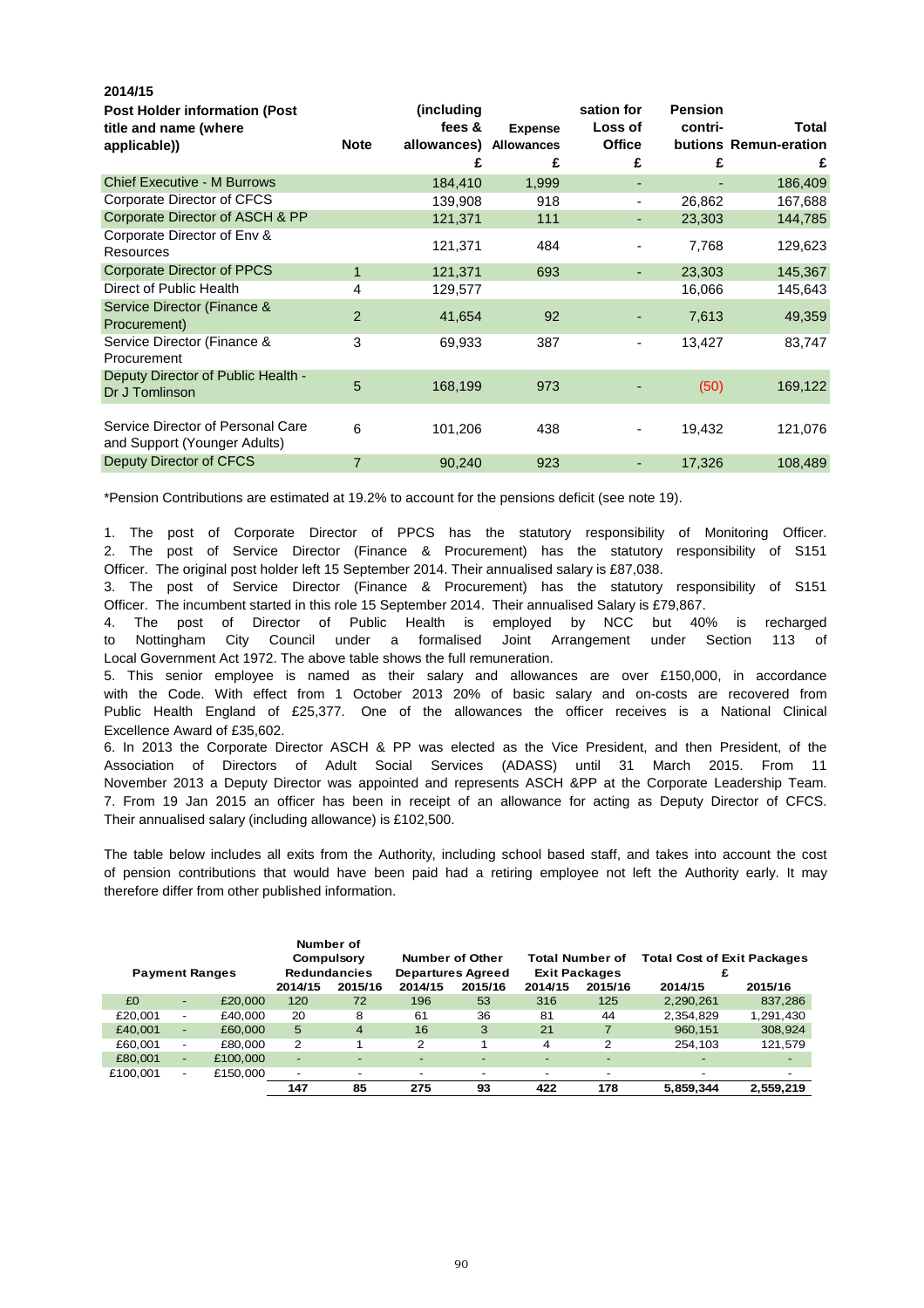### **43.Deployment of Dedicated Schools Grant**

The Authority's expenditure on schools is funded primarily by grant monies provided by the Department for Education, the Dedicated Schools Grant (DSG). An element of DSG is recouped by the Department to expenditure properly included in the Schools Budget, as defined in the School Finance (England) share for each maintained school. fund Academy schools in the Authority's area. The DSG is ringfenced and can only be applied to meet Regulations 2015. The schools budget includes elements for a range of educational services provided on an Authority-wide basis and for the Individual Schools Budget, which is divided into a budget

Details of the deployment of DSG receivable for 2015/16 are as follows:

### **Schools Budget Funded by Dedicated Schools Grant**

|                                               | <b>Central</b><br><b>Expenditure</b> | <b>Individual</b><br><b>Schools</b><br><b>Budget (ISB)</b> | <b>Total</b> |
|-----------------------------------------------|--------------------------------------|------------------------------------------------------------|--------------|
|                                               | £000                                 | £000                                                       | £000         |
| Final DSG for 2015/16 before Academy          |                                      |                                                            | 532,108      |
| Academy figure recouped for 2016/17           |                                      |                                                            | (220, 111)   |
| Total DSG after Academy recoupment for        |                                      |                                                            | 311,997      |
| Brought Forward 2014/15                       |                                      |                                                            | 15,006       |
| Carry Forward to 2016/17 agreed in advance    |                                      |                                                            |              |
| Agreed initial budgeted distribution for      | 58,071                               | 268,932                                                    | 327,003      |
|                                               | <b>Central</b><br><b>Expenditure</b> | <b>Individual</b><br><b>Schools</b><br><b>Budget (ISB)</b> | <b>Total</b> |
|                                               | £000                                 | £000                                                       | £000         |
| In year adjustments                           | (12,011)                             | 12,393                                                     | 382          |
| Final budgeted distribution for 2015/16       | 46,060                               | 281,325                                                    | 327,385      |
| Actual central expenditure                    | (34, 778)                            |                                                            | (34, 778)    |
| Actual ISB deployed to schools                |                                      | (281, 325)                                                 | (281, 325)   |
| Plus Local Authority contribution for 2015/16 |                                      |                                                            |              |
| Carried forward to 2016/17                    | 11,282                               |                                                            | 11,282       |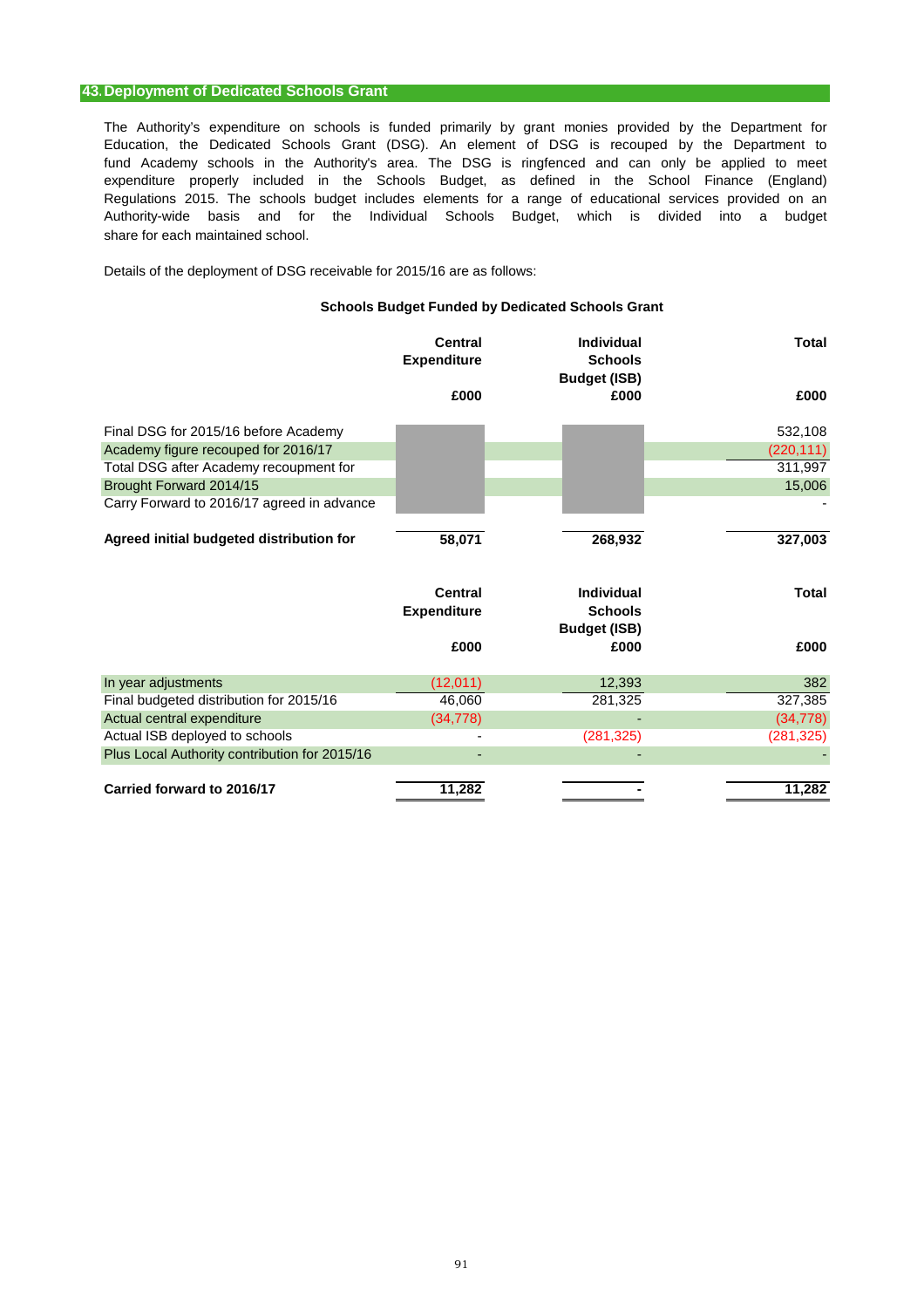### **44.Pooled Budgets**

Under Section 31 of the Health Act 1999, Nottinghamshire County Council has entered into the the host authority for the pooled budget and has responsibility for it's financial management. following Pooled Budget Arrangements with the partners set out below. The County Council is The details are set out below:

#### **Integrated Community Equipment Loan Service (ICELS) - Nottinghamshire**

Nottinghamshire County Council (Host) Nottingham City Council Nottingham City CCG Nottinghamshire County CCG's Bassetlaw CCG

| <b>Pooled Budgets Memo Account</b>      | 2014/15<br>£000 | 2015/16<br>£000 |
|-----------------------------------------|-----------------|-----------------|
|                                         |                 |                 |
| Net (surplus) / deficit brought forward | (145)           | (96)            |

| Funding provided to the pooled budget:            |          |          |
|---------------------------------------------------|----------|----------|
| Nottinghamshire County Council ASCH&PP            | (2, 110) | (1,966)  |
| Nottinghamshire County Council CYP                | (267)    | (283)    |
| Nottingham City Council ASCH                      | (1,201)  | (1,309)  |
| <b>Bassetlaw CCG</b>                              | (362)    | (419)    |
| Nottinghamshire County CCG's                      | (2,400)  | (1,288)  |
| Nottingham City CCG                               | (1, 189) | (2,655)  |
| <b>Continuing Healthcare Specialist Equipment</b> | (187)    | (233)    |
| Other                                             | (401)    |          |
| <b>Total Funding</b>                              | (8, 117) | (8, 151) |

|                                                   | 2014/15 | 2015/16 |
|---------------------------------------------------|---------|---------|
| <b>Expenditure met from the pooled budget:</b>    | £000    | £000    |
| Partnership Management and Administration Costs   | 366     | 536     |
| <b>Contract Management Fee</b>                    | 1,191   | 1,410   |
| <b>Continuing Healthcare Specialist Equipment</b> | 235     | 250     |
| Equipment                                         | 5,451   | 5,516   |
| <b>Minor Adaptations</b>                          | 846     | 419     |
| <b>Weekend Working Project</b>                    | 76      |         |
| <b>Direct Payments</b>                            |         | 6       |
| <b>Total Expenditure</b>                          | 8,166   | 8,137   |
| Net (surplus) / deficit carried forward           | (96)    | (110)   |

years, with the option to extend for a further 2 years. The combined ICELS Contract commenced on 1 April 2011 for a period of 3 years. The option to extend for up to 2 years was agreed and this ended 31 March 2016. A new contract will begin on 1 April 2016 for a period of 5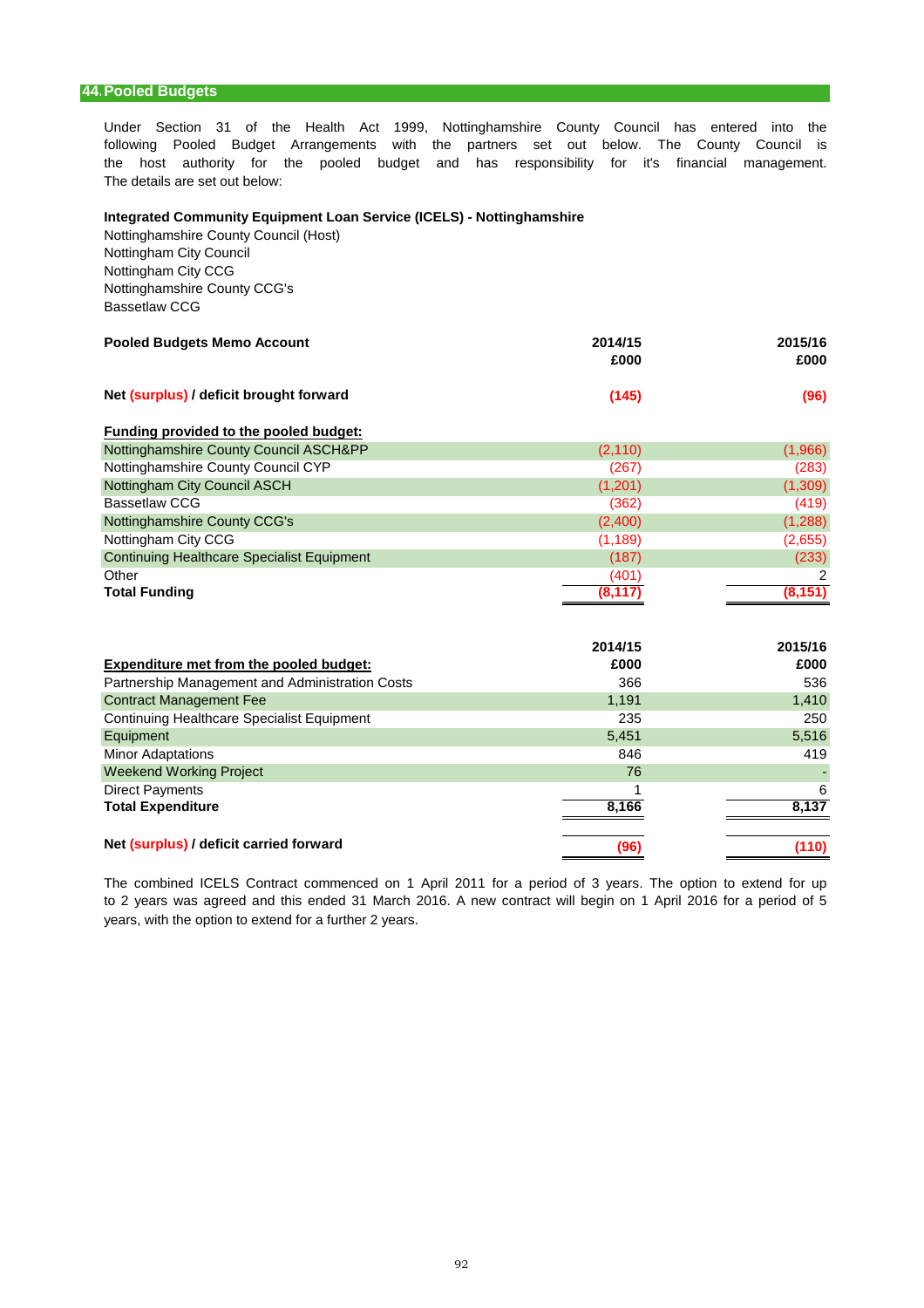### **Better Care Fund**

NHS England Area Teams for former Section 256 Schemes to Clinical Commissioning Groups to create the The Better Care Fund was announced by the Government in the June 2013 spending round, to ensure constitute a joint arrangement and therefore requirements of IFRS11 are not met. total fund of £3.8bn. In 2015/16, the Nottinghamshire Clinical Commissioning Groups (CCG) received an Nottinghamshire of £57.8m. Assessment of the operation of the BCF pooled fund identified that it does not a transformation in integrated health and social care. In 2015/16 an additional £1.1bn was transferred from additional £16.2m allocation and put £52.7m towards the creation of a Better Care Fund Pooled Budget in

| <b>Pooled Budgets Memo Account</b> | 2015/16 |
|------------------------------------|---------|
|------------------------------------|---------|

**£000**

| Net (surplus) / deficit brought forward |  |
|-----------------------------------------|--|
|-----------------------------------------|--|

| Funding provided to the pooled budget: |           |
|----------------------------------------|-----------|
| Nottinghamshire County Council ASCH&PP | (5, 168)  |
| <b>Bassetlaw CCG</b>                   | (7,532)   |
| Mansfield & Ashfield CCG               | (14, 274) |
| Newark & Sherwood CCG                  | (8,769)   |
| Nottingham North and East CCG          | (9, 115)  |
| Nottingham West CCG                    | (6, 180)  |
| <b>Rushcliffe CCG</b>                  | (6,780)   |
|                                        |           |
| <b>Total Funding</b>                   | (57.818)  |

|                                         | 2015/16 |
|-----------------------------------------|---------|
| Expenditure met from the pooled budget: | £000    |
| Nottinghamshire County Council ASCH&PP  | 23,697  |
| Bassetlaw CCG                           | 4,736   |
| Mansfield & Ashfield CCG                | 9,552   |
| Newark & Sherwood CCG                   | 5,973   |
| Nottingham North and East CCG           | 5,059   |
| Nottingham West CCG                     | 3,249   |
| <b>Rushcliffe CCG</b>                   | 3,880   |
| <b>Total Expenditure</b>                | 56,146  |
|                                         |         |
| Net (surplus) / deficit carried forward | (1,672) |

### **45.Termination Benefits**

The Authority terminated the contracts of a number of employees in 2015/16, with a net value of £-0.5 million (£2.2 million in 2014/15). These figures include accounting entries required by The Code. The negative value is due to an overprovison in the previous year.

#### **46.Members Allowances**

The Authority makes payments to Councillors for work undertaken in the course of their duties. The cost during the financial year was £1,443,060 (£1,441,432 in 2014/15). In addition to this, Members were reimbursed a total of £71,460 (£60,325 in 2014/15) for expenses incurred on Authority business.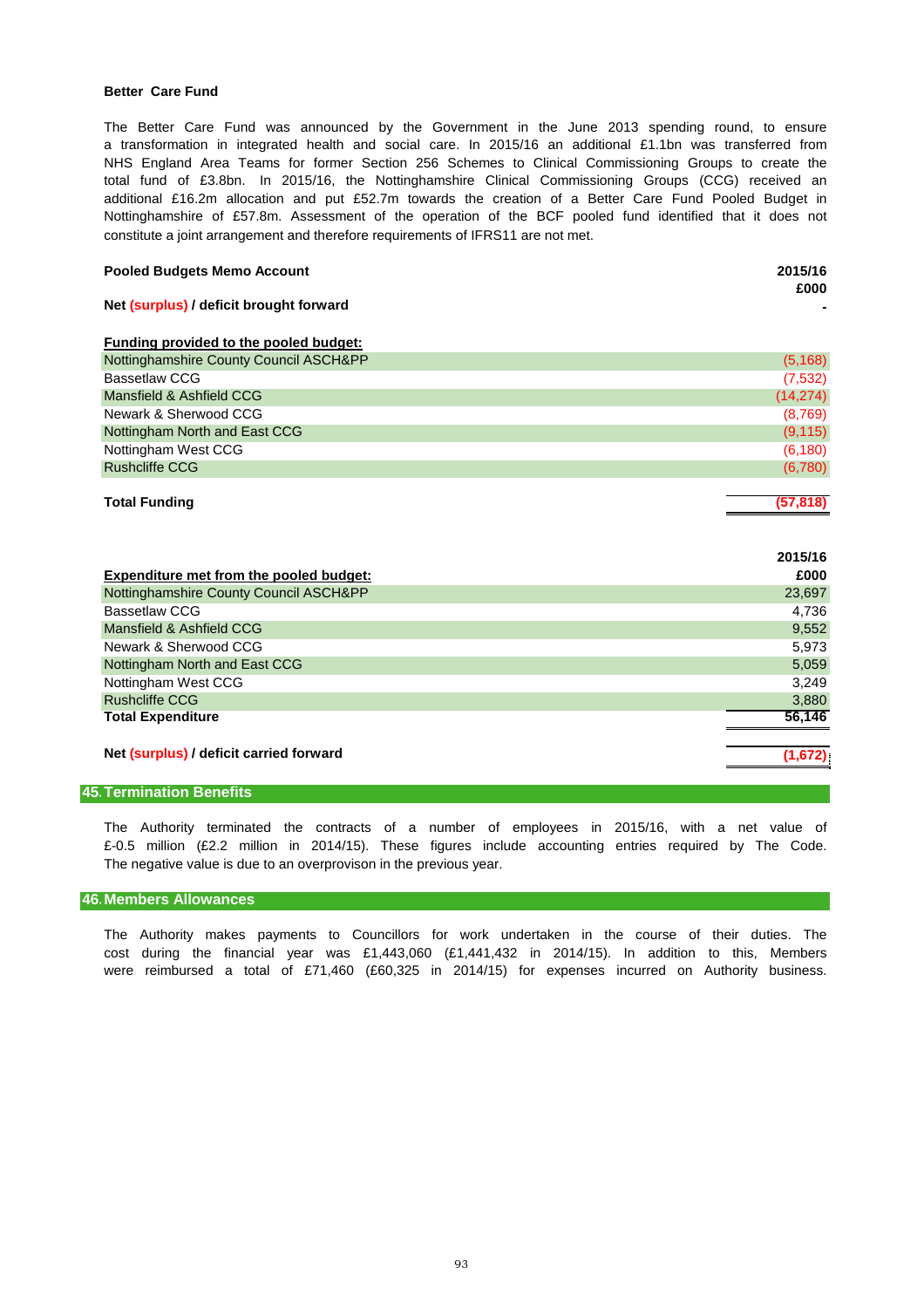# **47.Income from bodies under the Local Authority (Goods and Services) Act 1970**

provided the following: The Authority is empowered by this Act to provide goods and services to other public bodies. The Authority

|                                          |                    | 2014/15 |                           | 2015/16       |  |
|------------------------------------------|--------------------|---------|---------------------------|---------------|--|
|                                          | £000               | £000    | £000                      | £000          |  |
|                                          | <b>Expenditure</b> |         | <b>Income Expenditure</b> | <b>Income</b> |  |
| Administration and Professional Services |                    |         |                           |               |  |
| <b>NHS Trusts</b>                        | 58,205             | 58,205  | 97,949                    | 97,949        |  |
| <b>Other Authorities</b>                 | 7,227              | 7,227   | 6,445                     | 6,445         |  |
| <b>Schools and Colleges</b>              | 32                 | 32      | 147                       | 147           |  |
| Maintenance works                        |                    |         |                           |               |  |
| <b>Other Authorities</b>                 | 174                | 174     | 149                       | 149           |  |
| <b>Schools and Colleges</b>              | 92                 | 92      | 25                        | 25            |  |
|                                          | 65,730             | 65.730  | 104.715                   | 104,715       |  |

### **48.Section 137 of the Local Government Act 1972**

During 2015/16 these powers were not used. Local authorities are empowered by Section 137 of the Local Government Act 1972, as amended, to make contributions to certain charitable funds, not for profit bodies providing a public service and mayoral appeals.

# **49.Publicity Work**

Local authorities are required to disclose their expenditure on publicity. The definition of publicity includes a number of routine items of expenditure. The Authority's expenditure is summarised below:

|                                                         | 2014/15 | 2015/16 |
|---------------------------------------------------------|---------|---------|
|                                                         | £000    | £000    |
| Advertising for staff                                   | 455     | 554     |
| Other advertising, including education courses          | 656     | 910     |
| Public Relations - salaries and running costs           | 975     | 1,070   |
| Other publicity expenditure                             | 63      | 156     |
|                                                         | 2.149   | 2,690   |
| As a percentage of gross expenditure (cost of services) | 0.20%   | 0.24%   |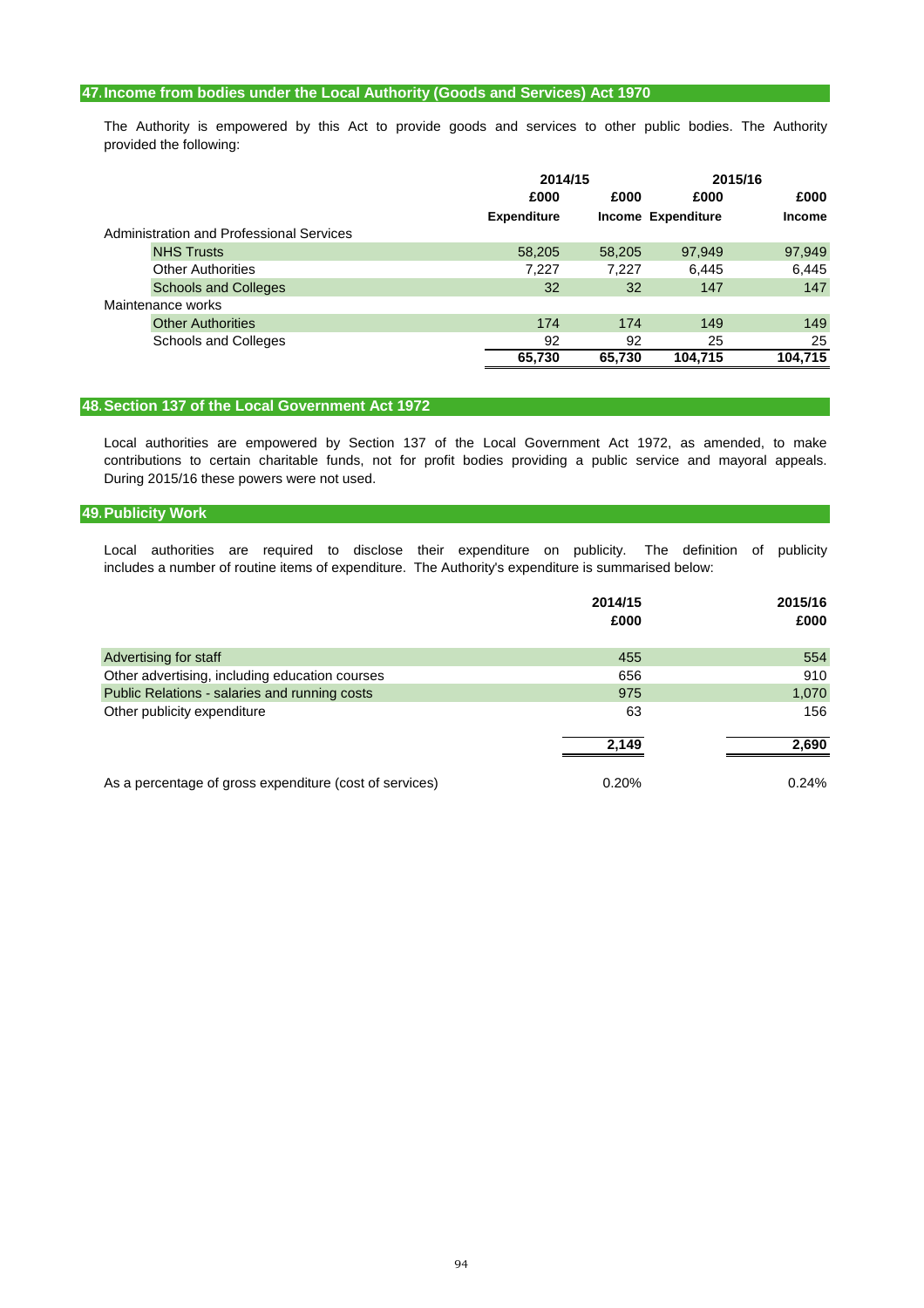# **NOTTINGHAMSHIRE COUNTY COUNCIL PENSION FUND**

### **Introduction**

Nottinghamshire County Council is the Administering Authority for the Local Government Pension Scheme (LGPS) within Nottinghamshire. The LGPS is a statutory scheme administered by individual pension funds. The benefits within the scheme are determined by regulation and are guaranteed by statute. The pension fund exists to help defray the cost of paying the pension benefits. Members make contributions to the Fund as specified in the regulations and employers make contributions as determined by the Fund's actuary as part of the triennial valuation of the Fund. All new employees are brought into the scheme automatically, unless a positive election not to participate is received from the employee.

The Authority administers the pension fund for over 300 participating employers and over 120,000 members. The employers include the County Council, the City Council, District Councils and organisations which used to be part of local government (such as Nottingham Trent University, Colleges, Police civilian staff and Academies). They also include organisations which satisfy the conditions to participate in the LGPS and have been admitted to the Fund by the Authority. In general, these organisations are non-profit making, or are undertaking a service which was, or could be, carried out by a local authority.

The operation of the Fund is set out in a number of published policy statements. Under the Governance Compliance Statement, the functions as administering authority of the Fund are delegated to the Nottinghamshire Pension Fund Committee supported by two advisory sub-committees.

The Funding Strategy Statement sets out the aims and purpose of the Fund and details the responsibilities of the administering authority as regards funding the scheme.

The Statement of Investment Principles sets out more detailed responsibilities relating to the overall investment strategy of the Fund including the proposed asset allocation, restrictions on investment types, the type of investment management used and performance monitoring. It also states the Fund's approach to responsible investment and corporate governance issues.

The Communications Strategy Statement details the overall strategy for involving stakeholders in the Fund. A key part of this strategy is a dedicated Fund website (available at www.nottspf.org.uk).

A separate annual report for the Fund is also produced and this, along with previous years' reports, will be accessible via the the pension fund website. The annual report includes the accounts and the published policies as well as information on the performance of the fund.

The accounts of the fund are set out over the following pages. The CIPFA Code of Practice on Local Authority Accounting in the United Kingdom 2015/16 requires:

- a fund account showing the changes in net assets available for benefits
- a net assets statement showing the assets available at the year end to meet benefits
- supporting notes.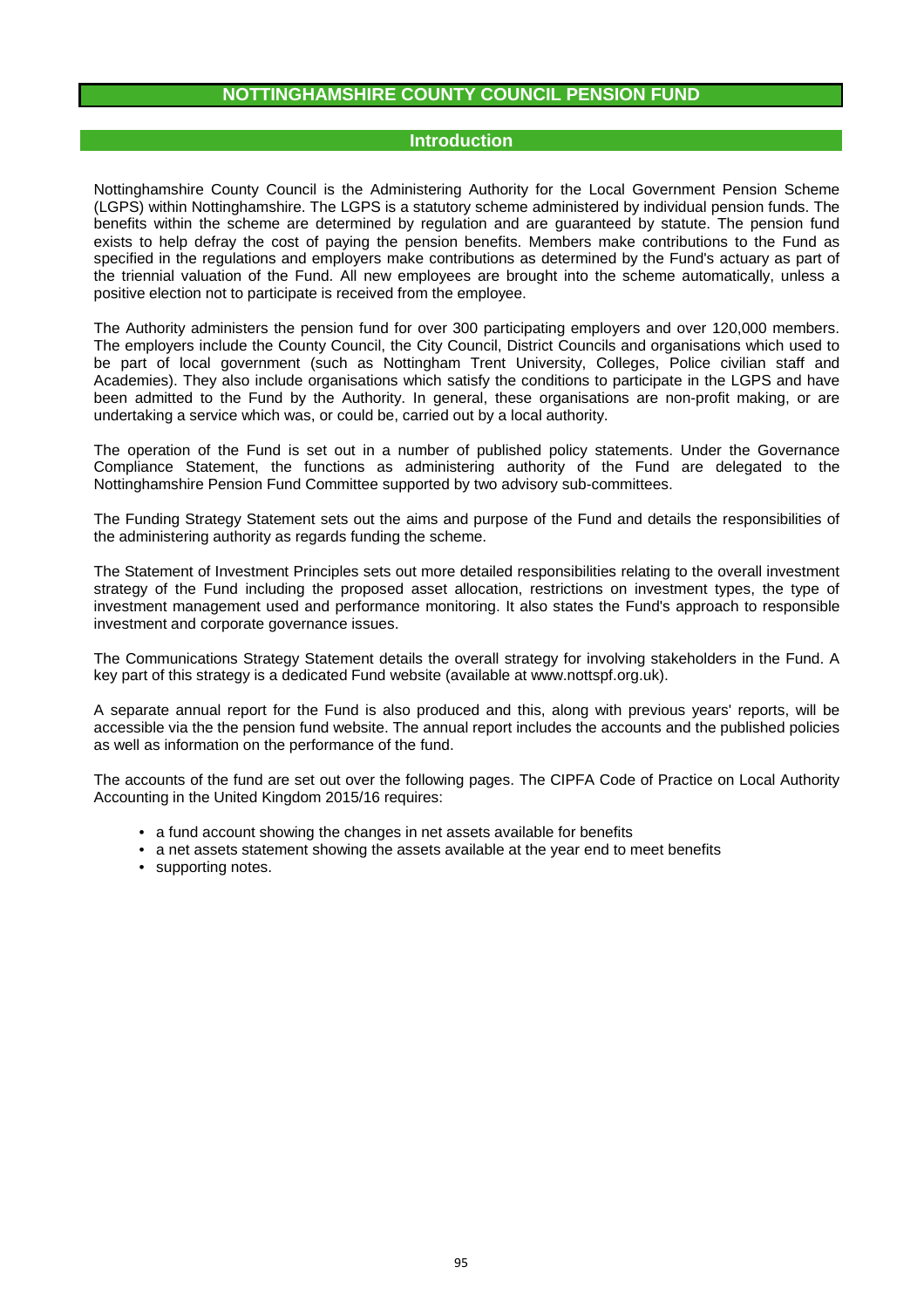# **NOTTINGHAMSHIRE COUNTY COUNCIL PENSION FUND**

# **FUND ACCOUNT**

|                                                                | <b>Notes</b>   | 2014/15<br>£000 | 2015/16<br>£000 |
|----------------------------------------------------------------|----------------|-----------------|-----------------|
| <b>Contributions</b>                                           | 4              |                 |                 |
| <b>Employer contributions</b>                                  |                | (130, 112)      | (131, 873)      |
| <b>Member contributions</b>                                    |                | (42, 714)       | (43, 243)       |
|                                                                |                | (172, 826)      | (175, 116)      |
| Transfers in from other pension funds                          |                | (6, 124)        | (4,940)         |
| <b>Benefits</b>                                                | 5              |                 |                 |
| Pensions                                                       |                | 137,495         | 141,963         |
| Commutation of pensions and lump sum retirement benefits       |                | 25,991          | 26,567          |
| Lump sum death benefits                                        |                | 3,324           | 3,860           |
|                                                                |                | 166,810         | 172,390         |
| Payments to and on account of leavers                          |                | 87,072          | 6,519           |
| Administration expenses                                        | 6              | 1,764           | 1,221           |
| Net (additions)/withdrawals from dealings with members         |                | 76,696          | 74              |
| Oversight and governance expenses                              | $\overline{7}$ | 572             | 584             |
| Investment Income                                              | 8              | (110, 790)      | (112, 363)      |
| Profits & losses on disposal of investments & changes in value |                | (316, 474)      | 119,007         |
| Taxes on income                                                |                | 703             | 638             |
| Investment management expenses                                 | 9              | 3,838           | 3,990           |
| <b>Net Returns on Investments</b>                              |                | (422,723)       | 11,272          |
| Net (increase)/decrease in net assets available for            |                |                 |                 |
| benefits during the year                                       |                | (345, 455)      | 11,930          |
| Opening net assets of the Fund                                 |                | 3,733,145       | 4,078,600       |
| Net assets available to fund benefits                          |                | 4,078,600       | 4,066,670       |

Payments to and on account of leavers in 2014/15 includes an amount of £76.0 million in respect of the transfer out of liabilities relating to the Nottinghamshire Probation Trust as part of the transfer of services to the National Probation Service. Excluding this bulk transfer, the net withdrawal from dealings with members was £0.7 million.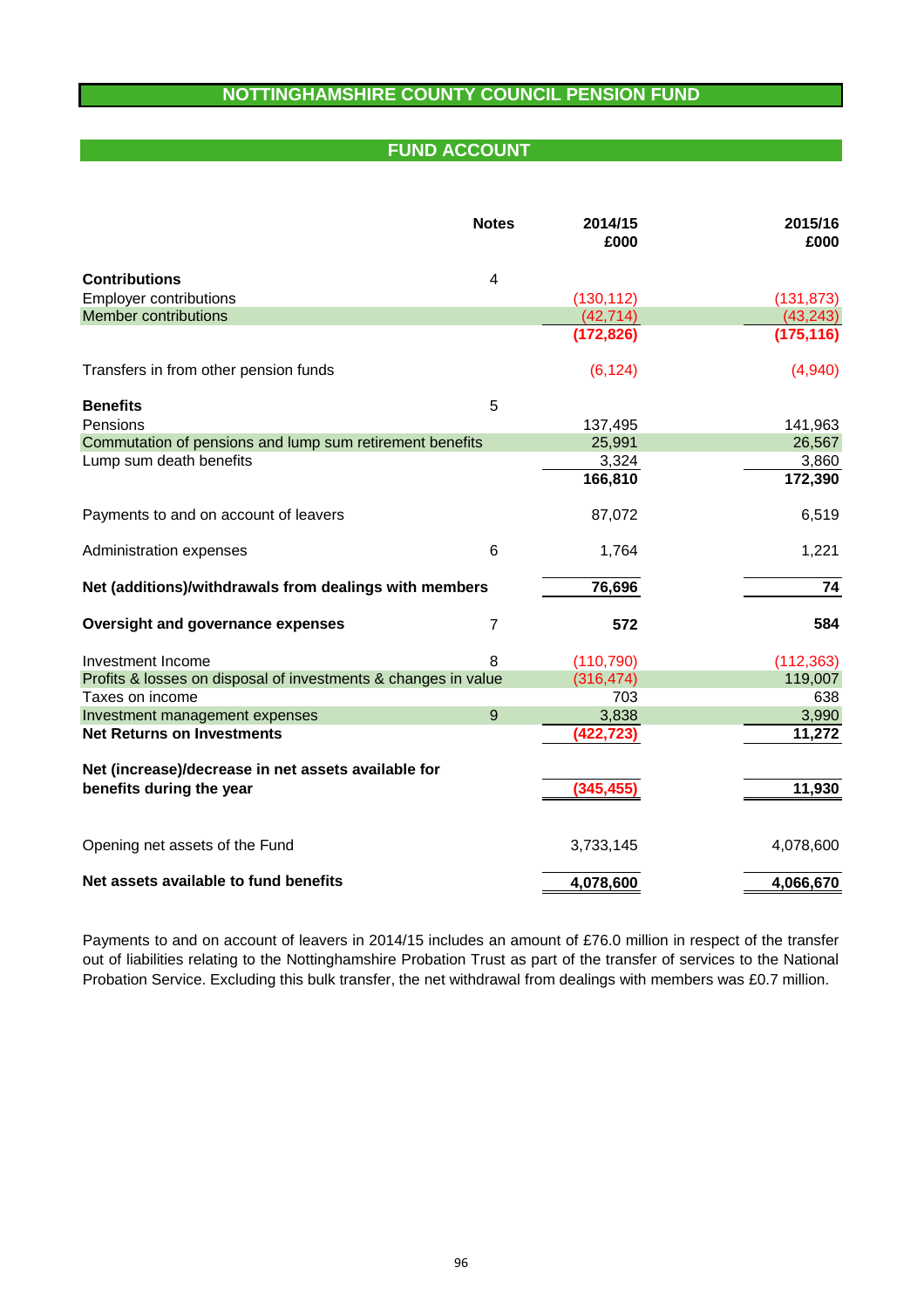# **NOTTINGHAMSHIRE COUNTY COUNCIL PENSION FUND**

# **NET ASSETS STATEMENT FOR THE YEAR ENDED**

|                                                     | <b>Notes</b> | 31 March 2015<br>£000 | 31 March 2016<br>£000 |
|-----------------------------------------------------|--------------|-----------------------|-----------------------|
| <b>Investment Assets</b>                            | 10 & 14      |                       |                       |
| <b>Fixed Interest Securities</b>                    |              | 412,853               | 421,376               |
| Equities                                            |              | 1,983,371             | 1,885,900             |
| <b>Pooled Investment Vehicles</b>                   |              | 1,199,849             | 1,194,736             |
| Property                                            |              | 321,700               | 343,314               |
| Forward Foreign Exchange                            |              |                       | 168                   |
| Cash deposits                                       |              | 131,916               | 193,339               |
| <b>Other Investment Balances</b>                    | 12           | 21,568                | 23,802                |
| Investment liabilities                              | 12           | (4,571)               | (7, 739)              |
|                                                     |              | 4,066,686             | 4,054,896             |
| <b>Current assets</b>                               | 13           | 14,198                | 13,198                |
| <b>Current liabilities</b>                          | 13           | (2, 284)              | (1, 424)              |
|                                                     |              | 11,914                | 11,774                |
| Net assets of the fund available to pay benefits at |              |                       |                       |
| the year end                                        |              | 4,078,600             | 4,066,670             |

Authority Accounting in the United Kingdom 2015/16 , is shown at note 2c. The actuarial present value of promised retirement benefits, as required by the Code of Practice on Local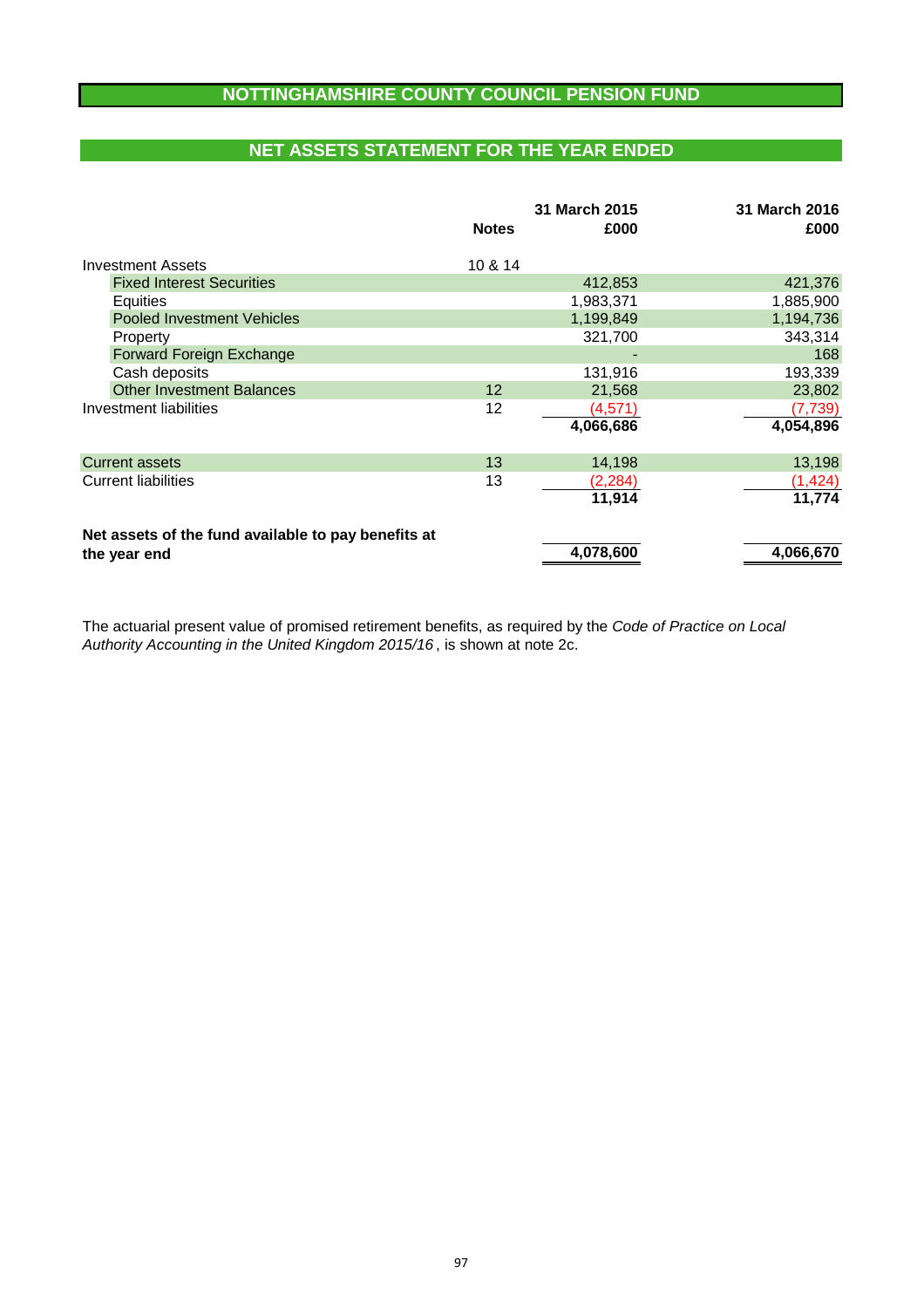# **NOTES TO THE ACCOUNTS**

#### **1. Accounting Policies**

### **(a) Basis of Preparation**

The Pension Fund accounts have been prepared in accordance with the Code of Practice on Local Authority Accounting in the United Kingdom 2015/16 (the Code). On issues where there is no clear guidance in the Code, reference has been made under the hierarchy of standards to Financial Reports of Pension Schemes: a Statement of Recommended Practice 2015 (the Pensions SORP) or to individual International Acccounting Standards (IAS). Disclosures in the Pension Fund accounts have been limited to those required by the Code.

### **(b) Debtors and Creditors**

The accruals concept is applied to these accounts in compliance with the Code.

### **(c) Investments**

Pension fund investments are carried at fair value in accordance with the Code. Fair value is defined as 'the amount for which an asset could be exchanged or a liability settled, between knowledgeable, willing parties in an arm's-length transaction'. Where an active market exists, the quoted market price is used. Where there is no active market, fair value is established by using valuation techniques.

Specific details on the valuation methods for particular classess of assets are listed below:

- Equities traded through a stock exchange are valued at the latest quoted price. Where more than one price is quoted the 'bid' price is used.
- Unit Trusts and managed funds are valued at the closing single price or the bid price where applicable. These reflect the market value of the underlying investments.
- Unquoted securities and pooled private equity investments are valued at fair value by the fund managers at the year end in accordance with industry accepted guidelines.
- The market value of fixed interest investments is based on the 'clean price', i.e. excludes income accrued at 31 March but not yet due for payment.
- Property investments are stated at open market value based on a quarterly independent valuation at the Net Assets Statement date.

Transaction costs arising on all investment purchases and sales are charged to the Fund Account within 'Profits & losses on disposal of investments & changes in value' by adding to purchase costs and netting against sale proceeds, as appropriate, for all investment types. This achieves consistency between asset classes and ensures all transaction costs are charged to the Fund Account. It also ensures that the financial statements faithfully represent the economic substance of the transactions. The economic substance of purchases and sales of all asset types is to generate returns for the Fund to help mitigate the cost to employers of providing pensions. Transaction costs are ancillary to this purpose.

The change in fair value of investments during the year comprises all increases and decreases in the market value of investments held at any time during the year, including profits and losses realised on sales of investments and unrealised changes in market value.

Forward foreign exchange contracts are "over the counter contracts" under which two parties agree to exchange two currencies on a specified future date at an agreed rate of exchange. These are used to manage the economic exposure to bond markets and hedge against foreign currency movements. These contracts are included at fair value by determining the gain or loss that would arise from closing out the contract at the Net Assets Statement date by entering into an equal and opposite contract at that date. The movements on these contracts during the year are shown in the reconciliation of opening and closing balances of investments at note 10(b).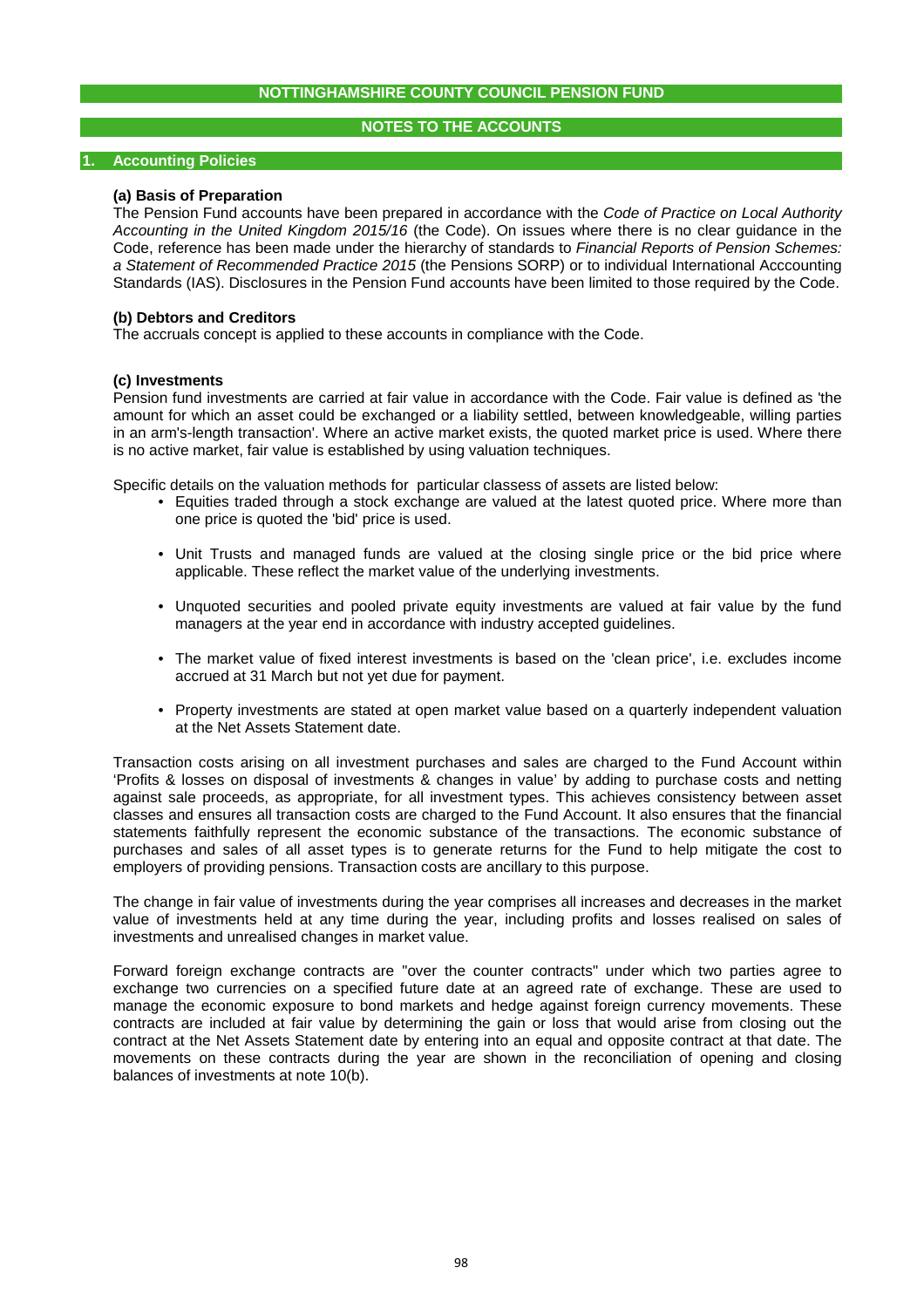# **(d) Investments Income**

Income is accounted for on an accruals basis for the following:

- interest on cash deposits and fixed interest securities is accrued on a daily basis
- dividends from equities are accrued when the stock is quoted ex-dividend
- rents from property are accrued in accordance with the terms of the lease.

### **(e) Taxes on Income**

UK equity dividends are quoted and accounted for at the net rate. The tax credit, which the Fund is unable to recover, is not recognised (in accordance with the Pensions SORP). Overseas equity dividends are accounted for gross of withholding tax, where this is deducted at source. Partial reclaims of withholding tax, where allowed, are adjusted at the year end by outstanding claims.

### **(f) Foreign Currencies**

Where forward exchange contracts are in place in respect of assets and liabilities in foreign currencies, the contract rate is used. Other assets and liabilities in foreign currencies are expressed in sterling at the rates of exchange ruling at the year-end. Income from overseas investments is translated into sterling at the rate ruling on the date of the transaction. Surpluses and deficits arising on conversion or translation are dealt with as part of the change in market value of investments.

### **(g) Contributions**

Normal contributions, both from the members and from employers, are accounted for in the payroll month to which they relate at rates as specified in the rates and adjustments certificate. Additional contributions from employers are accounted for on an accruals basis.

### **(h) Benefits Payable**

Under the rules of the Scheme, members can receive a lump sum retirement grant in addition to their annual pension. Lump sum retirement grants are accounted for from the date of retirement. Where a member can choose whether to take a greater retirement grant in return for a reduced pension these lump sums are accounted for on an accruals basis from the date the option is exercised. Other benefits are accounted for on the date the member leaves the Scheme or on death.

### **(i) Transfers to and from Other Schemes**

Transfer values represent the capital sums either receivable (in respect of members from other pension schemes of previous employers) or payable (to the pension schemes of new employers for members who have left the Scheme). They take account of transfers where the trustees (or administering authority) of the receiving scheme have agreed to accept the liabilities in respect of the transferring members before the year end, and where the amount of the transfer can be determined with reasonable certainty.

### **(j) Other Expenses**

Management expenses are accounted for on an accruals basis. Expenses are recognised net of any recoverable VAT. Nottinghamshire County Council charges the Fund with the costs it incurs in administering the scheme and the Fund. Fees and charges within pooled investment vehicles have the effect of reducing the fair value of those investments. These embedded costs are disclosed at note 9.

### **2. Operation of the fund**

### **(a) Contributions and Solvency**

With effect from 1 April 2008 The Local Government Pension Scheme (Benefits, Membership and Contributions) Regulations 2007 were introduced. The principal changes from the 1997 regulations were: the replacement, for future service, of the existing benefits structure (based on a pension of 1/80th of pensionable pay for each year of pensionable service plus an automatic lump sum of three times this amount) by one based on 1/60th of pensionable pay for each year of pensionable service and no automatic lump sum. Under the 2008 scheme, employees were required to make percentage contributions by deduction from earnings at a rate between 5.5% and 7.5% depending on salary.

From 1 April 2014 the new Local Government Pension Scheme was introduced for service accruing after that date. This is a career average revalued earnings (CARE) scheme with an accrual rate of 1/49th of pensionable pay and a retirement age linked to the state retirement age. Employee contribution rates in the new scheme range from 5.5% to 12.5% depending on salary.

Employers are required to make such balancing contributions, determined by the Actuary, as will maintain the fund in a state of solvency, having regard to existing and prospective liabilities.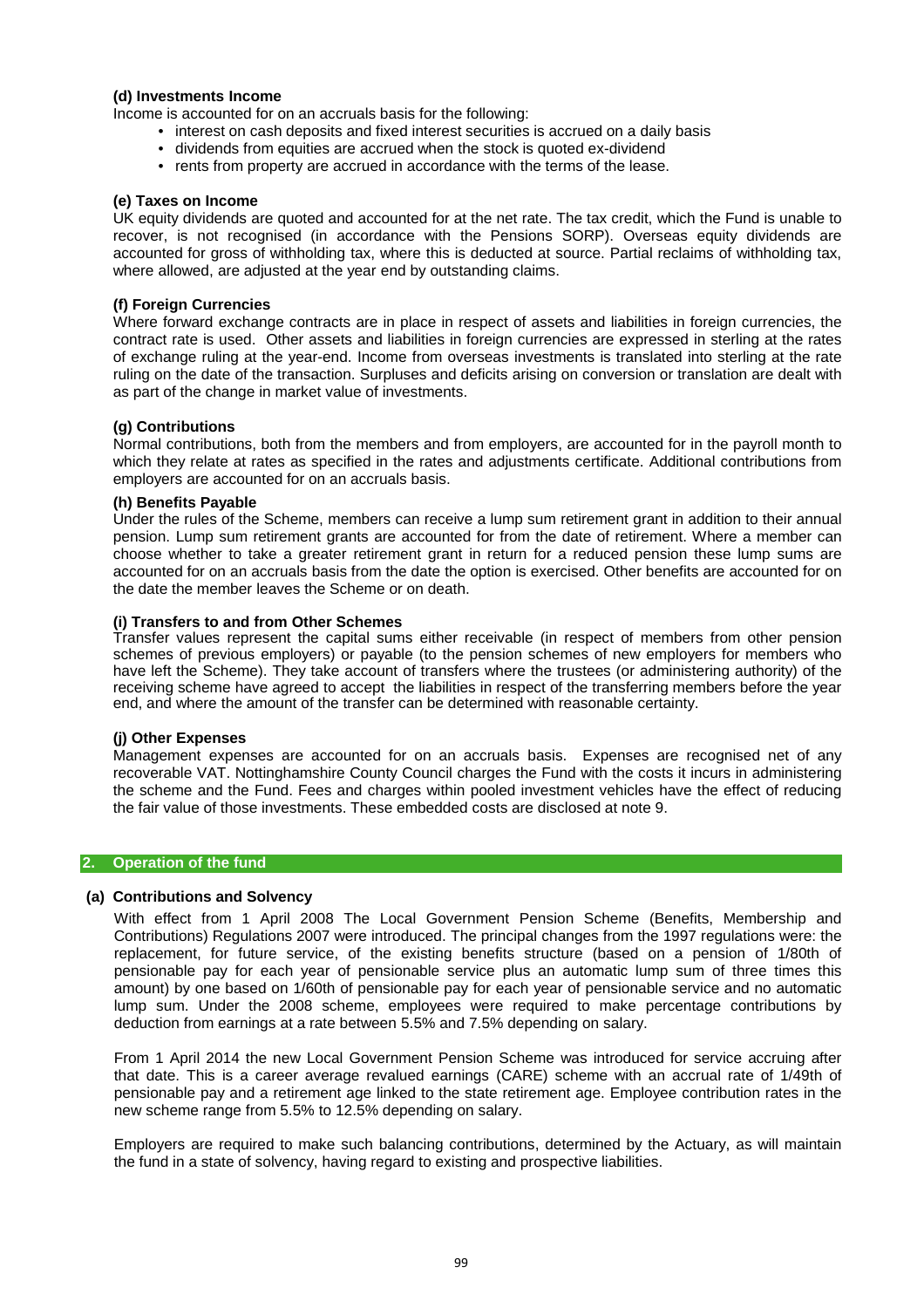# **(b) Actuarial Valuations**

As required by the Regulations an Actuarial Valuation of the Fund was carried out as at 31 March 2013. The market value of the Fund's assets at the valuation date was £3,470 million. The Actuary has estimated that the value of the Fund was sufficient to meet 85% of its expected future liabilities in respect of service completed to 31 March 2013. The certified contribution rates are expected to improve this to 100% within a period of 20 years. The full actuarial valuation report is available on the Fund's website at www.nottspf.org.uk.

The Actuarial Valuation was carried out using the projected unit method and the assumptions used within the valuation are shown below.

|                                | <b>31 March 2013</b> |
|--------------------------------|----------------------|
|                                | $%$ pa               |
| Expected investment returns:   |                      |
| <b>Equities</b>                | 6.7                  |
| Gilts                          | 3.3                  |
| Property                       | 5.8                  |
| Discount Rate                  | 6.0                  |
| Retail price inflation (RPI)   | 3.5                  |
| Consumer price inflation (CPI) | 2.7                  |
| Long term pay increases        | 4.5                  |
| <b>Pension Increases</b>       | 3.5                  |

The 2013 valuation produced an average employer contribution rate of 18.8%. Employer contributions were certified by the actuaries for the years 2014/15 to 2016/17. For the majority of employers, the rate for future service accrual was certified as a percentage of salary with an additional cash amount specified for deficit recovery. The following list shows the contributions payable by the main employers:

| <b>Certified employer contributions</b> |       | 2014/15     | 2015/16     | 2016/17     |
|-----------------------------------------|-------|-------------|-------------|-------------|
| Nottinghamshire County Council          |       | 13.2%       | 13.2%       | 13.2%       |
|                                         | Plus: | £12,638,000 | £12,979,000 | £13,330,000 |
| Nottingham City Council                 |       | 12.5%       | 12.5%       | 12.5%       |
|                                         | Plus: | £8,031,000  | £8,880,000  | £9,356,000  |
| <b>Ashfield District Council</b>        |       | 12.3%       | 12.3%       | 12.3%       |
|                                         | Plus: | £1,021,000  | £1,144,000  | £1,272,000  |
| <b>Bassetlaw District Council</b>       |       | 13.5%       | 13.5%       | 13.5%       |
|                                         | Plus: | £1.890,000  | £2.027.000  | £2,127,000  |
| <b>Broxtowe Borough Council</b>         |       | 13.2%       | 13.2%       | 13.2%       |
|                                         | Plus: | £716,000    | £735,000    | £755,000    |
| <b>Gedling Borough Council</b>          |       | 12.3%       | 12.3%       | 12.3%       |
|                                         | Plus: | £555,000    | £569,000    | £585,000    |
| <b>Mansfield District Council</b>       |       | 13.9%       | 13.9%       | 13.9%       |
|                                         | Plus: | £1,075,000  | £1,250,000  | £1,433,000  |
| Newark and Sherwood District Council    |       | 12.5%       | 12.5%       | 12.5%       |
|                                         | Plus: | £946,000    | £1,065,000  | £1,189,000  |
| Rushcliffe Borough Council              |       | 13.0%       | 13.0%       | 13.0%       |
|                                         | Plus: | £478,000    | £556,000    | £638,000    |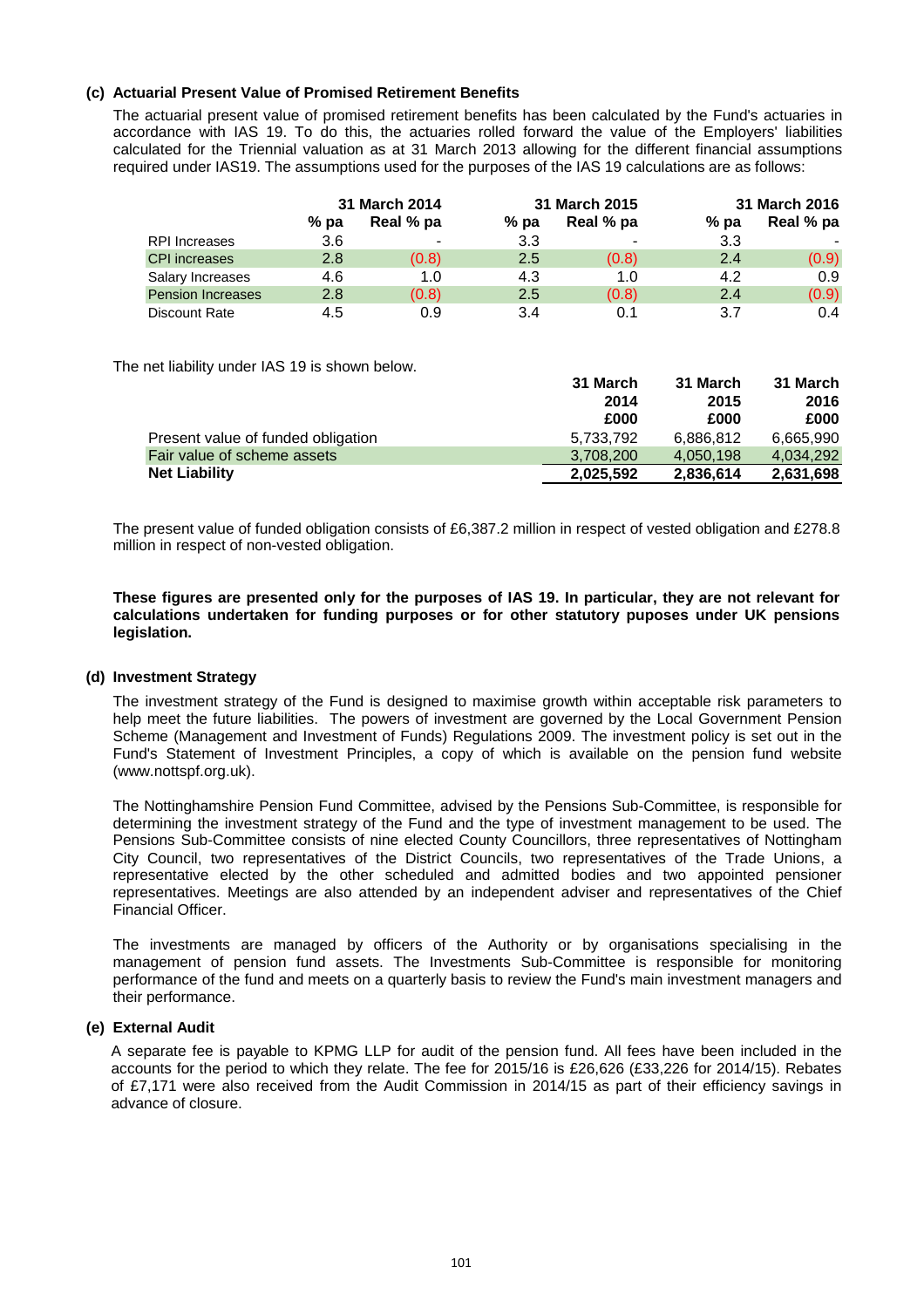# **3. Contributors and Pensioners**

|                               | Members at 31 March 2016 |         |                 |        |              |
|-------------------------------|--------------------------|---------|-----------------|--------|--------------|
|                               | County                   | City    | <b>District</b> |        |              |
|                               | <b>Council</b>           | Council | <b>Councils</b> | Other  | <b>Total</b> |
| Contributors                  | 19.354                   | 8,039   | 3.611           | 16.268 | 47.272       |
| <b>Deferred Beneficiaries</b> | 18,075                   | 9,885   | 3,774           | 9.775  | 41,509       |
| Pensioners                    | 15.578                   | 6.581   | 4,660           | 6.293  | 33,112       |
|                               |                          |         |                 |        | 121,893      |

|                               | Members at 31 March 2015 |                         |                 |        |              |
|-------------------------------|--------------------------|-------------------------|-----------------|--------|--------------|
|                               | County                   | City<br><b>District</b> |                 |        |              |
|                               | <b>Council</b>           | Council                 | <b>Councils</b> | Other  | <b>Total</b> |
| Contributors                  | 15,653                   | 9.225                   | 3.457           | 14.336 | 42.671       |
| <b>Deferred Beneficiaries</b> | 17.987                   | 8,963                   | 3,631           | 9,130  | 39,711       |
| <b>Pensioners</b>             | 15.187                   | 6,339                   | 4.594           | 5.895  | 32,015       |
|                               |                          |                         |                 |        | 114,397      |

# **4. Analysis of Contributions**

|                         | <b>Employers</b> |                 | <b>Members</b>  |                 | Total           |                 |
|-------------------------|------------------|-----------------|-----------------|-----------------|-----------------|-----------------|
|                         | 2014/15<br>£000  | 2015/16<br>£000 | 2014/15<br>£000 | 2015/16<br>£000 | 2014/15<br>£000 | 2015/16<br>£000 |
| <b>County Council</b>   | 42.324           | 41.724          | 12,845          | 13,008          | 55.169          | 54,732          |
| <b>Scheduled Bodies</b> | 83,306           | 85,780          | 28,300          | 28,749          | 111,606         | 114,529         |
| <b>Admitted Bodies</b>  | 4,482            | 4,369           | 1,569           | 1,486           | 6,051           | 5,855           |
|                         | 130,112          | 131.873         | 42,714          | 43,243          | 172.826         | 175,116         |

# **5. Analysis of Benefits**

|                          | 2014/15<br>£000 | 2015/16<br>£000 |
|--------------------------|-----------------|-----------------|
| Pensions                 | 137,495         | 141,963         |
| Commutation and lump sum | 25,991          | 26,567          |
| Lump sum death benefits  | 3,324           | 3,860           |
|                          | 166,810         | 172,390         |
| Comprising of:           |                 |                 |
| <b>County Council</b>    | 68,831          | 70,076          |
| <b>Scheduled Bodies</b>  | 92,802          | 96,357          |
| <b>Admitted Bodies</b>   | 5,177           | 5,957           |
|                          | 166,810         | 172,390         |

| 6. Administration Expenses           |         |         |
|--------------------------------------|---------|---------|
|                                      | 2014/15 | 2015/16 |
|                                      | £000    | £000    |
| Printing and stationery              | 11      | 3       |
| Legal fees                           | 39      | 21      |
| Other external fees                  | 541     | 61      |
| <b>Administering Authority Costs</b> | 1,173   | 1,136   |
|                                      | 1,764   | 1.221   |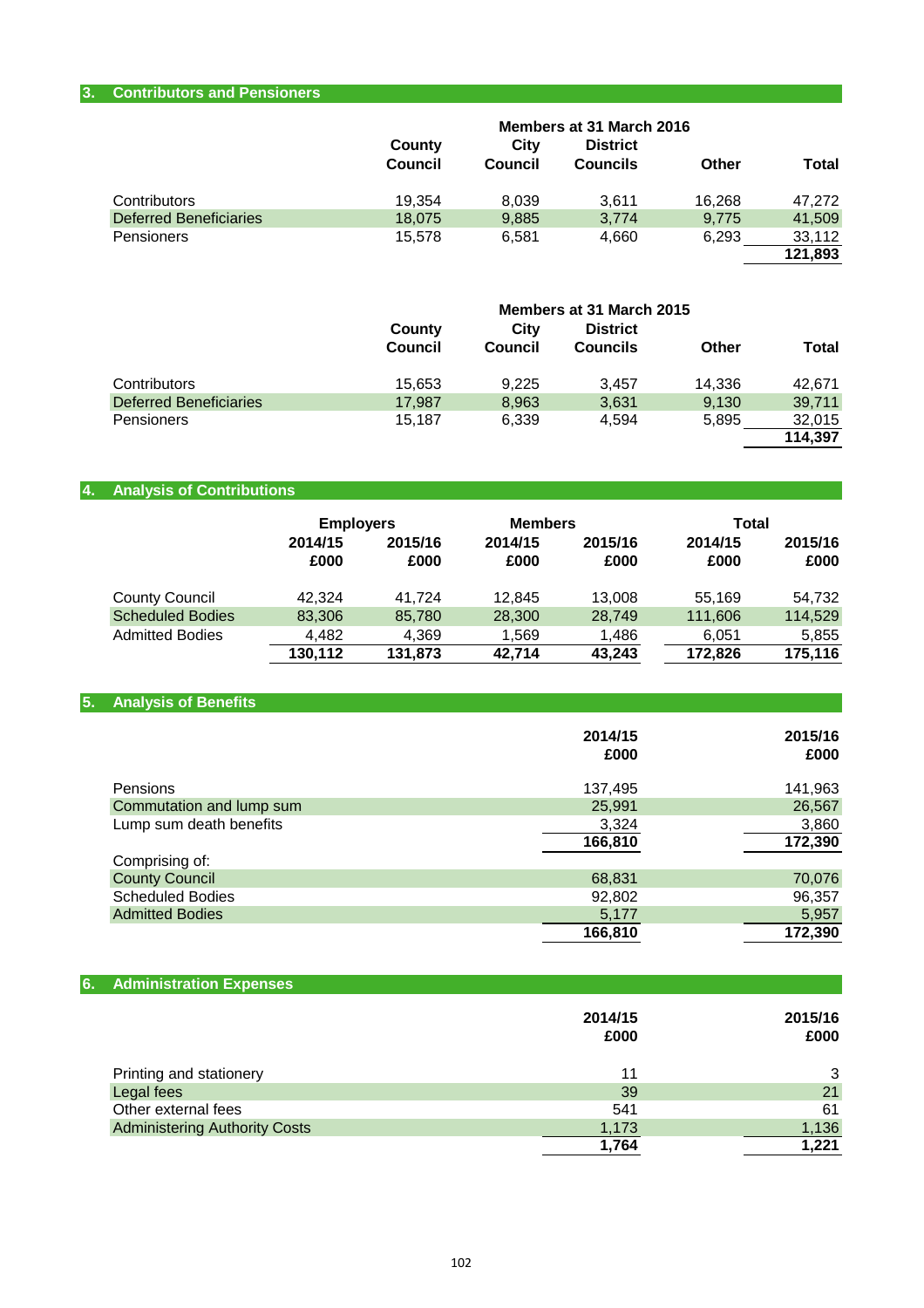| <b>Oversight and Governance Expenses</b><br>7. |                 |                 |
|------------------------------------------------|-----------------|-----------------|
|                                                | 2014/15<br>£000 | 2015/16<br>£000 |
| Training and conferences                       | 17              | 14              |
| Printing and stationery                        |                 |                 |
| Subscriptions and membership fees              | 28              | 42              |
| <b>Actuarial fees</b>                          | 9               | 13              |
| Audit fees                                     | 33              | 27              |
| Audit Commission rebate                        |                 |                 |
| Other external fees                            | 90              | 100             |
| <b>Administering Authority Costs</b>           | 401             | 387             |
|                                                | 572             | 584             |

| 8. | <b>Investment Income</b>                |                 |                 |
|----|-----------------------------------------|-----------------|-----------------|
|    | Analysis by type of investment          | 2014/15<br>£000 | 2015/16<br>£000 |
|    | Interest from fixed interest securities | (17, 232)       | (17, 483)       |
|    | Income from index-linked securities     |                 |                 |
|    | Dividends from equities                 | (61, 158)       | (62, 828)       |
|    | Income from pooled investment vehicles  | (12, 876)       | (13, 466)       |
|    | Income from property pooled vehicles    | (3, 557)        | (3, 484)        |
|    | Net rents from property                 | (13,661)        | (13, 244)       |
|    | Interest on cash deposits               | (911)           | (771)           |
|    | Other                                   | (1, 395)        | (1,087)         |
|    |                                         | (110, 790)      | (112, 363)      |
|    | Directly held property                  |                 |                 |
|    | Rental income                           | (15, 723)       | (15,005)        |
|    | Less operating expenses                 | 2,062           | 1,761           |
|    | Net rents from property                 | (13, 661)       | (13, 244)       |

# **9. Investment Management Expenses**

|                                      | 2014/15<br>£000 | 2015/16<br>£000 |
|--------------------------------------|-----------------|-----------------|
| <b>Custody fees</b>                  | 326             | 323             |
| Investment management fees           | 3,335           | 3,473           |
| Other external fees                  | 158             | 176             |
| <b>Administering Authority Costs</b> | 19              | 18              |
|                                      | 3,838           | 3,990           |

The investment management fees shown above are those fees attributable to external managers and charged directly to the Fund. Additional fees and charges are incurred through pooled investment vehicles. These have the effect of reducing the fair value of the investments. The estimated embedded costs within pooled investment vehicles were £8.1 milion in 2015/16 (£7.4 million in 2014/15).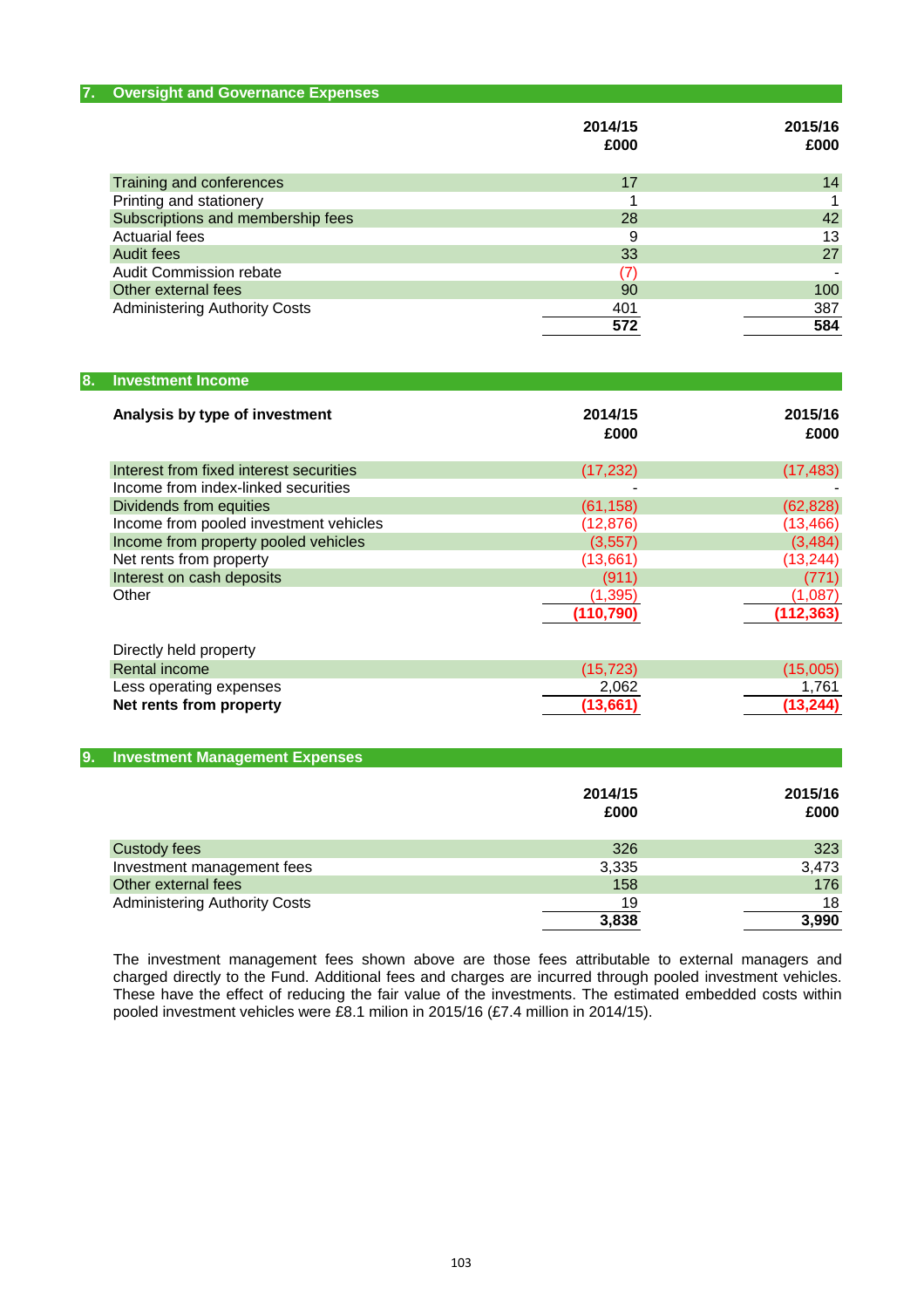| <b>Investment Analysis</b><br>(a)    | 31 March 2015<br>£000 | 31 March 2016<br>£000 |
|--------------------------------------|-----------------------|-----------------------|
| <b>Fixed Interest Securities</b>     |                       |                       |
| <b>UK Public Sector</b>              | 123,886               | 134,871               |
| <b>UK Other</b>                      | 272,302               | 268,934               |
| <b>Overseas Other</b>                | 16,665                | 17,571                |
| Equities                             |                       |                       |
| UK.                                  | 1,201,166             | 1,119,160             |
| Overseas                             | 779,595               | 763,130               |
| <b>Unlisted</b>                      | 2,610                 | 3,610                 |
| Pooled Investment Vehicles           |                       |                       |
| <b>Unit Trusts</b>                   | 472,802               | 414,435               |
| <b>Other Managed Funds</b>           | 595,426               | 610,683               |
| Pooled Vehicles Invested in Property |                       |                       |
| <b>Property Unit Trusts</b>          | 39,545                | 67,970                |
| <b>Other Managed Funds</b>           | 92,076                | 101,648               |
| Property                             | 321,700               | 343,314               |
| Forward Foreign Exchange             |                       | 168                   |
| Cash and Currency                    | 131,916               | 193,339               |
| <b>Investment Liabilities</b>        | (210)                 |                       |
|                                      |                       |                       |
| <b>Total Investments</b>             | 4,049,479             | 4,038,833             |

The original values of investments are based on purchase cost plus transaction costs. If any investments have been held since 1 April 1974 (when the Authority was given the responsibility for the Fund) these are included at the market value as at that date.

|                                                      | 31 March 2015<br>£000 | 31 March 2016<br>£000 |
|------------------------------------------------------|-----------------------|-----------------------|
| Market Value                                         | 4.049.479             | 4,038,833             |
| <b>Original Value</b>                                | 2.771.543             | 2,884,394             |
| Excess/(Deficit) of Market Value over Original Value | 1,277,936             | 1,154,439             |

in the Fund's Statement of Investment Principles as follows: contain a number of restrictions on investments. The limits that are relevant to the Fund are specified The Local Government Pension Scheme (Management and Investment of Funds) Regulations 2009

- (a) Not more than 10% of the Fund to be invested in unlisted securities.
- (b) Not more than 10% of the Fund to be invested in a single holding.
- (c) Not more than 25% of the Fund to be invested in securities which are managed by any one body, i.e. in a unit trust type arrangement.
- (d) Not more than 15% of the Fund to be invested in partnerships, with not more than 2% in any one partnership.

No investments have been made contrary to these limits.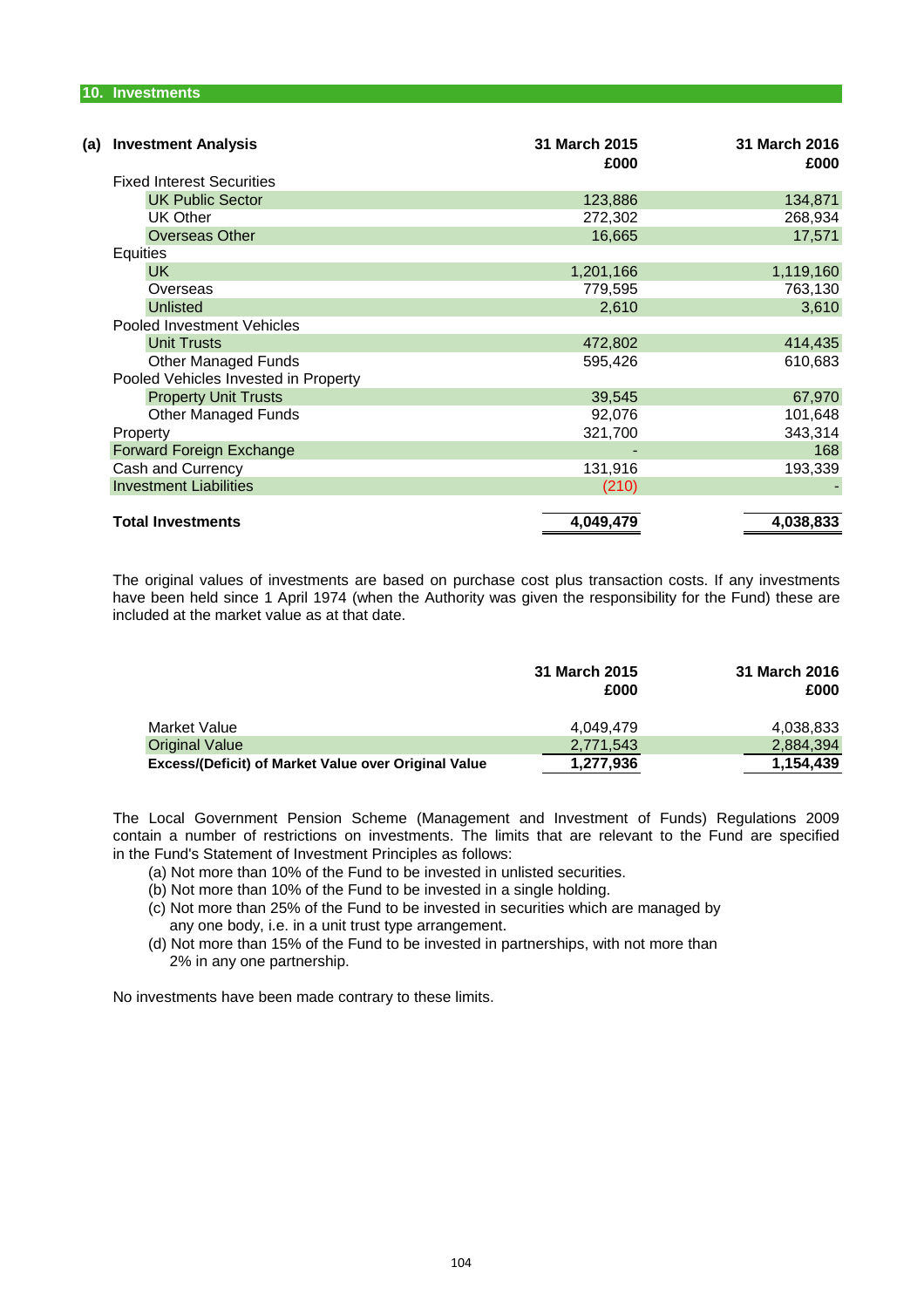# **(b) Reconciliation of Opening and Closing Values of Investments 2015/16**

|                                   | Value at<br>1 April<br>2015<br>£000 | <b>Purchases</b><br>at Cost<br>£000 | <b>Proceeds</b><br>of Sales<br>£000 | Change in<br><b>Market</b><br>Value<br>£000 | Value at<br>31 March<br>2016<br>£000 |
|-----------------------------------|-------------------------------------|-------------------------------------|-------------------------------------|---------------------------------------------|--------------------------------------|
| <b>Fixed Interest Securities</b>  | 412,853                             | 129,806                             | (110, 463)                          | (10, 820)                                   | 421,376                              |
| Equities                          | 1,983,371                           | 279,351                             | (245, 387)                          | (131, 435)                                  | 1,885,900                            |
| <b>Pooled Investment Vehicles</b> | 1.068.228                           | 52.722                              | (80, 920)                           | (14, 912)                                   | 1,025,118                            |
| <b>Property Pooled Vehicles</b>   | 131,621                             | 24,113                              | (1,590)                             | 15,474                                      | 169,618                              |
| Property                          | 321,700                             | 47.951                              | (48.444)                            | 22,107                                      | 343,314                              |
|                                   | 3,917,773                           | 533,943                             | (486,804)                           | (119, 586)                                  | 3,845,326                            |
| Forward Foreign Exchange          | (210)                               | 68,377                              | (68, 578)                           | 579                                         | 168                                  |
|                                   | 3,917,563                           | 602,320                             | (555, 382)                          | (119,007)                                   | 3,845,494                            |
| Cash deposits                     | 131,916                             |                                     |                                     |                                             | 193,339                              |
|                                   | 4,049,479                           |                                     |                                     |                                             | 4,038,833                            |

# **Reconciliation of Opening and Closing Values of Investments 2014/15**

|                                   | Value at<br>1 April<br>2014<br>£000 | <b>Purchases</b><br>at Cost<br>£000 | <b>Proceeds</b><br>of Sales<br>£000 | Change in<br><b>Market</b><br>Value<br>£000 | Value at<br>31 March<br>2015<br>£000 |
|-----------------------------------|-------------------------------------|-------------------------------------|-------------------------------------|---------------------------------------------|--------------------------------------|
| <b>Fixed Interest Securities</b>  | 360,883                             | 209,548                             | (192, 162)                          | 34.584                                      | 412,853                              |
| Equities                          | 1.818.478                           | 243,831                             | (227,821)                           | 148,883                                     | 1,983,371                            |
| <b>Pooled Investment Vehicles</b> | 972.048                             | 227                                 | (7, 595)                            | 103.548                                     | 1,068,228                            |
| <b>Property Pooled Vehicles</b>   | 119,084                             | 20,369                              | (3,523)                             | (4,309)                                     | 131,621                              |
| Property                          | 288,140                             | 29.597                              | (30.760)                            | 34.723                                      | 321,700                              |
|                                   | 3,558,633                           | 503,572                             | (461, 861)                          | 317,429                                     | 3,917,773                            |
| <b>Forward Foreign Exchange</b>   | 191                                 | 113.640                             | (113.086)                           | (955)                                       | (210)                                |
|                                   | 3,558,824                           | 617,212                             | (574, 947)                          | 316,474                                     | 3,917,563                            |
| Cash deposits                     | 153,469                             |                                     |                                     |                                             | 131,916                              |
|                                   | 3,712,293                           |                                     |                                     |                                             | 4,049,479                            |

For Forward Foreign Exchange contracts, the purchase cost and sale proceeds represent the sterling value of the currency purchases and sales at the settlement dates specified in the contracts.

Transaction costs are included in the cost of purchases and sale proceeds. The costs charged directly to the fund, such as fees, commissions and stamp duty, amounted to £3.9 milion in 2015/16 (£2.0 million in 2014/15). In addition, indirect costs are incurred through the bid-offer spread on investments. This amount is not separately provided.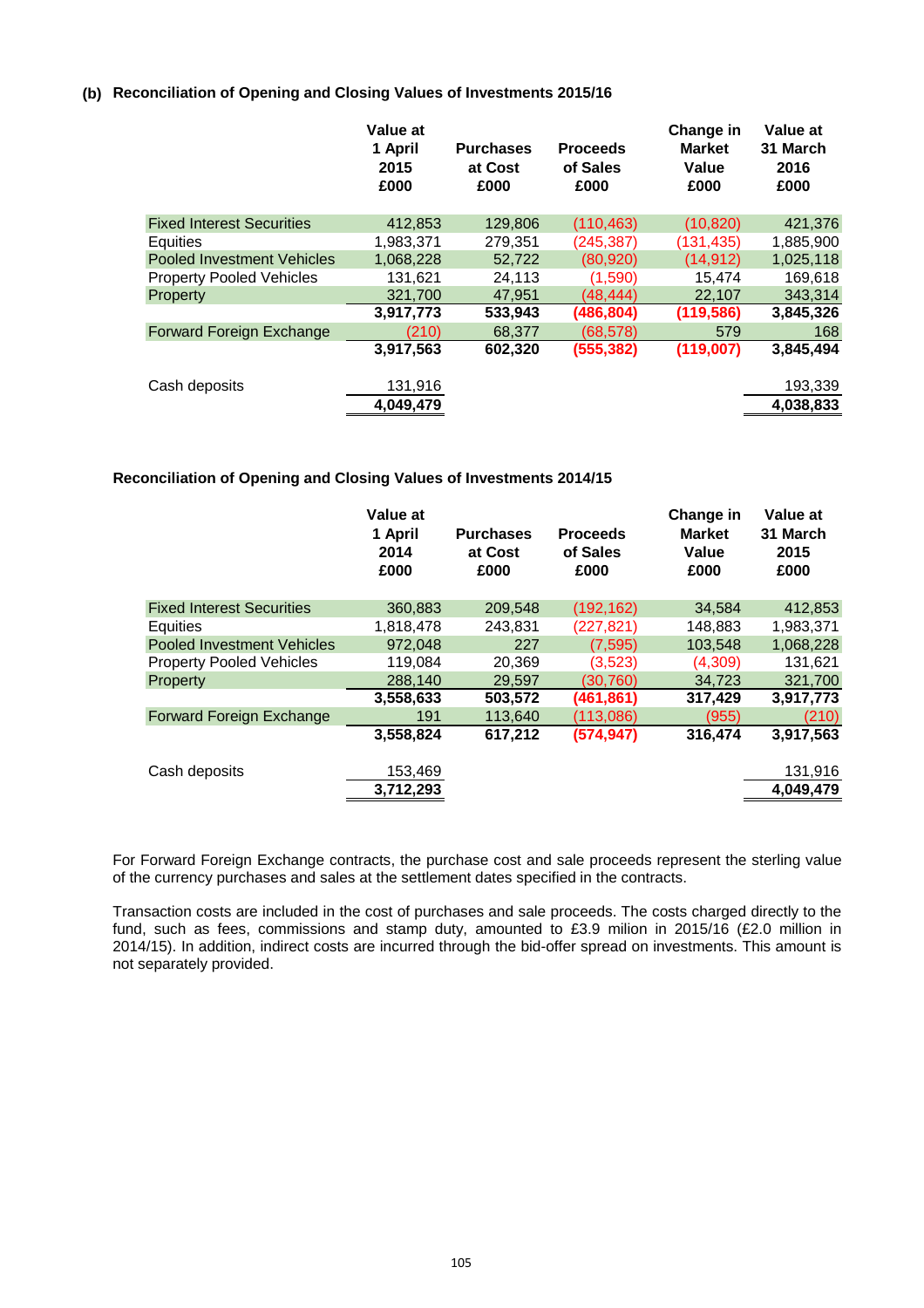# **(c) Management Arrangements**

Assets Statement date is shown below: The assets of the Fund are managed within five portfolios and a breakdown of these as at the Net

|                                | 31 March 2015<br>£000 |        | 31 March 2016<br>£000 |        |
|--------------------------------|-----------------------|--------|-----------------------|--------|
| In-house                       | 1,616,513             | 39.9%  | 1,503,184             | 37.2%  |
| Schroder Investment Management | 1,161,491             | 28.7%  | 1,075,755             | 26.7%  |
| <b>Kames Capital</b>           | 417.018               | 10.3%  | 423.862               | 10.5%  |
| Aberdeen Property Investors    | 329,340               | 8.1%   | 351,860               | 8.7%   |
| <b>Specialist</b>              | 525,117               | 13.0%  | 684,172               | 16.9%  |
| <b>Total</b>                   | 4,049,479             | 100.0% | 4,038,833             | 100.0% |

Specialist portfolios is shown below: A breakdown of material pooled holdings managed by external managers within the In-house and

|                      | 31 March 2015 | 31 March 2016 |  |
|----------------------|---------------|---------------|--|
|                      | £000          | £000          |  |
| In-house             |               |               |  |
| Legal & General      | 298,820       | 285,450       |  |
| <b>Specialist</b>    |               |               |  |
| <b>Kames Capital</b> | 118,769       | 140,772       |  |
| <b>RWC Capital</b>   | 127,580       | 156,510       |  |
| <b>Standard Life</b> | 64.589        | 72.186        |  |

### **(d) Asset Allocation**

The asset allocation of the Fund as at the Net Assets Statement date is shown below:

|                           | 31 March 2015<br>£000 | 31 March 2016<br>£000 |           |        |
|---------------------------|-----------------------|-----------------------|-----------|--------|
|                           |                       |                       |           |        |
| <b>UK Fixed Interest</b>  | 396,188               | 9.8%                  | 403,806   | 10.0%  |
| Overseas Fixed Interest   | 16,665                | 0.4%                  | 17,571    | 0.4%   |
| <b>UK Equities</b>        | 1,336,470             | 33.0%                 | 1,256,580 | 31.1%  |
| <b>Overseas Equities:</b> |                       |                       |           |        |
| <b>US</b>                 | 586,559               | 14.5%                 | 552,691   | 13.7%  |
| Europe                    | 417,433               | 10.3%                 | 384,583   | 9.5%   |
| Japan                     | 161,430               | 4.0%                  | 172,291   | 4.3%   |
| Pacific Basin             | 147,863               | 3.6%                  | 132,329   | 3.3%   |
| <b>Emerging Markets</b>   | 192,149               | 4.7%                  | 158,973   | 3.9%   |
| Global                    | 21,394                | 0.5%                  | 21,055    | 0.5%   |
| <b>UK Property</b>        | 368,885               | 9.1%                  | 419,830   | 10.4%  |
| <b>Overseas Property</b>  | 84,436                | 2.1%                  | 93.101    | 2.3%   |
| <b>Private Equity</b>     | 72,441                | 1.8%                  | 83,311    | 2.1%   |
| Infrastructure            |                       |                       | 37,931    | 0.9%   |
| Multi-Asset               | 115,860               | 2.9%                  | 111,274   | 2.8%   |
| Forward Foreign Exchange  | (210)                 |                       | 168       |        |
| Cash                      | 131,916               | 3.3%                  | 193,339   | 4.8%   |
| Total                     | 4,049,479             | 100.0%                | 4,038,833 | 100.0% |

## **(e) Property**

Direct property is shown at open market value (as defined by the International Valuation Standards Committee) as determined by Savills Commercial Limited. The analysis of property is:

|                              | 31 March 2015<br>£000 | 31 March 2016<br>£000 |
|------------------------------|-----------------------|-----------------------|
| Freehold                     | 321,700               | 328,314               |
| Leasehold more than 50 years | $\blacksquare$        | 15,000                |
|                              | 321,700               | 343,314               |
| <b>Original Value</b>        | 273,485               | 280,651               |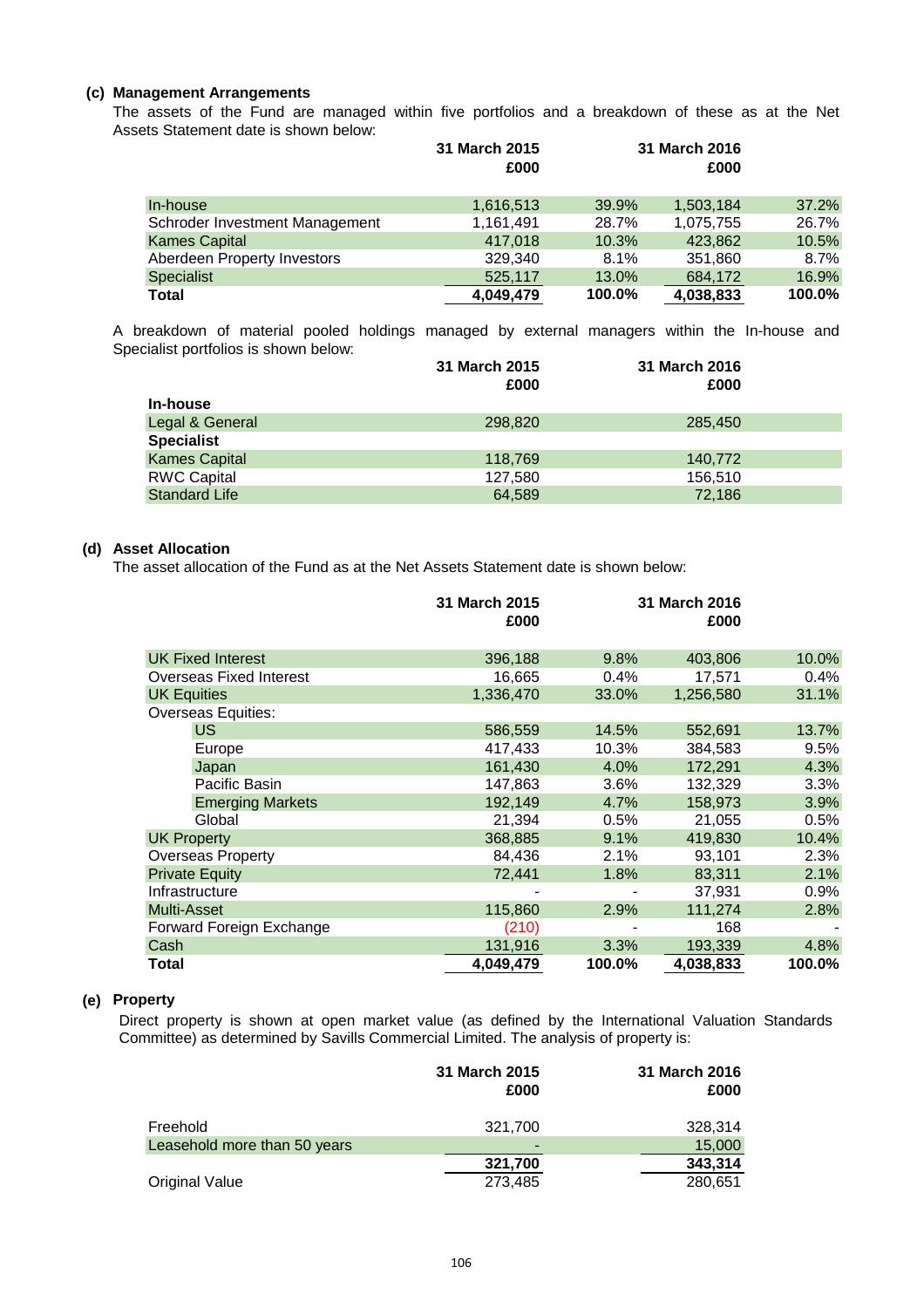# **(f) Analysis of Pooled Investment Vehicles**

The underlying economic exposure of pooled investment vehicles is shown below:

|                    |                           | 31 March 2015<br>£000 | 31 March 2016<br>£000 |
|--------------------|---------------------------|-----------------------|-----------------------|
| <b>UK Equities</b> | <b>Overseas Equities:</b> | 158,248               | 176,408               |
|                    | <b>US</b>                 | 226,251               | 190,387               |
|                    | Japan                     | 67,597                | 63,473                |
|                    | Europe                    | 91,980                | 92,575                |
|                    | Pacific Basin             | 147,863               | 132,329               |
|                    | <b>Emerging Markets</b>   | 169,204               | 140,193               |
|                    | Global                    | 21,394                | 21,055                |
| <b>UK Property</b> |                           | 47,185                | 76,517                |
|                    | Overseas Property         | 84,436                | 93,101                |
|                    | <b>Private Equity</b>     | 69,831                | 79,701                |
|                    | Infrastructure            |                       | 17,723                |
| <b>Multi-Asset</b> |                           | 115,860               | 111,274               |
| <b>Total</b>       |                           | 1,199,849             | 1,194,736             |

## **(g) Private Equity and Infrastructure Funds**

 commitment amounts are shown below in the fund currencies: The Fund has made commitments to a number of private equity and infrastructure funds. The original

|                                              | <b>Currency</b> | <b>Commitment</b> |
|----------------------------------------------|-----------------|-------------------|
| <b>Private Equity Funds</b>                  |                 | millions          |
| Wilton Private Equity Fund LLC               | <b>USD</b>      | 14                |
| Pantheon Europe Fund III                     | <b>EUR</b>      | 10                |
| East Midlands Regional Venture Capital Fund  | GBP             | 5                 |
| <b>Coller International Partners IV</b>      | <b>USD</b>      | 10                |
| Schroders Private Equity Fund of Funds III   | <b>EUR</b>      | 22                |
| <b>DCM Private Equity Fund II</b>            | <b>USD</b>      | 18                |
| Pantheon Europe Fund V                       | <b>EUR</b>      | 15                |
| <b>Coller International Partners V</b>       | <b>USD</b>      | 18                |
| Catapult Growth Fund LP                      | GBP             | 4                 |
| <b>Altius Associates Private Equity Fund</b> | <b>USD</b>      | 10                |
| Partners Group Secondary 2008                | <b>EUR</b>      | 13                |
| <b>DCM Private Equity Fund III</b>           | <b>USD</b>      | 16                |
| <b>Coller International Partners VI</b>      | <b>USD</b>      | 16                |
| Altius Associates Private Equity Fund II     | <b>USD</b>      | 15                |
| Foresight Nottingham Fund LP                 | <b>GBP</b>      | 10                |
| Aberdeen SVG Private Equity                  | <b>USD</b>      | 15                |
| DCM Private Equity Fund IV                   | <b>USD</b>      | 16                |
| <b>Coller International VII</b>              | <b>USD</b>      | 16                |
| Pantheon Multi-Strategy                      | <b>EUR</b>      | 14                |
| <b>Infrastructure Funds</b>                  |                 |                   |
| Partners Group Global Infrastructure         | <b>EUR</b>      | $12 \overline{ }$ |
| <b>Altius Real Assets Fund I</b>             | <b>USD</b>      | 15                |
| Hermes GPE Infrastructure Fund LP            | <b>GBP</b>      | 25                |

These commitments are drawn by the funds over time as investments are made in underlying companies or assets. The undrawn commitments as at 31 March 2016 were £93.3 million (£75.7 million at 31 March 2015). Of the funds above, the following were new commitments made during 2015/16:

|                                   | <b>Currency</b> | Commitment |
|-----------------------------------|-----------------|------------|
|                                   |                 | millions   |
| Coller International VII          | USD             | 16         |
| Pantheon Multi-Strategy           | FUR             | 14         |
| Hermes GPE Infrastructure Fund LP | GRP             | 25         |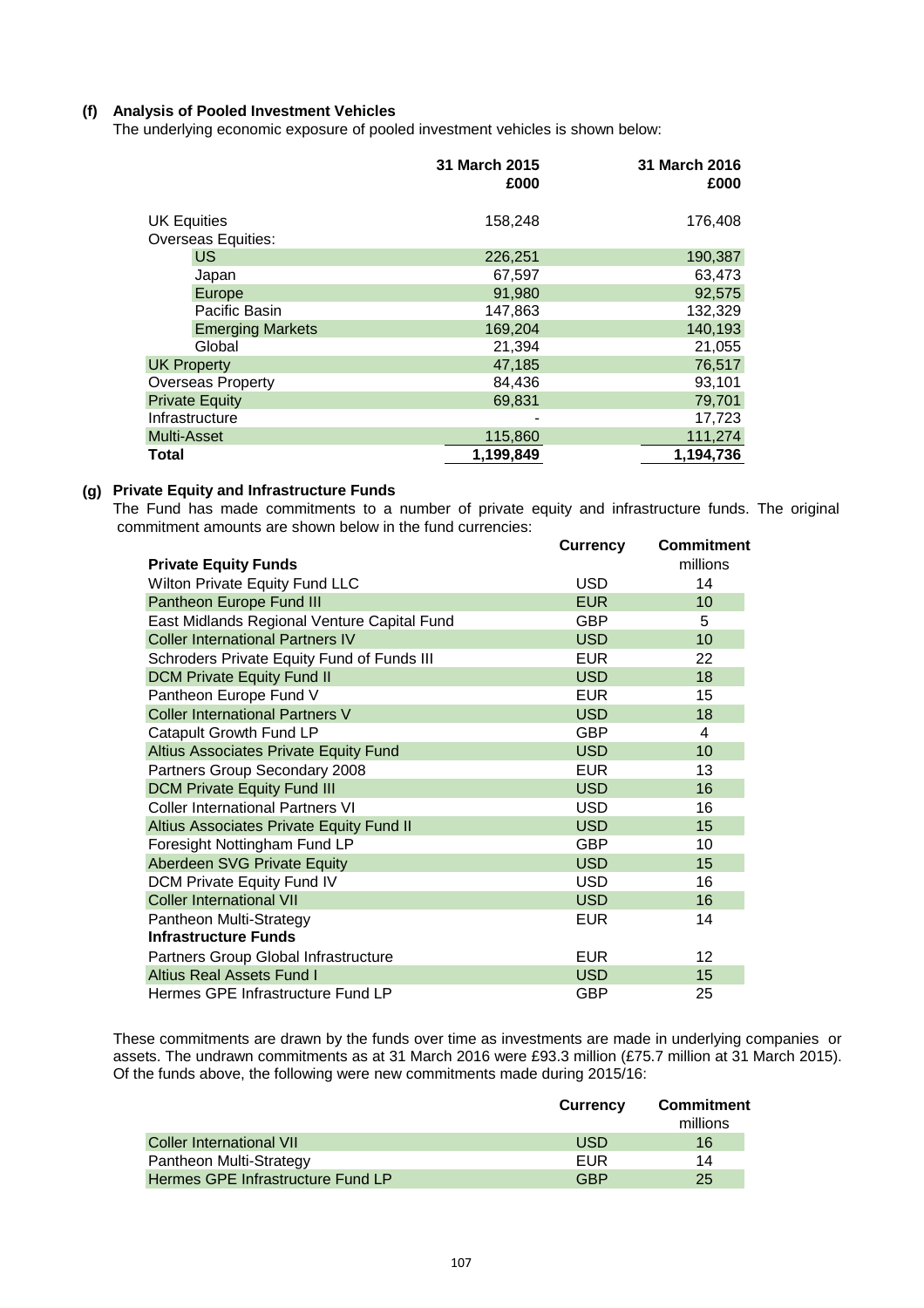# **(h) Analysis of derivatives**

| Open Forward Foreign Exchange contracts at 31 March 2016         |                 |                                              |                 |                           |               |                    |
|------------------------------------------------------------------|-----------------|----------------------------------------------|-----------------|---------------------------|---------------|--------------------|
|                                                                  | <b>Currency</b> |                                              | <b>Currency</b> |                           | <b>Asset</b>  | Liability          |
| <b>Settlement</b>                                                | <b>Bought</b>   | <b>Local Value</b><br>000                    | Sold            | <b>Local Value</b><br>000 | Value<br>£000 | Value<br>£000      |
| Up to 3 months                                                   | <b>GBP</b>      | 2.150                                        | <b>EUR</b>      | (2,750)                   |               | (35)               |
| Up to 3 months                                                   | <b>GBP</b>      | 14,323                                       | <b>USD</b>      | (20,300)                  | 203           |                    |
|                                                                  |                 |                                              |                 |                           | 203           | (35)               |
|                                                                  |                 | Total net forward foreign exchange contracts |                 |                           | 168           |                    |
| Open Forward Foreign Exchange contracts at 31 March 2015         |                 |                                              |                 |                           | <b>Asset</b>  |                    |
|                                                                  | <b>Currency</b> |                                              | <b>Currency</b> |                           |               | Liability          |
| <b>Settlement</b>                                                | <b>Bought</b>   | <b>Local Value</b><br>000                    | Sold            | <b>Local Value</b><br>000 | Value<br>£000 | Value<br>£000      |
| $\mathbf{1}$ $\mathbf{1}$ $\mathbf{0}$ $\mathbf{1}$ $\mathbf{1}$ | $\sim$          | $\lambda$ $\alpha$                           | $\blacksquare$  | $\mathbf{A}$ $\mathbf{A}$ |               | $I = \blacksquare$ |

|                |            | Total net forward foreign exchange contracts |     |           |                          | (210) |
|----------------|------------|----------------------------------------------|-----|-----------|--------------------------|-------|
|                |            |                                              |     |           | $\blacksquare$           |       |
| Up to 3 months | GBP        | 13.621                                       | USD | (20, 500) | -                        | 195)  |
| Up to 3 months | <b>GBP</b> | 1.065                                        | EUR | (1.490)   | $\overline{\phantom{a}}$ | (15)  |

# **11. Contingent Liabilities**

The fund has 22 private equity and infrastructure funds which have undrawn commitments as at 31 March 2016 of £93.3 million (£75.7 million at 31 March 2015).

### **12. Other Investment Balances and Liabilities**

|                                     | 31 March 2015<br>£000 | 31 March 2016<br>£000 |
|-------------------------------------|-----------------------|-----------------------|
| Other investment balances           |                       |                       |
| Outstanding investment transactions | 1,364                 |                       |
| Investment income                   | 20,204                | 23,802                |
|                                     | 21,568                | 23,802                |
| <b>Investment Liabilities</b>       |                       |                       |
| Outstanding investment transactions | (1,728)               | (4,699)               |
| Investment income                   | (2,843)               | (3.040                |
|                                     | (4.5)                 |                       |

### **13. Current Assets and Liabilities**

|                                  | 31 March 2015<br>£000 | 31 March 2016<br>£000 |
|----------------------------------|-----------------------|-----------------------|
| Current assets                   |                       |                       |
| Contributions due from employers | 8.951                 | 8,829                 |
| Other                            | 5,247                 | 4,369                 |
|                                  | 14,198                | 13,198                |

| <b>Current Liabilities</b> |        |  |
|----------------------------|--------|--|
| Payments in advance        | $\sim$ |  |
| Sundry creditors           | 794)   |  |
| Other                      |        |  |
|                            |        |  |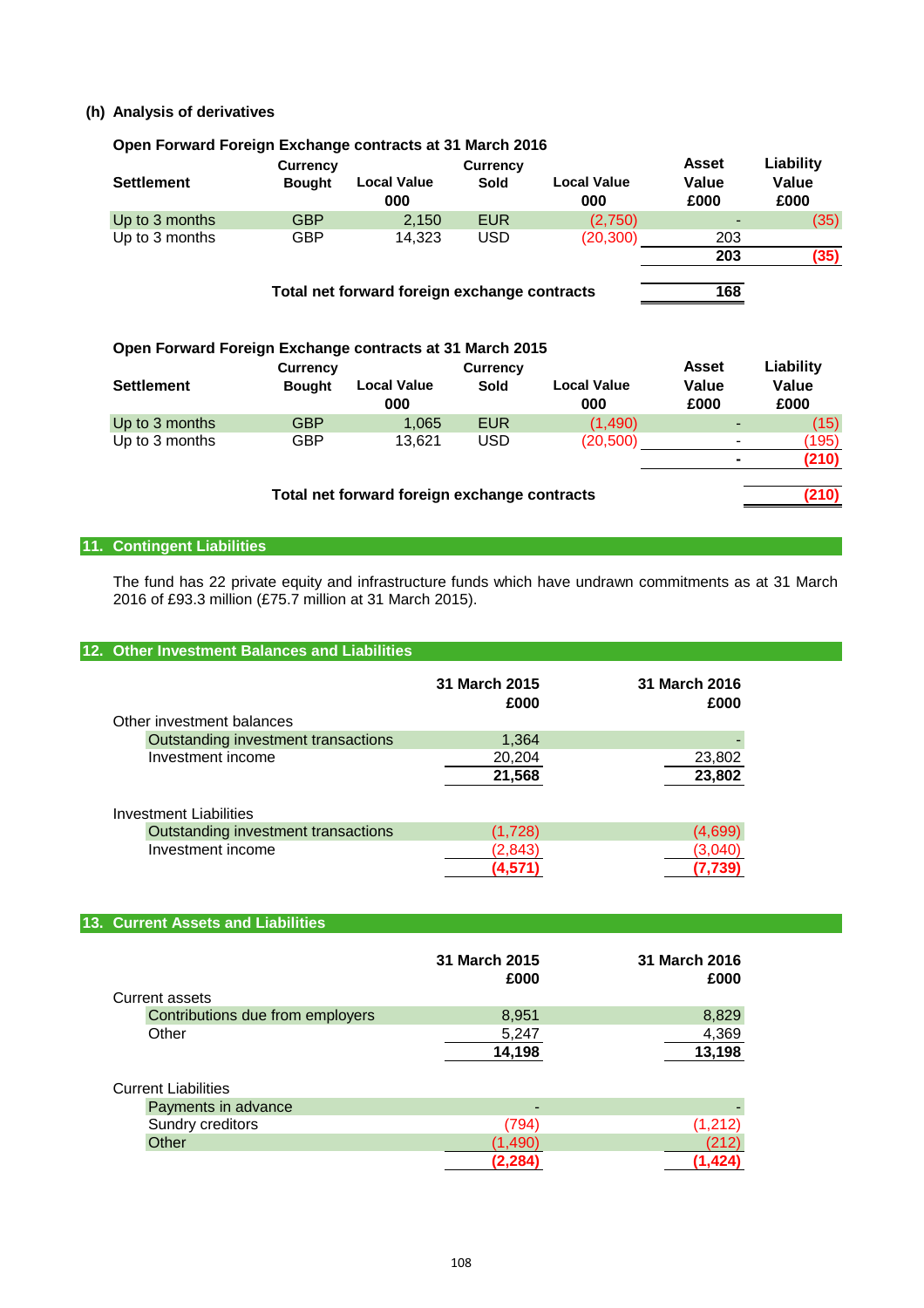# **14. Financial Instruments**

**(a)** The various financial instruments held by the Fund are valued at fair value. The following tables analyse the fair value of financial assets and liabilities by asset class.

|                                                               |                                    | 31 March 2016                          |                                    |                      |
|---------------------------------------------------------------|------------------------------------|----------------------------------------|------------------------------------|----------------------|
|                                                               | <b>Designated</b><br>at Fair Value | <b>Loans and</b><br><b>Receivables</b> | <b>Financial</b><br>liabilities at | <b>Totals</b>        |
|                                                               | through                            |                                        | amortised                          |                      |
|                                                               | profit and loss                    |                                        | cost                               |                      |
|                                                               | £000                               | £000                                   | £000                               | £000                 |
| <b>Financial Assets</b>                                       |                                    |                                        |                                    |                      |
| <b>Fixed Interest Securities</b>                              | 421,376                            | $\blacksquare$                         | $\blacksquare$                     | 421,376              |
| Equities                                                      | 1,885,900                          | $\overline{\phantom{a}}$               | $\overline{\phantom{a}}$           | 1,885,900            |
| <b>Pooled Investment Vehicles</b>                             | 1,025,118                          |                                        |                                    | 1,025,118            |
| <b>Property Pooled Vehicles</b>                               | 169,618                            |                                        |                                    | 169,618              |
| <b>Forward Foreign Exchange</b>                               | 168                                | 193,339                                |                                    | 168                  |
| Cash deposits<br>Other investment balances                    |                                    | 23,802                                 |                                    | 193,339<br>23,802    |
| <b>Current Assets</b>                                         |                                    | 13,198                                 | $\overline{\phantom{a}}$           | 13,198               |
|                                                               | 3,502,180                          | 230,339                                |                                    | 3,732,519            |
|                                                               |                                    |                                        |                                    |                      |
| <b>Financial Liabilities</b>                                  |                                    |                                        |                                    |                      |
| <b>Investment Liabilities</b>                                 | $\blacksquare$                     | $\blacksquare$                         | (7, 739)                           | (7, 739)             |
| <b>Current Liabilities</b>                                    | $\overline{a}$                     |                                        | (1, 424)                           | (1, 424)             |
|                                                               | ۰                                  | ۰                                      | (9, 163)                           | (9, 163)             |
|                                                               |                                    |                                        |                                    |                      |
|                                                               | 3,502,180                          | 230,339                                | (9, 163)                           | 3,723,356            |
|                                                               |                                    |                                        |                                    |                      |
|                                                               |                                    |                                        |                                    |                      |
|                                                               |                                    |                                        |                                    |                      |
|                                                               |                                    | 31 March 2015                          |                                    |                      |
|                                                               | <b>Designated</b>                  | <b>Loans and</b>                       | <b>Financial</b>                   | <b>Totals</b>        |
|                                                               | at Fair Value                      | <b>Receivables</b>                     | liabilities at                     |                      |
|                                                               | through                            |                                        | amortised                          |                      |
|                                                               | profit and loss                    |                                        | cost                               |                      |
|                                                               | £000                               | £000                                   | £000                               | £000                 |
| <b>Financial Assets</b>                                       |                                    |                                        |                                    |                      |
| <b>Fixed Interest Securities</b>                              | 412,853                            | $\blacksquare$                         | ٠                                  | 412,853              |
| Equities                                                      | 1,983,371                          | $\blacksquare$                         | $\overline{\phantom{m}}$           | 1,983,371            |
| <b>Pooled Investment Vehicles</b>                             | 1,068,228                          | $\blacksquare$                         | ۰.                                 | 1,068,228            |
| <b>Property Pooled Vehicles</b>                               | 131,621                            | $\overline{\phantom{0}}$               |                                    | 131,621              |
| <b>Forward Foreign Exchange</b>                               |                                    |                                        |                                    |                      |
| Cash deposits                                                 | $\blacksquare$                     | 131,916                                |                                    | 131,916              |
| Other investment balances                                     |                                    | 21,568                                 |                                    | 21,568               |
| <b>Current Assets</b>                                         |                                    | 14,198                                 |                                    | 14,198               |
|                                                               | 3,596,073                          | 167,682                                |                                    | 3,763,755            |
|                                                               |                                    |                                        |                                    |                      |
| <b>Financial Liabilities</b><br><b>Investment Liabilities</b> | ÷,                                 | $\blacksquare$                         |                                    |                      |
|                                                               |                                    |                                        | (4, 571)                           | (4, 571)             |
| <b>Current Liabilities</b>                                    |                                    |                                        | (2, 284)<br>(6, 855)               | (2, 284)<br>(6, 855) |

No financial assets were reclassified during the accounting period.

**3,596,073 167,682 (6,855) 3,756,900**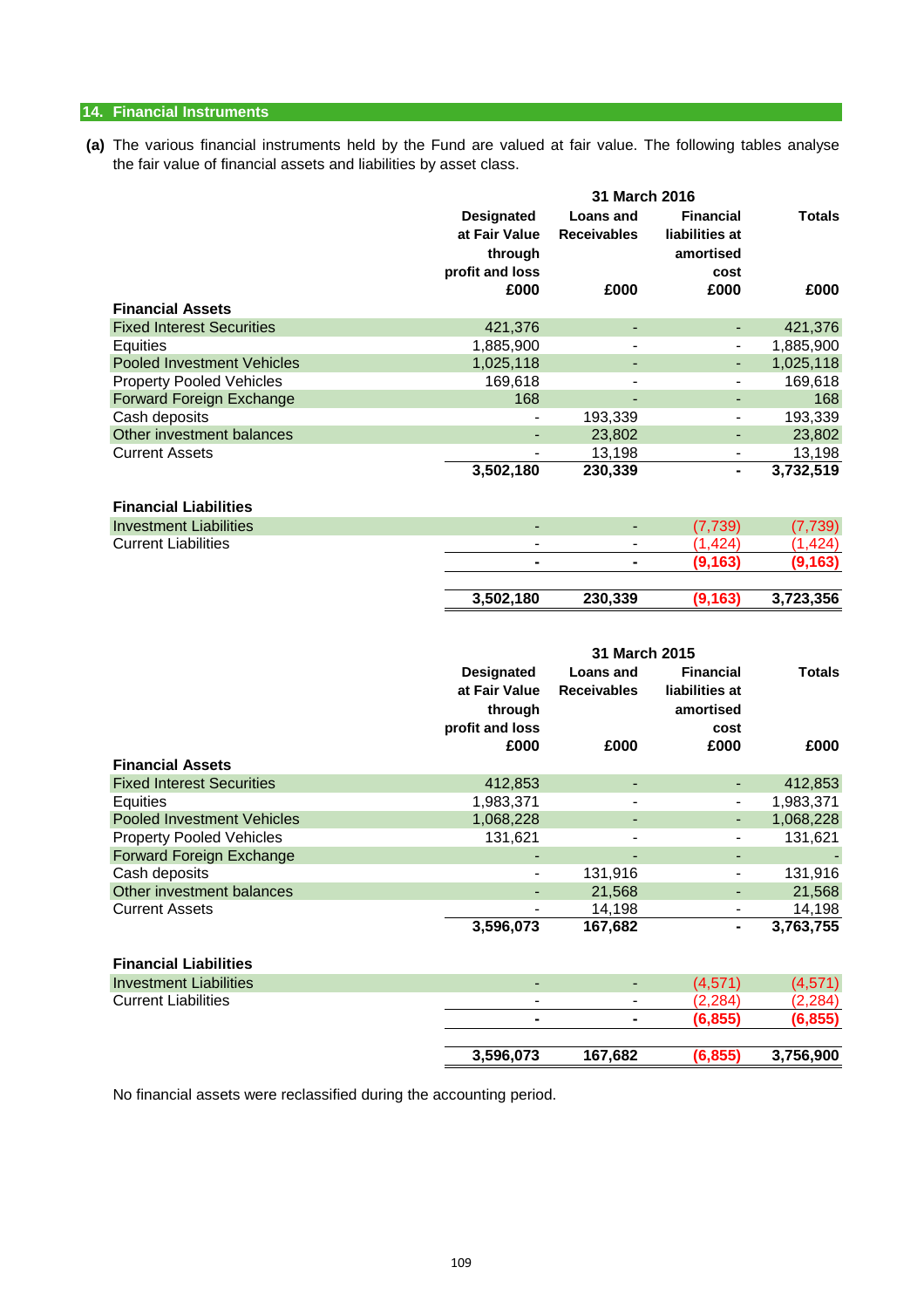## **(b) Valuation of financial instruments carried at fair value**

The valuation of financial instruments has been classified into three levels according to the quality and reliability of information used to determine fair values.

| Level 1                      | Fair values derived from quoted market price.<br>- this includes all quoted equity, fixed interest and index linked instruments.                                                                          |                 |                            |                    |                      |
|------------------------------|-----------------------------------------------------------------------------------------------------------------------------------------------------------------------------------------------------------|-----------------|----------------------------|--------------------|----------------------|
| Level 2                      | Fair values derived from valuation techniques based significantly on observable inputs.<br>- this includes all pooled property investments.                                                               |                 |                            |                    |                      |
| Level 3                      | Fair values derived from valuation techniques where at least one significant input is not<br>based on observable market data.<br>- this includes unlisted shares and investments in private equity funds. |                 |                            |                    |                      |
| As at 31 March 2016          |                                                                                                                                                                                                           | Level 1<br>£000 | Level <sub>2</sub><br>£000 | Level 3<br>£000    | <b>Total</b><br>£000 |
| <b>Financial Assets</b>      |                                                                                                                                                                                                           |                 |                            |                    |                      |
|                              | Fair value through profit and loss                                                                                                                                                                        | 3,245,641       | 169,618                    | 86,921             | 3,502,180            |
|                              | Loans and receivables                                                                                                                                                                                     | 230,339         |                            |                    | 230,339              |
| <b>Total</b>                 |                                                                                                                                                                                                           | 3,475,980       | 169,618                    | 86,921             | 3,732,519            |
| <b>Financial Liabilities</b> |                                                                                                                                                                                                           |                 |                            |                    |                      |
|                              | Fair value through profit and loss                                                                                                                                                                        |                 | ÷,                         |                    |                      |
| <b>Financial liabilities</b> |                                                                                                                                                                                                           | (9, 163)        | $\blacksquare$             | $\blacksquare$     | (9, 163)             |
| <b>Total</b>                 |                                                                                                                                                                                                           | (9, 163)        |                            |                    | (9, 163)             |
| <b>Net</b>                   |                                                                                                                                                                                                           | 3,466,817       | 169,618                    | 86,921             | 3,723,356            |
|                              |                                                                                                                                                                                                           |                 |                            |                    |                      |
| <b>As at 31 March 2015</b>   |                                                                                                                                                                                                           | Level 1         | Level <sub>2</sub>         | Level <sub>3</sub> | <b>Total</b>         |
| <b>Financial Assets</b>      |                                                                                                                                                                                                           | £000            | £000                       | £000               | £000                 |
|                              | Fair value through profit and loss                                                                                                                                                                        | 3,389,401       | 131,621                    | 75,051             | 3,596,073            |
|                              | Loans and receivables                                                                                                                                                                                     | 167,682         |                            |                    | 167,682              |
| <b>Total</b>                 |                                                                                                                                                                                                           | 3,557,083       | 131,621                    | 75,051             | 3,763,755            |
| <b>Financial Liabilities</b> |                                                                                                                                                                                                           |                 |                            |                    |                      |
|                              | Fair value through profit and loss                                                                                                                                                                        |                 | $\blacksquare$             | ٠                  |                      |
| <b>Financial liabilities</b> |                                                                                                                                                                                                           | (6, 855)        | $\overline{\phantom{0}}$   | -                  | (6, 855)             |
| <b>Total</b>                 |                                                                                                                                                                                                           | (6, 855)        |                            |                    | (6.855)              |
| <b>Net</b>                   |                                                                                                                                                                                                           | 3,550,228       | 131,621                    | 75,051             | 3,756,900            |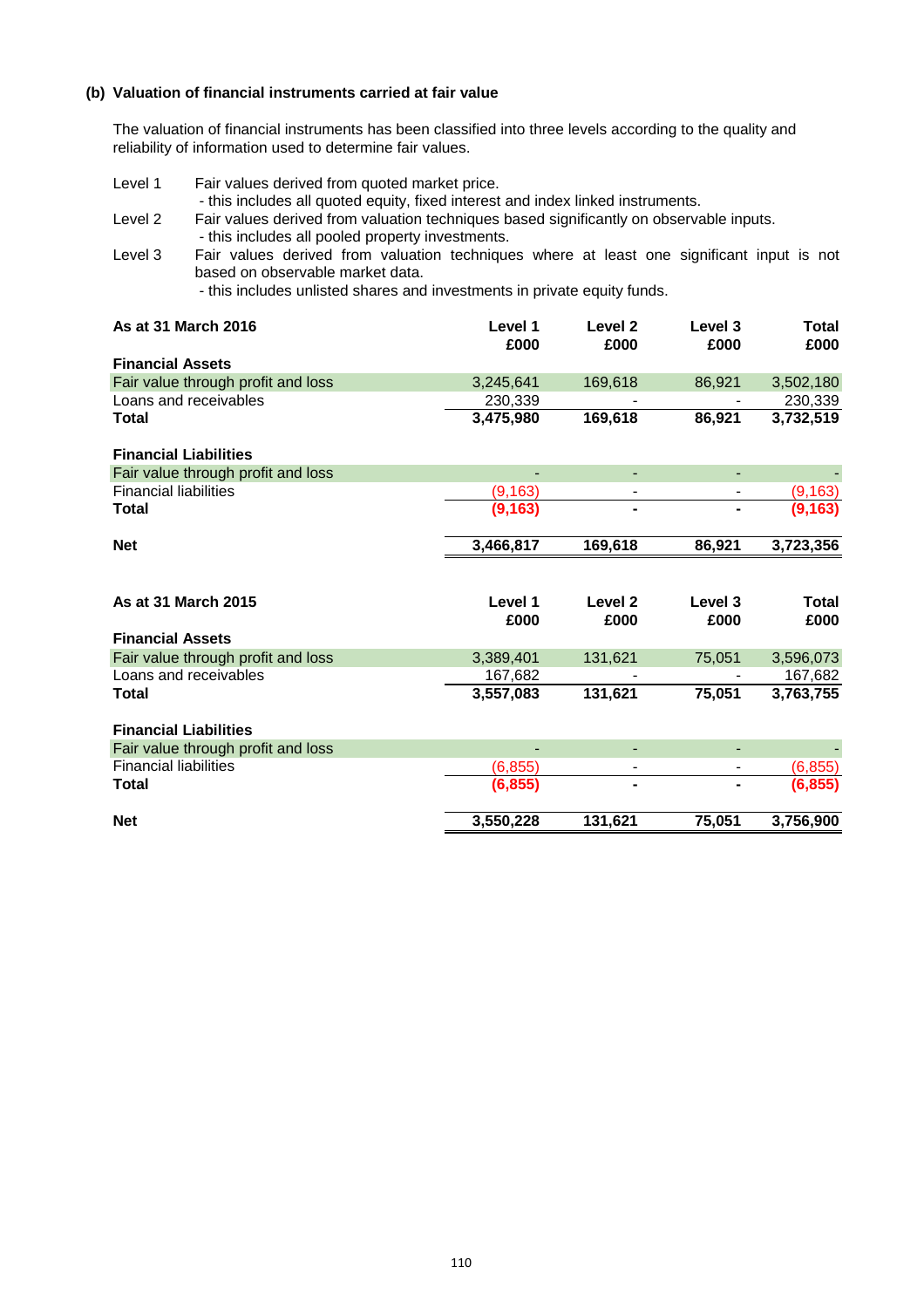## **(c) Nature and extent of risks arising from financial instruments**

The aims of the Fund are to:

- manage employers' liabilities effectively
- ensure that sufficient resources are available to meet all liabilities as they fall due
- maximise the returns from investments within reasonable risk parameters
- enable employer contribution rates to be kept as nearly constant as possible and at reasonable cost to the taxpayers, scheduled, resolution and admitted bodies.

The key risks to the achievement of these aims, as well as measures to mitigate those risks, are set out in the various Fund policies (available at www.nottspf.org.uk) including:

- Statement of Investment Principles
- Funding Strategy Statement
- Governance Compliance Statement
- Risk Management Strategy and Risk Register

The Risk Register identifies the highest risks as arising from:

- Fund assets are assessed as insufficient to meet long term liabilities
- Standing data and permanent records are not accurate
- Significant variations from assumptions used in the actuarial valuation

Actions have been agreed to mitigate these risks.

The Fund's primary risk is that its assets fall short of its long term liabilities. The Funding Strategy Statement states that the funding objectives are to:

- Set levels of employer contribution that will build up a fund of assets that will be sufficient to meet all future benefit payments from the Fund
- Build up the required assets in such a way that employer contribution rates are kept as low and stable as possible.

The most significant effect on the funding level arises from changes in the discount rate used by the actuaries. The sensitivity analysis below (prepared by the Fund's actuaries) shows the impact of a movement of 0.1% in the discount rate.

| Adjustment to discount rate              | +0.1%     | $0.0\%$   | $-0.1\%$  |
|------------------------------------------|-----------|-----------|-----------|
| Present Value of Total Obligation (£000) | 6,541,542 | 6,665,990 | 6.792.930 |

The Fund deficit at the last triennial valuation was £620 million. With no other change in assumptions, an increase in the discount rate of around 0.5% would reduce the deficit to nil.

For the first time in 2013/14 there was a net withdrawal from dealings with members. The net withdrawal in 2014/15 would have been marginal but for the transfer out in respect of the Nottinghamshire Probation Trust. The net withdrawal in 2015/16 was again marginal.

The Fund continues to receive significant investment income and is therefore unlikely to need to sell assets in order to meet pension benefits. This allows the Fund to implement a long term investment strategy and minimise the impact of short term fluctuations in investment and currency markets. The strategy, and the assumptions that underpin it, are reviewed on a regular basis and cash flows are monitored closely to ensure there is sufficient liquidity to meet forecast cash flows.

The investment strategy is aimed at achieving best returns in line with the requirements of the triennial valuation whilst minimising risk and overall variability in future employers' contribution rates. A key part of managing the investment risk is by ensuring an adequate number of suitably qualified investment managers and by requiring managers to hold a diversified spread of assets. The level of risk in the equities block is managed by a balance between passive and active management.

Policies are reviewed regularly to reflect changes in activity and in market conditions. Responsibility for reviewing and revising the policies rests with the Nottinghamshire Pension Fund Committee.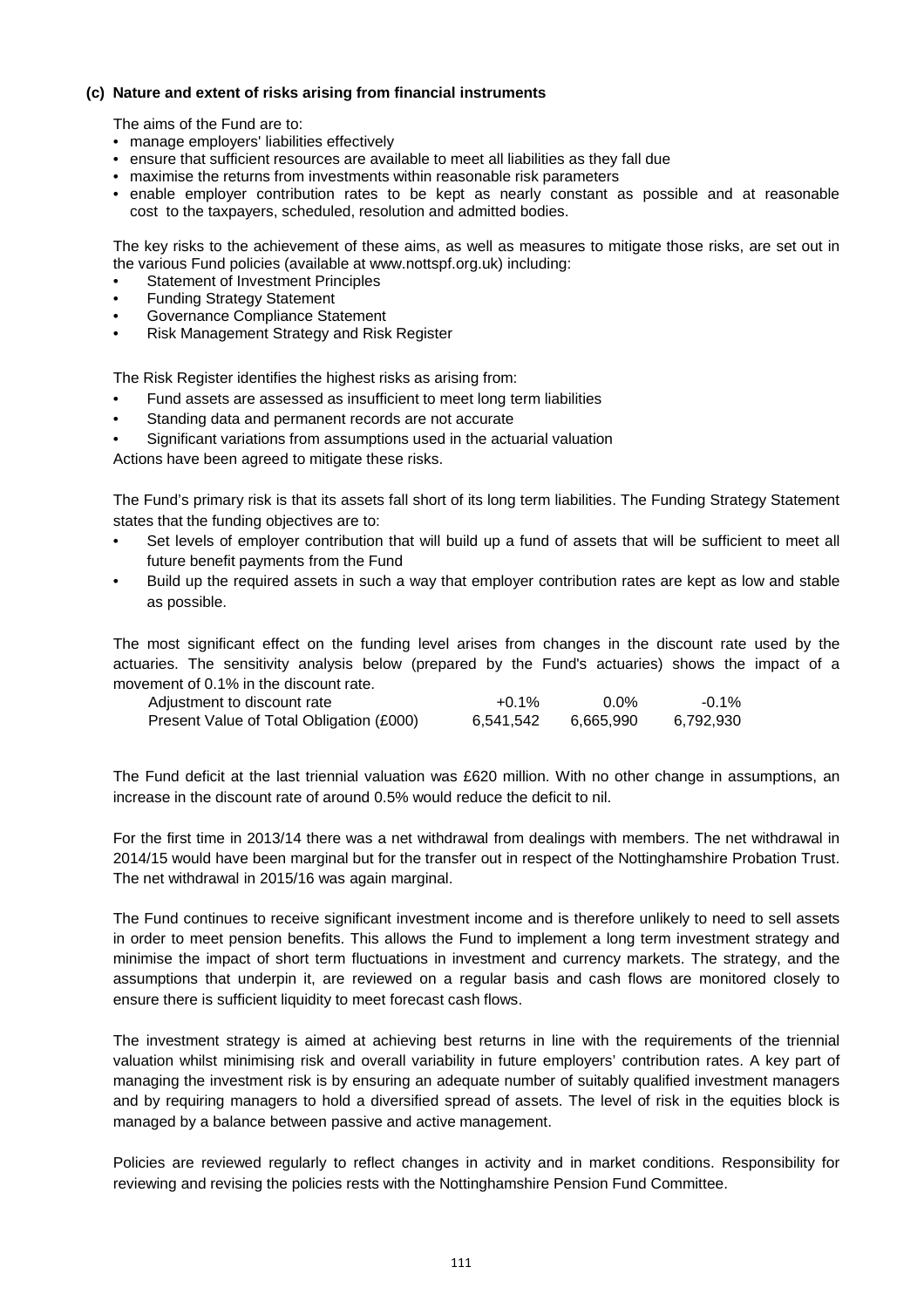#### **15. Members Additional Voluntary Contributions**

The Nottinghamshire Fund provides an additional voluntary contribution (AVC) scheme to enable members to purchase additional benefits. Contributions are paid over to, and invested separately by, the two scheme providers, Prudential and Scottish Widows. The contributions are not included in the Fund's accounts in accordance with regulation 4(2)(b) of the Local Government Pension Scheme (Management and Investment of Funds) Regulations 2009. The value of the separately invested AVCs is shown below:

|                        | 31 March 2015<br>£000 | 31 March 2016<br>£000 |
|------------------------|-----------------------|-----------------------|
| Prudential             | 33,573                | 32,802                |
| <b>Scottish Widows</b> | 3.298                 | 3.221                 |
|                        | 36,871                | 36,023                |

#### **16. Related Party Transactions**

Under IAS 24, a party is related to an entity if:

- the party is a member of the key management personnel
- the party is a post-employment benefit plan for the benefit of employees of the entity.

The purpose of related party disclosures is to provide information on transactions and balances that could have an effect on the operations or financial position of an entity. For example, related parties may enter into transactions that unrelated parties would not and transactions between related parties may not be made at the same amounts as between unrelated parties.

Disclosures are required for:

- the nature of the related party relationship
- key management personnel compensation
- information about the transactions and outstanding balances necessary for an understanding of the potential effect of the relationship on the financial statements.

Nottinghamshire County Council is the administering authority for the Local Government Pension Scheme (LGPS) within Nottinghamshire and is one of the major employers within the scheme. Information regarding key management personnel is provided within the main accounts of Nottinghamshire County Council. Members and officers of the Council involved in managing the Fund are allowed to be members of the LGPS. All transactions between Nottinghamshire County Council and the Fund and all benefit payments from the Fund are in accordance with the regulations governing the LGPS. There are no transactions therefore that are made on a different basis from those with non-related parties.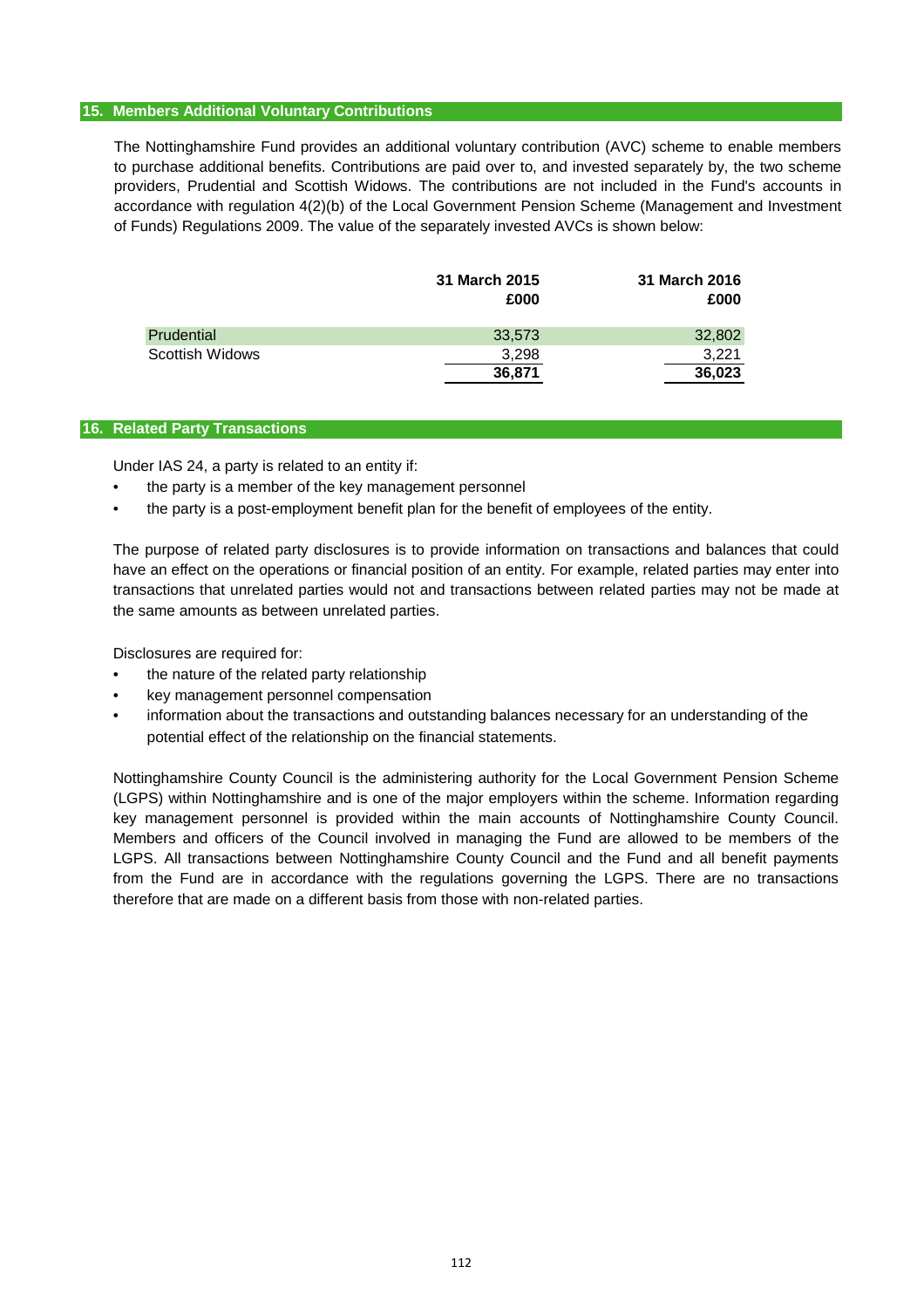# **GLOSSARY OF TERMS**

| <b>Accruals</b>                                                      | The concept that income and expenditure are recognised<br>as they are earned or incurred, not as money happens to<br>be received or paid.                                                                                                                                                                         |
|----------------------------------------------------------------------|-------------------------------------------------------------------------------------------------------------------------------------------------------------------------------------------------------------------------------------------------------------------------------------------------------------------|
| <b>Actuary</b>                                                       | An actuary is an expert on pension scheme assets and<br>liabilities. The Local Government Pension Scheme<br>actuary reassesses the rate of employer contributions to<br>the Pension fund every three years.                                                                                                       |
| <b>Added Years</b>                                                   | Additional years of service awarded to increase benefits<br>of employees taking early retirement.                                                                                                                                                                                                                 |
| <b>ASCH&amp;PP</b>                                                   | Department for Adult social Care, Health and Public<br>Protection                                                                                                                                                                                                                                                 |
| <b>Amortisation</b>                                                  | The process of charging capital expenditure, usually on<br>Intangible Assets, to the Comprehensive Income &<br>Expenditure Statement over a suitable period of time.                                                                                                                                              |
| <b>Balance Sheet</b>                                                 | The accounting statement which sets out the Council's<br>total net assets and how they were financed.                                                                                                                                                                                                             |
| <b>Budget</b>                                                        | The Council's statement of spending plans and policies<br>for a financial year, expressed in financial terms.                                                                                                                                                                                                     |
| <b>Capital Adjustment Account (CAA)</b>                              | This account absorbs the timing differences between the<br>consumption of non-current assets and the financing<br>arrangements in respect of their acquisition, creation or<br>enhancement throughout their useful life.                                                                                          |
| <b>Capital Financing Requirement (CFR)</b>                           | The Capital Financing Requirement is a measure of the<br>capital expenditure incurred historically by the Authority<br>that has yet to be financed.                                                                                                                                                               |
| <b>Capital Grants Receipts in Advance</b>                            | Under the Code, grants and contributions for capital<br>schemes are recognised as income when they become<br>receivable<br>unless<br>conditions<br>apply<br>to<br>the<br>grant/contribution. In which case the grant/contribution<br>is classified as capital grants receipts in advance on the<br>balance sheet. |
| <b>Carbon Reduction Commitment</b><br><b>Efficiency Scheme (CRC)</b> | The CRC Efficiency Scheme is a mandatory scheme<br>aimed at improving energy efficiency and cutting<br>in large public and private<br>emissions<br>sector<br>organisations.                                                                                                                                       |
| <b>Cash Flow Statement</b>                                           | Summarises the inflows and outflows of cash arising<br>from transactions with third parties for capital and<br>revenue purposes.                                                                                                                                                                                  |
| <b>CFCS</b>                                                          | Department for Children's, Family and Cultural Services                                                                                                                                                                                                                                                           |
| <b>Clinical Commissioning Groups (CCG)</b>                           | The Clinical Commissioning Groups took over from<br>Primary Care Trusts (PCT) with effect from 1 April 2013.                                                                                                                                                                                                      |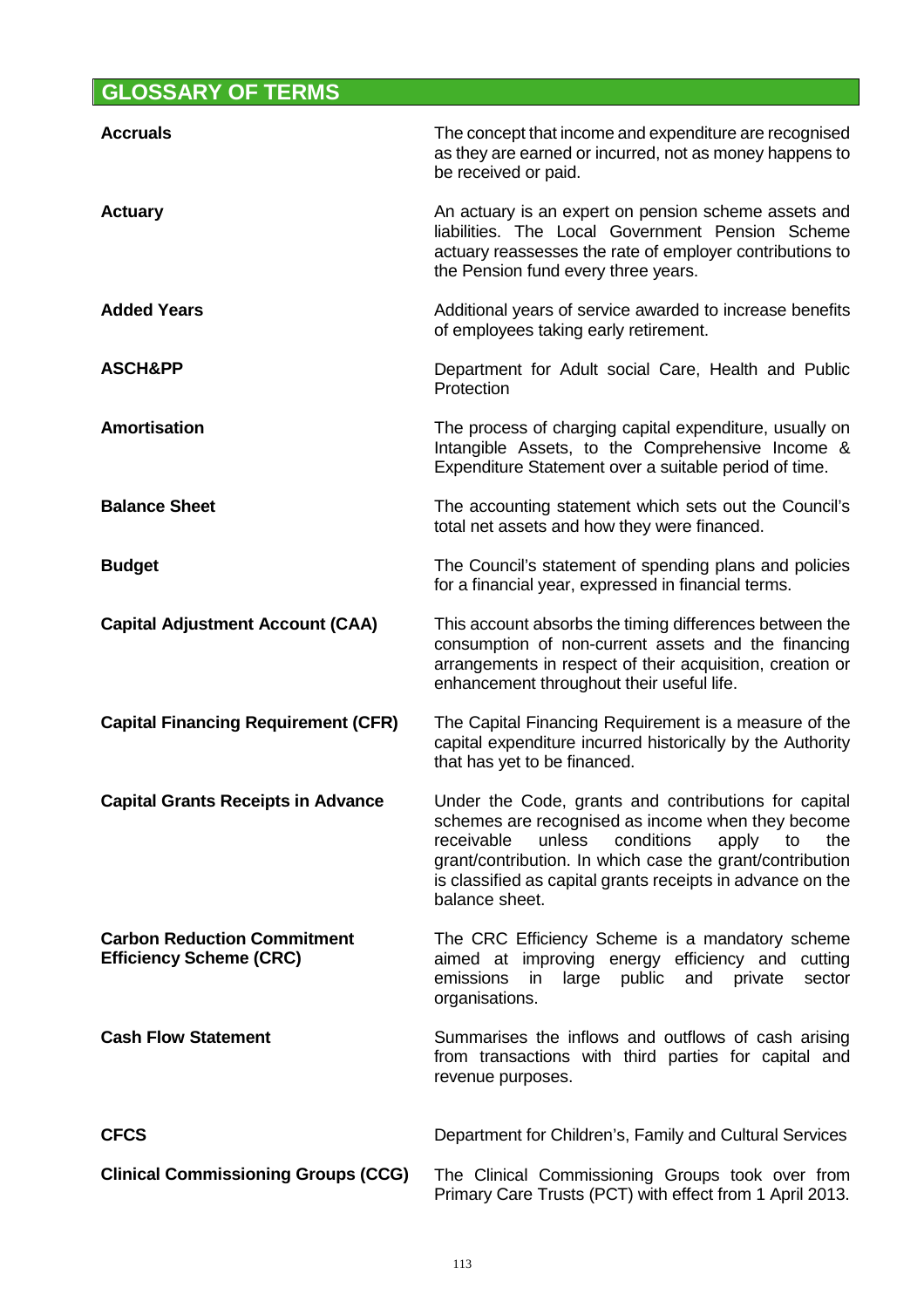| <b>Comprehensive Income and</b><br><b>Expenditure Statement (CI&amp;E)</b> | Consolidates all the gains and losses experienced during<br>the financial year.                                                                                                                                                                                                                              |
|----------------------------------------------------------------------------|--------------------------------------------------------------------------------------------------------------------------------------------------------------------------------------------------------------------------------------------------------------------------------------------------------------|
| <b>Community Assets</b>                                                    | Assets such as historical structures and artefacts that the<br>Authority intends to hold in perpetuity, that have no<br>determinable useful life, and that may have restrictions<br>on their disposal.                                                                                                       |
| <b>Creditors</b>                                                           | Persons or bodies owed monies by the Authority that<br>have not been paid by the end of the financial year.                                                                                                                                                                                                  |
| <b>DCLG</b>                                                                | Department for Communities and Local Government.                                                                                                                                                                                                                                                             |
| <b>Debtors</b>                                                             | Persons or bodies owing sums to the Authority that have<br>not been paid by the end of the financial year.                                                                                                                                                                                                   |
| <b>Direct Labour/Service Organisations</b>                                 | Workforces employed directly by local authorities to carry<br>out works of repair, maintenance, construction etc. of<br>buildings, grounds and roads and to provide catering and<br>cleaning services and repairs and maintenance of<br>vehicles.                                                            |
| <b>Earmarked Reserves</b>                                                  | Reserves set aside for a specific purpose.                                                                                                                                                                                                                                                                   |
| <b>Financial Instruments</b>                                               | A financial instrument is any contract that gives rise to a<br>financial asset of one entity and a financial liability of<br>another. For instance, financial assets could be bank<br>deposits, loans receivable, shares etc, whilst financial<br>liabilities could be borrowings, financial guarantees etc. |
| <b>General Fund</b>                                                        | This balance is a general revenue reserve. Part of this<br>fund is earmarked to provide a number of reserves.                                                                                                                                                                                                |
| <b>IAS</b>                                                                 | International Accounting Standard.                                                                                                                                                                                                                                                                           |
| <b>IFRS</b>                                                                | International Financial Reporting Standard.                                                                                                                                                                                                                                                                  |
| <b>IFRIC</b>                                                               | The International Financial Reporting Interpretations<br>Committee provides interpretations of IFRS.                                                                                                                                                                                                         |
| <b>Infrastructure Assets</b>                                               | Assets such as roads and bridges, expenditure on which<br>is recoverable only by continued use of the asset. These<br>assets, by their nature, have no practical prospect of<br>being decommissioned and sold or applied to alternative<br>uses.                                                             |
| <b>Impairments</b>                                                         | An impairment or loss of value may arise on an asset<br>upon revaluation. Assets which may be impaired are<br>those in the categories of Property, Plant and Equipment<br>and Intangible Assets.                                                                                                             |
| <b>Intangible Assets</b>                                                   | Identifiable assets that lack physical substance and are<br>expected to yield benefits to the Authority and the<br>services it provides, e.g. software.                                                                                                                                                      |
| <b>LASAAC</b>                                                              | CIPFA LASAAC Local Authority Code Board is a board<br>which is a partnership between CIPFA (England,<br>Northern Ireland and Wales) and the Local Authority<br>(Scotland) Accounts Advisory Committee (LASAAC).                                                                                              |